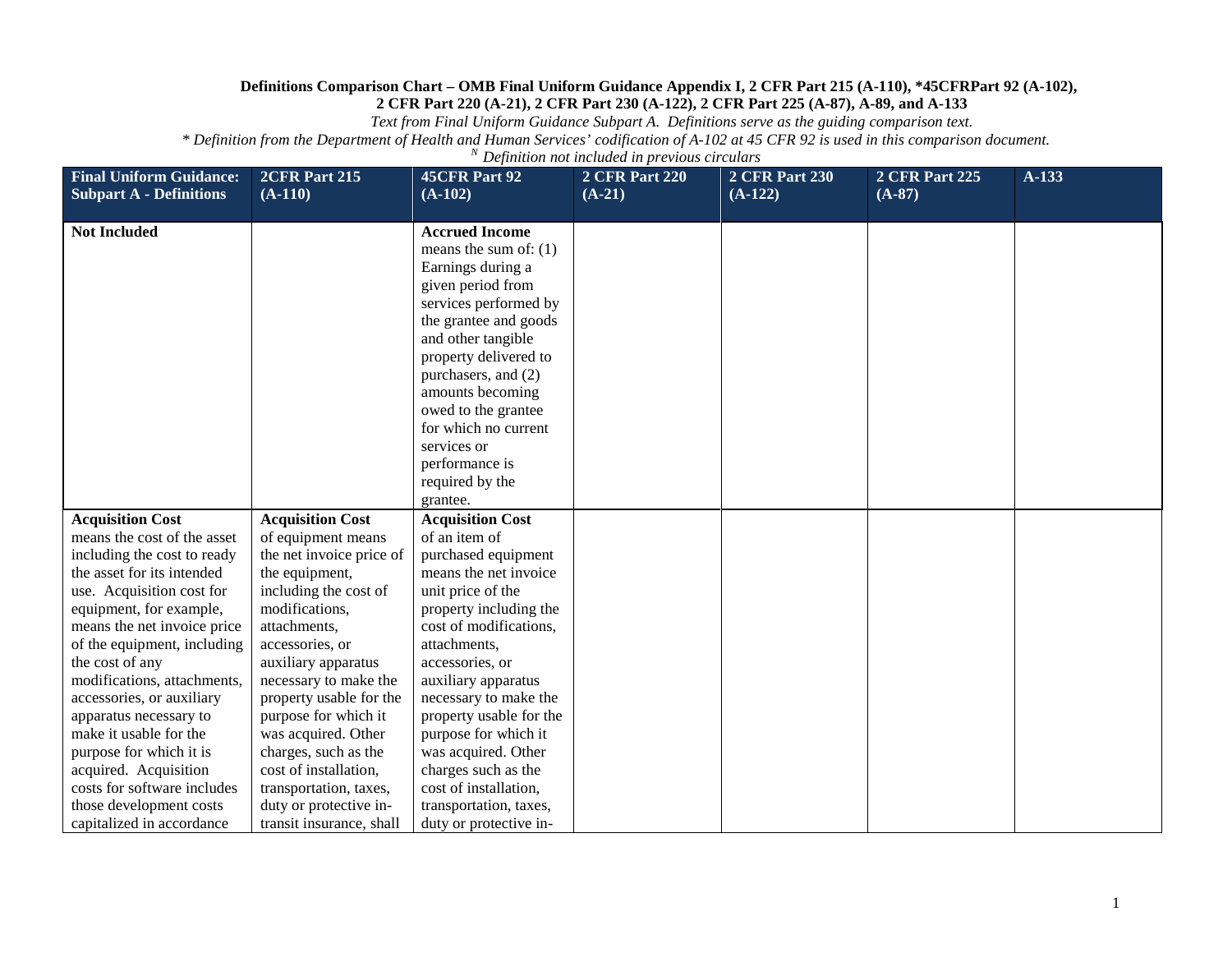*Text from Final Uniform Guidance Subpart A. Definitions serve as the guiding comparison text.*

| <b>Final Uniform Guidance:</b><br><b>Subpart A - Definitions</b>                                                                                                                                                                                                                                                              | 2CFR Part 215<br>$(A-110)$                                                                                                             | <b>45CFR Part 92</b><br>$(A-102)$                                                                                                                                                                                                                                                                                                                                                                                                                                                      | <b>2 CFR Part 220</b><br>$(A-21)$ | <b>2 CFR Part 230</b><br>$(A-122)$ | <b>2 CFR Part 225</b><br>$(A-87)$ | A-133 |
|-------------------------------------------------------------------------------------------------------------------------------------------------------------------------------------------------------------------------------------------------------------------------------------------------------------------------------|----------------------------------------------------------------------------------------------------------------------------------------|----------------------------------------------------------------------------------------------------------------------------------------------------------------------------------------------------------------------------------------------------------------------------------------------------------------------------------------------------------------------------------------------------------------------------------------------------------------------------------------|-----------------------------------|------------------------------------|-----------------------------------|-------|
| with generally accepted<br>accounting principles<br>(GAAP). Ancillary<br>charges, such as taxes,<br>duty, protective in transit<br>insurance, freight, and<br>installation may be<br>included in or excluded<br>from the acquisition cost in<br>accordance with the non-<br>Federal entity's regular<br>accounting practices. | be included or<br>excluded from the unit<br>acquisition cost in<br>accordance with the<br>recipient's regular<br>accounting practices. | transit insurance, shall<br>be included or<br>excluded from the unit<br>acquisition cost in<br>accordance with the<br>grantee's regular<br>accounting practices.                                                                                                                                                                                                                                                                                                                       |                                   |                                    |                                   |       |
| <b>Not Included</b>                                                                                                                                                                                                                                                                                                           |                                                                                                                                        | <b>Administrative</b><br>requirements mean<br>those matters common<br>to grants in general,<br>such as financial<br>management, kinds<br>and frequency of<br>reports, and retention<br>of records. These are<br>distinguished from<br>programmatic<br>requirements, which<br>concern matters that<br>can be treated only on<br>a program-by-program<br>or grant-by-grant<br>basis, such as kinds of<br>activities that can be<br>supported by grants<br>under a particular<br>program. |                                   |                                    |                                   |       |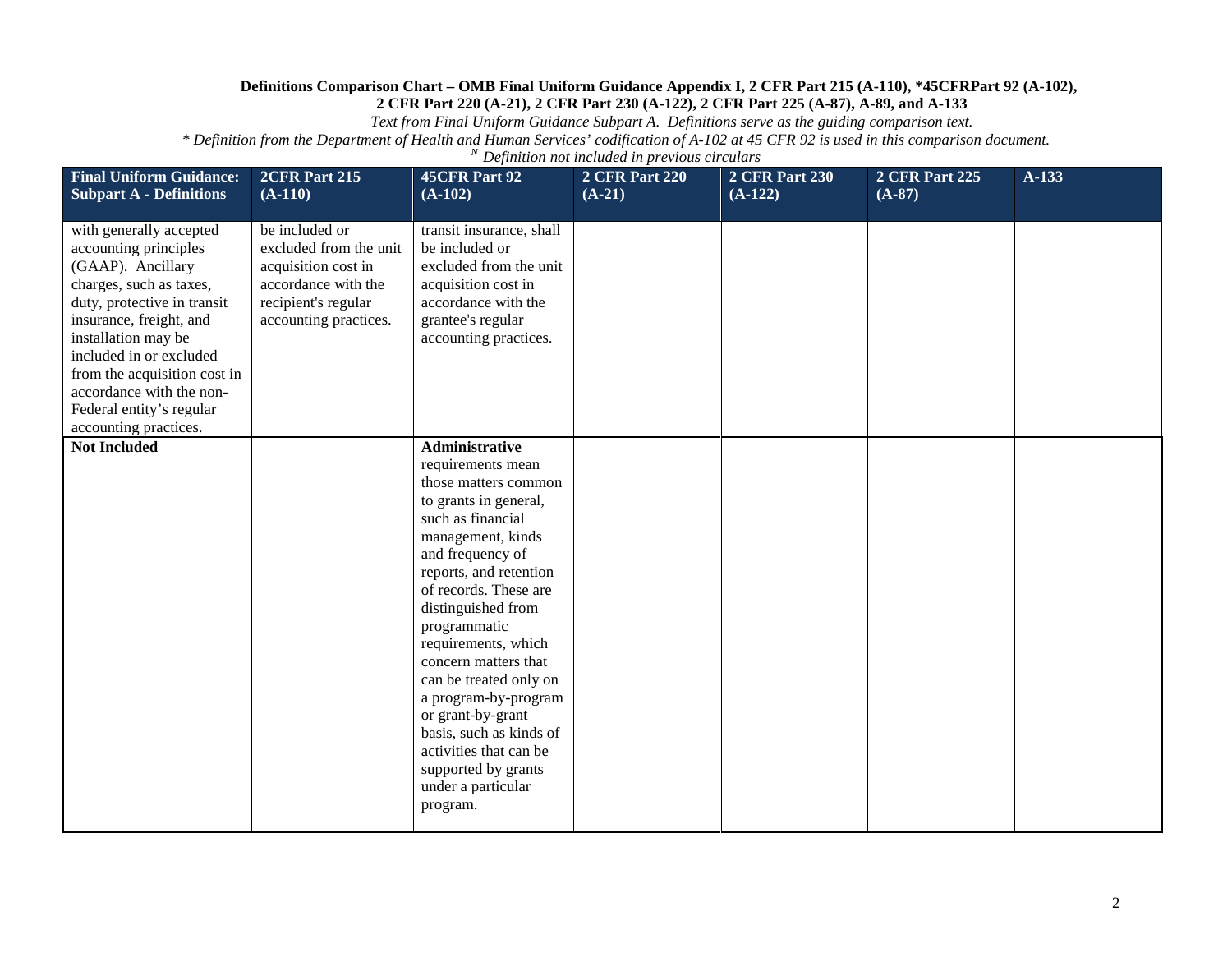*Text from Final Uniform Guidance Subpart A. Definitions serve as the guiding comparison text.*

| <b>Final Uniform Guidance:</b>                                                                                                                                                                                                                                                             | <b>2CFR Part 215</b>                                                                                                                                                                                                                                                    | <b>45CFR Part 92</b> | <b>2 CFR Part 220</b>                                                                                                                                                                                           | <b>2 CFR Part 230</b> | <b>2 CFR Part 225</b> | A-133 |
|--------------------------------------------------------------------------------------------------------------------------------------------------------------------------------------------------------------------------------------------------------------------------------------------|-------------------------------------------------------------------------------------------------------------------------------------------------------------------------------------------------------------------------------------------------------------------------|----------------------|-----------------------------------------------------------------------------------------------------------------------------------------------------------------------------------------------------------------|-----------------------|-----------------------|-------|
| <b>Subpart A - Definitions</b>                                                                                                                                                                                                                                                             | $(A-110)$                                                                                                                                                                                                                                                               | $(A-102)$            | $(A-21)$                                                                                                                                                                                                        | $(A-122)$             | $(A-87)$              |       |
| <b>Not Included</b>                                                                                                                                                                                                                                                                        | <b>From Circular A-89</b><br>"Administering<br>office"<br>means the lowest<br>subdivision of any<br>Federal agency that<br>has direct operational<br>responsibility for<br>managing a Federal<br>domestic assistance<br>program.                                        |                      |                                                                                                                                                                                                                 |                       |                       |       |
| <b>Advance Payment</b><br>means a payment that a<br>Federal awarding agency<br>or pass-through entity<br>makes by any appropriate<br>payment mechanism,<br>including a predetermined<br>payment schedule, before<br>the non-Federal entity<br>disburses the funds for<br>program purposes. | <b>Advance</b><br>means a payment<br>made by Treasury<br>check or other<br>appropriate payment<br>mechanism to a<br>recipient upon its<br>request either before<br>outlays are made by<br>the recipient or<br>through the use of<br>predetermined<br>payment schedules. |                      |                                                                                                                                                                                                                 |                       |                       |       |
| <b>Allocation</b><br>means the process of<br>assigning a cost, or a group<br>of costs, to one or more<br>cost objective(s), in<br>reasonable proportion to<br>the benefit provided or<br>other equitable<br>relationship. The process<br>may entail assigning a                            |                                                                                                                                                                                                                                                                         |                      | <b>Allocation</b><br>means the process of<br>assigning a cost, or a<br>group of costs, to<br>one or more cost<br>objective, in<br>reasonable and<br>realistic proportion<br>to the benefit<br>provided or other |                       |                       |       |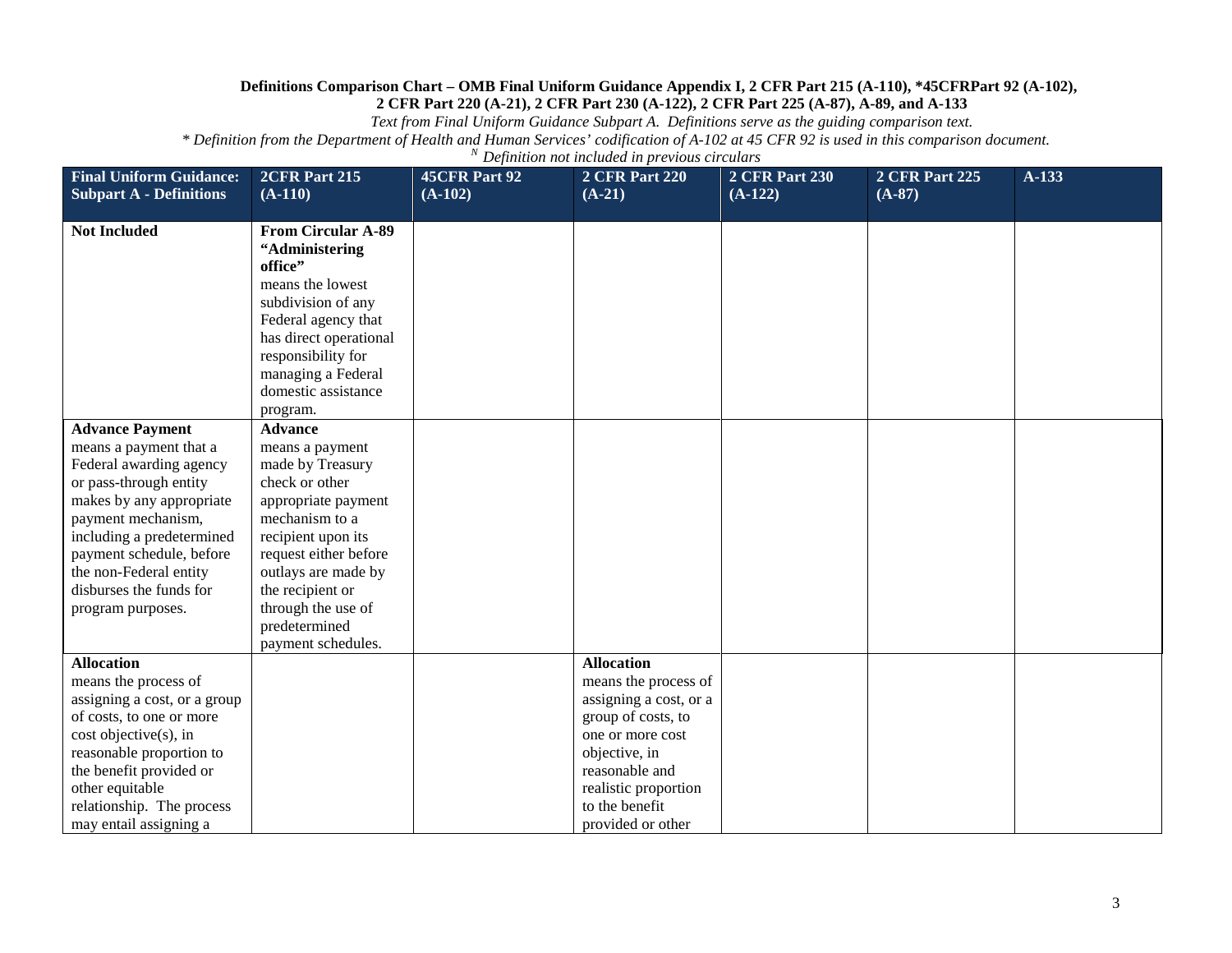*Text from Final Uniform Guidance Subpart A. Definitions serve as the guiding comparison text.*

| <b>Final Uniform Guidance:</b><br><b>Subpart A - Definitions</b>                                                                                                                                       | 2CFR Part 215<br>$(A-110)$ | 45CFR Part 92<br>$(A-102)$ | <b>2 CFR Part 220</b><br>$(A-21)$                                                                                                                                                                                                                                                                                                                                                       | <b>2 CFR Part 230</b><br>$(A-122)$ | <b>2 CFR Part 225</b><br>$(A-87)$ | $A-133$                                                                                                                                                                |
|--------------------------------------------------------------------------------------------------------------------------------------------------------------------------------------------------------|----------------------------|----------------------------|-----------------------------------------------------------------------------------------------------------------------------------------------------------------------------------------------------------------------------------------------------------------------------------------------------------------------------------------------------------------------------------------|------------------------------------|-----------------------------------|------------------------------------------------------------------------------------------------------------------------------------------------------------------------|
| cost(s) directly to a final<br>cost objective or through<br>one or more intermediate<br>cost objectives.                                                                                               |                            |                            | equitable<br>relationship. A cost<br>objective may be a<br>major function of<br>the institution, a<br>particular service or<br>project, a sponsored<br>agreement, or a<br>F&A cost activity,<br>as described in<br>Section F. The<br>process may entail<br>assigning a $cost(s)$<br>directly to a final<br>cost objective or<br>through one or more<br>intermediate cost<br>objectives. |                                    |                                   |                                                                                                                                                                        |
| <b>Audit Finding</b><br>means deficiencies which<br>the auditor is required by<br>section __.516 Audit<br>Findings, paragraph (a) to<br>report in the schedule of<br>findings and questioned<br>costs. |                            |                            |                                                                                                                                                                                                                                                                                                                                                                                         |                                    |                                   | <b>Audit Finding</b><br>means deficiencies<br>which the auditor is<br>required by ____.510<br>(a) to report in the<br>schedule of findings<br>and questioned<br>costs. |
| <b>Auditee</b><br>means any non-Federal<br>entity that expends Federal<br>awards which must be<br>audited under Subpart F-<br>Audit Requirements of this<br>Part.                                      |                            |                            |                                                                                                                                                                                                                                                                                                                                                                                         |                                    |                                   | <b>Auditee</b><br>means any non-<br>Federal entity that<br>expends Federal<br>awards which<br>must be audited<br>under this part.                                      |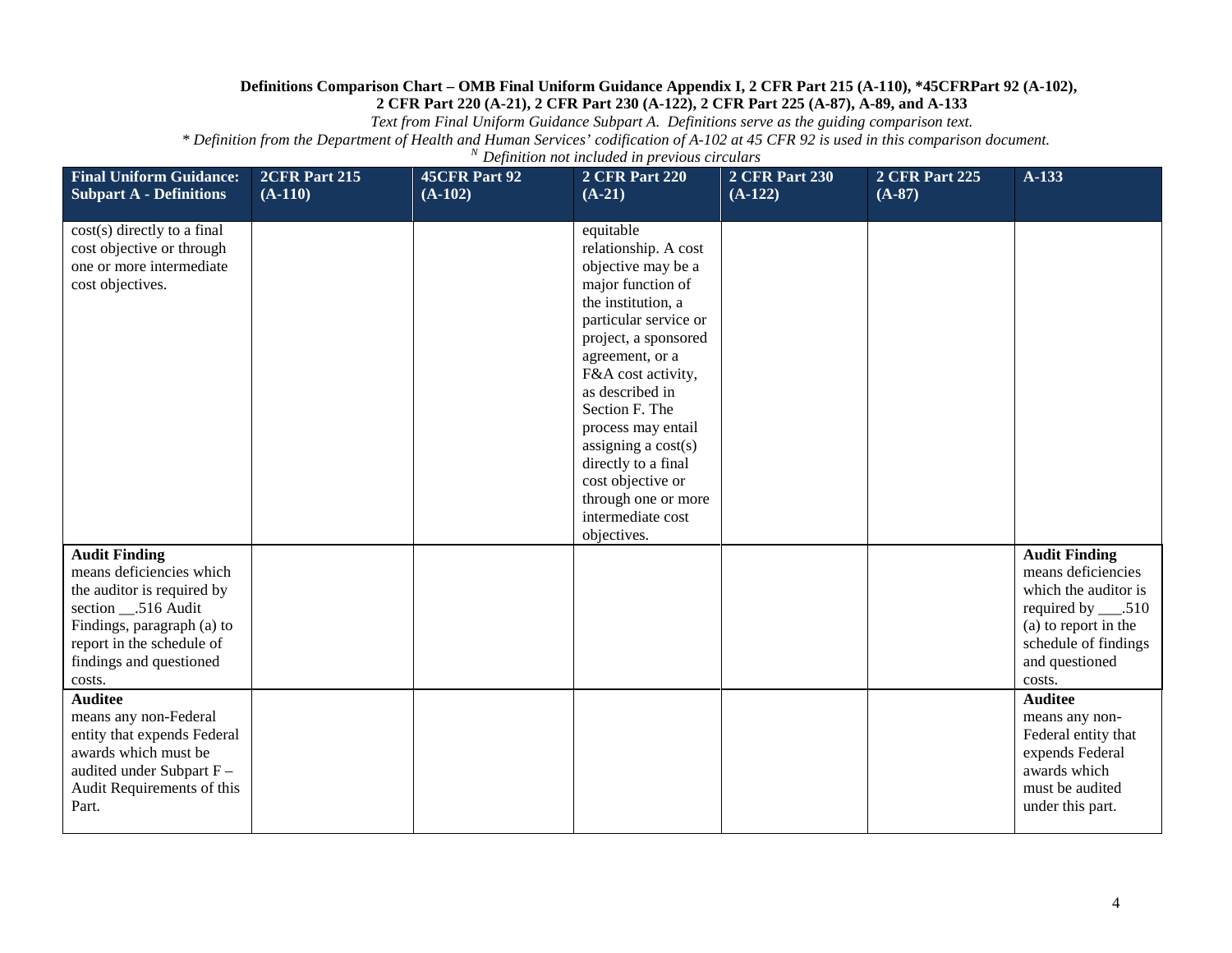*Text from Final Uniform Guidance Subpart A. Definitions serve as the guiding comparison text.*

| <b>Final Uniform Guidance:</b><br><b>Subpart A - Definitions</b>                                                                                                                                                                                                                                                                                                                                                | 2CFR Part 215<br>$(A-110)$ | <b>45CFR Part 92</b><br>$(A-102)$ | <b>2 CFR Part 220</b><br>$(A-21)$ | <b>2 CFR Part 230</b><br>$(A-122)$ | <b>2 CFR Part 225</b><br>$(A-87)$ | A-133                                                                                                                                                                                                                                                                                                                                                                        |
|-----------------------------------------------------------------------------------------------------------------------------------------------------------------------------------------------------------------------------------------------------------------------------------------------------------------------------------------------------------------------------------------------------------------|----------------------------|-----------------------------------|-----------------------------------|------------------------------------|-----------------------------------|------------------------------------------------------------------------------------------------------------------------------------------------------------------------------------------------------------------------------------------------------------------------------------------------------------------------------------------------------------------------------|
| <b>Auditor</b><br>means an auditor who is a<br>public accountant or a<br>Federal, state or local<br>government audit<br>organization, which meets<br>the general standards<br>specified in generally<br>accepted government<br>auditing standards<br>(GAGAS). The term<br>auditor does not include<br>internal auditors of<br>nonprofit organizations.                                                          |                            |                                   |                                   |                                    |                                   | <b>Auditor</b><br>means an auditor,<br>that is a public<br>accountant or a<br>Federal, State or<br>local government<br>audit organization,<br>which meets the<br>general<br>standards specified<br>in generally<br>accepted<br>government auditing<br>standards<br>(GAGAS). The term<br>auditor does not<br>include internal<br>auditors of non-<br>profit<br>organizations. |
| $\overline{\mathbf{N}}$ Budget<br>means the financial plan<br>for the project or program<br>that the Federal awarding<br>agency or pass-through<br>entity approves during the<br>Federal award process or in<br>subsequent amendments to<br>the Federal award. It may<br>include the Federal and<br>non-Federal share or only<br>the Federal share, as<br>determined by the Federal<br>awarding agency or pass- |                            |                                   |                                   |                                    |                                   |                                                                                                                                                                                                                                                                                                                                                                              |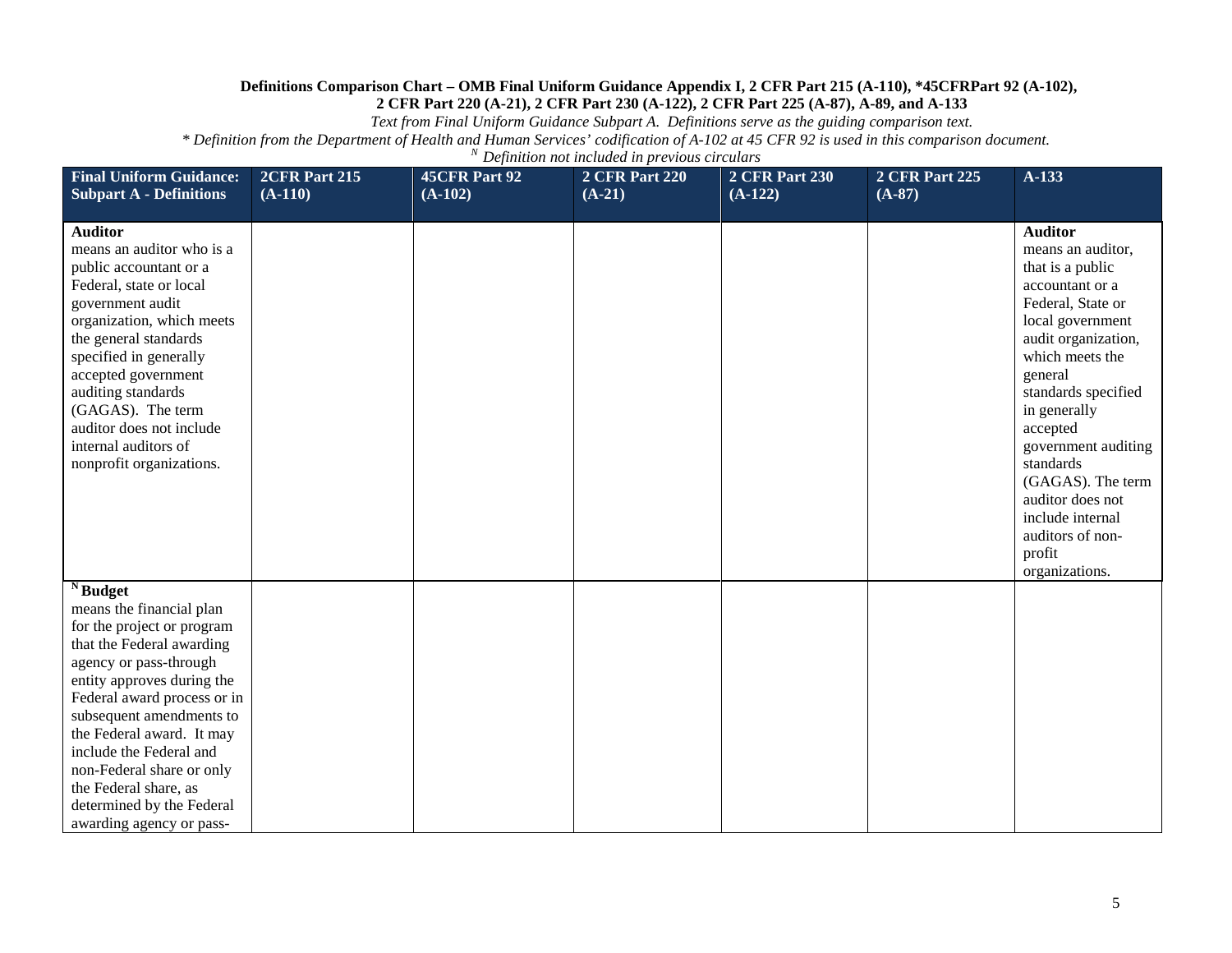*Text from Final Uniform Guidance Subpart A. Definitions serve as the guiding comparison text.*

| <b>Final Uniform Guidance:</b>                                                                                                                                                                                                                                                                                                           | 2CFR Part 215 | 45CFR Part 92                                                                                                                                                                                                                                                                                                                                                                                                                                | <b>2 CFR Part 220</b> | <b>2 CFR Part 230</b> | <b>2 CFR Part 225</b>                                                                                                                                             | $A-133$                                                                                                                                             |
|------------------------------------------------------------------------------------------------------------------------------------------------------------------------------------------------------------------------------------------------------------------------------------------------------------------------------------------|---------------|----------------------------------------------------------------------------------------------------------------------------------------------------------------------------------------------------------------------------------------------------------------------------------------------------------------------------------------------------------------------------------------------------------------------------------------------|-----------------------|-----------------------|-------------------------------------------------------------------------------------------------------------------------------------------------------------------|-----------------------------------------------------------------------------------------------------------------------------------------------------|
| <b>Subpart A - Definitions</b>                                                                                                                                                                                                                                                                                                           | $(A-110)$     | $(A-102)$                                                                                                                                                                                                                                                                                                                                                                                                                                    | $(A-21)$              | $(A-122)$             | $(A-87)$                                                                                                                                                          |                                                                                                                                                     |
| through entity.                                                                                                                                                                                                                                                                                                                          |               |                                                                                                                                                                                                                                                                                                                                                                                                                                              |                       |                       |                                                                                                                                                                   |                                                                                                                                                     |
| <b>Not Included</b>                                                                                                                                                                                                                                                                                                                      |               | <b>Cash Contributions</b><br>means the grantee's<br>cash outlay, including<br>the outlay of money<br>contributed to the<br>grantee or subgrantee<br>by other public<br>agencies and<br>institutions, and<br>private organizations<br>and individuals. When<br>authorized by Federal<br>legislation, Federal<br>funds received from<br>other assistance<br>agreements may be<br>considered as grantee<br>or subgrantee cash<br>contributions. |                       |                       | Cash<br><b>Contributions</b><br>means the recipient's<br>cash outlay,<br>including the outlay<br>of money<br>contributed to the<br>recipient by third<br>parties. |                                                                                                                                                     |
| <b>Catalog of Federal</b><br><b>Domestic Assistance</b><br><b>Number</b><br>means the number assigned<br>to a Federal program in the<br>Catalog of Federal<br><b>Domestic Assistance</b><br>(CFDA).<br><sup>N</sup> CDFA Program Title,<br>means the title of the<br>program under which the<br>Federal award was funded<br>in the CFDA. |               |                                                                                                                                                                                                                                                                                                                                                                                                                                              |                       |                       |                                                                                                                                                                   | <b>CFDA Number</b><br>means the number<br>assigned to a<br>Federal program in<br>the<br>Catalog of Federal<br><b>Domestic Assistance</b><br>(CFDA). |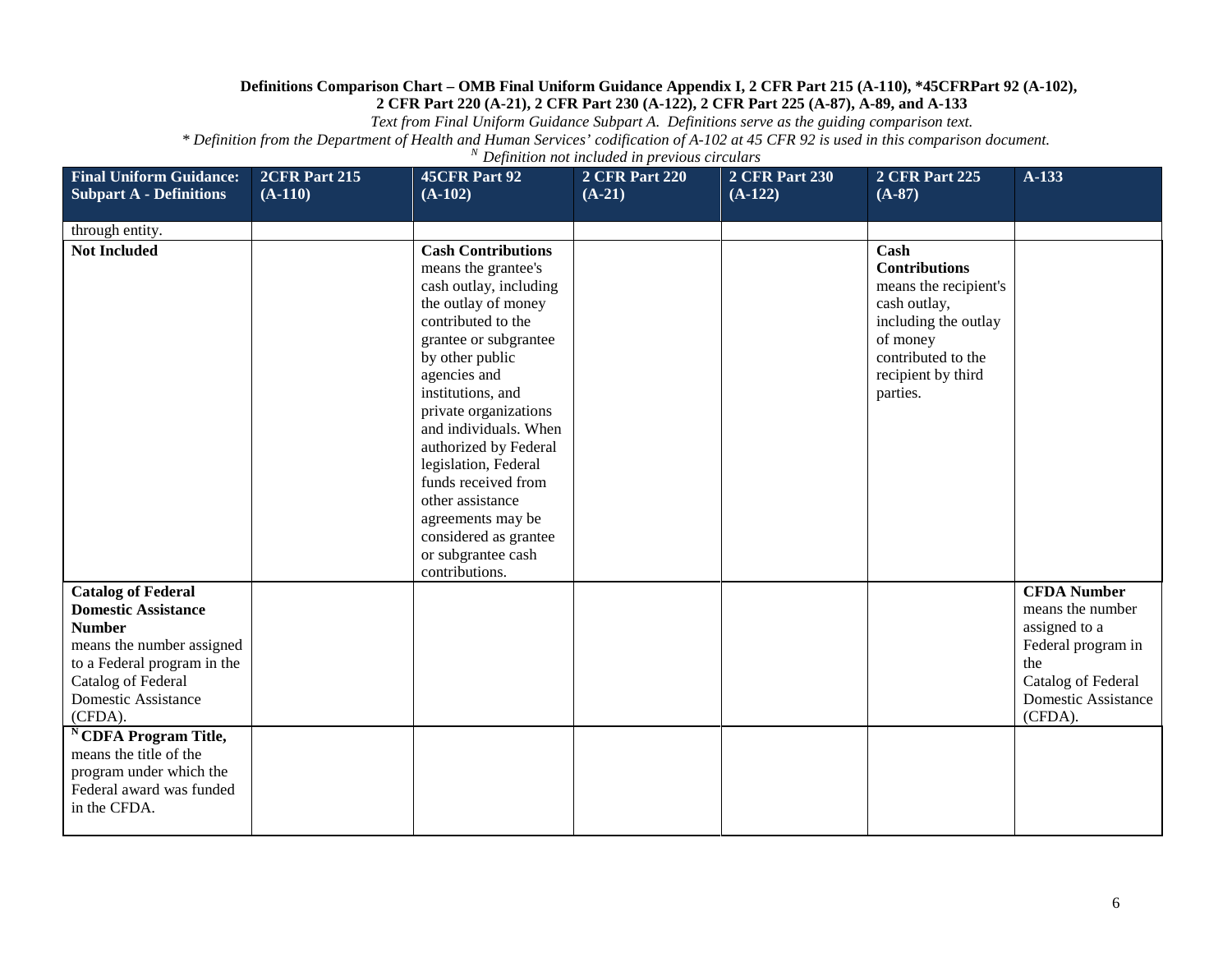*Text from Final Uniform Guidance Subpart A. Definitions serve as the guiding comparison text.*

| <b>Final Uniform Guidance:</b><br><b>Subpart A - Definitions</b> | 2CFR Part 215<br>$(A-110)$ | 45CFR Part 92<br>$(A-102)$ | <b>2 CFR Part 220</b><br>$(A-21)$ | <b>2 CFR Part 230</b><br>$(A-122)$ | <b>2 CFR Part 225</b><br>$(A-87)$ | $A-133$ |
|------------------------------------------------------------------|----------------------------|----------------------------|-----------------------------------|------------------------------------|-----------------------------------|---------|
|                                                                  |                            |                            |                                   |                                    |                                   |         |
| <sup>N</sup> Capital Assets                                      |                            |                            |                                   |                                    |                                   |         |
| means tangible or                                                |                            |                            |                                   |                                    |                                   |         |
| intangible assets used in                                        |                            |                            |                                   |                                    |                                   |         |
| operations having a useful                                       |                            |                            |                                   |                                    |                                   |         |
| life of more than one year                                       |                            |                            |                                   |                                    |                                   |         |
| which are capitalized in                                         |                            |                            |                                   |                                    |                                   |         |
| accordance with GAAP.                                            |                            |                            |                                   |                                    |                                   |         |
| Capital assets include:                                          |                            |                            |                                   |                                    |                                   |         |
| (a) Land, buildings                                              |                            |                            |                                   |                                    |                                   |         |
| (facilities), equipment, and                                     |                            |                            |                                   |                                    |                                   |         |
| intellectual property                                            |                            |                            |                                   |                                    |                                   |         |
| (including software)                                             |                            |                            |                                   |                                    |                                   |         |
| whether acquired by                                              |                            |                            |                                   |                                    |                                   |         |
| purchase, construction,                                          |                            |                            |                                   |                                    |                                   |         |
| manufacture, lease-                                              |                            |                            |                                   |                                    |                                   |         |
| purchase, exchange, or                                           |                            |                            |                                   |                                    |                                   |         |
| through capital leases; and                                      |                            |                            |                                   |                                    |                                   |         |
| (b) Additions,                                                   |                            |                            |                                   |                                    |                                   |         |
| improvements,                                                    |                            |                            |                                   |                                    |                                   |         |
| modifications,                                                   |                            |                            |                                   |                                    |                                   |         |
| replacements,                                                    |                            |                            |                                   |                                    |                                   |         |
| rearrangements,                                                  |                            |                            |                                   |                                    |                                   |         |
| reinstallations, renovations                                     |                            |                            |                                   |                                    |                                   |         |
| or alterations to buildings                                      |                            |                            |                                   |                                    |                                   |         |
| or equipment that                                                |                            |                            |                                   |                                    |                                   |         |
| materially increase the                                          |                            |                            |                                   |                                    |                                   |         |
| value or useful life (not                                        |                            |                            |                                   |                                    |                                   |         |
| ordinary repairs and                                             |                            |                            |                                   |                                    |                                   |         |
| maintenance).                                                    |                            |                            |                                   |                                    |                                   |         |
| Capital Expenditures                                             |                            |                            |                                   |                                    |                                   |         |
| means expenditures to                                            |                            |                            |                                   |                                    |                                   |         |
| acquire capital assets or                                        |                            |                            |                                   |                                    |                                   |         |
| expenditures to make                                             |                            |                            |                                   |                                    |                                   |         |
| additions, improvements,                                         |                            |                            |                                   |                                    |                                   |         |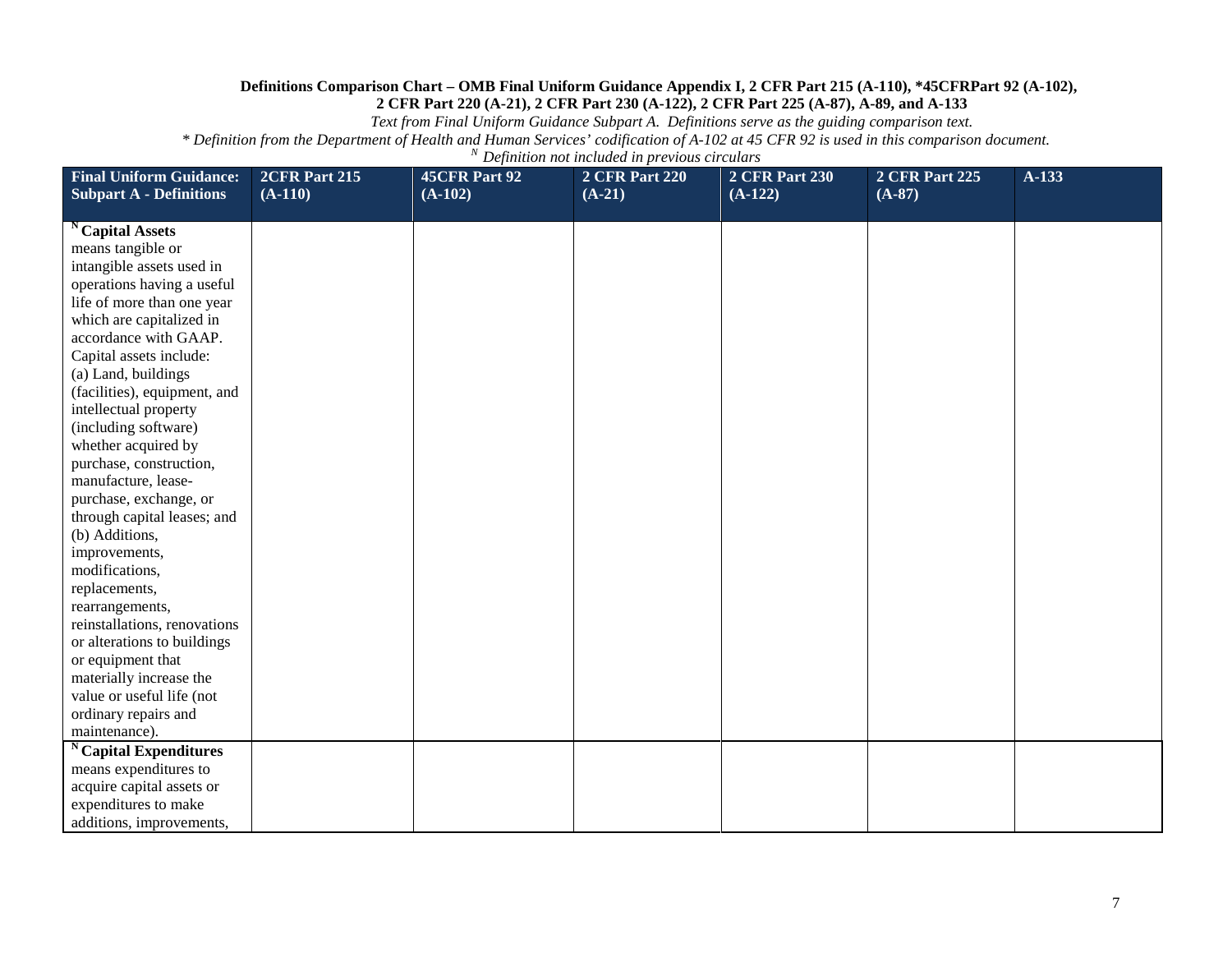*Text from Final Uniform Guidance Subpart A. Definitions serve as the guiding comparison text.*

| <b>Final Uniform Guidance:</b><br><b>Subpart A - Definitions</b>                                                                                                                                                                                                                                                                                                                                                    | 2CFR Part 215<br>$(A-110)$ | <b>45CFR Part 92</b><br>$(A-102)$ | <b>2 CFR Part 220</b><br>$(A-21)$ | <b>2 CFR Part 230</b><br>$(A-122)$ | <b>2 CFR Part 225</b><br>$(A-87)$                                                                                                                                                                                                                                                                                                                                                                           | $A-133$ |
|---------------------------------------------------------------------------------------------------------------------------------------------------------------------------------------------------------------------------------------------------------------------------------------------------------------------------------------------------------------------------------------------------------------------|----------------------------|-----------------------------------|-----------------------------------|------------------------------------|-------------------------------------------------------------------------------------------------------------------------------------------------------------------------------------------------------------------------------------------------------------------------------------------------------------------------------------------------------------------------------------------------------------|---------|
|                                                                                                                                                                                                                                                                                                                                                                                                                     |                            |                                   |                                   |                                    |                                                                                                                                                                                                                                                                                                                                                                                                             |         |
| modifications,<br>replacements,<br>rearrangements,<br>reinstallations, renovations,<br>or alterations to capital                                                                                                                                                                                                                                                                                                    |                            |                                   |                                   |                                    |                                                                                                                                                                                                                                                                                                                                                                                                             |         |
| assets that materially<br>increase their value or<br>useful life.                                                                                                                                                                                                                                                                                                                                                   |                            |                                   |                                   |                                    |                                                                                                                                                                                                                                                                                                                                                                                                             |         |
| <b>Central Service Cost</b><br><b>Allocation Plan</b><br>means the documentation<br>identifying, accumulating,<br>and allocating or<br>developing billing rates<br>based on the allowable<br>costs of services provided<br>by a state, local<br>government, or Indian tribe<br>on a centralized basis to its<br>departments and agencies.<br>The costs of these services<br>may be allocated or billed<br>to users. |                            |                                   |                                   |                                    | <b>Central Service</b><br><b>Cost Allocation</b><br>Plan<br>means the<br>documentation<br>identifying,<br>accumulating, and<br>allocating or<br>developing billing<br>rates based on the<br>allowable costs of<br>services provided by<br>a governmental unit<br>on a centralized<br>basis to its<br>departments and<br>agencies. The costs<br>of these services<br>may be allocated or<br>billed to users. |         |
| <b>Claim</b><br>means, depending on the<br>context, either<br>(a) A written demand or<br>written assertion by one of<br>the parties to a Federal                                                                                                                                                                                                                                                                    |                            |                                   |                                   |                                    | Claim<br>means a written<br>demand or written<br>assertion by the<br>governmental unit<br>or grantor seeking,                                                                                                                                                                                                                                                                                               |         |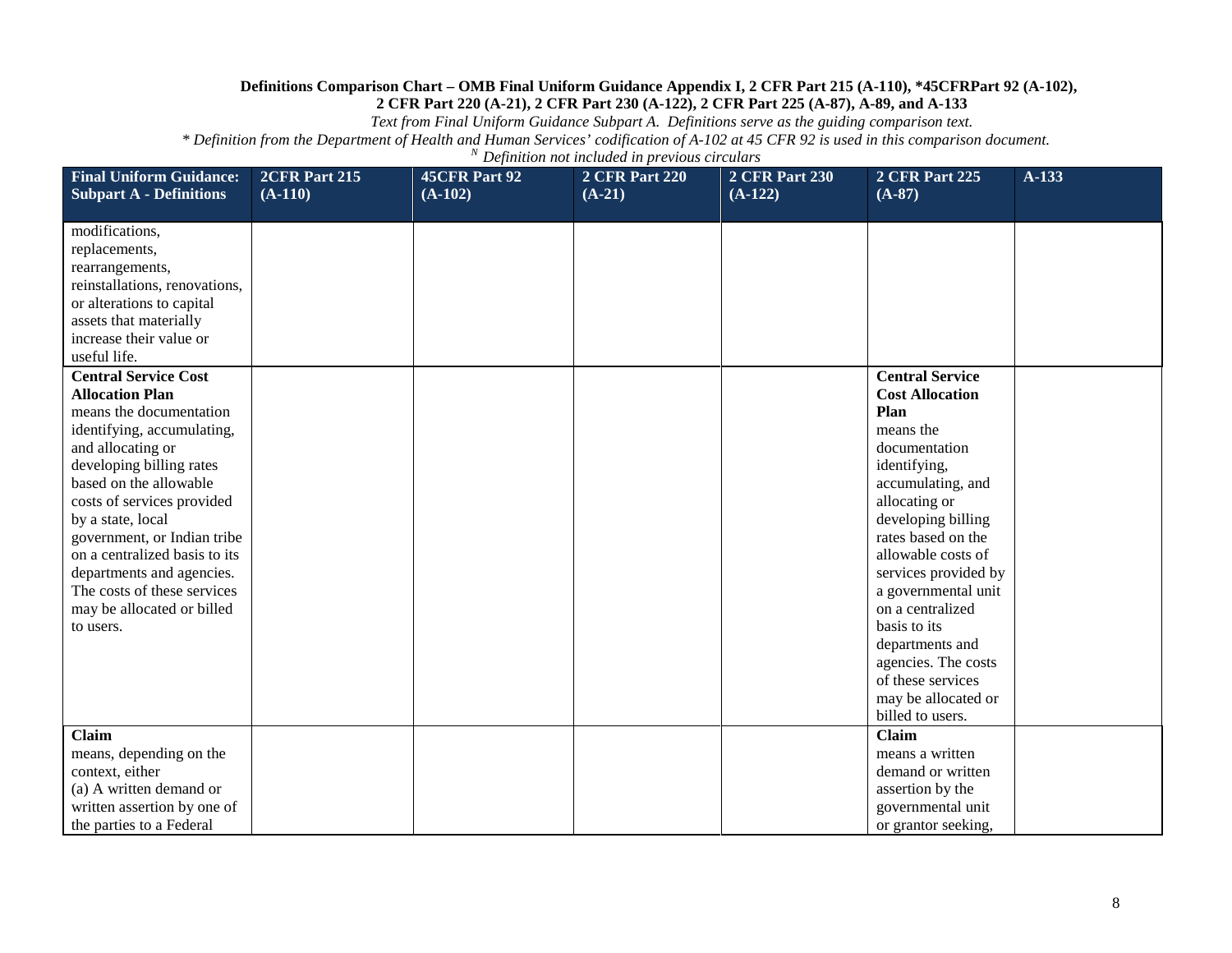*Text from Final Uniform Guidance Subpart A. Definitions serve as the guiding comparison text.*

| <b>Final Uniform Guidance:</b><br><b>Subpart A - Definitions</b>                                                                                                                                                                                                                                           | <b>2CFR Part 215</b><br>$(A-110)$ | <b>45CFR Part 92</b><br>$(A-102)$ | <b>2 CFR Part 220</b><br>$(A-21)$ | <b>2 CFR Part 230</b><br>$(A-122)$ | <b>2 CFR Part 225</b><br>$(A-87)$                                                                                                                                                                                                                                                                                                                                                                                                                                                                                                                               | $A-133$ |
|------------------------------------------------------------------------------------------------------------------------------------------------------------------------------------------------------------------------------------------------------------------------------------------------------------|-----------------------------------|-----------------------------------|-----------------------------------|------------------------------------|-----------------------------------------------------------------------------------------------------------------------------------------------------------------------------------------------------------------------------------------------------------------------------------------------------------------------------------------------------------------------------------------------------------------------------------------------------------------------------------------------------------------------------------------------------------------|---------|
| award seeking as a matter<br>of right:<br>(1) The payment of money<br>in a sum certain;<br>(2) The adjustment or<br>interpretation of award<br>terms; or<br>(3) Other relief arising<br>under or relating to a<br>Federal award.<br>(b) A request for payment<br>that is not in dispute when<br>submitted. |                                   |                                   |                                   |                                    | as a matter of right,<br>the payment of<br>money in a sum<br>certain, the<br>adjustment or<br>interpretation of<br>award terms, or<br>other relief arising<br>under or relating to<br>the award. A<br>voucher, invoice or<br>other routine request<br>for payment that is<br>not a dispute when<br>submitted is not a<br>claim. Appeals, such<br>as those filed by a<br>governmental unit in<br>response to<br>questioned audit<br>costs, are not<br>considered claims<br>until a final<br>management<br>decision is made by<br>the Federal<br>awarding agency. |         |
| <b>Class of Federal</b><br>Awards means a group of<br>Federal awards either<br>awarded under a specific<br>program or group of<br>programs or to a specific<br>type of non-Federal entity                                                                                                                  |                                   |                                   |                                   |                                    |                                                                                                                                                                                                                                                                                                                                                                                                                                                                                                                                                                 |         |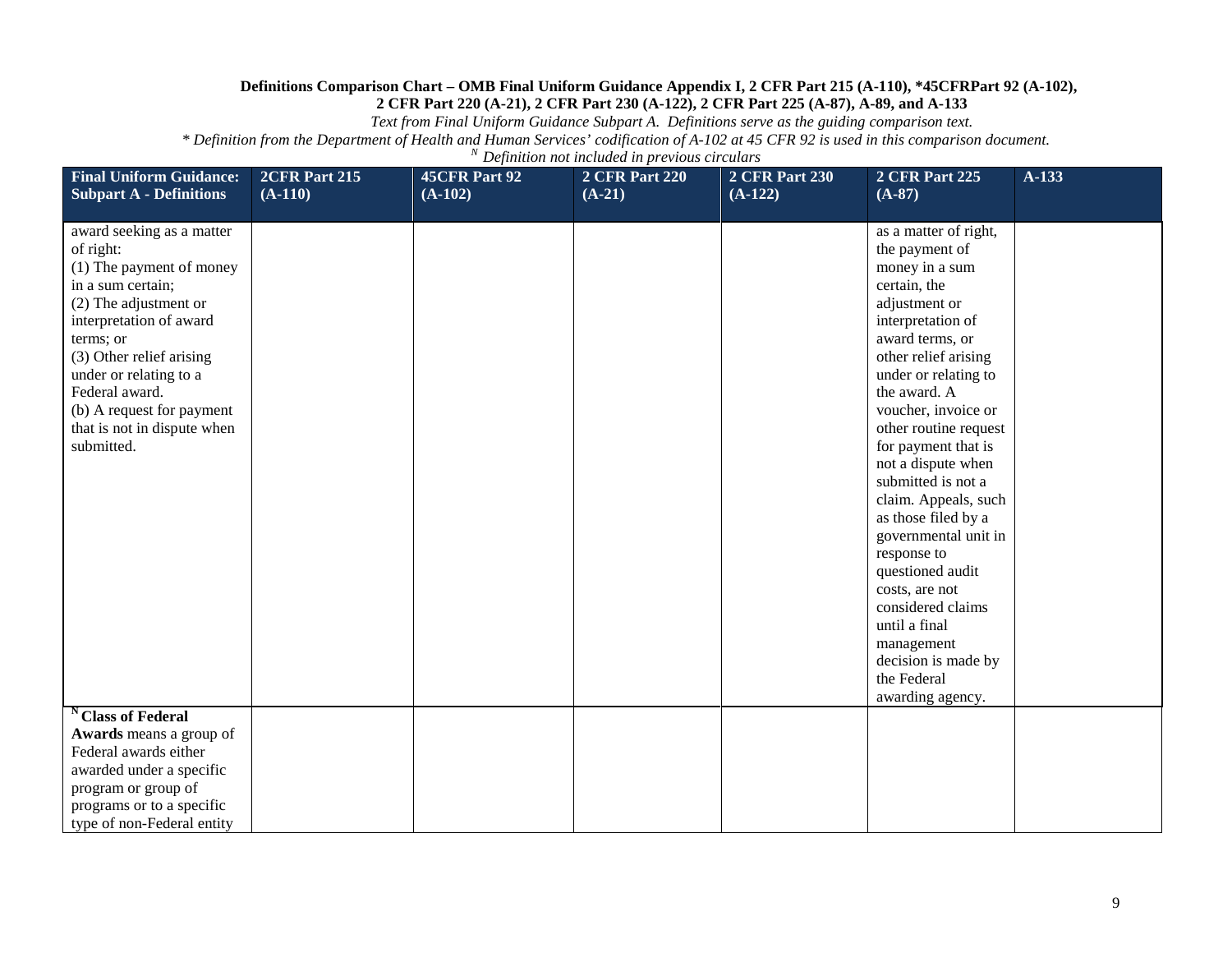*Text from Final Uniform Guidance Subpart A. Definitions serve as the guiding comparison text.*

| <b>Final Uniform Guidance:</b><br><b>Subpart A - Definitions</b> | 2CFR Part 215<br>$(A-110)$ | 45CFR Part 92<br>$(A-102)$ | <b>2 CFR Part 220</b><br>$(A-21)$ | <b>2 CFR Part 230</b><br>$(A-122)$ | <b>2 CFR Part 225</b><br>$(A-87)$ | A-133 |
|------------------------------------------------------------------|----------------------------|----------------------------|-----------------------------------|------------------------------------|-----------------------------------|-------|
|                                                                  |                            |                            |                                   |                                    |                                   |       |
| or group of non-Federal                                          |                            |                            |                                   |                                    |                                   |       |
| entities to which specific                                       |                            |                            |                                   |                                    |                                   |       |
| provisions or exceptions                                         |                            |                            |                                   |                                    |                                   |       |
| may apply.                                                       |                            |                            |                                   |                                    |                                   |       |
| <sup>N</sup> Closeout                                            |                            |                            |                                   |                                    |                                   |       |
| means the process by                                             |                            |                            |                                   |                                    |                                   |       |
| which the Federal                                                |                            |                            |                                   |                                    |                                   |       |
| awarding agency or pass-                                         |                            |                            |                                   |                                    |                                   |       |
| through entity determines                                        |                            |                            |                                   |                                    |                                   |       |
| that all applicable                                              |                            |                            |                                   |                                    |                                   |       |
| administrative actions and                                       |                            |                            |                                   |                                    |                                   |       |
| all required work of the                                         |                            |                            |                                   |                                    |                                   |       |
| Federal award have been                                          |                            |                            |                                   |                                    |                                   |       |
| completed and takes                                              |                            |                            |                                   |                                    |                                   |       |
| actions as described in                                          |                            |                            |                                   |                                    |                                   |       |
| section ___. 343 Closeout.                                       |                            |                            |                                   |                                    |                                   |       |
| <sup>N</sup> Cluster of Programs                                 |                            |                            |                                   |                                    |                                   |       |
| means a grouping of                                              |                            |                            |                                   |                                    |                                   |       |
| closely related programs                                         |                            |                            |                                   |                                    |                                   |       |
| that share common                                                |                            |                            |                                   |                                    |                                   |       |
| compliance requirements.                                         |                            |                            |                                   |                                    |                                   |       |
| The types of clusters of                                         |                            |                            |                                   |                                    |                                   |       |
| programs are research and                                        |                            |                            |                                   |                                    |                                   |       |
| development (R&D),                                               |                            |                            |                                   |                                    |                                   |       |
| student financial aid                                            |                            |                            |                                   |                                    |                                   |       |
| (SFA), and other clusters.                                       |                            |                            |                                   |                                    |                                   |       |
| "Other clusters" are as                                          |                            |                            |                                   |                                    |                                   |       |
| defined by OMB in the                                            |                            |                            |                                   |                                    |                                   |       |
| compliance supplement or                                         |                            |                            |                                   |                                    |                                   |       |
| as designated by a state for                                     |                            |                            |                                   |                                    |                                   |       |
| Federal awards the state                                         |                            |                            |                                   |                                    |                                   |       |
| provides to its                                                  |                            |                            |                                   |                                    |                                   |       |
| subrecipients that meet the                                      |                            |                            |                                   |                                    |                                   |       |
| definition of a cluster of                                       |                            |                            |                                   |                                    |                                   |       |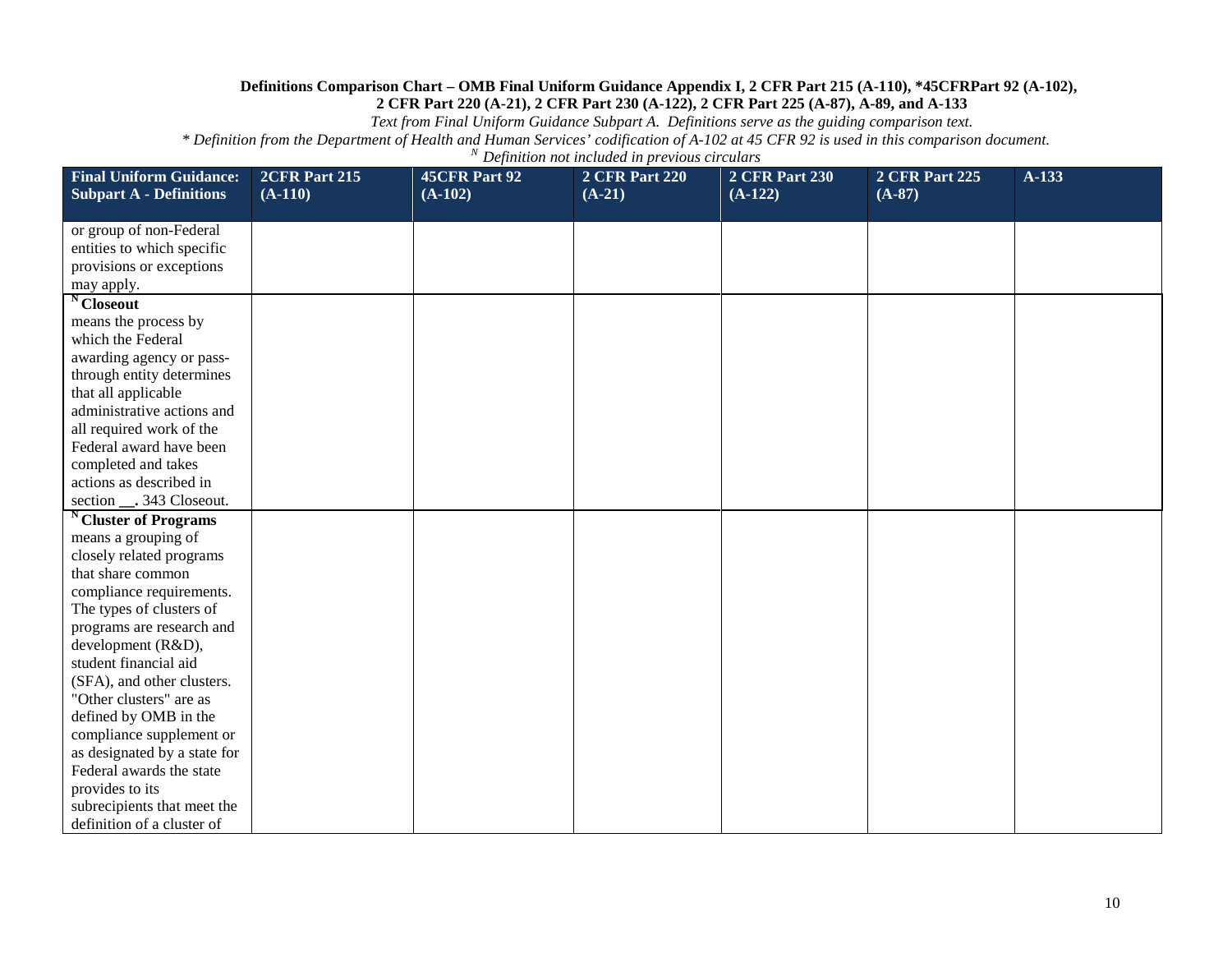*Text from Final Uniform Guidance Subpart A. Definitions serve as the guiding comparison text.*

| <b>Final Uniform Guidance:</b>                                                                                                                                                                                                                                                                                                                                                                                                                                                                                                                                              | 2CFR Part 215 | 45CFR Part 92 | <b>2 CFR Part 220</b> | <b>2 CFR Part 230</b> | <b>2 CFR Part 225</b> | A-133                                                                                                                                             |
|-----------------------------------------------------------------------------------------------------------------------------------------------------------------------------------------------------------------------------------------------------------------------------------------------------------------------------------------------------------------------------------------------------------------------------------------------------------------------------------------------------------------------------------------------------------------------------|---------------|---------------|-----------------------|-----------------------|-----------------------|---------------------------------------------------------------------------------------------------------------------------------------------------|
| <b>Subpart A - Definitions</b>                                                                                                                                                                                                                                                                                                                                                                                                                                                                                                                                              | $(A-110)$     | $(A-102)$     | $(A-21)$              | $(A-122)$             | $(A-87)$              |                                                                                                                                                   |
| programs. When<br>designating an "other<br>cluster," a state must<br>identify the Federal awards<br>included in the cluster and<br>advise the subrecipients of<br>compliance requirements<br>applicable to the cluster,<br>consistent with section<br>331 Requirements For<br>Pass-Through entities,<br>paragraph (a). A cluster of<br>programs must be<br>considered as one program<br>for determining major<br>programs, as described in<br>section _____518 Major<br>Program Determination,<br>and, with the exception of<br>R&D as described in<br>section __.501 Audit |               |               |                       |                       |                       |                                                                                                                                                   |
| Requirements, paragraph<br>(c), whether a program-<br>specific audit may be<br>elected.                                                                                                                                                                                                                                                                                                                                                                                                                                                                                     |               |               |                       |                       |                       |                                                                                                                                                   |
| <b>Cognizant Agency for</b><br><b>Audit</b><br>means the Federal agency<br>designated to carry out the<br>responsibilities described<br>in section __.513<br>Responsibilities, paragraph<br>(a). The cognizant agency<br>for audit is not necessarily                                                                                                                                                                                                                                                                                                                       |               |               |                       |                       |                       | <b>Cognizant agency</b><br>for audit means the<br>Federal agency<br>designated to carry<br>out the<br>responsibilities<br>described in<br>.400(a) |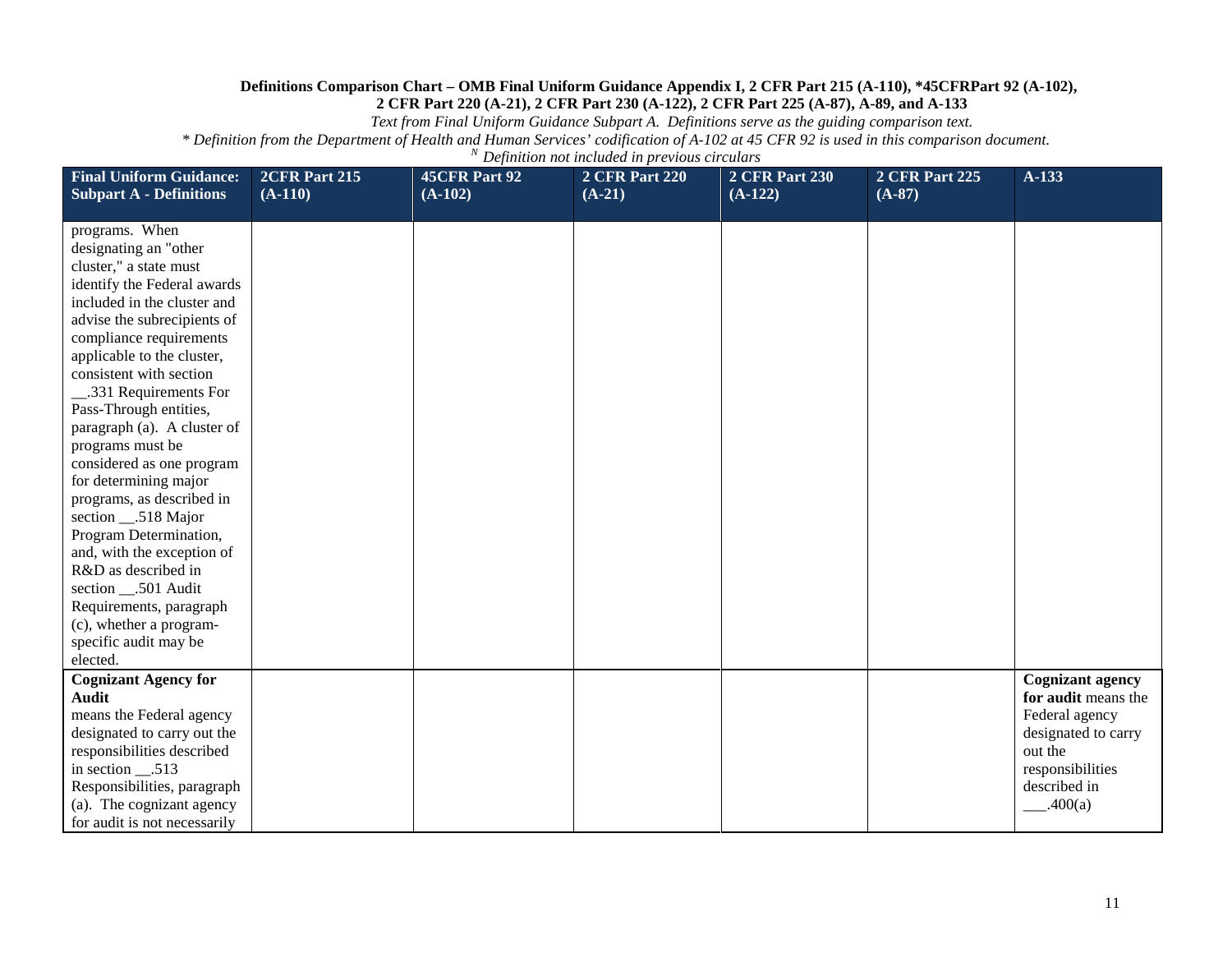*Text from Final Uniform Guidance Subpart A. Definitions serve as the guiding comparison text.*

| <b>Final Uniform Guidance:</b>    | 2CFR Part 215 | 45CFR Part 92 | <b>2 CFR Part 220</b> | <b>2 CFR Part 230</b> | <b>2 CFR Part 225</b> | A-133 |
|-----------------------------------|---------------|---------------|-----------------------|-----------------------|-----------------------|-------|
| <b>Subpart A - Definitions</b>    | $(A-110)$     | $(A-102)$     | $(A-21)$              | $(A-122)$             | $(A-87)$              |       |
|                                   |               |               |                       |                       |                       |       |
| the same as the cognizant         |               |               |                       |                       |                       |       |
| agency for indirect costs.        |               |               |                       |                       |                       |       |
| A list of cognizant               |               |               |                       |                       |                       |       |
| agencies for audit may be         |               |               |                       |                       |                       |       |
| found at the FAC website.         |               |               |                       |                       |                       |       |
| <sup>N</sup> Cognizant Agency for |               |               |                       |                       |                       |       |
| <b>Indirect Cost</b>              |               |               |                       |                       |                       |       |
| means the Federal agency          |               |               |                       |                       |                       |       |
| responsible for reviewing,        |               |               |                       |                       |                       |       |
| negotiating, and approving        |               |               |                       |                       |                       |       |
| cost allocation plans or          |               |               |                       |                       |                       |       |
| indirect cost proposals           |               |               |                       |                       |                       |       |
| developed under this Part         |               |               |                       |                       |                       |       |
| on behalf of all Federal          |               |               |                       |                       |                       |       |
| agencies. The cognizant           |               |               |                       |                       |                       |       |
| agency for indirect cost is       |               |               |                       |                       |                       |       |
| not necessarily the same as       |               |               |                       |                       |                       |       |
| the cognizant agency for          |               |               |                       |                       |                       |       |
| audit. For assignments of         |               |               |                       |                       |                       |       |
| cognizant agencies see the        |               |               |                       |                       |                       |       |
| following:                        |               |               |                       |                       |                       |       |
| (a) For IHEs: Appendix III        |               |               |                       |                       |                       |       |
| - Indirect (F&A) Costs            |               |               |                       |                       |                       |       |
| <b>Identification And</b>         |               |               |                       |                       |                       |       |
| Assignment, And Rate              |               |               |                       |                       |                       |       |
| Determination For                 |               |               |                       |                       |                       |       |
| <b>Institutions Of Higher</b>     |               |               |                       |                       |                       |       |
| Education (IHEs), section         |               |               |                       |                       |                       |       |
| C.10.                             |               |               |                       |                       |                       |       |
| (b) For nonprofit                 |               |               |                       |                       |                       |       |
| organizations Appendix IV         |               |               |                       |                       |                       |       |
| - Indirect (F&A) Costs            |               |               |                       |                       |                       |       |
| <b>Identification And</b>         |               |               |                       |                       |                       |       |
| Assignment, And Rate              |               |               |                       |                       |                       |       |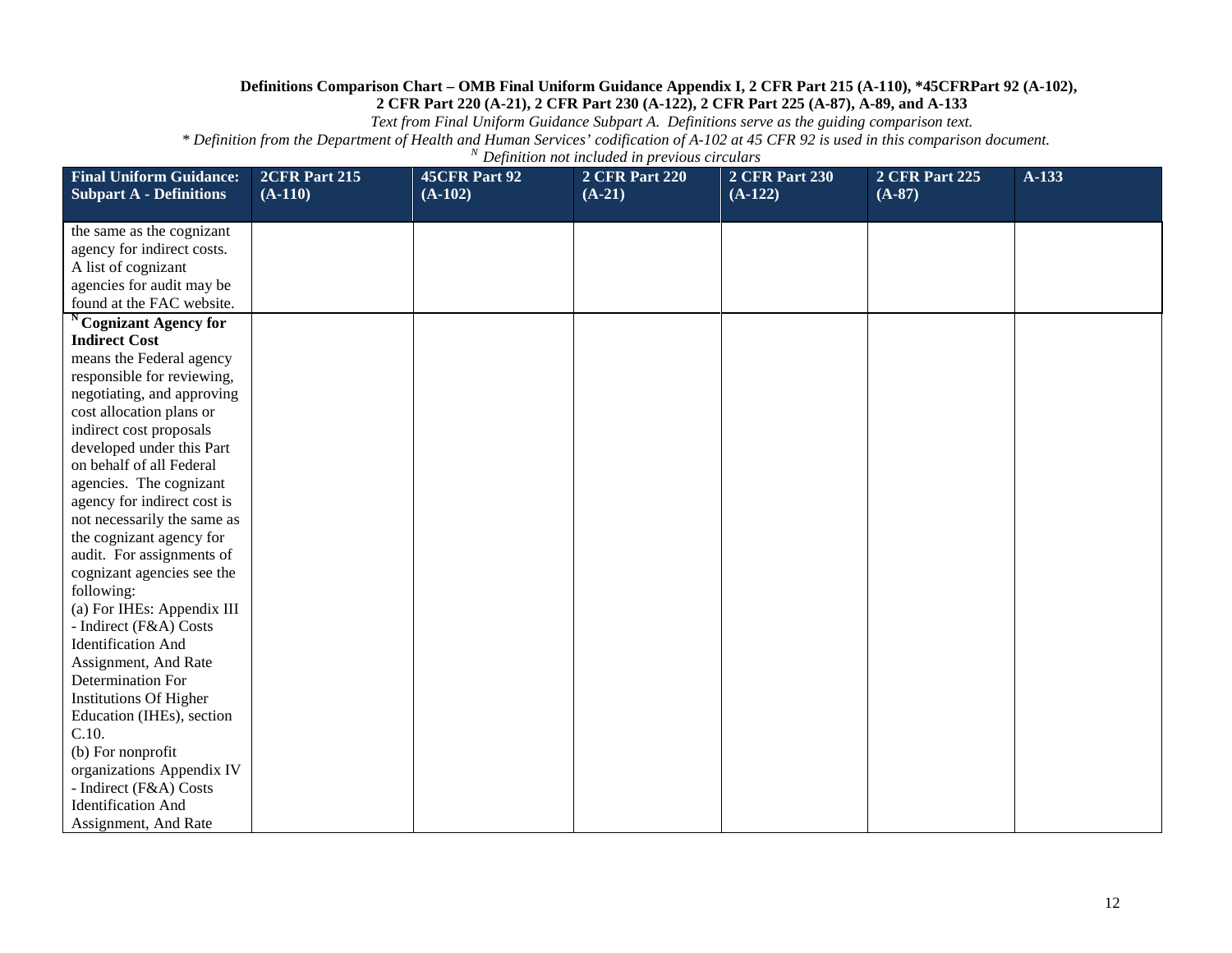*Text from Final Uniform Guidance Subpart A. Definitions serve as the guiding comparison text.*

| <b>Final Uniform Guidance:</b><br><b>Subpart A - Definitions</b> | 2CFR Part 215<br>$(A-110)$ | <b>45CFR Part 92</b><br>$(A-102)$ | <b>2 CFR Part 220</b><br>$(A-21)$ | <b>2 CFR Part 230</b><br>$(A-122)$ | <b>2 CFR Part 225</b><br>$(A-87)$ | A-133                  |
|------------------------------------------------------------------|----------------------------|-----------------------------------|-----------------------------------|------------------------------------|-----------------------------------|------------------------|
|                                                                  |                            |                                   |                                   |                                    |                                   |                        |
| Determination For                                                |                            |                                   |                                   |                                    |                                   |                        |
| Nonprofit Organizations,                                         |                            |                                   |                                   |                                    |                                   |                        |
| section C.1.                                                     |                            |                                   |                                   |                                    |                                   |                        |
| (c) For state and local                                          |                            |                                   |                                   |                                    |                                   |                        |
| governments: Appendix V                                          |                            |                                   |                                   |                                    |                                   |                        |
| - State/Local Government                                         |                            |                                   |                                   |                                    |                                   |                        |
| And Indian Tribe - Wide                                          |                            |                                   |                                   |                                    |                                   |                        |
| <b>Central Service Cost</b>                                      |                            |                                   |                                   |                                    |                                   |                        |
| Allocation Plans, section                                        |                            |                                   |                                   |                                    |                                   |                        |
| F.1.                                                             |                            |                                   |                                   |                                    |                                   |                        |
| <sup>N</sup> Computing Devices                                   |                            |                                   |                                   |                                    |                                   |                        |
| means machines used to                                           |                            |                                   |                                   |                                    |                                   |                        |
| acquire, store, analyze,                                         |                            |                                   |                                   |                                    |                                   |                        |
| process, and publish data<br>and other information               |                            |                                   |                                   |                                    |                                   |                        |
|                                                                  |                            |                                   |                                   |                                    |                                   |                        |
| electronically, including<br>accessories (or                     |                            |                                   |                                   |                                    |                                   |                        |
| "peripherals") for printing,                                     |                            |                                   |                                   |                                    |                                   |                        |
| transmitting and receiving,                                      |                            |                                   |                                   |                                    |                                   |                        |
| or storing electronic                                            |                            |                                   |                                   |                                    |                                   |                        |
| information. See also                                            |                            |                                   |                                   |                                    |                                   |                        |
| sections __.58 Information                                       |                            |                                   |                                   |                                    |                                   |                        |
| Technology Systems and                                           |                            |                                   |                                   |                                    |                                   |                        |
| $-.94$ Supplies and $-.58$                                       |                            |                                   |                                   |                                    |                                   |                        |
| <b>Information Technology</b>                                    |                            |                                   |                                   |                                    |                                   |                        |
| Systems.                                                         |                            |                                   |                                   |                                    |                                   |                        |
| <b>Compliance Supplement</b>                                     |                            |                                   |                                   |                                    |                                   | <b>Compliance</b>      |
| means Appendix XI -                                              |                            |                                   |                                   |                                    |                                   | <b>Supplement</b>      |
| Compliance Supplement of                                         |                            |                                   |                                   |                                    |                                   | refers to the Circular |
| this Part (previously                                            |                            |                                   |                                   |                                    |                                   | A-133 Compliance       |
| known as the Circular A-                                         |                            |                                   |                                   |                                    |                                   | Supplement,            |
| 133 Compliance                                                   |                            |                                   |                                   |                                    |                                   | included as            |
| Supplement). This                                                |                            |                                   |                                   |                                    |                                   | Appendix B to          |
| document is available from                                       |                            |                                   |                                   |                                    |                                   | Circular A-133, or     |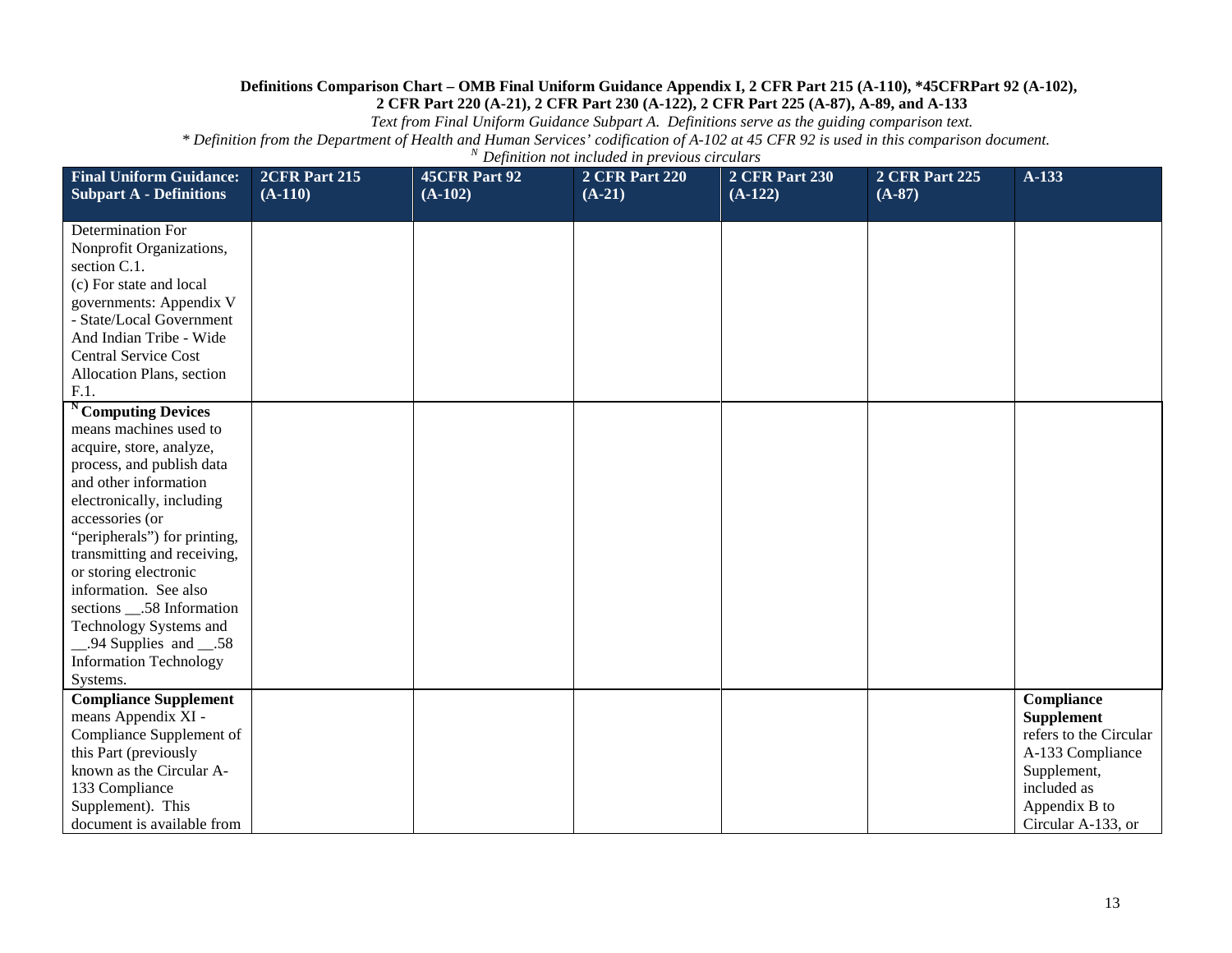*Text from Final Uniform Guidance Subpart A. Definitions serve as the guiding comparison text.*

| <b>Final Uniform Guidance:</b><br><b>Subpart A - Definitions</b>                                                                                                                                                                                                                                                                                                                                                                                                    | 2CFR Part 215<br>$(A-110)$                                                                                                                                                  | <b>45CFR Part 92</b><br>$(A-102)$                                                                                                                                                                                                                                                                                                                                                                                                                                                           | <b>2 CFR Part 220</b><br>$(A-21)$ | <b>2 CFR Part 230</b><br>$(A-122)$ | <b>2 CFR Part 225</b><br>$(A-87)$                                                                                                                                                                                                                                                                                                                                                                                                                         | $A-133$                                                                                                                                                                                                             |
|---------------------------------------------------------------------------------------------------------------------------------------------------------------------------------------------------------------------------------------------------------------------------------------------------------------------------------------------------------------------------------------------------------------------------------------------------------------------|-----------------------------------------------------------------------------------------------------------------------------------------------------------------------------|---------------------------------------------------------------------------------------------------------------------------------------------------------------------------------------------------------------------------------------------------------------------------------------------------------------------------------------------------------------------------------------------------------------------------------------------------------------------------------------------|-----------------------------------|------------------------------------|-----------------------------------------------------------------------------------------------------------------------------------------------------------------------------------------------------------------------------------------------------------------------------------------------------------------------------------------------------------------------------------------------------------------------------------------------------------|---------------------------------------------------------------------------------------------------------------------------------------------------------------------------------------------------------------------|
| the Government Printing<br>Office, Superintendent of<br>Documents, Washington,<br>DC 20402-9325, or on the<br>OMB website at<br>www.whitehouse.gov/omb.                                                                                                                                                                                                                                                                                                             |                                                                                                                                                                             |                                                                                                                                                                                                                                                                                                                                                                                                                                                                                             |                                   |                                    |                                                                                                                                                                                                                                                                                                                                                                                                                                                           | such documents as<br>OMB or its designee<br>may issue to replace<br>it. This document is<br>available from the<br>Government<br>Printing Office,<br>Superintendent of<br>Documents,<br>Washington,<br>DC20402-9325. |
| Contract<br>means a legal instrument<br>by which a non-Federal<br>entity purchases property<br>or services needed to carry<br>out the project or program<br>under a Federal award.<br>The term as used in this<br>Part does not include a<br>legal instrument, even if<br>the non-Federal entity<br>considers it a contract,<br>when the substance of the<br>transaction meets the<br>definition of a Federal<br>award or subaward (see<br>section __.92 Subaward). | <b>Contract</b><br>means a procurement<br>contract under an<br>award or subaward,<br>and a procurement<br>subcontract under a<br>recipient's or<br>subrecipient's contract. | <b>Contract</b><br>means (except as used<br>in the definitions for<br>grant and subgrant in<br>this section and except<br>where qualified by<br>Federal) a<br>procurement contract<br>under a grant or<br>subgrant, and means a<br>procurement<br>subcontract under a<br>contract.<br>Cost-type contract<br>means a contract or<br>subcontract under a<br>grant in which the<br>contractor or<br>subcontractor is paid<br>on the basis of the<br>costs it incurs, with or<br>without a fee. |                                   |                                    | <b>Contract</b><br>means a mutually<br>binding legal<br>relationship<br>obligating the seller<br>to furnish the<br>supplies or services<br>(including<br>construction) and<br>the buyer to pay for<br>them. It includes all<br>types of<br>commitments that<br>obligate the<br>government to an<br>expenditure of<br>appropriated funds<br>and that, except as<br>otherwise<br>authorized, are in<br>writing. In addition<br>to bilateral<br>instruments, |                                                                                                                                                                                                                     |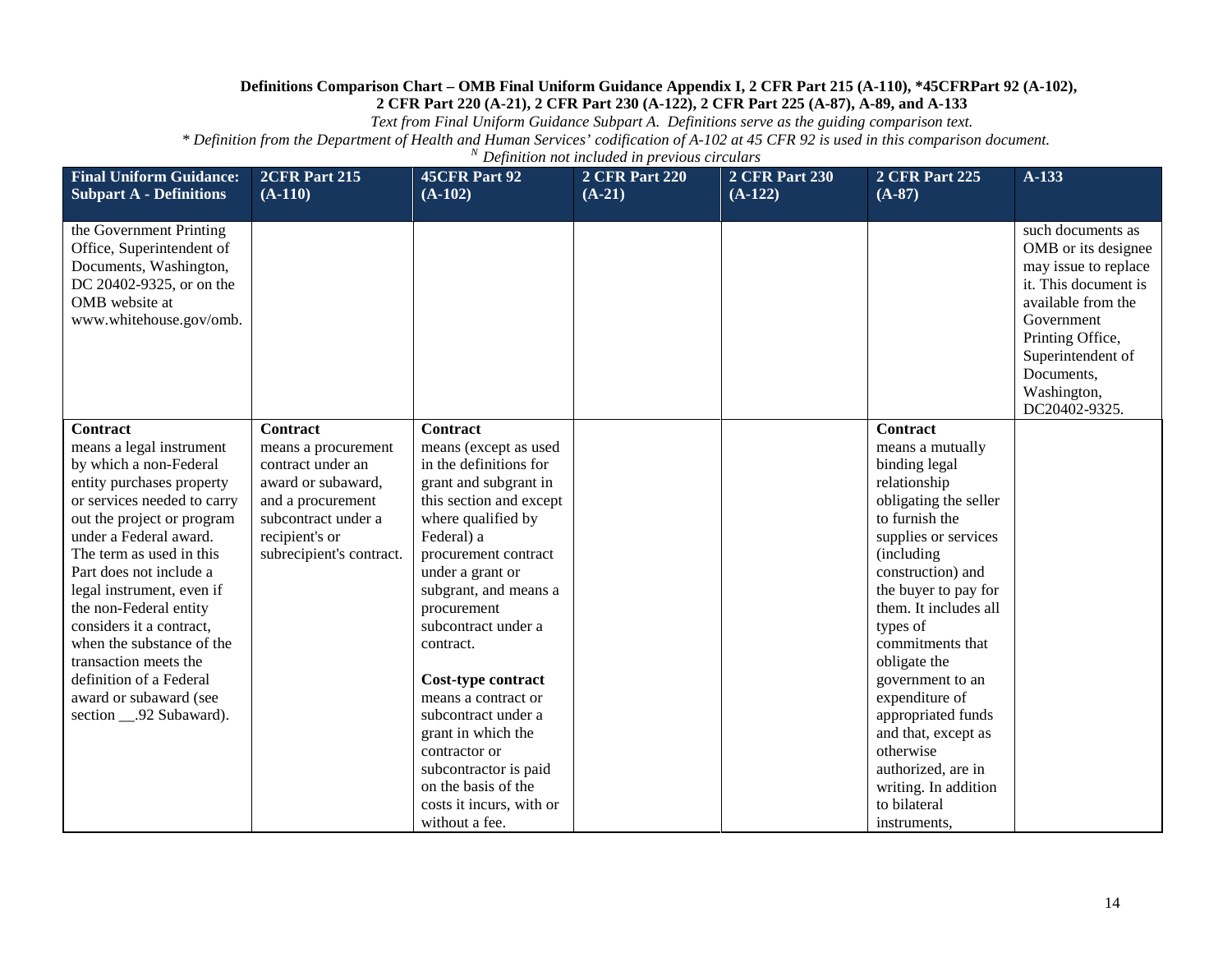*Text from Final Uniform Guidance Subpart A. Definitions serve as the guiding comparison text.*

| <b>Final Uniform Guidance:</b><br><b>Subpart A - Definitions</b>                                                              | 2CFR Part 215<br>$(A-110)$ | 45CFR Part 92<br>$(A-102)$ | <b>2 CFR Part 220</b><br>$(A-21)$ | <b>2 CFR Part 230</b><br>$(A-122)$ | 2 CFR Part 225<br>$(A-87)$                                                                                                                                                                                                                                                                                                                                                                                                                                                               | A-133 |
|-------------------------------------------------------------------------------------------------------------------------------|----------------------------|----------------------------|-----------------------------------|------------------------------------|------------------------------------------------------------------------------------------------------------------------------------------------------------------------------------------------------------------------------------------------------------------------------------------------------------------------------------------------------------------------------------------------------------------------------------------------------------------------------------------|-------|
|                                                                                                                               |                            |                            |                                   |                                    | contracts include<br>(but are not limited<br>to): Awards and<br>notices of awards;<br>job orders or task<br>orders issued under<br>basic ordering<br>agreements; letter<br>contracts; orders,<br>such as purchase<br>orders, under which<br>the contract<br>becomes effective<br>by written<br>acceptance or<br>performance; and,<br>bilateral contract<br>modifications.<br>Contracts do not<br>include grants and<br>cooperative<br>agreements covered<br>by 31 U.S.C. 6301<br>et seq. |       |
| Contractor<br>means an entity that<br>receives a contract as<br>defined in the definition of<br>Contract.                     |                            |                            |                                   |                                    |                                                                                                                                                                                                                                                                                                                                                                                                                                                                                          |       |
| Cooperative Agreement<br>means a legal instrument of<br>financial assistance<br>between a Federal<br>awarding agency or pass- |                            |                            |                                   |                                    |                                                                                                                                                                                                                                                                                                                                                                                                                                                                                          |       |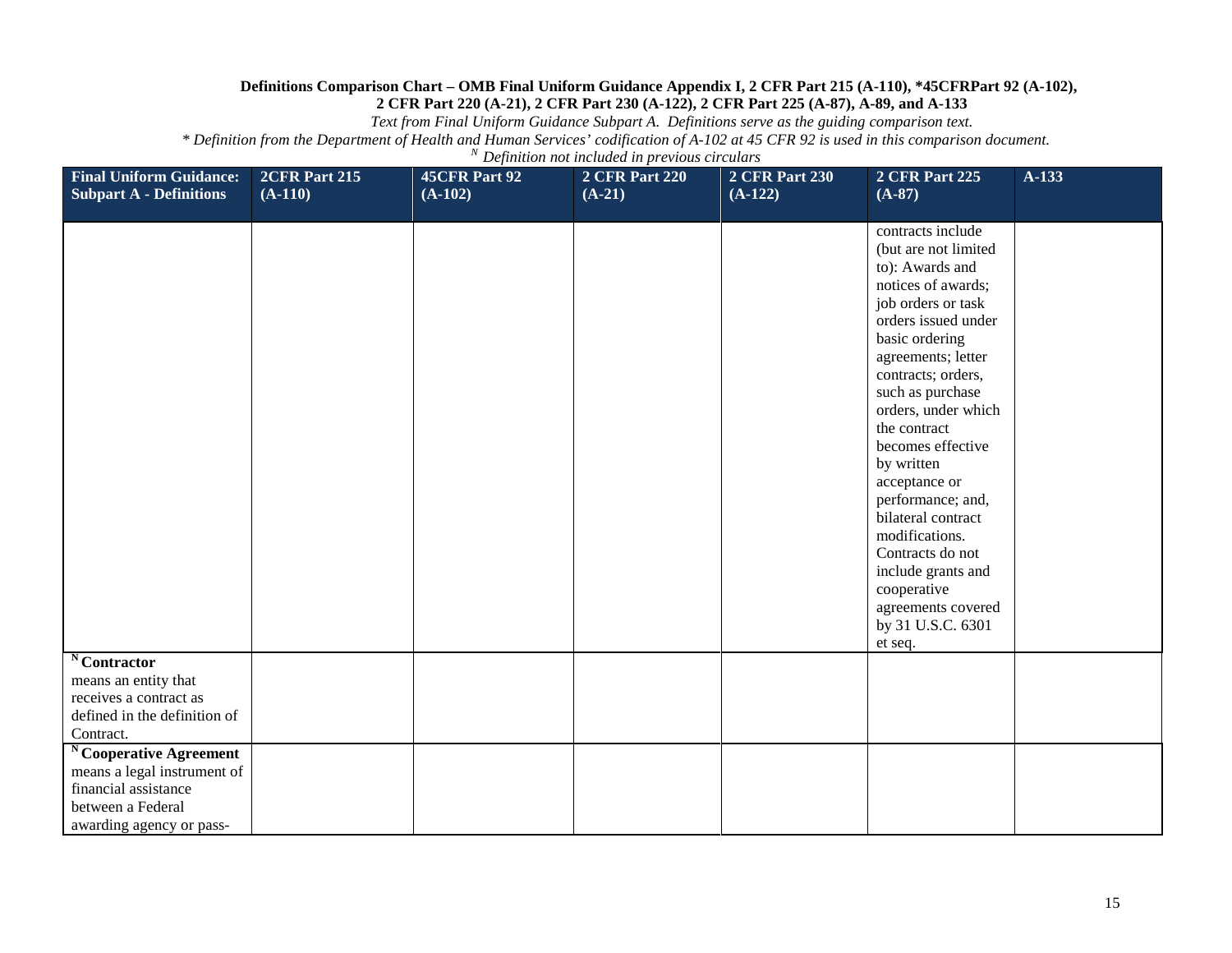*Text from Final Uniform Guidance Subpart A. Definitions serve as the guiding comparison text.*

| <b>Final Uniform Guidance:</b><br><b>Subpart A - Definitions</b> | 2CFR Part 215<br>$(A-110)$ | 45CFR Part 92<br>$(A-102)$ | <b>2 CFR Part 220</b><br>$(A-21)$ | <b>2 CFR Part 230</b><br>$(A-122)$ | <b>2 CFR Part 225</b><br>$(A-87)$ | A-133 |
|------------------------------------------------------------------|----------------------------|----------------------------|-----------------------------------|------------------------------------|-----------------------------------|-------|
|                                                                  |                            |                            |                                   |                                    |                                   |       |
| through entity and a non-                                        |                            |                            |                                   |                                    |                                   |       |
| Federal entity that,<br>consistent with 31 U.S.C.                |                            |                            |                                   |                                    |                                   |       |
| §§ $6302 - 6305$ :                                               |                            |                            |                                   |                                    |                                   |       |
| (a) Is used to enter into a                                      |                            |                            |                                   |                                    |                                   |       |
| relationship the principal                                       |                            |                            |                                   |                                    |                                   |       |
| purpose of which is to                                           |                            |                            |                                   |                                    |                                   |       |
| transfer anything of value                                       |                            |                            |                                   |                                    |                                   |       |
| from the Federal awarding                                        |                            |                            |                                   |                                    |                                   |       |
| agency or pass-through                                           |                            |                            |                                   |                                    |                                   |       |
| entity to the non-Federal                                        |                            |                            |                                   |                                    |                                   |       |
| entity to carry out a public                                     |                            |                            |                                   |                                    |                                   |       |
| purpose authorized by a                                          |                            |                            |                                   |                                    |                                   |       |
| law of the United States                                         |                            |                            |                                   |                                    |                                   |       |
| (see 31 U.S.C. § 6101(3));                                       |                            |                            |                                   |                                    |                                   |       |
| and not to acquire property                                      |                            |                            |                                   |                                    |                                   |       |
| or services for the Federal                                      |                            |                            |                                   |                                    |                                   |       |
| government or pass-                                              |                            |                            |                                   |                                    |                                   |       |
| through entity's direct                                          |                            |                            |                                   |                                    |                                   |       |
| benefit or use;                                                  |                            |                            |                                   |                                    |                                   |       |
| (b) Is distinguished from a                                      |                            |                            |                                   |                                    |                                   |       |
| grant in that it provides for                                    |                            |                            |                                   |                                    |                                   |       |
| substantial involvement                                          |                            |                            |                                   |                                    |                                   |       |
| between the Federal                                              |                            |                            |                                   |                                    |                                   |       |
| awarding agency or pass-                                         |                            |                            |                                   |                                    |                                   |       |
| through entity and the non-                                      |                            |                            |                                   |                                    |                                   |       |
| Federal entity in carrying                                       |                            |                            |                                   |                                    |                                   |       |
| out the activity                                                 |                            |                            |                                   |                                    |                                   |       |
| contemplated by the                                              |                            |                            |                                   |                                    |                                   |       |
| Federal award.                                                   |                            |                            |                                   |                                    |                                   |       |
| (c) The term does not                                            |                            |                            |                                   |                                    |                                   |       |
| include:                                                         |                            |                            |                                   |                                    |                                   |       |
| (1) A cooperative research                                       |                            |                            |                                   |                                    |                                   |       |
| and development                                                  |                            |                            |                                   |                                    |                                   |       |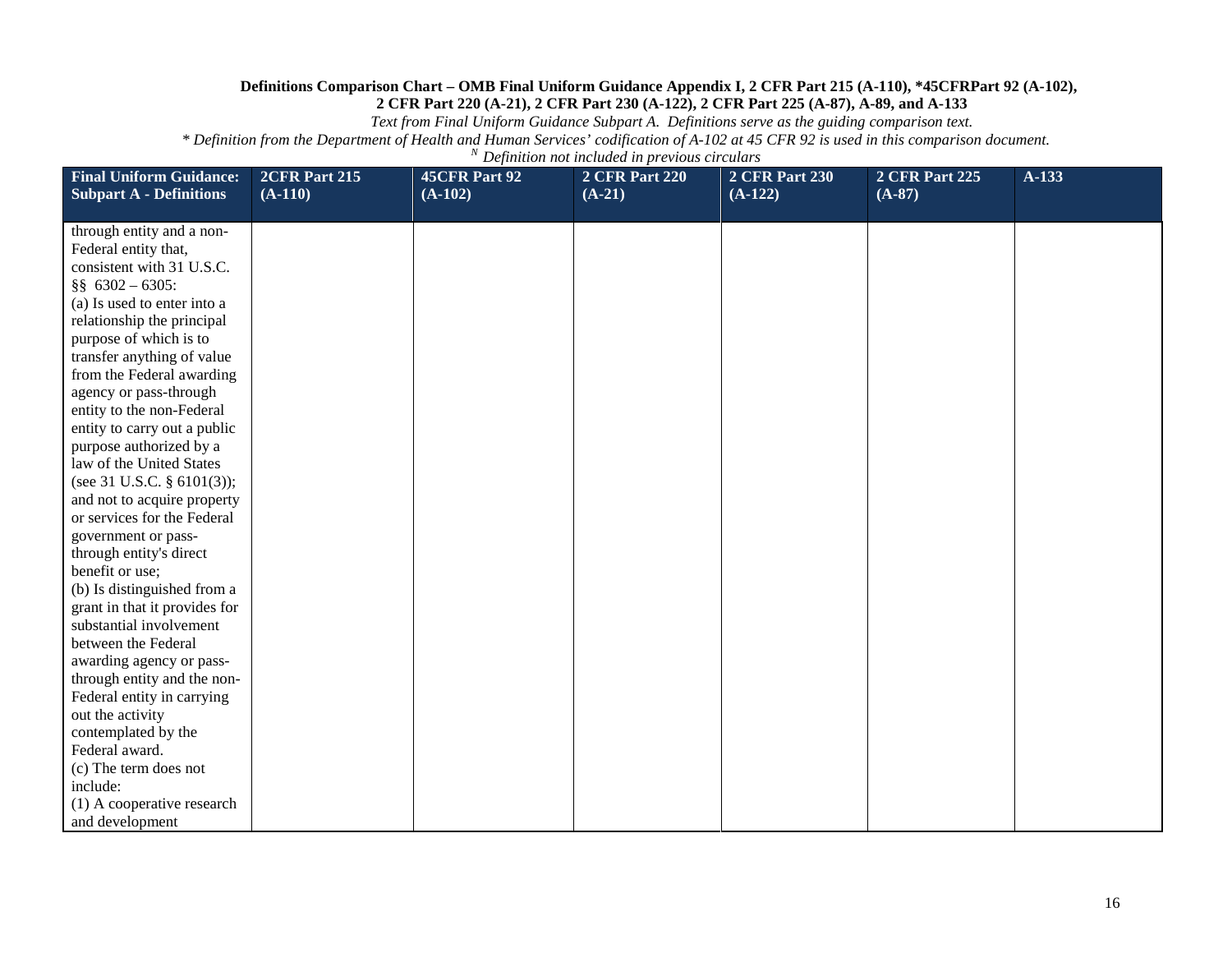*Text from Final Uniform Guidance Subpart A. Definitions serve as the guiding comparison text.*

| <b>Final Uniform Guidance:</b>                   | 2CFR Part 215 | 45CFR Part 92 | <b>2 CFR Part 220</b> | <b>2 CFR Part 230</b> | 2 CFR Part 225 | $A-133$ |
|--------------------------------------------------|---------------|---------------|-----------------------|-----------------------|----------------|---------|
| <b>Subpart A - Definitions</b>                   | $(A-110)$     | $(A-102)$     | $(A-21)$              | $(A-122)$             | $(A-87)$       |         |
|                                                  |               |               |                       |                       |                |         |
| agreement as defined in 15<br>U.S.C. § 3710a; or |               |               |                       |                       |                |         |
| (2) An agreement that                            |               |               |                       |                       |                |         |
| provides only:                                   |               |               |                       |                       |                |         |
| (i) Direct United States                         |               |               |                       |                       |                |         |
| Government cash                                  |               |               |                       |                       |                |         |
| assistance to an individual;                     |               |               |                       |                       |                |         |
| (ii) A subsidy;                                  |               |               |                       |                       |                |         |
| (iii) A loan;                                    |               |               |                       |                       |                |         |
| (iv) A loan guarantee; or                        |               |               |                       |                       |                |         |
| (v) Insurance.                                   |               |               |                       |                       |                |         |
| <sup>N</sup> Cooperative Audit                   |               |               |                       |                       |                |         |
| <b>Resolution</b>                                |               |               |                       |                       |                |         |
| means the use of audit                           |               |               |                       |                       |                |         |
| follow-up techniques                             |               |               |                       |                       |                |         |
| which promote prompt                             |               |               |                       |                       |                |         |
| corrective action by                             |               |               |                       |                       |                |         |
| improving communication,                         |               |               |                       |                       |                |         |
| fostering collaboration,                         |               |               |                       |                       |                |         |
| promoting trust, and                             |               |               |                       |                       |                |         |
| developing an                                    |               |               |                       |                       |                |         |
| understanding between the                        |               |               |                       |                       |                |         |
| Federal agency and the                           |               |               |                       |                       |                |         |
| non-Federal entity. This                         |               |               |                       |                       |                |         |
| approach is based upon:                          |               |               |                       |                       |                |         |
| (a) A strong commitment                          |               |               |                       |                       |                |         |
| by Federal agency and                            |               |               |                       |                       |                |         |
| non-Federal entity                               |               |               |                       |                       |                |         |
| leadership to program                            |               |               |                       |                       |                |         |
| integrity;                                       |               |               |                       |                       |                |         |
| (b) Federal agencies                             |               |               |                       |                       |                |         |
| strengthening partnerships                       |               |               |                       |                       |                |         |
| and working cooperatively                        |               |               |                       |                       |                |         |
| with non-Federal entities                        |               |               |                       |                       |                |         |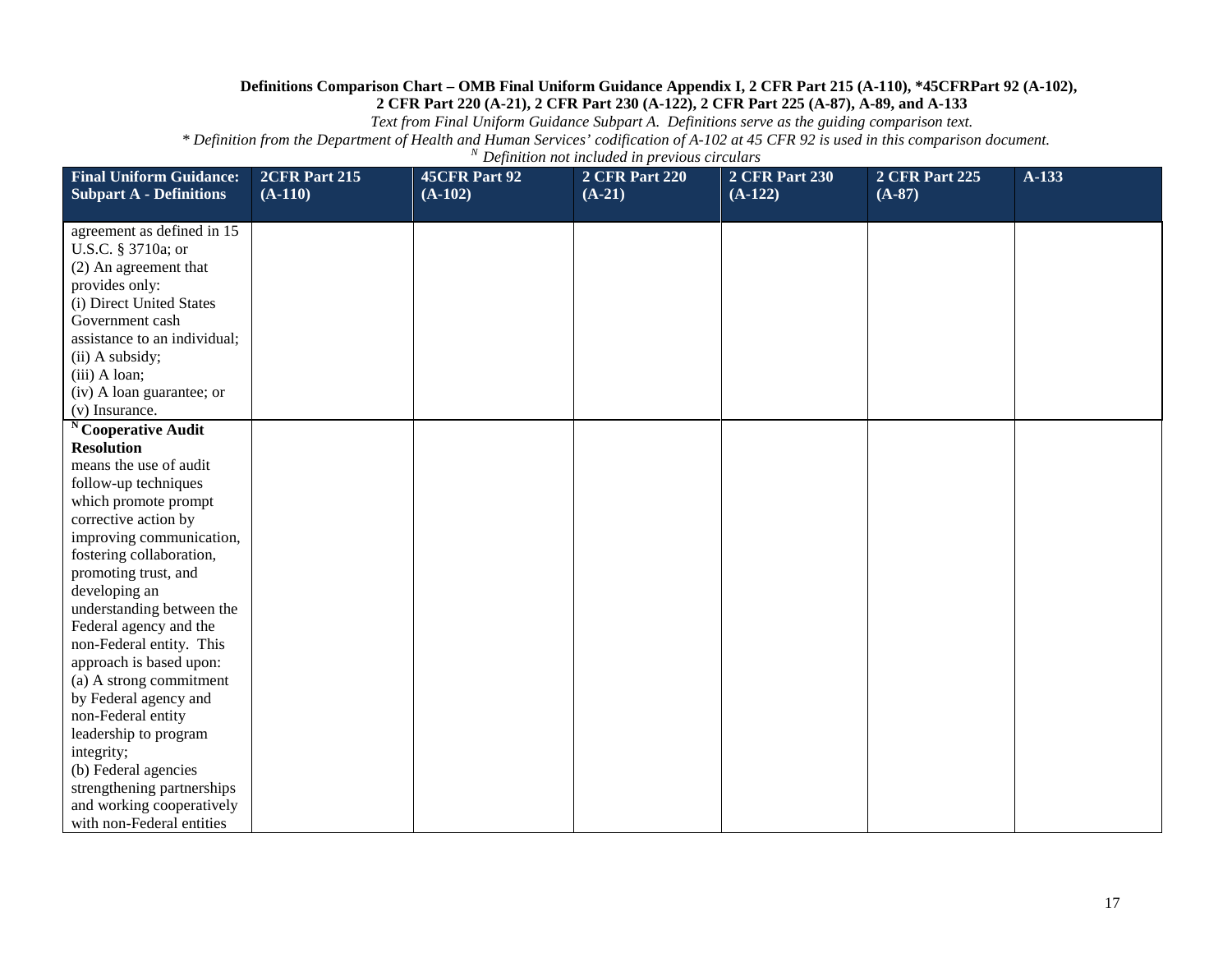*Text from Final Uniform Guidance Subpart A. Definitions serve as the guiding comparison text.*

| <b>Final Uniform Guidance:</b><br><b>Subpart A - Definitions</b> | 2CFR Part 215<br>$(A-110)$ | 45CFR Part 92<br>$(A-102)$ | <b>2 CFR Part 220</b><br>$(A-21)$ | <b>2 CFR Part 230</b><br>$(A-122)$ | <b>2 CFR Part 225</b><br>$(A-87)$ | $A-133$                  |
|------------------------------------------------------------------|----------------------------|----------------------------|-----------------------------------|------------------------------------|-----------------------------------|--------------------------|
| and their auditors; and non-                                     |                            |                            |                                   |                                    |                                   |                          |
| Federal entities and their                                       |                            |                            |                                   |                                    |                                   |                          |
| auditors working                                                 |                            |                            |                                   |                                    |                                   |                          |
| cooperatively with Federal                                       |                            |                            |                                   |                                    |                                   |                          |
| agencies;                                                        |                            |                            |                                   |                                    |                                   |                          |
| (c) A focus on current                                           |                            |                            |                                   |                                    |                                   |                          |
| conditions and corrective                                        |                            |                            |                                   |                                    |                                   |                          |
| action going forward;                                            |                            |                            |                                   |                                    |                                   |                          |
| (d) Federal agencies<br>offering appropriate relief              |                            |                            |                                   |                                    |                                   |                          |
| for past noncompliance                                           |                            |                            |                                   |                                    |                                   |                          |
| when audits show prompt                                          |                            |                            |                                   |                                    |                                   |                          |
| corrective action has                                            |                            |                            |                                   |                                    |                                   |                          |
| occurred; and                                                    |                            |                            |                                   |                                    |                                   |                          |
| (e) Federal agency                                               |                            |                            |                                   |                                    |                                   |                          |
| leadership sending a clear                                       |                            |                            |                                   |                                    |                                   |                          |
| message that continued                                           |                            |                            |                                   |                                    |                                   |                          |
| failure to correct                                               |                            |                            |                                   |                                    |                                   |                          |
| conditions identified by                                         |                            |                            |                                   |                                    |                                   |                          |
| audits which are likely to                                       |                            |                            |                                   |                                    |                                   |                          |
| cause improper payments,                                         |                            |                            |                                   |                                    |                                   |                          |
| fraud, waste, or abuse is                                        |                            |                            |                                   |                                    |                                   |                          |
| unacceptable and will                                            |                            |                            |                                   |                                    |                                   |                          |
| result in sanctions.<br><b>Corrective Action</b>                 |                            |                            |                                   |                                    |                                   | <b>Corrective action</b> |
| means action taken by the                                        |                            |                            |                                   |                                    |                                   | means action taken       |
| auditee that:                                                    |                            |                            |                                   |                                    |                                   | by the auditee that:     |
| (a) Corrects identified                                          |                            |                            |                                   |                                    |                                   | (1)                      |
| deficiencies;                                                    |                            |                            |                                   |                                    |                                   | Corrects identified      |
| (b) Produces recommended                                         |                            |                            |                                   |                                    |                                   | deficiencies;            |
| improvements; or                                                 |                            |                            |                                   |                                    |                                   | (2)                      |
| (c) Demonstrates that audit                                      |                            |                            |                                   |                                    |                                   | Produces                 |
| findings are either invalid                                      |                            |                            |                                   |                                    |                                   | recommended              |
| or do not warrant auditee                                        |                            |                            |                                   |                                    |                                   | improvements; or         |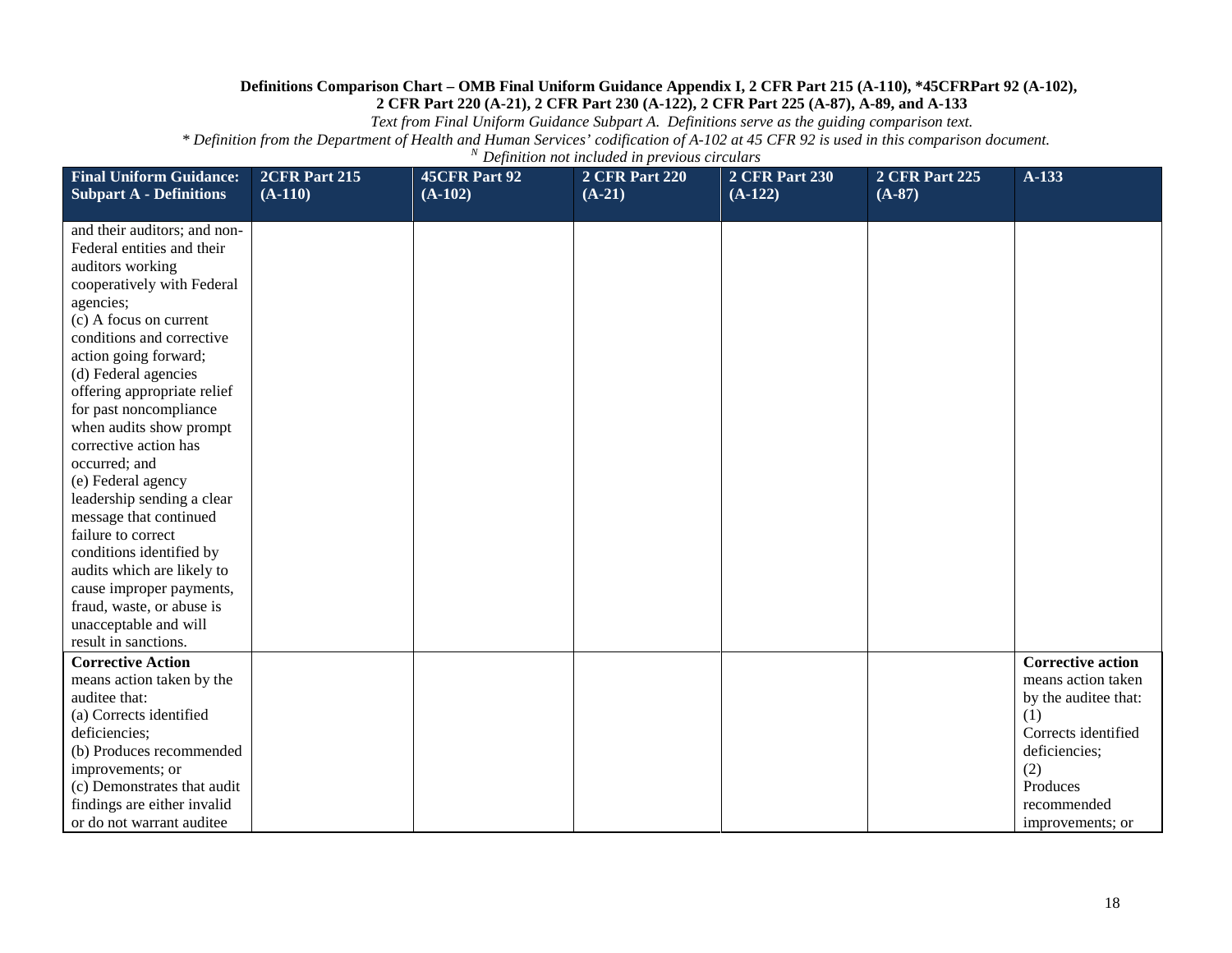*Text from Final Uniform Guidance Subpart A. Definitions serve as the guiding comparison text.*

| <b>Final Uniform Guidance:</b><br><b>Subpart A - Definitions</b>                                                                                                                                                                                   | 2CFR Part 215<br>$(A-110)$ | <b>45CFR Part 92</b><br>$(A-102)$ | <b>2 CFR Part 220</b><br>$(A-21)$                                                                                                                                                 | <b>2 CFR Part 230</b><br>$(A-122)$                                                                                                                                                         | <b>2 CFR Part 225</b><br>$(A-87)$                                                                                                                                                                                                                                                                                                                                                                           | $A-133$                                                                                               |
|----------------------------------------------------------------------------------------------------------------------------------------------------------------------------------------------------------------------------------------------------|----------------------------|-----------------------------------|-----------------------------------------------------------------------------------------------------------------------------------------------------------------------------------|--------------------------------------------------------------------------------------------------------------------------------------------------------------------------------------------|-------------------------------------------------------------------------------------------------------------------------------------------------------------------------------------------------------------------------------------------------------------------------------------------------------------------------------------------------------------------------------------------------------------|-------------------------------------------------------------------------------------------------------|
| action.                                                                                                                                                                                                                                            |                            |                                   |                                                                                                                                                                                   |                                                                                                                                                                                            |                                                                                                                                                                                                                                                                                                                                                                                                             | (3) Demonstrates<br>that audit findings<br>are either invalid or<br>do not warrant<br>auditee action. |
| <b>Cost Allocation Plan</b><br>means central service cost<br>allocation plan or public<br>assistance cost allocation<br>plan.                                                                                                                      |                            |                                   |                                                                                                                                                                                   |                                                                                                                                                                                            | <b>Central Service</b><br><b>Cost Allocation</b><br>Plan<br>means the<br>documentation<br>identifying,<br>accumulating, and<br>allocating or<br>developing billing<br>rates based on the<br>allowable costs of<br>services provided by<br>a governmental unit<br>on a centralized<br>basis to its<br>departments and<br>agencies. The costs<br>of these services<br>may be allocated or<br>billed to users. |                                                                                                       |
| <b>Cost Objective</b><br>means a program, function,<br>activity, award,<br>organizational subdivision,<br>contract, or work unit for<br>which cost data are desired<br>and for which provision is<br>made to accumulate and<br>measure the cost of |                            |                                   | <b>Cost Objective</b><br>means a function,<br>organizational<br>subdivision,<br>sponsored<br>agreement, or other<br>work unit for which<br>cost data are desired<br>and for which | <b>Cost Objective</b><br>means a function,<br>organizational<br>subdivision,<br>contract, grant, or<br>other work unit for<br>which cost data are<br>desired and for<br>which provision is |                                                                                                                                                                                                                                                                                                                                                                                                             |                                                                                                       |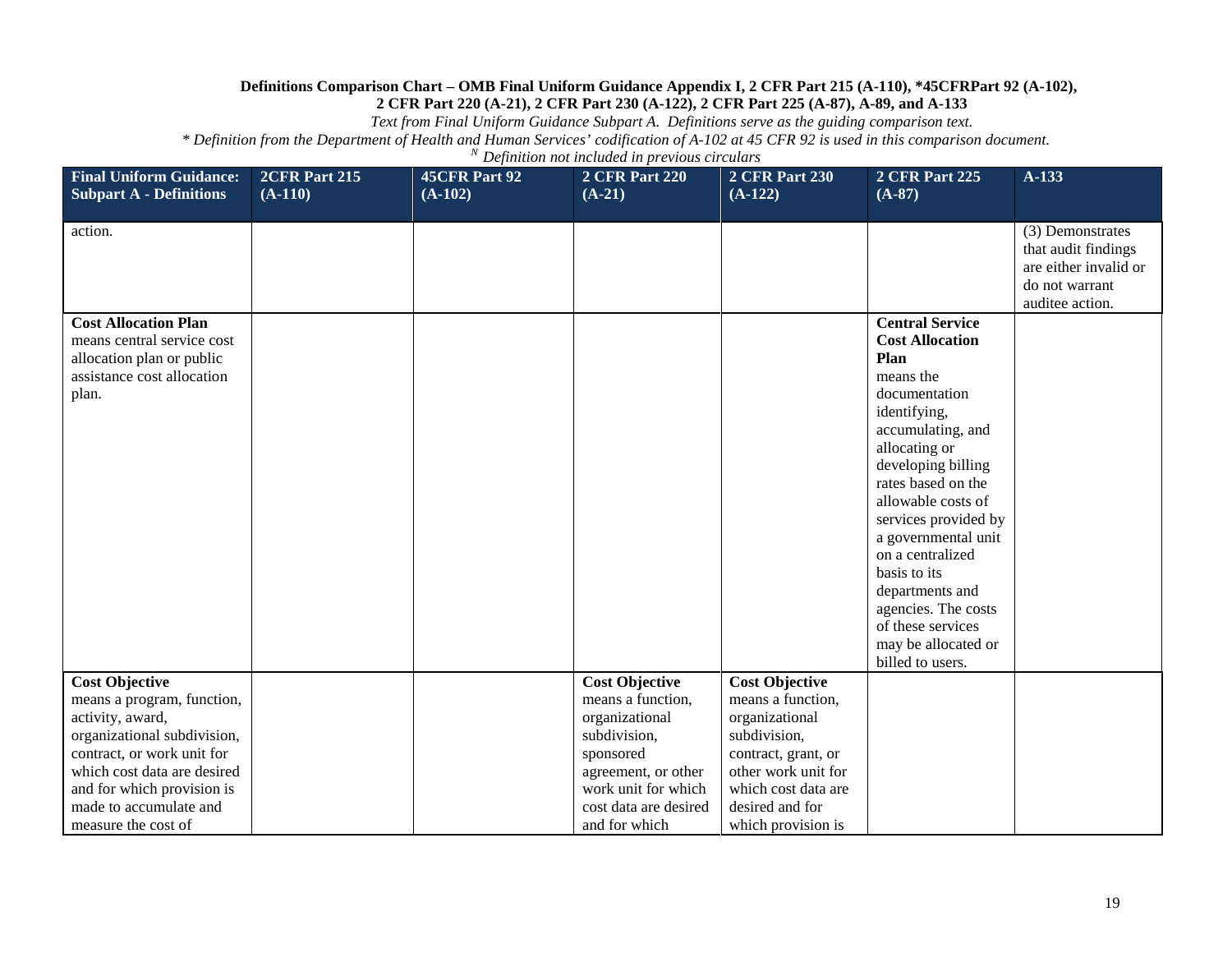*Text from Final Uniform Guidance Subpart A. Definitions serve as the guiding comparison text.*

| <b>Final Uniform Guidance:</b><br><b>Subpart A - Definitions</b>                                                                                                                                                                                                                                                                                                                                                                     | 2CFR Part 215<br>$(A-110)$                                                                                                                | <b>45CFR Part 92</b><br>$(A-102)$                                                                                                                                                                                                       | <b>2 CFR Part 220</b><br>$(A-21)$                                                                                            | <b>2 CFR Part 230</b><br>$(A-122)$                                                                         | <b>2 CFR Part 225</b><br>$(A-87)$ | A-133 |
|--------------------------------------------------------------------------------------------------------------------------------------------------------------------------------------------------------------------------------------------------------------------------------------------------------------------------------------------------------------------------------------------------------------------------------------|-------------------------------------------------------------------------------------------------------------------------------------------|-----------------------------------------------------------------------------------------------------------------------------------------------------------------------------------------------------------------------------------------|------------------------------------------------------------------------------------------------------------------------------|------------------------------------------------------------------------------------------------------------|-----------------------------------|-------|
| processes, products, jobs,<br>capital projects, etc. A<br>cost objective may be a<br>major function of the non-<br>Federal entity, a particular<br>service or project, a<br>Federal award, or an<br>indirect (Facilities &<br>Administrative $(F&A)$ )<br>cost activity, as described<br>in Subpart $E - Cost$<br>Principles. See also<br>sections __.44 Final Cost<br>Objective and __.60<br><b>Intermediate Cost</b><br>Objective. |                                                                                                                                           |                                                                                                                                                                                                                                         | provision is made to<br>accumulate and<br>measure the cost of<br>processes, products,<br>jobs, capitalized<br>projects, etc. | made to accumulate<br>and measure the cost<br>of processes,<br>projects, jobs and<br>capitalized projects. |                                   |       |
| <b>Cost Sharing or</b><br><b>Matching</b><br>means the portion of<br>project costs not paid by<br>Federal funds (unless<br>otherwise authorized by<br>Federal statute). See also<br>section __.306 Cost<br>Sharing Or Matching.                                                                                                                                                                                                      | <b>Cost Sharing or</b><br><b>Matching</b><br>means that portion of<br>project or program<br>costs not borne by the<br>Federal Government. | <b>Cost Sharing or</b><br><b>Matching</b><br>means the value of the<br>third party in-kind<br>contributions and the<br>portion of the costs of<br>a federally assisted<br>project or program not<br>borne by the Federal<br>Government. |                                                                                                                              |                                                                                                            |                                   |       |
| <sup>N</sup> Cross-Cutting Audit<br><b>Finding</b><br>means an audit finding<br>where the same underlying<br>condition or issue affects<br>Federal awards of more<br>than one Federal awarding<br>agency or pass-through                                                                                                                                                                                                             |                                                                                                                                           |                                                                                                                                                                                                                                         |                                                                                                                              |                                                                                                            |                                   |       |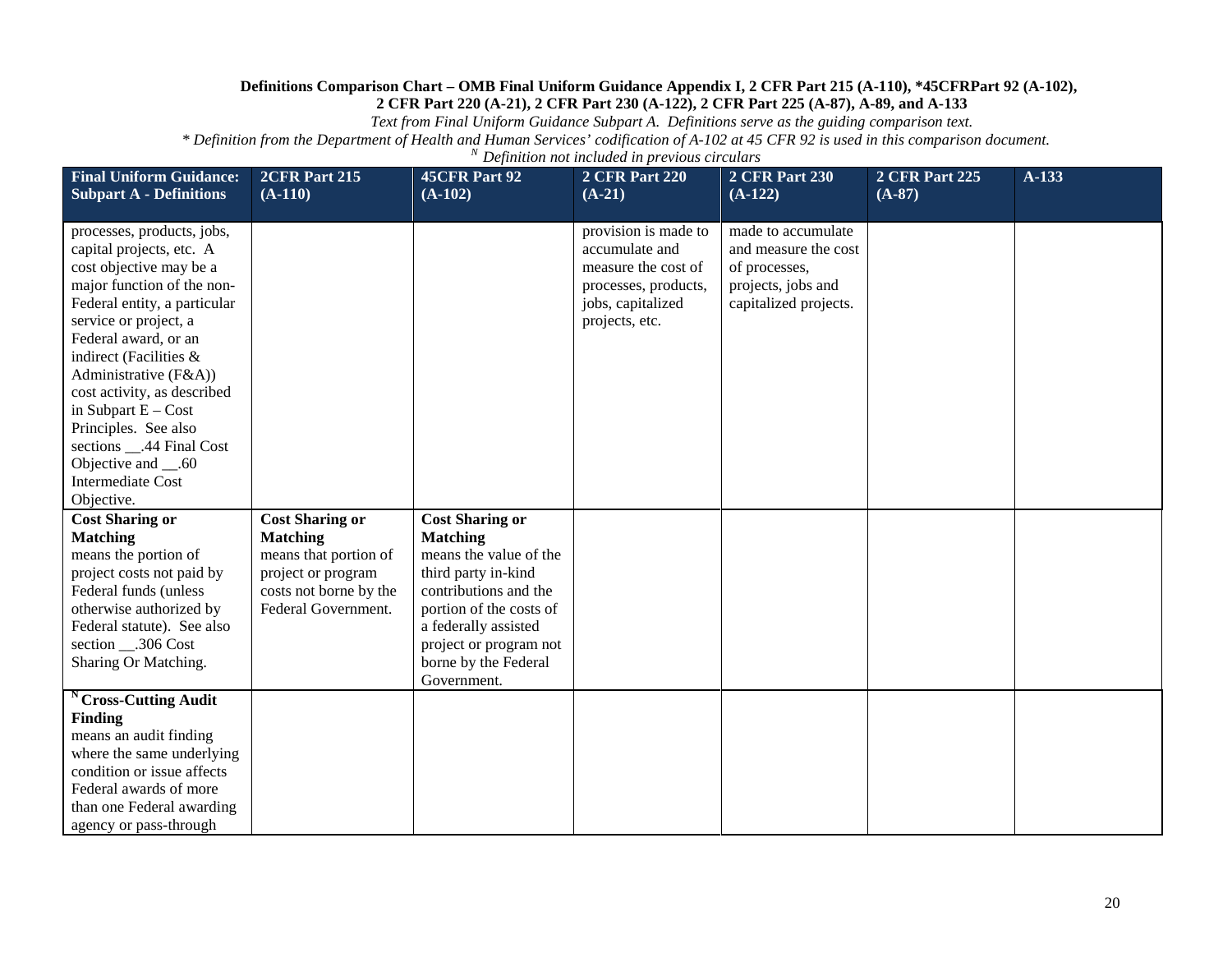*Text from Final Uniform Guidance Subpart A. Definitions serve as the guiding comparison text.*

| <b>Final Uniform Guidance:</b>                         | 2CFR Part 215           | <b>45CFR Part 92</b> | <b>2 CFR Part 220</b> | <b>2 CFR Part 230</b> | <b>2 CFR Part 225</b> | A-133 |
|--------------------------------------------------------|-------------------------|----------------------|-----------------------|-----------------------|-----------------------|-------|
| <b>Subpart A - Definitions</b>                         | $(A-110)$               | $(A-102)$            | $(A-21)$              | $(A-122)$             | $(A-87)$              |       |
| entity.                                                |                         |                      |                       |                       |                       |       |
| <b>Disallowed Costs</b>                                | <b>Disallowed Costs</b> |                      |                       |                       |                       |       |
| means those charges to a                               | means those charges to  |                      |                       |                       |                       |       |
| Federal award that the                                 | an award that the       |                      |                       |                       |                       |       |
| Federal awarding agency                                | Federal awarding        |                      |                       |                       |                       |       |
| or pass-through entity                                 | agency determines to    |                      |                       |                       |                       |       |
| determines to be                                       | be unallowable, in      |                      |                       |                       |                       |       |
| unallowable, in accordance                             | accordance with the     |                      |                       |                       |                       |       |
| with the applicable Federal                            | applicable Federal cost |                      |                       |                       |                       |       |
| statutes, regulations, or                              | principles or other     |                      |                       |                       |                       |       |
| terms and conditions of the                            | terms and conditions    |                      |                       |                       |                       |       |
| Federal award.                                         | contained in the        |                      |                       |                       |                       |       |
|                                                        | award.                  |                      |                       |                       |                       |       |
| <sup>N</sup> Data Universal                            |                         |                      |                       |                       |                       |       |
| <b>Numbering System</b>                                |                         |                      |                       |                       |                       |       |
| (DUNS) number                                          |                         |                      |                       |                       |                       |       |
| means the nine-digit                                   |                         |                      |                       |                       |                       |       |
| number established and                                 |                         |                      |                       |                       |                       |       |
| assigned by Dun and                                    |                         |                      |                       |                       |                       |       |
| Bradstreet, Inc. (D&B) to                              |                         |                      |                       |                       |                       |       |
| uniquely identify entities.                            |                         |                      |                       |                       |                       |       |
| A non-Federal entity is                                |                         |                      |                       |                       |                       |       |
| required to have a DUNS                                |                         |                      |                       |                       |                       |       |
| number in order to apply                               |                         |                      |                       |                       |                       |       |
| for, receive, and report on<br>a Federal award. A DUNS |                         |                      |                       |                       |                       |       |
| number may be obtained                                 |                         |                      |                       |                       |                       |       |
| from D&B by telephone                                  |                         |                      |                       |                       |                       |       |
| (currently 866-705-5711)                               |                         |                      |                       |                       |                       |       |
| or the Internet (currently at                          |                         |                      |                       |                       |                       |       |
| http://fedgov.dnb.com/web                              |                         |                      |                       |                       |                       |       |
| form).                                                 |                         |                      |                       |                       |                       |       |
| Equipment                                              | Equipment               | Equipment            | Equipment             |                       |                       |       |
| means tangible personal                                | means tangible          | means tangible,      | means an article of   |                       |                       |       |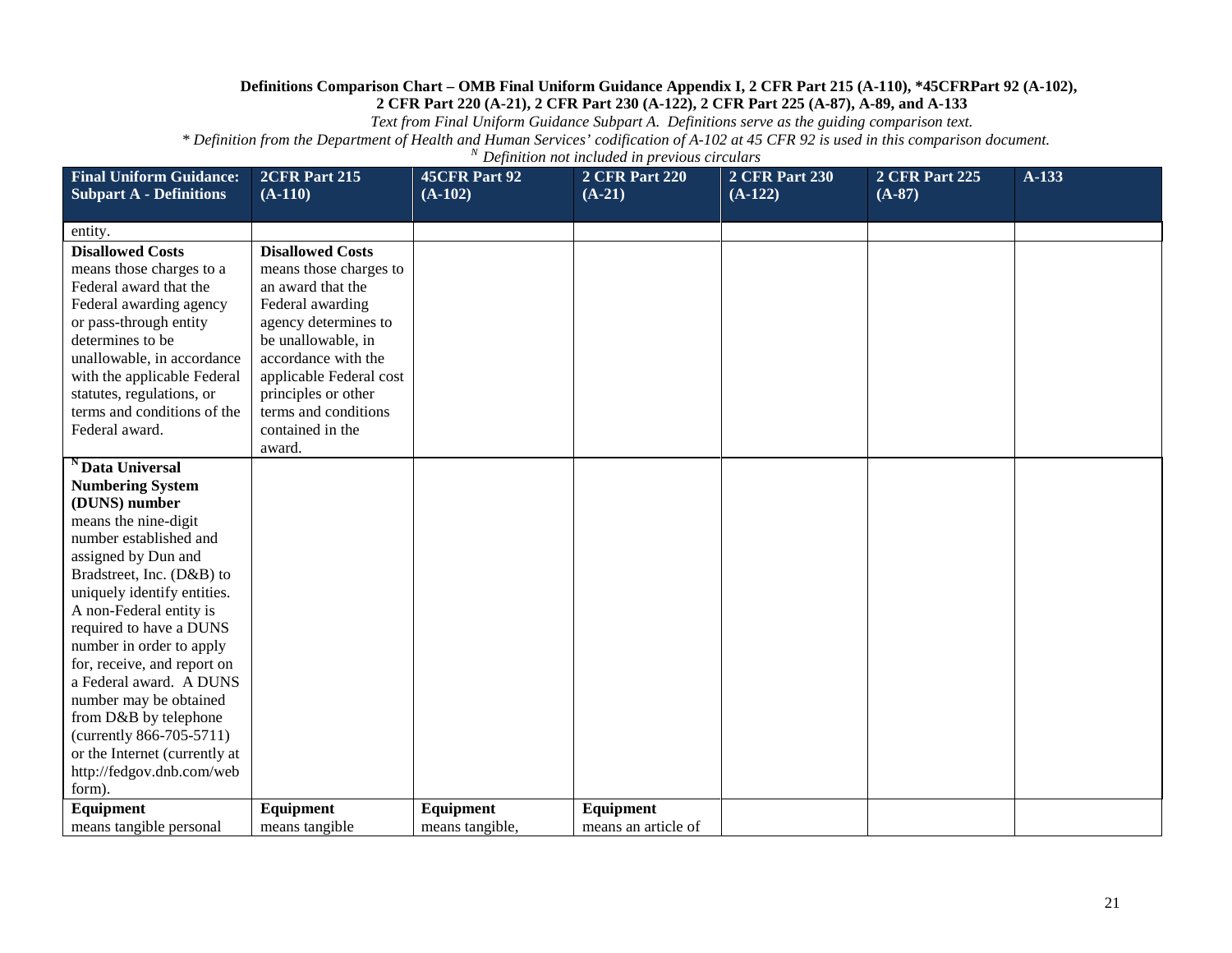*Text from Final Uniform Guidance Subpart A. Definitions serve as the guiding comparison text.*

| <b>Final Uniform Guidance:</b><br><b>Subpart A - Definitions</b>                                                                                                                                                                                                                                                                                                                                                                                                                                                                                   | 2CFR Part 215<br>$(A-110)$                                                                                                                                                                                                                                                                                 | <b>45CFR Part 92</b><br>$(A-102)$                                                                                                                                                                                                                                                                        | <b>2 CFR Part 220</b><br>$(A-21)$                                                                                                                                                                                                                                                           | <b>2 CFR Part 230</b><br>$(A-122)$ | <b>2 CFR Part 225</b><br>$(A-87)$ | A-133 |
|----------------------------------------------------------------------------------------------------------------------------------------------------------------------------------------------------------------------------------------------------------------------------------------------------------------------------------------------------------------------------------------------------------------------------------------------------------------------------------------------------------------------------------------------------|------------------------------------------------------------------------------------------------------------------------------------------------------------------------------------------------------------------------------------------------------------------------------------------------------------|----------------------------------------------------------------------------------------------------------------------------------------------------------------------------------------------------------------------------------------------------------------------------------------------------------|---------------------------------------------------------------------------------------------------------------------------------------------------------------------------------------------------------------------------------------------------------------------------------------------|------------------------------------|-----------------------------------|-------|
| property (including<br>information technology<br>systems) having a useful<br>life of more than one year<br>and a per-unit acquisition<br>cost which equals or<br>exceeds the lesser of the<br>capitalization level<br>established by the non-<br>Federal entity for financial<br>statement purposes, or<br>\$5,000. See also sections<br>_.12 Capital Assets, __.20<br>Computing Devices, __.48<br><b>General Purpose</b><br>Equipment, __.58<br><b>Information Technology</b><br>Systems, 2.89 Special<br>Purpose Equipment, and<br>.94 Supplies. | nonexpendable<br>personal property<br>including exempt<br>property charged<br>directly to the award<br>having a useful life of<br>more than one year<br>and an acquisition cost<br>of \$5,000 or more per<br>unit. However,<br>consistent with<br>recipient policy, lower<br>limits may be<br>established. | nonexpendable,<br>personal property<br>having a useful life of<br>more than one year<br>and an acquisition cost<br>of \$5,000 or more per<br>unit. A grantee may<br>use its own definition<br>of equipment provided<br>that such definition<br>would at least include<br>all equipment defined<br>above. | nonexpendable,<br>tangible personal<br>property having a<br>useful life of more<br>than one year and an<br>acquisition cost<br>which equals or<br>exceeds the lesser of<br>the capitalization<br>level established by<br>the institution for<br>financial statement<br>purposes, or \$5000. |                                    |                                   |       |
| <b>Expenditures</b>                                                                                                                                                                                                                                                                                                                                                                                                                                                                                                                                | <b>Outlays or</b>                                                                                                                                                                                                                                                                                          | <b>Accrued</b>                                                                                                                                                                                                                                                                                           | Capital                                                                                                                                                                                                                                                                                     |                                    |                                   |       |
| means charges made by a                                                                                                                                                                                                                                                                                                                                                                                                                                                                                                                            | <b>Expenditures</b>                                                                                                                                                                                                                                                                                        | <b>Expenditures</b>                                                                                                                                                                                                                                                                                      | <b>Expenditures</b>                                                                                                                                                                                                                                                                         |                                    |                                   |       |
| non-Federal entity to a                                                                                                                                                                                                                                                                                                                                                                                                                                                                                                                            | means charges made                                                                                                                                                                                                                                                                                         | mean the charges                                                                                                                                                                                                                                                                                         | means expenditures                                                                                                                                                                                                                                                                          |                                    |                                   |       |
| project or program for                                                                                                                                                                                                                                                                                                                                                                                                                                                                                                                             | to the project or                                                                                                                                                                                                                                                                                          | incurred by the grantee                                                                                                                                                                                                                                                                                  | for the acquisition                                                                                                                                                                                                                                                                         |                                    |                                   |       |
| which a Federal award was                                                                                                                                                                                                                                                                                                                                                                                                                                                                                                                          | program. They may be                                                                                                                                                                                                                                                                                       | during a given period                                                                                                                                                                                                                                                                                    | cost of capital assets                                                                                                                                                                                                                                                                      |                                    |                                   |       |
| received.                                                                                                                                                                                                                                                                                                                                                                                                                                                                                                                                          | reported on a cash or                                                                                                                                                                                                                                                                                      | requiring the provision                                                                                                                                                                                                                                                                                  | (equipment,                                                                                                                                                                                                                                                                                 |                                    |                                   |       |
| (a) The charges may be                                                                                                                                                                                                                                                                                                                                                                                                                                                                                                                             | accrual basis. For                                                                                                                                                                                                                                                                                         | of funds for: $(1)$                                                                                                                                                                                                                                                                                      | buildings, and land),                                                                                                                                                                                                                                                                       |                                    |                                   |       |
| reported on a cash or                                                                                                                                                                                                                                                                                                                                                                                                                                                                                                                              | reports prepared on a                                                                                                                                                                                                                                                                                      | Goods and other                                                                                                                                                                                                                                                                                          | or expenditures to                                                                                                                                                                                                                                                                          |                                    |                                   |       |
| accrual basis, as long as the                                                                                                                                                                                                                                                                                                                                                                                                                                                                                                                      | cash basis, outlays are                                                                                                                                                                                                                                                                                    | tangible property                                                                                                                                                                                                                                                                                        | make improvements                                                                                                                                                                                                                                                                           |                                    |                                   |       |
| methodology is disclosed                                                                                                                                                                                                                                                                                                                                                                                                                                                                                                                           | the sum of cash                                                                                                                                                                                                                                                                                            | received; (2) services                                                                                                                                                                                                                                                                                   | to capital assets that                                                                                                                                                                                                                                                                      |                                    |                                   |       |
| and is consistently applied.                                                                                                                                                                                                                                                                                                                                                                                                                                                                                                                       | disbursements for                                                                                                                                                                                                                                                                                          | performed by                                                                                                                                                                                                                                                                                             | materially increase                                                                                                                                                                                                                                                                         |                                    |                                   |       |
| (b) For reports prepared on                                                                                                                                                                                                                                                                                                                                                                                                                                                                                                                        | direct charges for                                                                                                                                                                                                                                                                                         | employees,                                                                                                                                                                                                                                                                                               | their value or useful                                                                                                                                                                                                                                                                       |                                    |                                   |       |
| a cash basis, expenditures                                                                                                                                                                                                                                                                                                                                                                                                                                                                                                                         | goods and services,                                                                                                                                                                                                                                                                                        | contractors,                                                                                                                                                                                                                                                                                             | life. Acquisition cost                                                                                                                                                                                                                                                                      |                                    |                                   |       |
| are the sum of:                                                                                                                                                                                                                                                                                                                                                                                                                                                                                                                                    | the amount of indirect                                                                                                                                                                                                                                                                                     | subgrantees,                                                                                                                                                                                                                                                                                             | means the cost of                                                                                                                                                                                                                                                                           |                                    |                                   |       |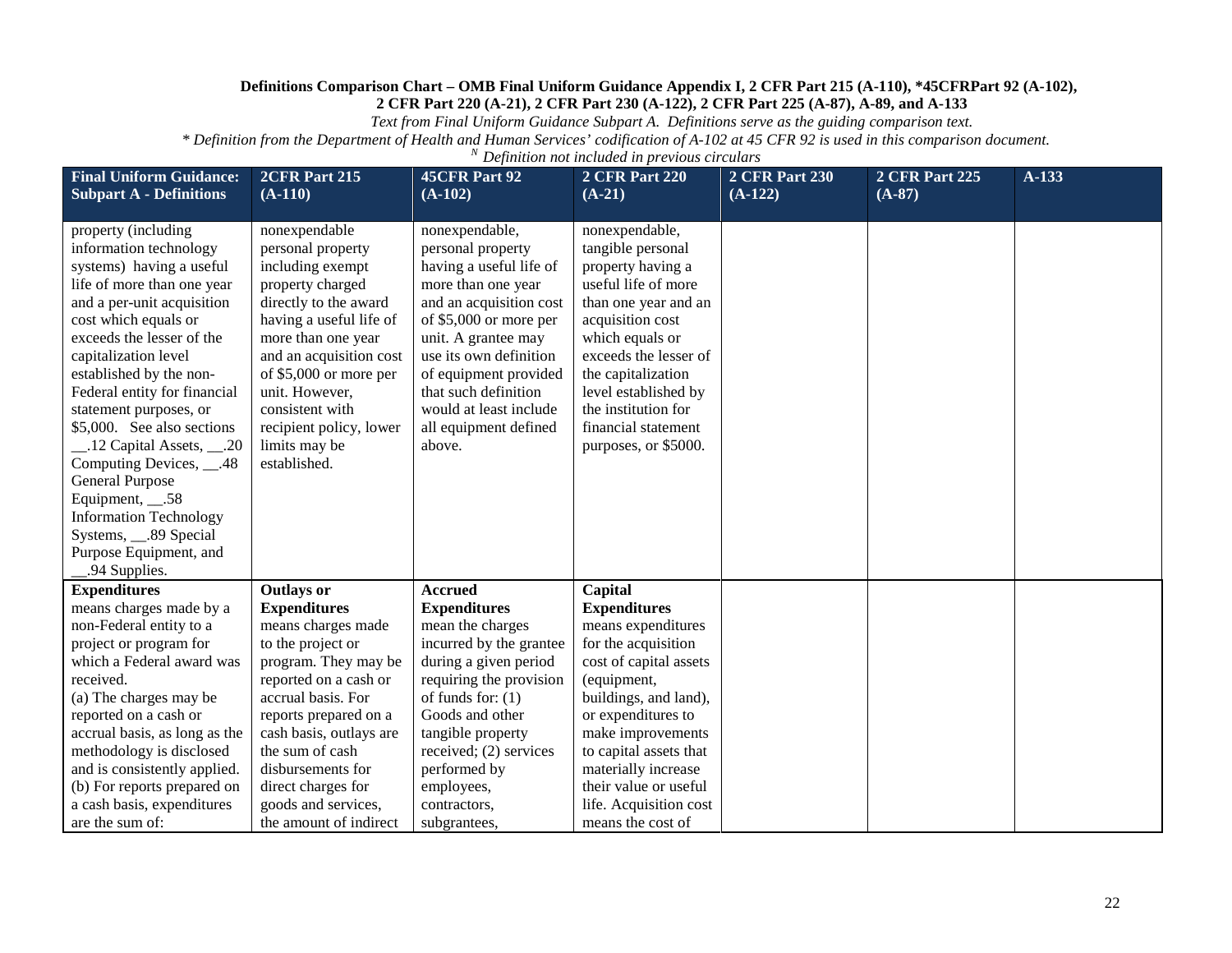*Text from Final Uniform Guidance Subpart A. Definitions serve as the guiding comparison text.*

| <b>Final Uniform Guidance:</b><br><b>Subpart A - Definitions</b>                                                                                                                                                                                                                                                                                                                                                                                                                                                                                                                                                                                                                                                                                                                                                                 | 2CFR Part 215<br>$(A-110)$                                                                                                                                                                                                                                                                                                                                                                                                                                                                                                                                                                                                                                                                                                                       | <b>45CFR Part 92</b><br>$(A-102)$                                                                                                                                                                                                                                                                                                                                                                                                                                                                                                                    | <b>2 CFR Part 220</b><br>$(A-21)$                                                                                                                                                                                                                                                                                                                                                                                                                                                                                                                                                                                            | <b>2 CFR Part 230</b><br>$(A-122)$ | <b>2 CFR Part 225</b><br>$(A-87)$ | A-133 |
|----------------------------------------------------------------------------------------------------------------------------------------------------------------------------------------------------------------------------------------------------------------------------------------------------------------------------------------------------------------------------------------------------------------------------------------------------------------------------------------------------------------------------------------------------------------------------------------------------------------------------------------------------------------------------------------------------------------------------------------------------------------------------------------------------------------------------------|--------------------------------------------------------------------------------------------------------------------------------------------------------------------------------------------------------------------------------------------------------------------------------------------------------------------------------------------------------------------------------------------------------------------------------------------------------------------------------------------------------------------------------------------------------------------------------------------------------------------------------------------------------------------------------------------------------------------------------------------------|------------------------------------------------------------------------------------------------------------------------------------------------------------------------------------------------------------------------------------------------------------------------------------------------------------------------------------------------------------------------------------------------------------------------------------------------------------------------------------------------------------------------------------------------------|------------------------------------------------------------------------------------------------------------------------------------------------------------------------------------------------------------------------------------------------------------------------------------------------------------------------------------------------------------------------------------------------------------------------------------------------------------------------------------------------------------------------------------------------------------------------------------------------------------------------------|------------------------------------|-----------------------------------|-------|
| (1) Cash disbursements for<br>direct charges for property<br>and services;<br>(2) The amount of indirect<br>expense charged;<br>(3) The value of third-party<br>in-kind contributions<br>applied; and<br>(4) The amount of cash<br>advance payments and<br>payments made to<br>subrecipients.<br>(c) For reports prepared on<br>an accrual basis,<br>expenditures are the sum<br>of:<br>(1) Cash disbursements for<br>direct charges for property<br>and services;<br>(2) The amount of indirect<br>expense incurred;<br>(3) The value of third-party<br>in-kind contributions<br>applied; and<br>(4) The net increase or<br>decrease in the amounts<br>owed by the non-Federal<br>entity for:<br>(i) Goods and other<br>property received;<br>(ii) Services performed by<br>employees, contractors,<br>subrecipients, and other | expense charged, the<br>value of third party in-<br>kind contributions<br>applied and the<br>amount of cash<br>advances and<br>payments made to<br>subrecipients. For<br>reports prepared on an<br>accrual basis, outlays<br>are the sum of cash<br>disbursements for<br>direct charges for<br>goods and services,<br>the amount of indirect<br>expense incurred, the<br>value of in-kind<br>contributions applied,<br>and the net increase<br>(or decrease) in the<br>amounts owed by the<br>recipient for goods and<br>other property<br>received, for services<br>performed by<br>employees,<br>contractors,<br>subrecipients and<br>other payees and other<br>amounts becoming<br>owed under programs<br>for which no current<br>services or | subcontractors, and<br>other payees; and (3)<br>other amounts<br>becoming owed under<br>programs for which no<br>current services or<br>performance is<br>required, such as<br>annuities, insurance<br>claims, and other<br>benefit payments.<br><b>Expenditure report</b><br>means:<br>$(1)$ For<br>nonconstruction<br>grants, the SF-269<br>"Financial Status<br>Report" (or other<br>equivalent report); (2)<br>for construction<br>grants, the SF-271<br>"Outlay Report and<br>Request for<br>Reimbursement" (or<br>other equivalent<br>report). | the asset including<br>the cost to put it in<br>place. Acquisition<br>cost for equipment,<br>for example, means<br>the net invoice price<br>of the equipment,<br>including the cost of<br>any modifications,<br>attachments,<br>accessories, or<br>auxiliary apparatus<br>necessary to make it<br>usable for the<br>purpose for which it<br>is acquired.<br>Ancillary charges,<br>such as taxes, duty,<br>protective in transit<br>insurance, freight,<br>and installation may<br>be included in, or<br>excluded from the<br>acquisition cost in<br>accordance with the<br>institution's regular<br>accounting<br>practices. |                                    |                                   |       |
| payees; and                                                                                                                                                                                                                                                                                                                                                                                                                                                                                                                                                                                                                                                                                                                                                                                                                      | performance are                                                                                                                                                                                                                                                                                                                                                                                                                                                                                                                                                                                                                                                                                                                                  |                                                                                                                                                                                                                                                                                                                                                                                                                                                                                                                                                      |                                                                                                                                                                                                                                                                                                                                                                                                                                                                                                                                                                                                                              |                                    |                                   |       |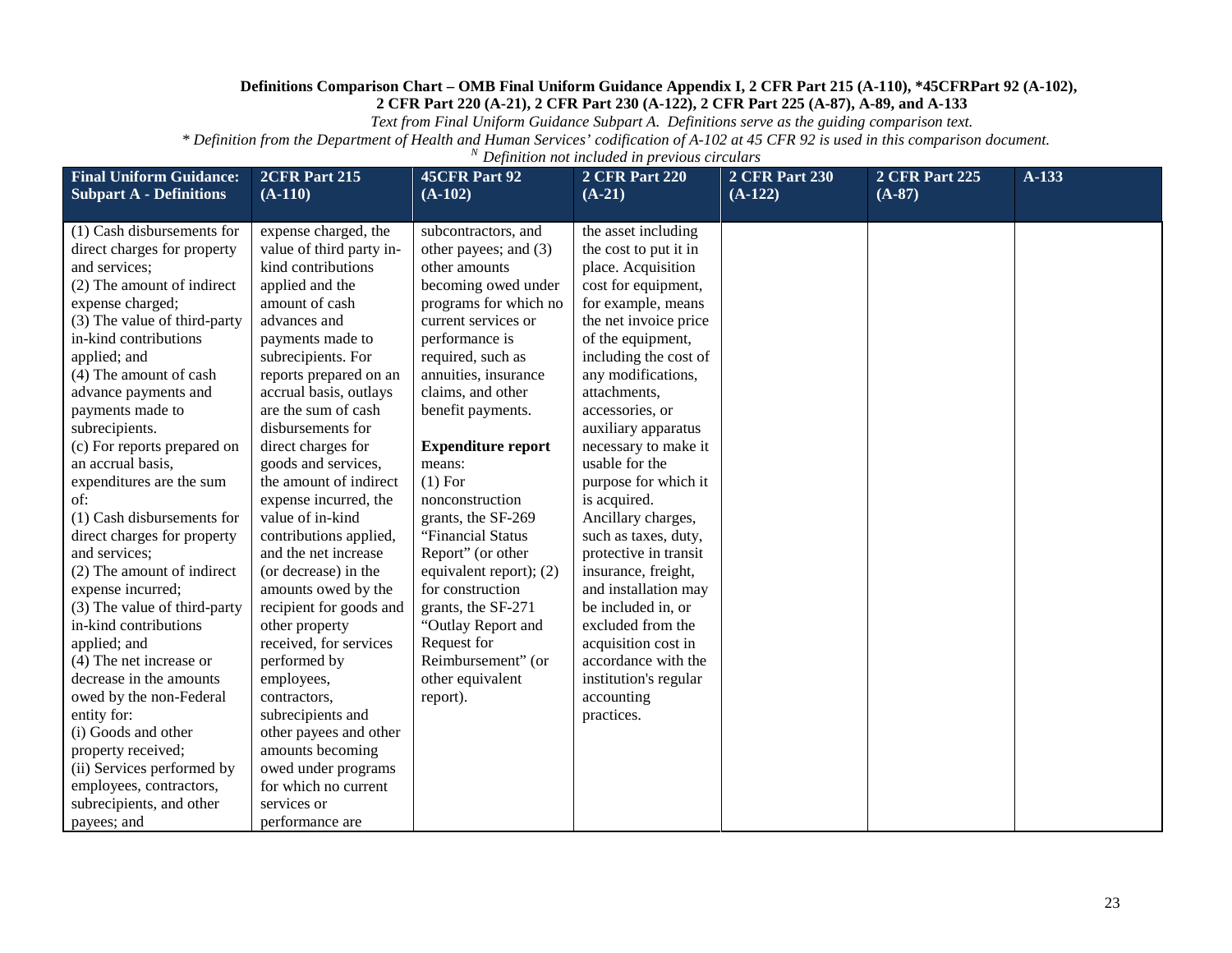*Text from Final Uniform Guidance Subpart A. Definitions serve as the guiding comparison text.*

| <b>Final Uniform Guidance:</b>                   | 2CFR Part 215                              | <b>45CFR Part 92</b> | <b>2 CFR Part 220</b> | <b>2 CFR Part 230</b> | <b>2 CFR Part 225</b> | $A-133$                                   |
|--------------------------------------------------|--------------------------------------------|----------------------|-----------------------|-----------------------|-----------------------|-------------------------------------------|
| <b>Subpart A - Definitions</b>                   | $(A-110)$                                  | $(A-102)$            | $(A-21)$              | $(A-122)$             | $(A-87)$              |                                           |
| (iii) Programs for which no                      | required.                                  |                      |                       |                       |                       |                                           |
| current services or                              |                                            |                      |                       |                       |                       |                                           |
| performance are required                         |                                            |                      |                       |                       |                       |                                           |
| such as annuities,                               |                                            |                      |                       |                       |                       |                                           |
| insurance claims, or other                       |                                            |                      |                       |                       |                       |                                           |
| benefit payments.                                |                                            |                      |                       |                       |                       |                                           |
| <b>Federal Agency</b>                            | <b>From Circular A-89</b>                  |                      |                       |                       |                       | <b>Federal Agency</b>                     |
| means an "agency" as                             | "Federal agency"                           |                      |                       |                       |                       | has the same                              |
| defined at 5 U.S.C.                              | means any agency as                        |                      |                       |                       |                       | meaning as the term                       |
| $§551(1)$ and further<br>clarified by 5 U.S.C. § | defined by Section<br>$551(1)$ of Title 5, |                      |                       |                       |                       | agency in Section<br>$551(1)$ of title 5, |
| $552(f)$ .                                       | United States Code.                        |                      |                       |                       |                       | United States Code.                       |
| <sup>N</sup> Federal Audit                       |                                            |                      |                       |                       |                       |                                           |
| <b>Clearinghouse</b> (FAC)                       |                                            |                      |                       |                       |                       |                                           |
| means the clearinghouse                          |                                            |                      |                       |                       |                       |                                           |
| designated by OMB as the                         |                                            |                      |                       |                       |                       |                                           |
| repository of record where                       |                                            |                      |                       |                       |                       |                                           |
| non-Federal entities are                         |                                            |                      |                       |                       |                       |                                           |
| required to transmit the                         |                                            |                      |                       |                       |                       |                                           |
| reporting packages                               |                                            |                      |                       |                       |                       |                                           |
| required by Subpart $F -$                        |                                            |                      |                       |                       |                       |                                           |
| Audit Requirements. The                          |                                            |                      |                       |                       |                       |                                           |
| mailing address of the FAC                       |                                            |                      |                       |                       |                       |                                           |
| is Federal Audit                                 |                                            |                      |                       |                       |                       |                                           |
| Clearinghouse, Bureau of                         |                                            |                      |                       |                       |                       |                                           |
| the Census, 1201 E. 10th                         |                                            |                      |                       |                       |                       |                                           |
| Street, Jeffersonville, IN                       |                                            |                      |                       |                       |                       |                                           |
| 47132 and the web address                        |                                            |                      |                       |                       |                       |                                           |
| is:<br>http://harvester.census.gov/              |                                            |                      |                       |                       |                       |                                           |
| sac/. Any future updates to                      |                                            |                      |                       |                       |                       |                                           |
| the location of the FAC                          |                                            |                      |                       |                       |                       |                                           |
| may be found at the OMB                          |                                            |                      |                       |                       |                       |                                           |
| website.                                         |                                            |                      |                       |                       |                       |                                           |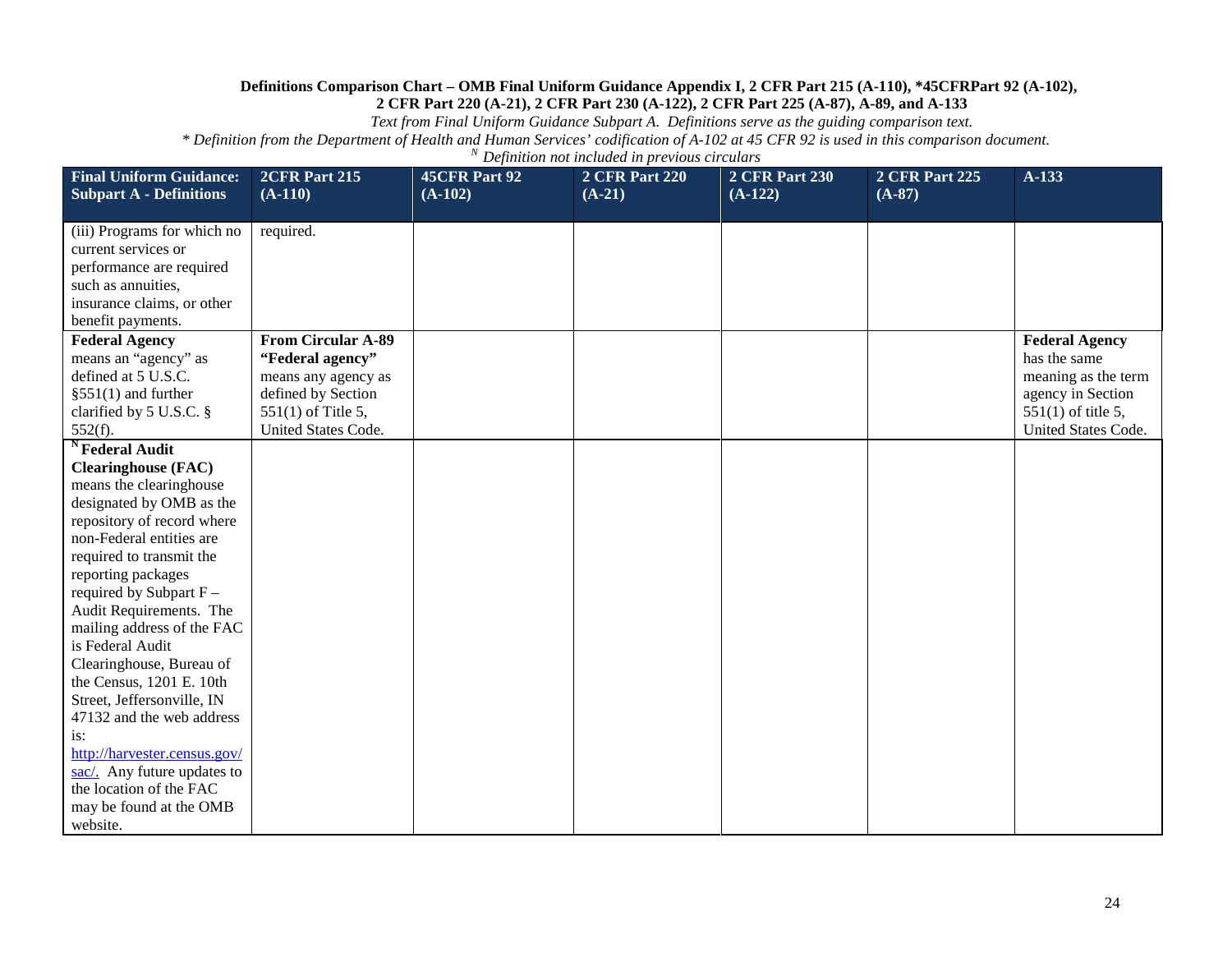*Text from Final Uniform Guidance Subpart A. Definitions serve as the guiding comparison text.*

| <b>Final Uniform Guidance:</b>                                                                                                                | 2CFR Part 215                                                                                                          | <b>45CFR Part 92</b>                                                                                                                                                       | <b>2 CFR Part 220</b> | <b>2 CFR Part 230</b> | <b>2 CFR Part 225</b>                                                                                                                                                                                                                          | A-133                                                                                                                              |
|-----------------------------------------------------------------------------------------------------------------------------------------------|------------------------------------------------------------------------------------------------------------------------|----------------------------------------------------------------------------------------------------------------------------------------------------------------------------|-----------------------|-----------------------|------------------------------------------------------------------------------------------------------------------------------------------------------------------------------------------------------------------------------------------------|------------------------------------------------------------------------------------------------------------------------------------|
| <b>Subpart A - Definitions</b>                                                                                                                | $(A-110)$                                                                                                              | $(A-102)$                                                                                                                                                                  | $(A-21)$              | $(A-122)$             | $(A-87)$                                                                                                                                                                                                                                       |                                                                                                                                    |
| <b>Federal Awarding</b><br><b>Agency</b><br>means the Federal agency<br>that provides a Federal<br>award directly to a<br>non-Federal entity. | <b>Federal Awarding</b><br><b>Agency</b><br>means the Federal<br>agency that provides<br>an award to the<br>recipient. | <b>Awarding Agency</b><br>means $(1)$ with respect<br>to a grant, the Federal<br>agency, and (2) with<br>respect to a subgrant,<br>the party that awarded<br>the subgrant. |                       |                       | <b>Awarding Agency</b><br>means (a) with<br>respect to a grant,<br>cooperative<br>agreement, or cost<br>reimbursement<br>contract, the Federal<br>agency, and (b) with<br>respect to a<br>subaward, the party<br>that awarded the<br>subaward. | <b>Federal Awarding</b><br><b>Agency</b><br>means the Federal<br>agency that provides<br>an award<br>directly to the<br>recipient. |
| <b>Federal Award</b>                                                                                                                          | Award                                                                                                                  |                                                                                                                                                                            |                       |                       | Award                                                                                                                                                                                                                                          | <b>Federal Award</b>                                                                                                               |
| means, depending on the                                                                                                                       | means financial                                                                                                        |                                                                                                                                                                            |                       |                       | means grants, cost                                                                                                                                                                                                                             | means Federal                                                                                                                      |
| context, either (a) or (b)                                                                                                                    | assistance that                                                                                                        |                                                                                                                                                                            |                       |                       | reimbursement                                                                                                                                                                                                                                  | financial assistance                                                                                                               |
| below:                                                                                                                                        | provides support or                                                                                                    |                                                                                                                                                                            |                       |                       | contracts and other                                                                                                                                                                                                                            | and Federal cost-                                                                                                                  |
| $(a)$ (1) The Federal                                                                                                                         | stimulation to                                                                                                         |                                                                                                                                                                            |                       |                       | agreements between                                                                                                                                                                                                                             | reimbursement                                                                                                                      |
| financial assistance that a                                                                                                                   | accomplish a public                                                                                                    |                                                                                                                                                                            |                       |                       | a State, local and                                                                                                                                                                                                                             | contracts that non-                                                                                                                |
| non-Federal entity receives                                                                                                                   | purpose. Awards                                                                                                        |                                                                                                                                                                            |                       |                       | Indian tribal                                                                                                                                                                                                                                  | Federal entities                                                                                                                   |
| directly from a Federal                                                                                                                       | include grants and                                                                                                     |                                                                                                                                                                            |                       |                       | government and the                                                                                                                                                                                                                             | receive directly                                                                                                                   |
| awarding agency or                                                                                                                            | other agreements in                                                                                                    |                                                                                                                                                                            |                       |                       | Federal                                                                                                                                                                                                                                        | from                                                                                                                               |
| indirectly from a pass-                                                                                                                       | the form of money or                                                                                                   |                                                                                                                                                                            |                       |                       | Government.                                                                                                                                                                                                                                    | Federal awarding                                                                                                                   |
| through entity, as described                                                                                                                  | property in lieu of                                                                                                    |                                                                                                                                                                            |                       |                       |                                                                                                                                                                                                                                                | agencies or                                                                                                                        |
| in section __.101                                                                                                                             | money, by the Federal                                                                                                  |                                                                                                                                                                            |                       |                       |                                                                                                                                                                                                                                                | indirectly from pass-                                                                                                              |
| Applicability; or                                                                                                                             | Government to an                                                                                                       |                                                                                                                                                                            |                       |                       |                                                                                                                                                                                                                                                | through entities. It                                                                                                               |
| $(2)$ The cost-                                                                                                                               | eligible recipient. The                                                                                                |                                                                                                                                                                            |                       |                       |                                                                                                                                                                                                                                                | does not include                                                                                                                   |
| reimbursement contract                                                                                                                        | term does not include:                                                                                                 |                                                                                                                                                                            |                       |                       |                                                                                                                                                                                                                                                | procurement                                                                                                                        |
| under the Federal                                                                                                                             | technical assistance,                                                                                                  |                                                                                                                                                                            |                       |                       |                                                                                                                                                                                                                                                | contracts, under                                                                                                                   |
| <b>Acquisition Regulations</b>                                                                                                                | which provides                                                                                                         |                                                                                                                                                                            |                       |                       |                                                                                                                                                                                                                                                | grants or contracts,                                                                                                               |
| that a non-Federal entity                                                                                                                     | services instead of                                                                                                    |                                                                                                                                                                            |                       |                       |                                                                                                                                                                                                                                                | used to buy goods or                                                                                                               |
| receives directly from a                                                                                                                      | money; other                                                                                                           |                                                                                                                                                                            |                       |                       |                                                                                                                                                                                                                                                | services from                                                                                                                      |
| Federal awarding agency                                                                                                                       | assistance in the form                                                                                                 |                                                                                                                                                                            |                       |                       |                                                                                                                                                                                                                                                | vendors. Any audits                                                                                                                |
| or indirectly from a pass-                                                                                                                    | of loans, loan                                                                                                         |                                                                                                                                                                            |                       |                       |                                                                                                                                                                                                                                                | of such vendors                                                                                                                    |
| through entity, as described                                                                                                                  | guarantees, interest                                                                                                   |                                                                                                                                                                            |                       |                       |                                                                                                                                                                                                                                                | shall be covered                                                                                                                   |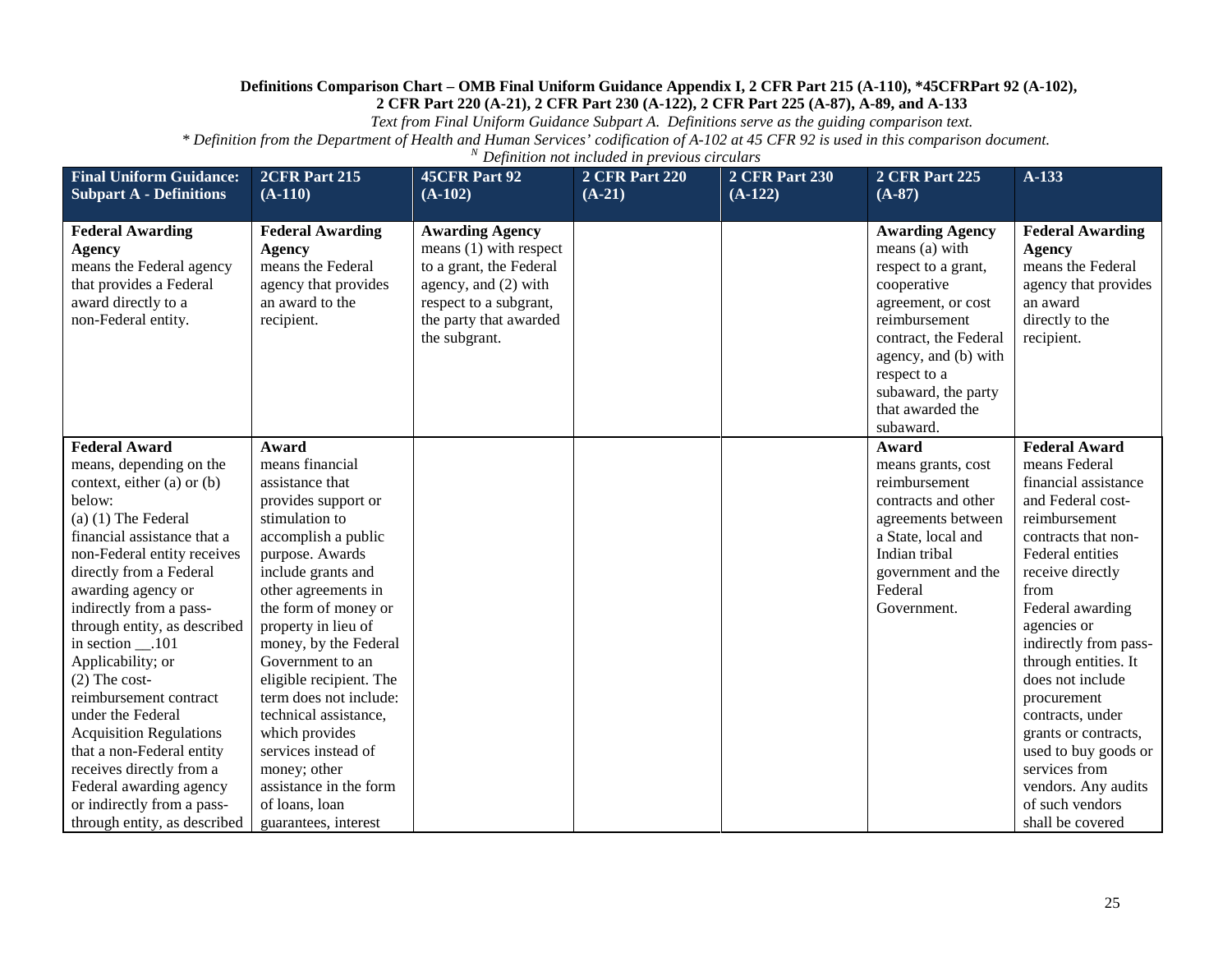*Text from Final Uniform Guidance Subpart A. Definitions serve as the guiding comparison text.*

| <b>Final Uniform Guidance:</b><br><b>Subpart A - Definitions</b>                                                                                                                                                                                                                                                                                                                                                                                                                                                                                                                                                                                                                                                                                                        | 2CFR Part 215<br>$(A-110)$                                                                                                                                                                                 | <b>45CFR Part 92</b><br>$(A-102)$ | <b>2 CFR Part 220</b><br>$(A-21)$ | <b>2 CFR Part 230</b><br>$(A-122)$ | <b>2 CFR Part 225</b><br>$(A-87)$ | $A-133$                                                                                                                                                                                                           |
|-------------------------------------------------------------------------------------------------------------------------------------------------------------------------------------------------------------------------------------------------------------------------------------------------------------------------------------------------------------------------------------------------------------------------------------------------------------------------------------------------------------------------------------------------------------------------------------------------------------------------------------------------------------------------------------------------------------------------------------------------------------------------|------------------------------------------------------------------------------------------------------------------------------------------------------------------------------------------------------------|-----------------------------------|-----------------------------------|------------------------------------|-----------------------------------|-------------------------------------------------------------------------------------------------------------------------------------------------------------------------------------------------------------------|
| in section __.101<br>Applicability.<br>(b) The instrument setting<br>forth the terms and<br>conditions. The instrument<br>is the grant agreement,<br>cooperative agreement,<br>other agreement for<br>assistance covered in<br>paragraph (b) of section<br>40 Federal Financial<br>Assistance, or the cost-<br>reimbursement contract<br>awarded under the Federal<br><b>Acquisition Regulations.</b><br>(c) Federal award does not<br>include other contracts that<br>a Federal agency uses to<br>buy goods or services from<br>a contractor or a contract to<br>operate Federal<br>government owned,<br>contractor operated<br>facilities (GOCOs).<br>(See also definitions of<br>Federal financial<br>assistance, grant<br>agreement, and cooperative<br>agreement.) | subsidies, or<br>insurance; direct<br>payments of any kind<br>to individuals; and,<br>contracts which are<br>required to be entered<br>into and administered<br>under procurement<br>laws and regulations. |                                   |                                   |                                    |                                   | by the terms and<br>conditions of the<br>contract. Contracts<br>to operate Federal<br>Government owned,<br>contractor operated<br>facilities (GOCOs)<br>are excluded from<br>the<br>requirements of this<br>part. |
| <sup>N</sup> Federal Award Date<br>means the date when the<br>Federal award is signed by<br>the authorized official of                                                                                                                                                                                                                                                                                                                                                                                                                                                                                                                                                                                                                                                  |                                                                                                                                                                                                            |                                   |                                   |                                    |                                   |                                                                                                                                                                                                                   |
| the Federal awarding                                                                                                                                                                                                                                                                                                                                                                                                                                                                                                                                                                                                                                                                                                                                                    |                                                                                                                                                                                                            |                                   |                                   |                                    |                                   |                                                                                                                                                                                                                   |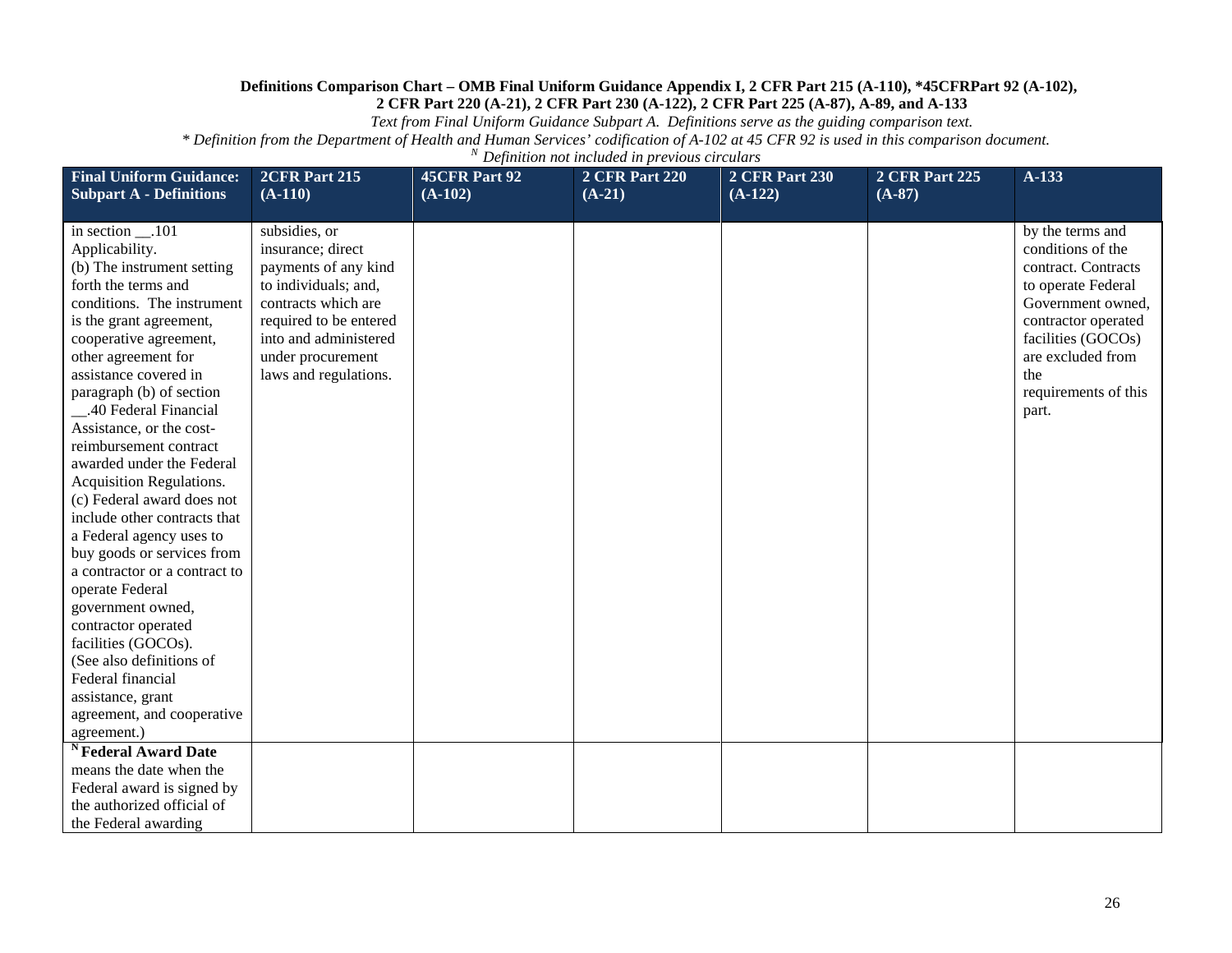*Text from Final Uniform Guidance Subpart A. Definitions serve as the guiding comparison text.*

| <b>Final Uniform Guidance:</b><br><b>Subpart A - Definitions</b> | 2CFR Part 215<br>$(A-110)$ | <b>45CFR Part 92</b><br>$(A-102)$ | <b>2 CFR Part 220</b><br>$(A-21)$ | <b>2 CFR Part 230</b><br>$(A-122)$ | <b>2 CFR Part 225</b><br>$(A-87)$ | A-133                    |
|------------------------------------------------------------------|----------------------------|-----------------------------------|-----------------------------------|------------------------------------|-----------------------------------|--------------------------|
|                                                                  |                            |                                   |                                   |                                    |                                   |                          |
| agency.                                                          |                            |                                   |                                   |                                    |                                   |                          |
| <b>Federal Financial</b>                                         | <b>From Circular A-89</b>  |                                   |                                   |                                    |                                   | <b>Federal Financial</b> |
| <b>Assistance</b>                                                | "Assistance" or            |                                   |                                   |                                    |                                   | <b>Assistance</b>        |
| (a) For grants and                                               | "benefits" refers to the   |                                   |                                   |                                    |                                   | means assistance         |
| cooperative agreements                                           | transfer of money,         |                                   |                                   |                                    |                                   | that non-Federal         |
| means assistance that                                            | property, services, or     |                                   |                                   |                                    |                                   | entities                 |
| non-Federal entities                                             | anything of value, the     |                                   |                                   |                                    |                                   | receive or               |
| receive or administer in the                                     | principal purpose of       |                                   |                                   |                                    |                                   | administer in the        |
| form of:                                                         | which is to accomplish     |                                   |                                   |                                    |                                   | form of grants,          |
| $(1)$ Grants;                                                    | a public purpose of        |                                   |                                   |                                    |                                   | loans, loan              |
| (2) Cooperative                                                  | support or stimulation     |                                   |                                   |                                    |                                   | guarantees, property     |
| agreements;                                                      | authorized by Federal      |                                   |                                   |                                    |                                   | (including donated       |
| (3) Non-cash contributions                                       | statute. Assistance        |                                   |                                   |                                    |                                   | surplus property),       |
| or donations of property                                         | includes, but is not       |                                   |                                   |                                    |                                   | cooperative              |
| (including donated surplus)                                      | limited to grants,         |                                   |                                   |                                    |                                   | agreements, interest     |
| property);                                                       | loans, loan guarantees,    |                                   |                                   |                                    |                                   | subsidies, insurance,    |
| (4) Direct appropriations;                                       | scholarships, mortgage     |                                   |                                   |                                    |                                   | food commodities,        |
| (5) Food commodities;                                            | loans, insurance, and      |                                   |                                   |                                    |                                   | direct                   |
| and                                                              | other types of financial   |                                   |                                   |                                    |                                   | appropriations, and      |
| (6) Other financial                                              | assistance; provision      |                                   |                                   |                                    |                                   | other                    |
| assistance (except                                               | or donation of Federal     |                                   |                                   |                                    |                                   | assistance, but does     |
| assistance listed in                                             | facilities, goods,         |                                   |                                   |                                    |                                   | not include amounts      |
| paragraph (b) of this                                            | services, property,        |                                   |                                   |                                    |                                   | received as              |
| definition).                                                     | technical assistance,      |                                   |                                   |                                    |                                   | reimbursement for        |
| (b) For Subpart $F -$ Audit                                      | counseling, statistical,   |                                   |                                   |                                    |                                   | services rendered to     |
| Requirements, also                                               | and other expert           |                                   |                                   |                                    |                                   | individuals as           |
| includes assistance that                                         | information; and           |                                   |                                   |                                    |                                   | described in             |
| non-Federal entities                                             | service activities of      |                                   |                                   |                                    |                                   |                          |
| receive or administer in the                                     | regulatory agencies. It    |                                   |                                   |                                    |                                   | $\frac{8}{2}$ 205(i).    |
| form of:                                                         | does not include           |                                   |                                   |                                    |                                   |                          |
| $(1)$ Loans;                                                     | provision of               |                                   |                                   |                                    |                                   |                          |
| (2) Loan Guarantees;                                             | conventional public        |                                   |                                   |                                    |                                   |                          |
| (3) Interest subsidies; and                                      | information services.      |                                   |                                   |                                    |                                   |                          |
| (4) Insurance.                                                   |                            |                                   |                                   |                                    |                                   |                          |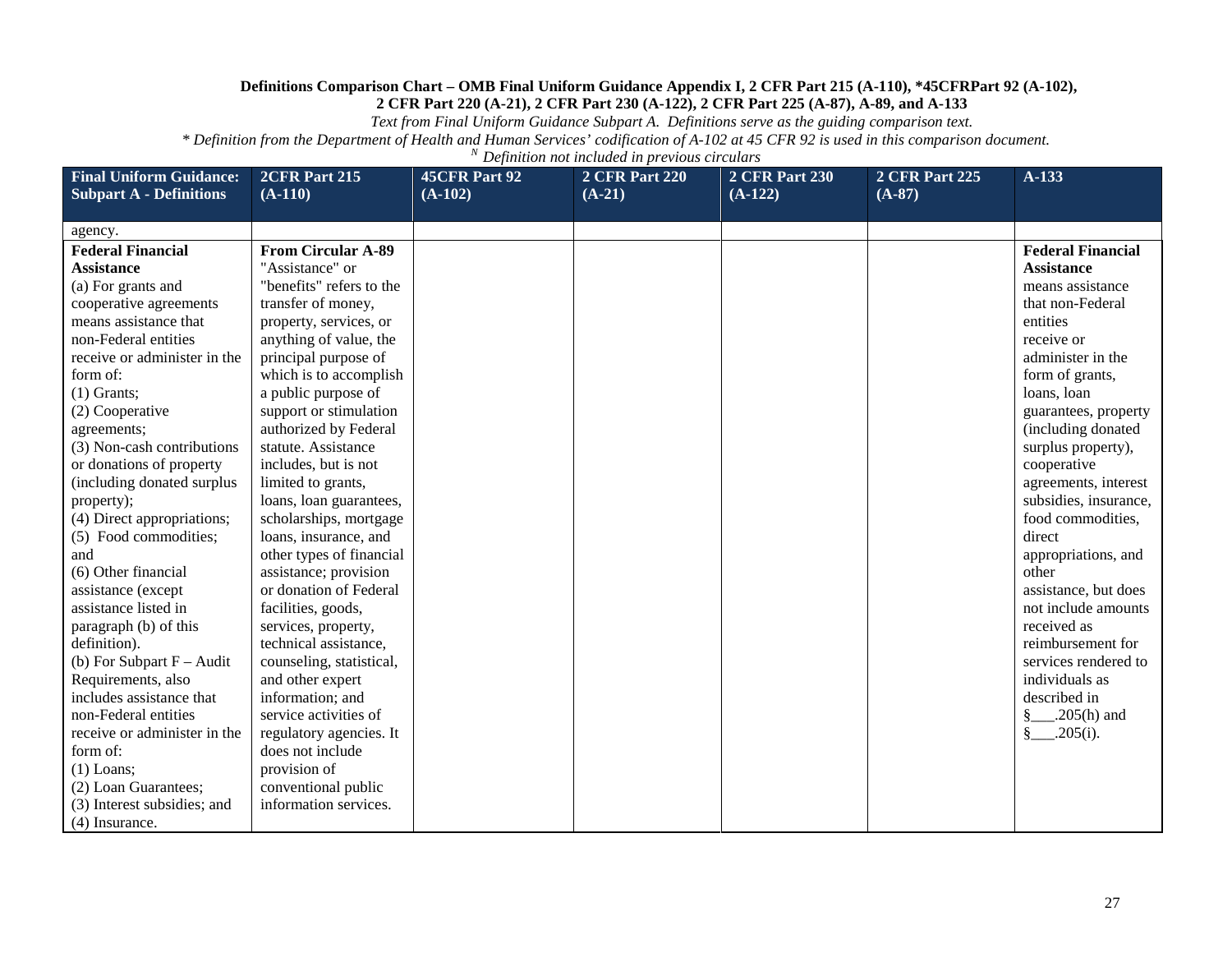*Text from Final Uniform Guidance Subpart A. Definitions serve as the guiding comparison text.*

| <b>Final Uniform Guidance:</b><br><b>Subpart A - Definitions</b> | 2CFR Part 215<br>$(A-110)$ | <b>45CFR Part 92</b><br>$(A-102)$ | <b>2 CFR Part 220</b><br>$(A-21)$ | <b>2 CFR Part 230</b><br>$(A-122)$ | <b>2 CFR Part 225</b><br>$(A-87)$ | $A-133$                |
|------------------------------------------------------------------|----------------------------|-----------------------------------|-----------------------------------|------------------------------------|-----------------------------------|------------------------|
|                                                                  |                            |                                   |                                   |                                    |                                   |                        |
| (c) Does not include                                             |                            |                                   |                                   |                                    |                                   |                        |
| amounts received as                                              |                            |                                   |                                   |                                    |                                   |                        |
| reimbursement for services                                       |                            |                                   |                                   |                                    |                                   |                        |
| rendered to individuals as                                       |                            |                                   |                                   |                                    |                                   |                        |
| described in section,                                            |                            |                                   |                                   |                                    |                                   |                        |
| paragraph (h) and (i) of<br>this Part.                           |                            |                                   |                                   |                                    |                                   |                        |
| <sup>N</sup> Federal Interest                                    |                            |                                   |                                   |                                    |                                   |                        |
| means, for purposes of                                           |                            |                                   |                                   |                                    |                                   |                        |
| section ___.329 Reporting                                        |                            |                                   |                                   |                                    |                                   |                        |
| on Real Property or when                                         |                            |                                   |                                   |                                    |                                   |                        |
| used in connection with the                                      |                            |                                   |                                   |                                    |                                   |                        |
| acquisition or improvement                                       |                            |                                   |                                   |                                    |                                   |                        |
| of real property,                                                |                            |                                   |                                   |                                    |                                   |                        |
| equipment, or supplies                                           |                            |                                   |                                   |                                    |                                   |                        |
| under a Federal award, the                                       |                            |                                   |                                   |                                    |                                   |                        |
| dollar amount that is the                                        |                            |                                   |                                   |                                    |                                   |                        |
| product of the:                                                  |                            |                                   |                                   |                                    |                                   |                        |
| (a) Federal share of total                                       |                            |                                   |                                   |                                    |                                   |                        |
| project costs; and                                               |                            |                                   |                                   |                                    |                                   |                        |
| (b) Current fair market                                          |                            |                                   |                                   |                                    |                                   |                        |
| value of the property,                                           |                            |                                   |                                   |                                    |                                   |                        |
| improvements, or both, to                                        |                            |                                   |                                   |                                    |                                   |                        |
| the extent the costs of                                          |                            |                                   |                                   |                                    |                                   |                        |
| acquiring or improving the                                       |                            |                                   |                                   |                                    |                                   |                        |
| property were included as                                        |                            |                                   |                                   |                                    |                                   |                        |
| project costs.                                                   |                            |                                   |                                   |                                    |                                   |                        |
| <b>Federal Program</b>                                           | <b>From Circular A-89</b>  |                                   |                                   |                                    |                                   | <b>Federal Program</b> |
| means                                                            | A "federal domestic        |                                   |                                   |                                    |                                   | means:                 |
| (a) All Federal awards                                           | assistance program"        |                                   |                                   |                                    |                                   | (1) All Federal        |
| which are assigned a single                                      | is any function of a       |                                   |                                   |                                    |                                   | awards to a non-       |
| number in the CFDA.                                              | Federal agency that        |                                   |                                   |                                    |                                   | Federal entity         |
| (b) When no CFDA                                                 | provides assistance or     |                                   |                                   |                                    |                                   | assigned a single      |
| number is assigned, all                                          | benefits for a State or    |                                   |                                   |                                    |                                   | number in the          |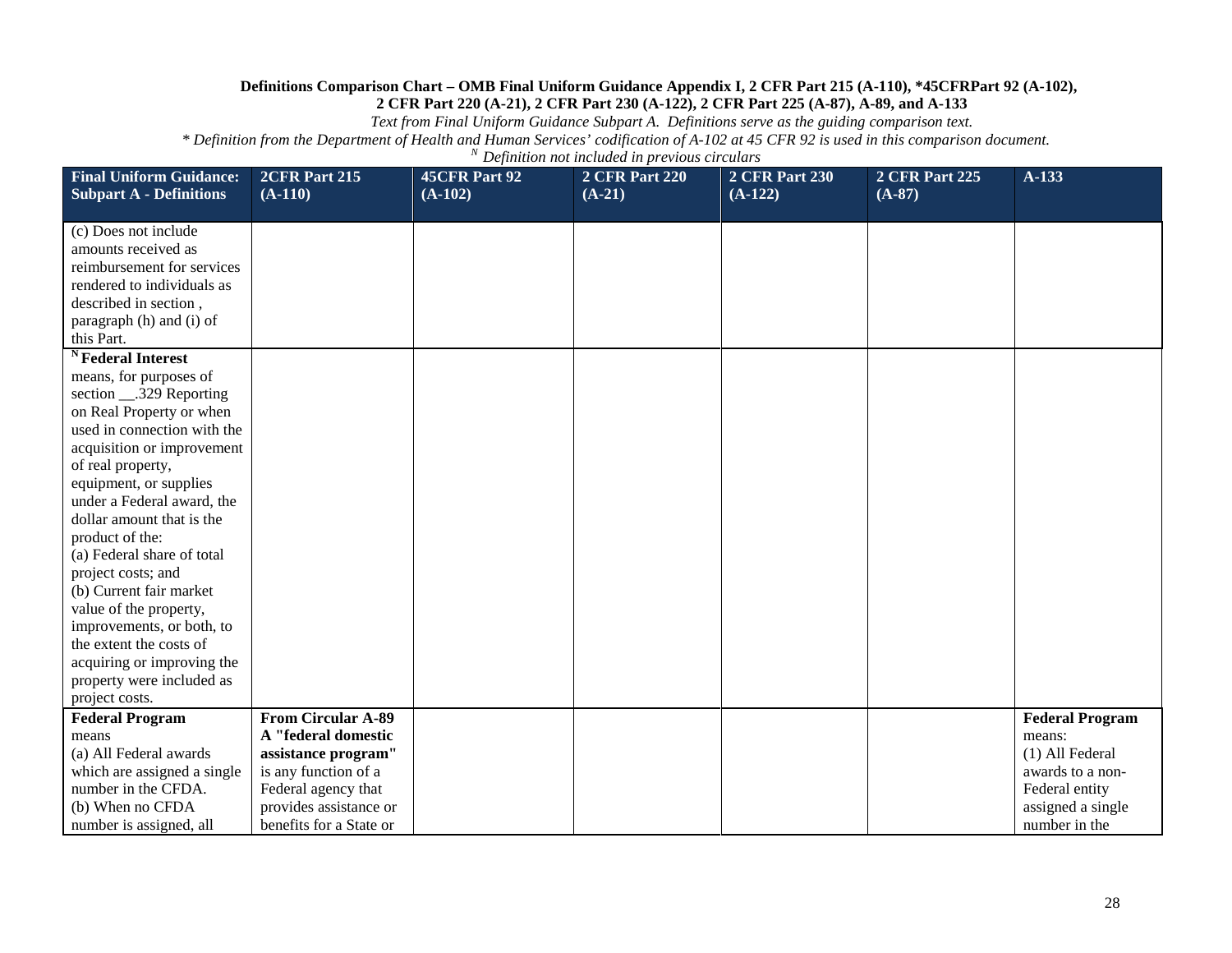*Text from Final Uniform Guidance Subpart A. Definitions serve as the guiding comparison text.*

| <b>Final Uniform Guidance:</b><br><b>Subpart A - Definitions</b>                                                                                                                                                                                                                                                                                                                                                                                                                                    | 2CFR Part 215<br>$(A-110)$                                                                                                                                                                                                                                                                                                                                                                                                                                                                                                                                                                                                                                                                                                | <b>45CFR Part 92</b><br>$(A-102)$ | <b>2 CFR Part 220</b><br>$(A-21)$ | <b>2 CFR Part 230</b><br>$(A-122)$ | <b>2 CFR Part 225</b><br>$(A-87)$ | $A-133$                                                                                                                                                                                                                                                                                                                                                                                                                                                                                                                                            |
|-----------------------------------------------------------------------------------------------------------------------------------------------------------------------------------------------------------------------------------------------------------------------------------------------------------------------------------------------------------------------------------------------------------------------------------------------------------------------------------------------------|---------------------------------------------------------------------------------------------------------------------------------------------------------------------------------------------------------------------------------------------------------------------------------------------------------------------------------------------------------------------------------------------------------------------------------------------------------------------------------------------------------------------------------------------------------------------------------------------------------------------------------------------------------------------------------------------------------------------------|-----------------------------------|-----------------------------------|------------------------------------|-----------------------------------|----------------------------------------------------------------------------------------------------------------------------------------------------------------------------------------------------------------------------------------------------------------------------------------------------------------------------------------------------------------------------------------------------------------------------------------------------------------------------------------------------------------------------------------------------|
| Federal awards to non-<br>Federal entities from the<br>same agency made for the<br>same purpose should be<br>combined and considered<br>one program.<br>(c) Notwithstanding<br>paragraphs (a) and (b) of<br>this definition, a cluster of<br>programs. The types of<br>clusters of programs are:<br>(1) Research and<br>development (R&D);<br>(2) Student financial aid<br>(SFA); and<br>(3) "Other clusters," as<br>described in the definition<br>of Cluster of Programs.<br><b>Federal Share</b> | States, territorial<br>possession, county,<br>city, other political<br>subdivision, grouping,<br>or instrumentality<br>thereof; any domestic<br>profit or nonprofit<br>corporation,<br>institution, or<br>individual, other than<br>an agency of the<br>Federal Government.<br>A Federal domestic<br>assistance program<br>may in practice be<br>called a program, an<br>activity, a service, a<br>project, a process, or<br>some other name,<br>regardless of whether<br>it is identified as a<br>separate program by<br>statute or regulation. It<br>will be identified in<br>terms of its legal<br>authority,<br>administering office,<br>funding, purpose,<br>benefits, and<br>beneficiaries.<br><b>Federal Share</b> |                                   |                                   |                                    |                                   | CFDA.<br>(2) When no CFDA<br>number is assigned,<br>all Federal awards<br>from the same<br>agency made for the<br>same purpose<br>should be combined<br>and considered one<br>program.<br>(3) Notwithstanding<br>paragraphs (1) and<br>(2) of this definition,<br>a cluster of<br>programs. The types<br>of clusters of<br>programs are:<br>(i) Research and<br>development<br>(R&D);<br>(ii) Student financial<br>aid (SFA); and<br>(iii) "Other<br>clusters," as<br>described in the<br>definition of cluster<br>of programs in this<br>section. |
| means the portion of the                                                                                                                                                                                                                                                                                                                                                                                                                                                                            | of real property,                                                                                                                                                                                                                                                                                                                                                                                                                                                                                                                                                                                                                                                                                                         |                                   |                                   |                                    |                                   |                                                                                                                                                                                                                                                                                                                                                                                                                                                                                                                                                    |
| total project costs that are                                                                                                                                                                                                                                                                                                                                                                                                                                                                        | equipment, or supplies                                                                                                                                                                                                                                                                                                                                                                                                                                                                                                                                                                                                                                                                                                    |                                   |                                   |                                    |                                   |                                                                                                                                                                                                                                                                                                                                                                                                                                                                                                                                                    |
| paid by Federal funds.                                                                                                                                                                                                                                                                                                                                                                                                                                                                              | means that percentage                                                                                                                                                                                                                                                                                                                                                                                                                                                                                                                                                                                                                                                                                                     |                                   |                                   |                                    |                                   |                                                                                                                                                                                                                                                                                                                                                                                                                                                                                                                                                    |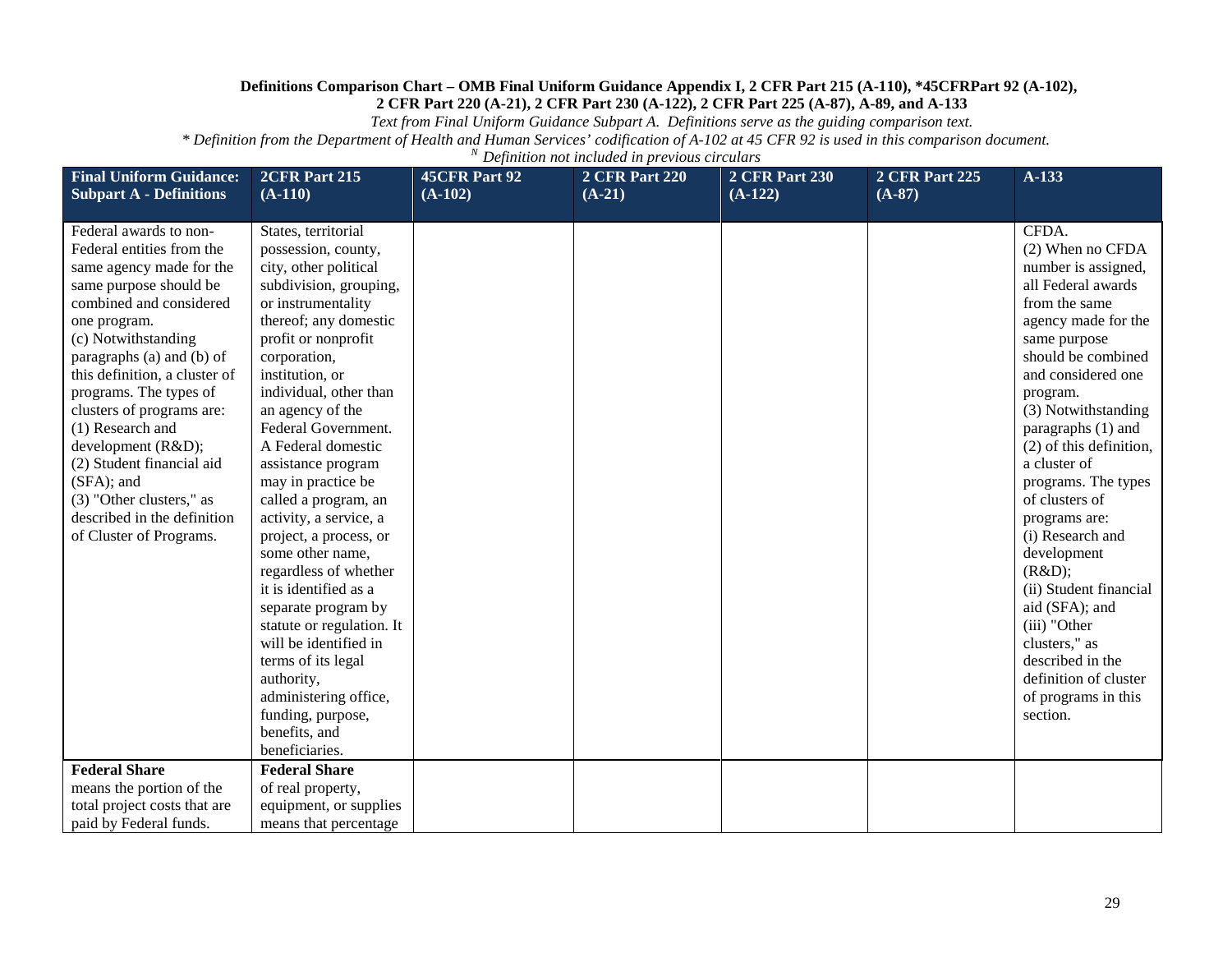*Text from Final Uniform Guidance Subpart A. Definitions serve as the guiding comparison text.*

| <b>Final Uniform Guidance:</b>                                                                                                                                                                                                                                                                                                                                                                                                                      | 2CFR Part 215                                                                                             | <b>45CFR Part 92</b> | <b>2 CFR Part 220</b>                                                                                                                                                                                                                     | <b>2 CFR Part 230</b> | <b>2 CFR Part 225</b> | A-133 |
|-----------------------------------------------------------------------------------------------------------------------------------------------------------------------------------------------------------------------------------------------------------------------------------------------------------------------------------------------------------------------------------------------------------------------------------------------------|-----------------------------------------------------------------------------------------------------------|----------------------|-------------------------------------------------------------------------------------------------------------------------------------------------------------------------------------------------------------------------------------------|-----------------------|-----------------------|-------|
| <b>Subpart A - Definitions</b>                                                                                                                                                                                                                                                                                                                                                                                                                      | $(A-110)$                                                                                                 | $(A-102)$            | $(A-21)$                                                                                                                                                                                                                                  | $(A-122)$             | $(A-87)$              |       |
|                                                                                                                                                                                                                                                                                                                                                                                                                                                     | of the property's<br>acquisition costs and<br>any improvement<br>expenditures paid with<br>Federal funds. |                      |                                                                                                                                                                                                                                           |                       |                       |       |
| <b>Final Cost Objective</b><br>means a cost objective<br>which has allocated to it<br>both direct and indirect<br>costs and, in the non-<br>Federal entity's<br>accumulation system, is<br>one of the final<br>accumulation points, such<br>as a particular award,<br>internal project, or other<br>direct activity of a non-<br>Federal entity. See also<br>sections ___.28 Cost<br>Objective, $\_\$ .60<br><b>Intermediate Cost</b><br>Objective. |                                                                                                           |                      | Final cost objective<br>means a cost<br>objective which has<br>allocated to it both<br>direct and indirect<br>costs, and in the<br>educational<br>institution's<br>accumulation<br>system, is one of the<br>final accumulation<br>points. |                       |                       |       |
| <sup>N</sup> Fixed Amount Awards<br>means a type of grant<br>agreement under which the<br>Federal awarding agency<br>or pass-through entity<br>provides a specific level of<br>support without regard to<br>actual costs incurred under<br>the Federal award. This<br>type of Federal award<br>reduces some of the<br>administrative burden and                                                                                                     |                                                                                                           |                      |                                                                                                                                                                                                                                           |                       |                       |       |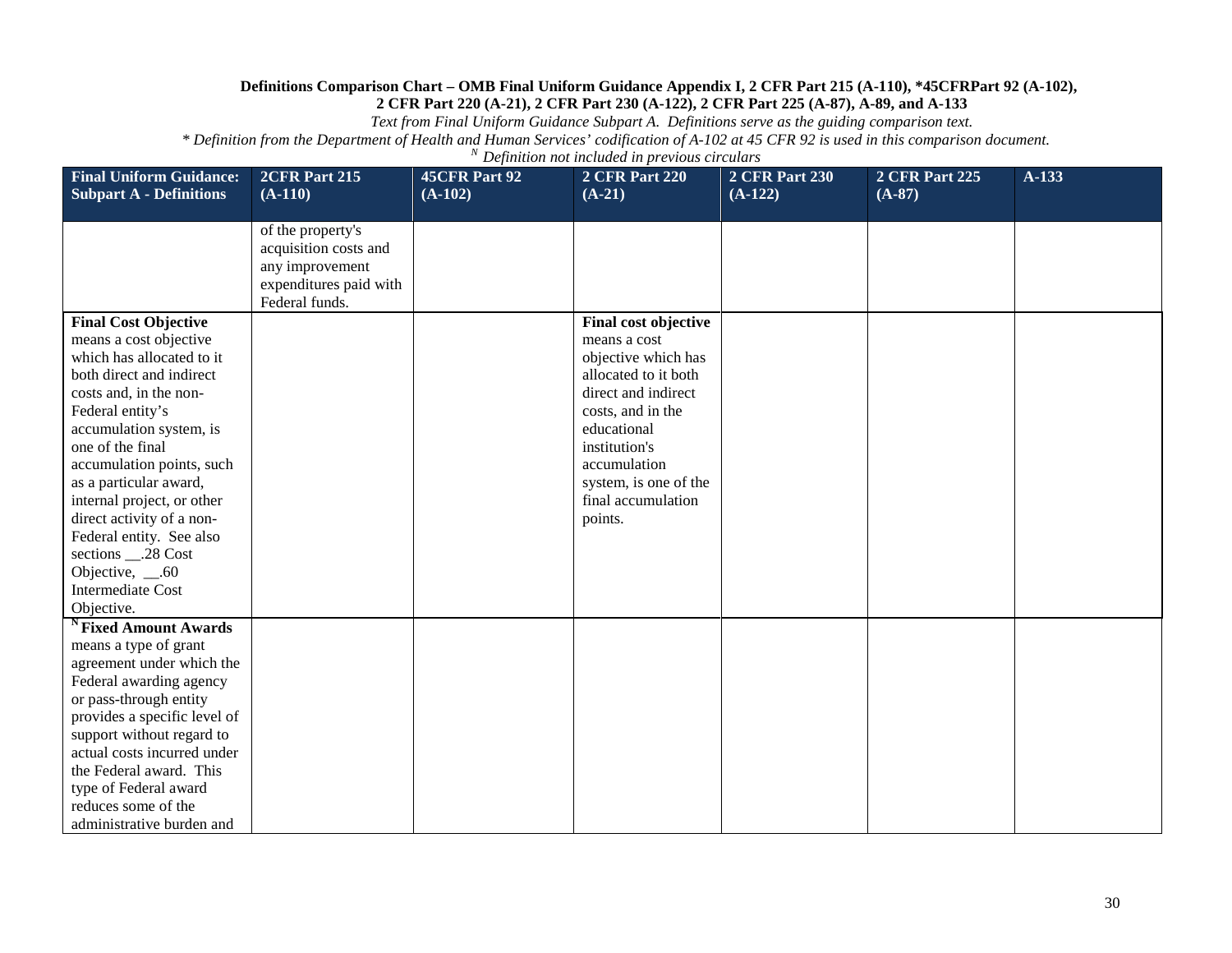*Text from Final Uniform Guidance Subpart A. Definitions serve as the guiding comparison text.*

| <b>Final Uniform Guidance:</b><br><b>Subpart A - Definitions</b> | 2CFR Part 215<br>$(A-110)$ | 45CFR Part 92<br>$(A-102)$ | <b>2 CFR Part 220</b><br>$(A-21)$ | <b>2 CFR Part 230</b><br>$(A-122)$ | <b>2 CFR Part 225</b><br>$(A-87)$ | A-133 |
|------------------------------------------------------------------|----------------------------|----------------------------|-----------------------------------|------------------------------------|-----------------------------------|-------|
|                                                                  |                            |                            |                                   |                                    |                                   |       |
| record-keeping                                                   |                            |                            |                                   |                                    |                                   |       |
| requirements for both the                                        |                            |                            |                                   |                                    |                                   |       |
| non-Federal entity and                                           |                            |                            |                                   |                                    |                                   |       |
| Federal awarding agency                                          |                            |                            |                                   |                                    |                                   |       |
| or pass-through entity.                                          |                            |                            |                                   |                                    |                                   |       |
| Accountability is based                                          |                            |                            |                                   |                                    |                                   |       |
| primarily on performance                                         |                            |                            |                                   |                                    |                                   |       |
| and results. See section                                         |                            |                            |                                   |                                    |                                   |       |
| .201 Use of Grant                                                |                            |                            |                                   |                                    |                                   |       |
| Agreements (Including                                            |                            |                            |                                   |                                    |                                   |       |
| Fixed Amount Awards),                                            |                            |                            |                                   |                                    |                                   |       |
| Cooperative Agreements,                                          |                            |                            |                                   |                                    |                                   |       |
| And Contracts paragraph                                          |                            |                            |                                   |                                    |                                   |       |
| (b) and $\_\_$ .332 Fixed<br>Amount Subawards.                   |                            |                            |                                   |                                    |                                   |       |
|                                                                  |                            |                            |                                   |                                    |                                   |       |
| <sup>N</sup> Foreign Public Entity                               |                            |                            |                                   |                                    |                                   |       |
| means:<br>(a) A foreign government                               |                            |                            |                                   |                                    |                                   |       |
| or foreign governmental                                          |                            |                            |                                   |                                    |                                   |       |
| entity;                                                          |                            |                            |                                   |                                    |                                   |       |
| (b) A public international                                       |                            |                            |                                   |                                    |                                   |       |
| organization, which is an                                        |                            |                            |                                   |                                    |                                   |       |
| organization entitled to                                         |                            |                            |                                   |                                    |                                   |       |
| enjoy privileges,                                                |                            |                            |                                   |                                    |                                   |       |
| exemptions, and                                                  |                            |                            |                                   |                                    |                                   |       |
| immunities as an                                                 |                            |                            |                                   |                                    |                                   |       |
| international organization                                       |                            |                            |                                   |                                    |                                   |       |
| under the International                                          |                            |                            |                                   |                                    |                                   |       |
| Organizations Immunities                                         |                            |                            |                                   |                                    |                                   |       |
| Act (22 U.S.C. 288-288f);                                        |                            |                            |                                   |                                    |                                   |       |
| (c) An entity owned (in                                          |                            |                            |                                   |                                    |                                   |       |
| whole or in part) or                                             |                            |                            |                                   |                                    |                                   |       |
| controlled by a foreign                                          |                            |                            |                                   |                                    |                                   |       |
| government; or                                                   |                            |                            |                                   |                                    |                                   |       |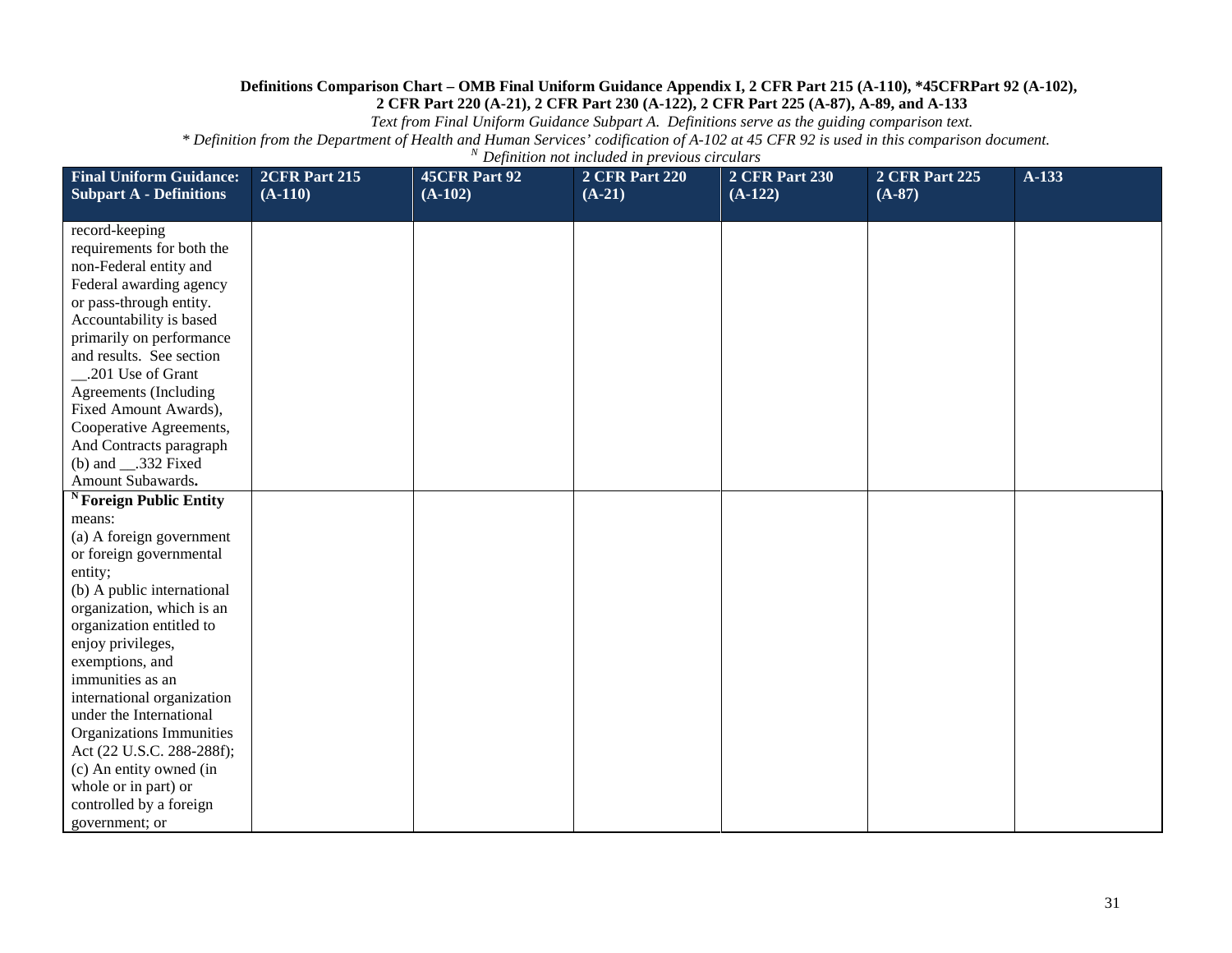*Text from Final Uniform Guidance Subpart A. Definitions serve as the guiding comparison text.*

| <b>Final Uniform Guidance:</b><br><b>Subpart A - Definitions</b> | 2CFR Part 215<br>$(A-110)$ | 45CFR Part 92<br>$(A-102)$ | <b>2 CFR Part 220</b><br>$(A-21)$ | <b>2 CFR Part 230</b><br>$(A-122)$ | <b>2 CFR Part 225</b><br>$(A-87)$ | $A-133$ |
|------------------------------------------------------------------|----------------------------|----------------------------|-----------------------------------|------------------------------------|-----------------------------------|---------|
|                                                                  |                            |                            |                                   |                                    |                                   |         |
| (d) Any other entity                                             |                            |                            |                                   |                                    |                                   |         |
| consisting wholly or                                             |                            |                            |                                   |                                    |                                   |         |
| partially of one or more                                         |                            |                            |                                   |                                    |                                   |         |
| foreign governments or                                           |                            |                            |                                   |                                    |                                   |         |
| foreign governmental                                             |                            |                            |                                   |                                    |                                   |         |
| entities.                                                        |                            |                            |                                   |                                    |                                   |         |
| <sup>N</sup> Foreign Organization                                |                            |                            |                                   |                                    |                                   |         |
| means an entity that is:                                         |                            |                            |                                   |                                    |                                   |         |
| (a) A public or private                                          |                            |                            |                                   |                                    |                                   |         |
| organization located in a                                        |                            |                            |                                   |                                    |                                   |         |
| country other than the                                           |                            |                            |                                   |                                    |                                   |         |
| United States and its                                            |                            |                            |                                   |                                    |                                   |         |
| territories that are subject                                     |                            |                            |                                   |                                    |                                   |         |
| to the laws of the country<br>in which it is located,            |                            |                            |                                   |                                    |                                   |         |
| irrespective of the                                              |                            |                            |                                   |                                    |                                   |         |
| citizenship of project staff                                     |                            |                            |                                   |                                    |                                   |         |
| or place of performance;                                         |                            |                            |                                   |                                    |                                   |         |
| (b) A private                                                    |                            |                            |                                   |                                    |                                   |         |
| nongovernmental                                                  |                            |                            |                                   |                                    |                                   |         |
| organization located in a                                        |                            |                            |                                   |                                    |                                   |         |
| country other than the                                           |                            |                            |                                   |                                    |                                   |         |
| United States that solicits                                      |                            |                            |                                   |                                    |                                   |         |
| and receives cash                                                |                            |                            |                                   |                                    |                                   |         |
| contributions from the                                           |                            |                            |                                   |                                    |                                   |         |
| general public;                                                  |                            |                            |                                   |                                    |                                   |         |
| (c) A charitable                                                 |                            |                            |                                   |                                    |                                   |         |
| organization located in a                                        |                            |                            |                                   |                                    |                                   |         |
| country other than the                                           |                            |                            |                                   |                                    |                                   |         |
| United States that is                                            |                            |                            |                                   |                                    |                                   |         |
| nonprofit and tax exempt                                         |                            |                            |                                   |                                    |                                   |         |
| under the laws of its                                            |                            |                            |                                   |                                    |                                   |         |
| country of domicile and                                          |                            |                            |                                   |                                    |                                   |         |
| operation, and is not a                                          |                            |                            |                                   |                                    |                                   |         |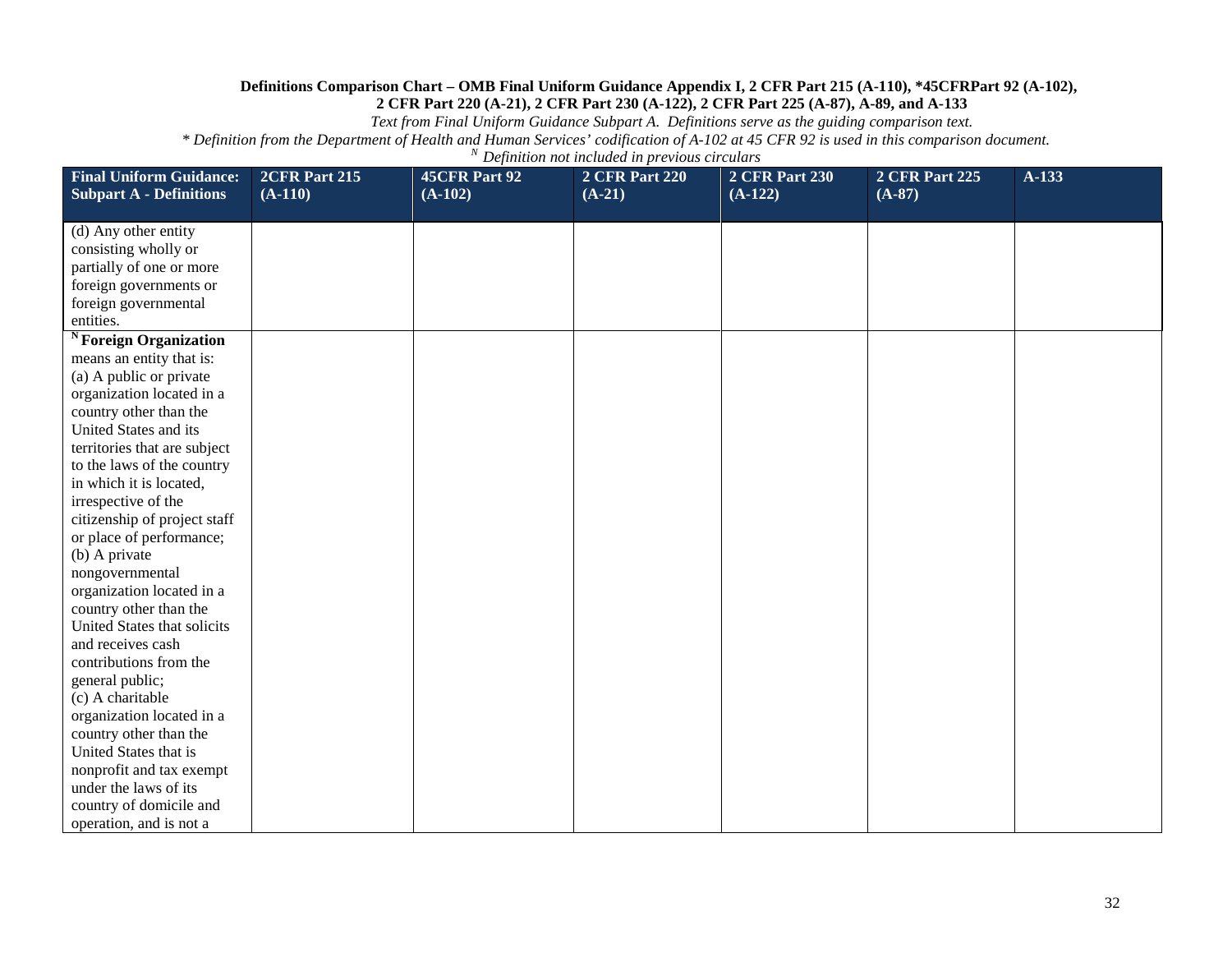*Text from Final Uniform Guidance Subpart A. Definitions serve as the guiding comparison text.*

| <b>Final Uniform Guidance:</b><br><b>Subpart A - Definitions</b>                                                                                                                                                                                                                                                                                                                                                                                          | 2CFR Part 215<br>$(A-110)$ | 45CFR Part 92<br>$(A-102)$ | <b>2 CFR Part 220</b><br>$(A-21)$ | <b>2 CFR Part 230</b><br>$(A-122)$ | <b>2 CFR Part 225</b><br>$(A-87)$ | $A-133$                                                                                                                                                                                                                                                                                                                                                         |
|-----------------------------------------------------------------------------------------------------------------------------------------------------------------------------------------------------------------------------------------------------------------------------------------------------------------------------------------------------------------------------------------------------------------------------------------------------------|----------------------------|----------------------------|-----------------------------------|------------------------------------|-----------------------------------|-----------------------------------------------------------------------------------------------------------------------------------------------------------------------------------------------------------------------------------------------------------------------------------------------------------------------------------------------------------------|
| university, college,<br>accredited degree-granting<br>institution of education,<br>private foundation,<br>hospital, organization<br>engaged exclusively in<br>research or scientific<br>activities, church,<br>synagogue, mosque or<br>other similar entities<br>organized primarily for<br>religious purposes; or<br>(d) An organization located<br>in a country other than the<br><b>United States not</b><br>recognized as a Foreign<br>Public Entity. |                            |                            |                                   |                                    |                                   |                                                                                                                                                                                                                                                                                                                                                                 |
| <b>Not Included</b>                                                                                                                                                                                                                                                                                                                                                                                                                                       |                            |                            |                                   |                                    |                                   | For-profit<br>subrecipient<br>Since this part does<br>not apply to for-<br>profit subrecipients,<br>the pass-through<br>entity is responsible<br>for establishing<br>requirements, as<br>necessary, to ensure<br>compliance by for-<br>profit subrecipients.<br>The contract with<br>the for-profit<br>subrecipient should<br>describe applicable<br>compliance |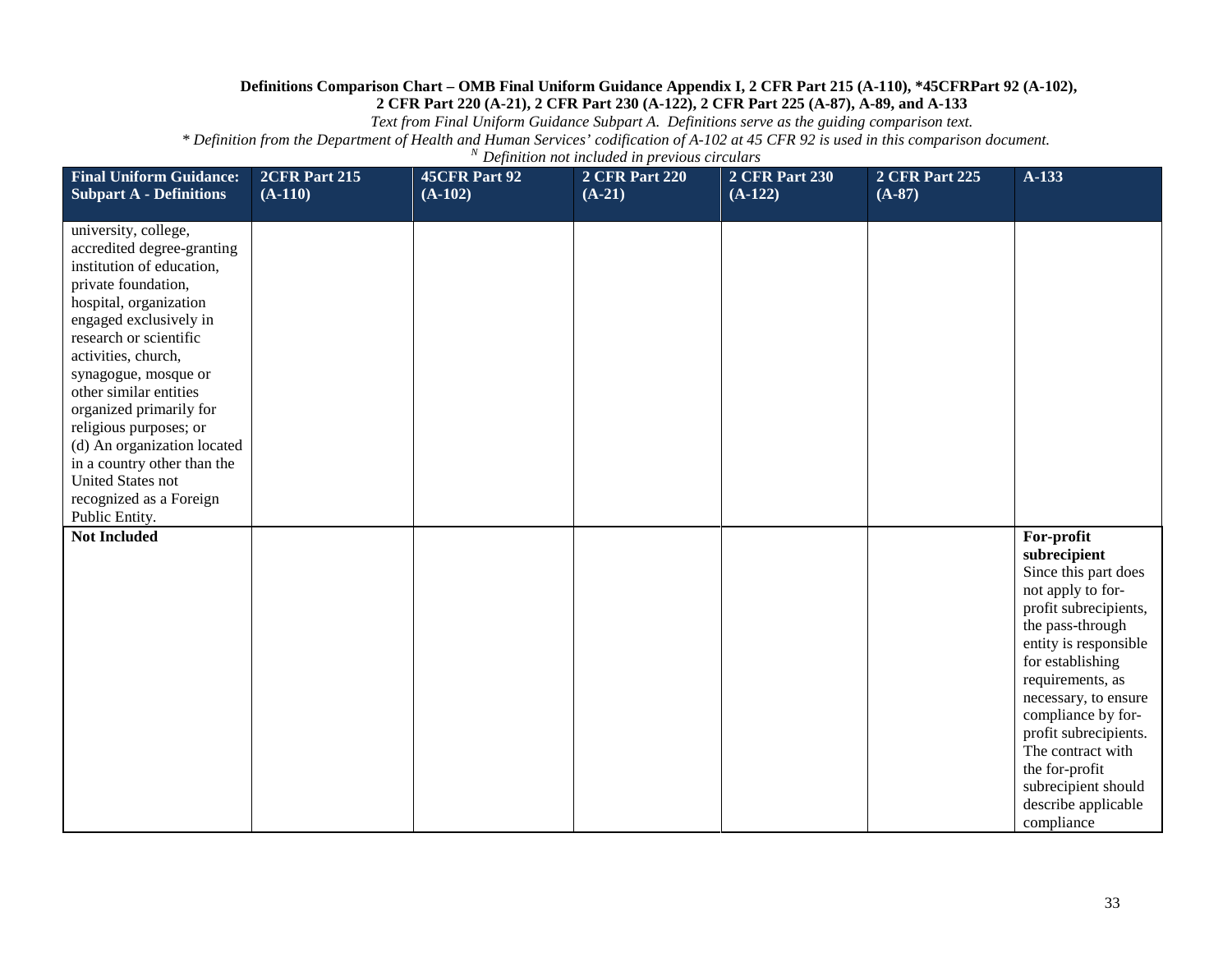*Text from Final Uniform Guidance Subpart A. Definitions serve as the guiding comparison text.*

| <b>Final Uniform Guidance:</b><br><b>Subpart A - Definitions</b>                                                                                                                                                                                                                          | 2CFR Part 215<br>$(A-110)$                                                                                                       | 45CFR Part 92<br>$(A-102)$ | <b>2 CFR Part 220</b><br>$(A-21)$ | <b>2 CFR Part 230</b><br>$(A-122)$ | <b>2 CFR Part 225</b><br>$(A-87)$ | $A-133$                                                                                                                                                                                                                                                                                   |
|-------------------------------------------------------------------------------------------------------------------------------------------------------------------------------------------------------------------------------------------------------------------------------------------|----------------------------------------------------------------------------------------------------------------------------------|----------------------------|-----------------------------------|------------------------------------|-----------------------------------|-------------------------------------------------------------------------------------------------------------------------------------------------------------------------------------------------------------------------------------------------------------------------------------------|
|                                                                                                                                                                                                                                                                                           |                                                                                                                                  |                            |                                   |                                    |                                   | requirements and<br>the for-profit<br>subrecipient's<br>compliance<br>responsibility.<br>Methods to ensure<br>compliance for<br>Federal awards<br>made to for-profit<br>subrecipients may<br>include pre-award<br>audits, monitoring<br>during the contract,<br>and post-award<br>audits. |
| <b>Not Included</b>                                                                                                                                                                                                                                                                       | <b>Funding Period</b><br>means the period of<br>time when Federal<br>funding is available<br>for obligation by the<br>recipient. |                            |                                   |                                    |                                   |                                                                                                                                                                                                                                                                                           |
| General Purpose<br>Equipment<br>means equipment which is<br>not limited to research,<br>medical, scientific or other<br>technical activities.<br>Examples include office<br>equipment and furnishings,<br>modular offices, telephone<br>networks, information<br>technology equipment and |                                                                                                                                  |                            |                                   |                                    |                                   |                                                                                                                                                                                                                                                                                           |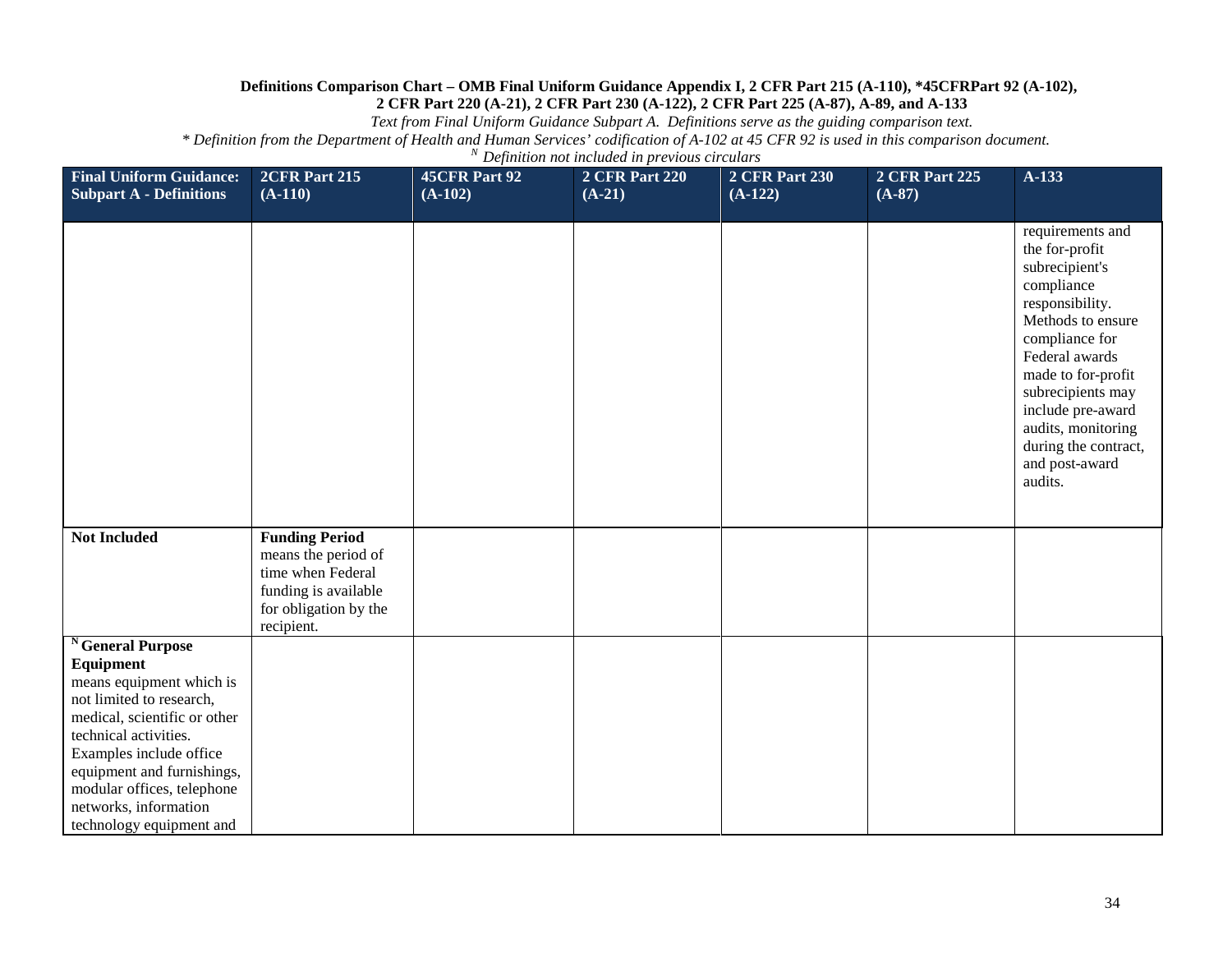*Text from Final Uniform Guidance Subpart A. Definitions serve as the guiding comparison text.*

| <b>Final Uniform Guidance:</b><br><b>Subpart A - Definitions</b>                                                                                                                                                                                                        | 2CFR Part 215<br>$(A-110)$ | 45CFR Part 92<br>$(A-102)$                              | <b>2 CFR Part 220</b><br>$(A-21)$ | <b>2 CFR Part 230</b><br>$(A-122)$ | <b>2 CFR Part 225</b><br>$(A-87)$                                | $A-133$                                                                                                                                                                                                                                                                              |
|-------------------------------------------------------------------------------------------------------------------------------------------------------------------------------------------------------------------------------------------------------------------------|----------------------------|---------------------------------------------------------|-----------------------------------|------------------------------------|------------------------------------------------------------------|--------------------------------------------------------------------------------------------------------------------------------------------------------------------------------------------------------------------------------------------------------------------------------------|
| systems, air conditioning<br>equipment, reproduction<br>and printing equipment,<br>and motor vehicles. See<br>also Equipment and<br><b>Special Purpose</b><br>Equipment.                                                                                                |                            |                                                         |                                   |                                    |                                                                  |                                                                                                                                                                                                                                                                                      |
| <sup>N</sup> Generally Accepted<br><b>Accounting Principles</b><br>(GAAP) has the meaning<br>specified in accounting<br>standards issued by the<br>Government Accounting<br>Standards Board (GASB)<br>and the Financial<br><b>Accounting Standards</b><br>Board (FASB). |                            |                                                         |                                   |                                    |                                                                  |                                                                                                                                                                                                                                                                                      |
| <b>Generally Accepted</b><br><b>Government Auditing</b><br><b>Standards (GAGAS)</b><br>means generally accepted<br>government auditing<br>standards issued by the<br>Comptroller General of the<br>United States, which are<br>applicable to financial<br>audits.       |                            |                                                         |                                   |                                    |                                                                  | <b>Generally</b><br><b>Accepted</b><br>Government<br><b>Auditing</b><br><b>Standards</b><br>(GAGAS) means<br>generally accepted<br>government auditing<br>standards issued by<br>the Comptroller<br>General of the<br>United States, which<br>are applicable to<br>financial audits. |
| <b>Not Included</b>                                                                                                                                                                                                                                                     |                            | Government<br>means a State or local<br>government or a |                                   |                                    | <b>Governmental Unit</b><br>means the entire<br>State, local, or |                                                                                                                                                                                                                                                                                      |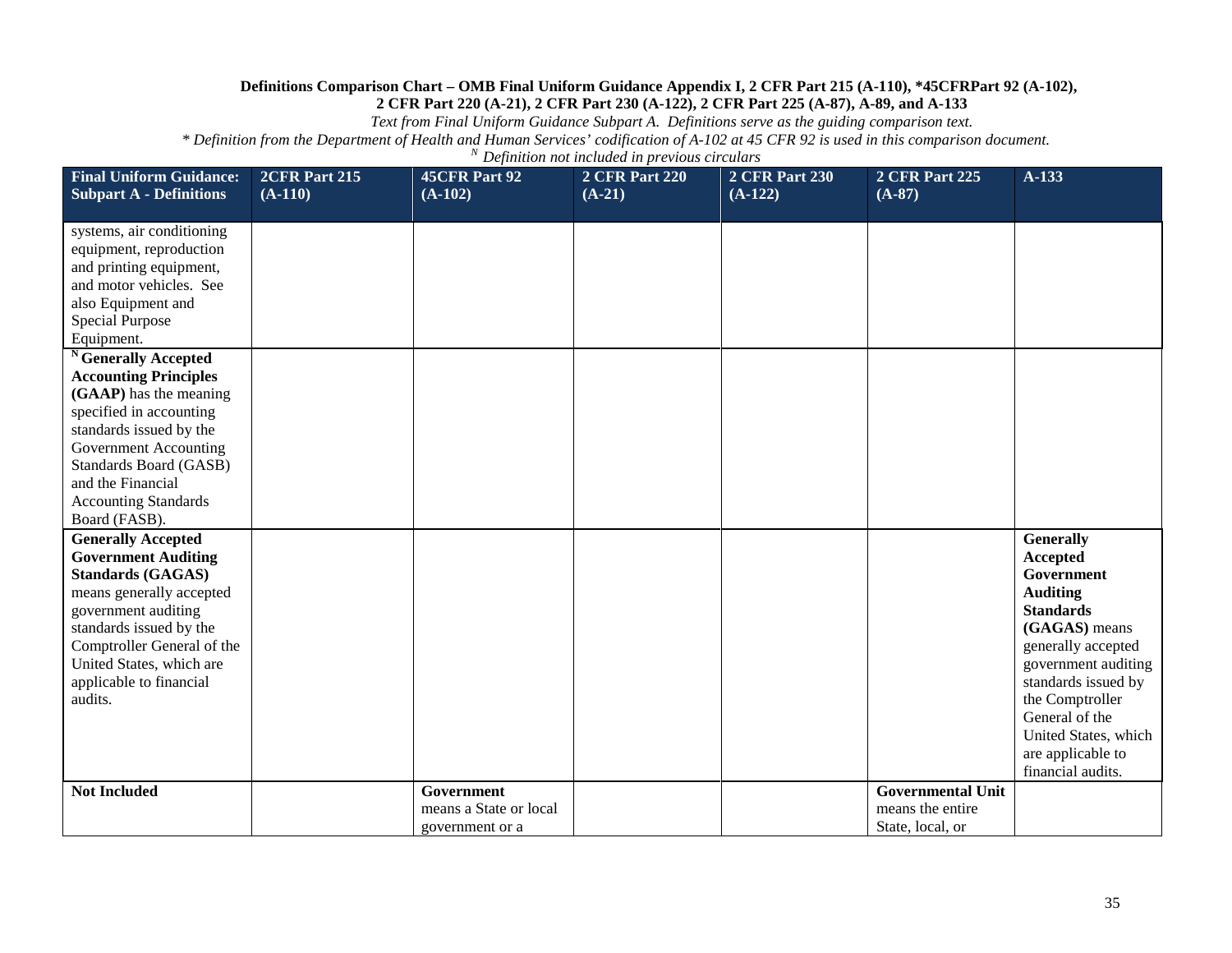*Text from Final Uniform Guidance Subpart A. Definitions serve as the guiding comparison text.*

| <b>Final Uniform Guidance:</b><br><b>Subpart A - Definitions</b> | 2CFR Part 215<br>$(A-110)$ | <b>45CFR Part 92</b><br>$(A-102)$                    | <b>2 CFR Part 220</b><br>$(A-21)$ | <b>2 CFR Part 230</b><br>$(A-122)$ | <b>2 CFR Part 225</b><br>$(A-87)$                                                                                                                                                                                                               | $A-133$ |
|------------------------------------------------------------------|----------------------------|------------------------------------------------------|-----------------------------------|------------------------------------|-------------------------------------------------------------------------------------------------------------------------------------------------------------------------------------------------------------------------------------------------|---------|
|                                                                  |                            | federally recognized<br>Indian tribal<br>government. |                                   |                                    | federally-recognized<br>Indian tribal<br>government,<br>including any<br>component thereof.<br>Components of<br>governmental units<br>may function<br>independently of the<br>governmental unit in<br>accordance with the<br>term of the award. |         |
| <b>Grant Agreement</b>                                           |                            | Grant                                                |                                   |                                    |                                                                                                                                                                                                                                                 |         |
| means a legal instrument of                                      |                            | means an award of                                    |                                   |                                    |                                                                                                                                                                                                                                                 |         |
| financial assistance                                             |                            | financial assistance,                                |                                   |                                    |                                                                                                                                                                                                                                                 |         |
| between a Federal                                                |                            | including cooperative                                |                                   |                                    |                                                                                                                                                                                                                                                 |         |
| awarding agency or pass-                                         |                            | agreements, in the                                   |                                   |                                    |                                                                                                                                                                                                                                                 |         |
| through entity and a non-                                        |                            | form of money, or                                    |                                   |                                    |                                                                                                                                                                                                                                                 |         |
| Federal entity that,                                             |                            | property in lieu of                                  |                                   |                                    |                                                                                                                                                                                                                                                 |         |
| consistent with 31 U.S.C.                                        |                            | money, by the Federal                                |                                   |                                    |                                                                                                                                                                                                                                                 |         |
| §§ 6302, 6304:                                                   |                            | Government to an                                     |                                   |                                    |                                                                                                                                                                                                                                                 |         |
| (a) Is used to enter into a                                      |                            | eligible grantee. The                                |                                   |                                    |                                                                                                                                                                                                                                                 |         |
| relationship the principal                                       |                            | term does not include                                |                                   |                                    |                                                                                                                                                                                                                                                 |         |
| purpose of which is to                                           |                            | technical assistance                                 |                                   |                                    |                                                                                                                                                                                                                                                 |         |
| transfer anything of value                                       |                            | which provides                                       |                                   |                                    |                                                                                                                                                                                                                                                 |         |
| from the Federal awarding                                        |                            | services instead of                                  |                                   |                                    |                                                                                                                                                                                                                                                 |         |
| agency or pass-through                                           |                            | money, or other                                      |                                   |                                    |                                                                                                                                                                                                                                                 |         |
| entity to the non-Federal                                        |                            | assistance in the form                               |                                   |                                    |                                                                                                                                                                                                                                                 |         |
| entity to carry out a public                                     |                            | of revenue sharing,                                  |                                   |                                    |                                                                                                                                                                                                                                                 |         |
| purpose authorized by a                                          |                            | loans, loan guarantees,                              |                                   |                                    |                                                                                                                                                                                                                                                 |         |
| law of the United States                                         |                            | interest subsidies,                                  |                                   |                                    |                                                                                                                                                                                                                                                 |         |
| (see 31 U.S.C. § 6101(3));                                       |                            | insurance, or direct                                 |                                   |                                    |                                                                                                                                                                                                                                                 |         |
| and not to acquire property                                      |                            | appropriations. Also,                                |                                   |                                    |                                                                                                                                                                                                                                                 |         |
| or services for the Federal                                      |                            | the term does not                                    |                                   |                                    |                                                                                                                                                                                                                                                 |         |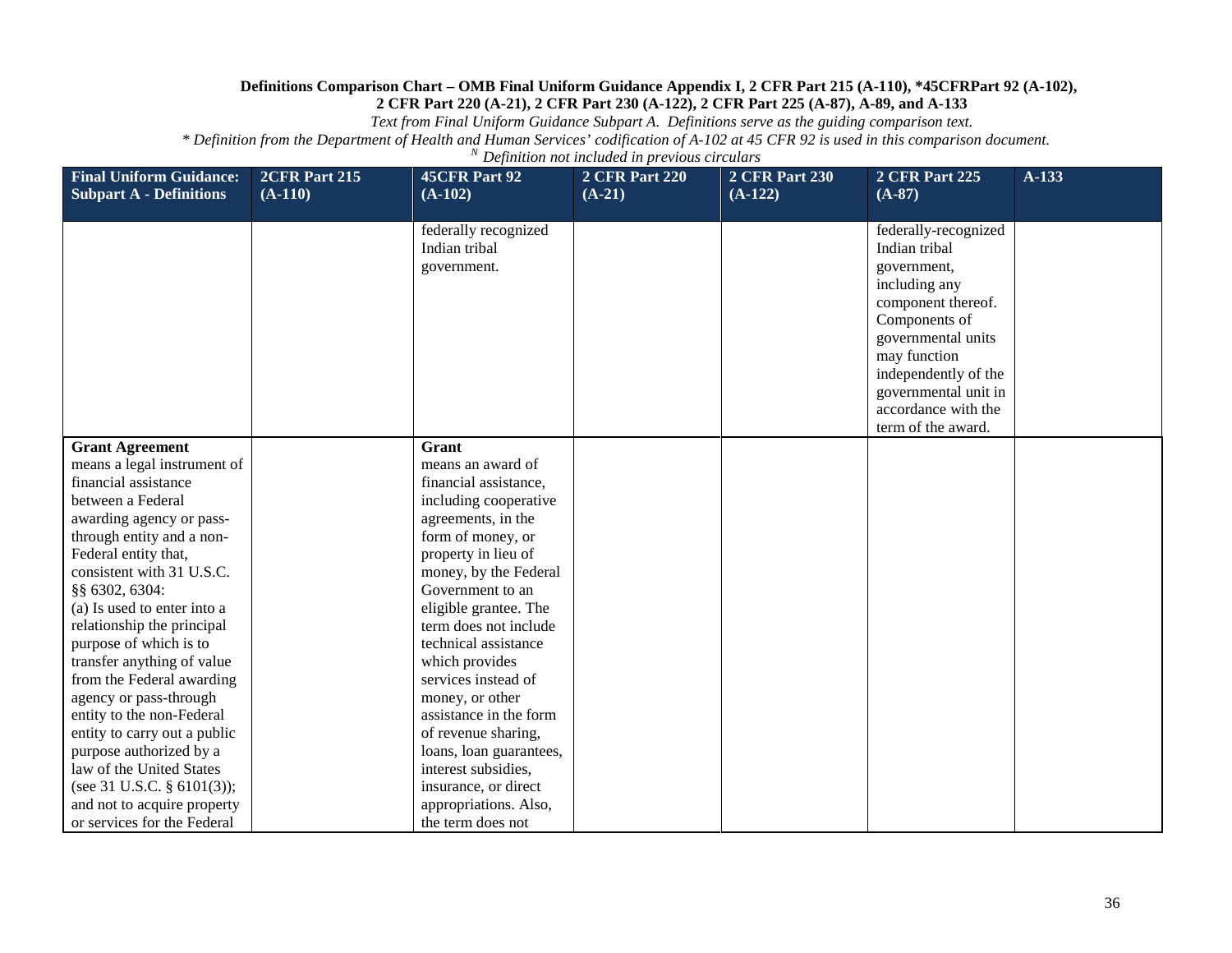*Text from Final Uniform Guidance Subpart A. Definitions serve as the guiding comparison text.*

| <b>Final Uniform Guidance:</b><br><b>Subpart A - Definitions</b>                                                                                                                                                                                                                                                                                                                                                                                                                                                                                                                                           | 2CFR Part 215<br>$(A-110)$ | 45CFR Part 92<br>$(A-102)$                                                                                                                                                                                                               | <b>2 CFR Part 220</b><br>$(A-21)$ | <b>2 CFR Part 230</b><br>$(A-122)$ | <b>2 CFR Part 225</b><br>$(A-87)$ | A-133 |
|------------------------------------------------------------------------------------------------------------------------------------------------------------------------------------------------------------------------------------------------------------------------------------------------------------------------------------------------------------------------------------------------------------------------------------------------------------------------------------------------------------------------------------------------------------------------------------------------------------|----------------------------|------------------------------------------------------------------------------------------------------------------------------------------------------------------------------------------------------------------------------------------|-----------------------------------|------------------------------------|-----------------------------------|-------|
| awarding agency or pass-<br>through entity's direct<br>benefit or use;<br>(b) Is distinguished from a<br>cooperative agreement in<br>that it does not provide for<br>substantial involvement<br>between the Federal<br>awarding agency or pass-<br>through entity and the non-<br>Federal entity in carrying<br>out the activity<br>contemplated by the<br>Federal award.<br>(c) Does not include an<br>agreement that provides<br>only:<br>(1) Direct United States<br>Government cash<br>assistance to an individual;<br>$(2)$ A subsidy;<br>$(3)$ A loan;<br>(4) A loan guarantee; or<br>(5) Insurance. |                            | include assistance,<br>such as a fellowship or<br>other lump sum award,<br>which the grantee is<br>not required to account<br>for.                                                                                                       |                                   |                                    |                                   |       |
| <b>Not Included</b>                                                                                                                                                                                                                                                                                                                                                                                                                                                                                                                                                                                        |                            | <b>Grantee</b><br>means the government<br>to which a grant is<br>awarded and which is<br>accountable for the use<br>of the funds provided.<br>The grantee is the<br>entire legal entity even<br>if only a particular<br>component of the |                                   |                                    |                                   |       |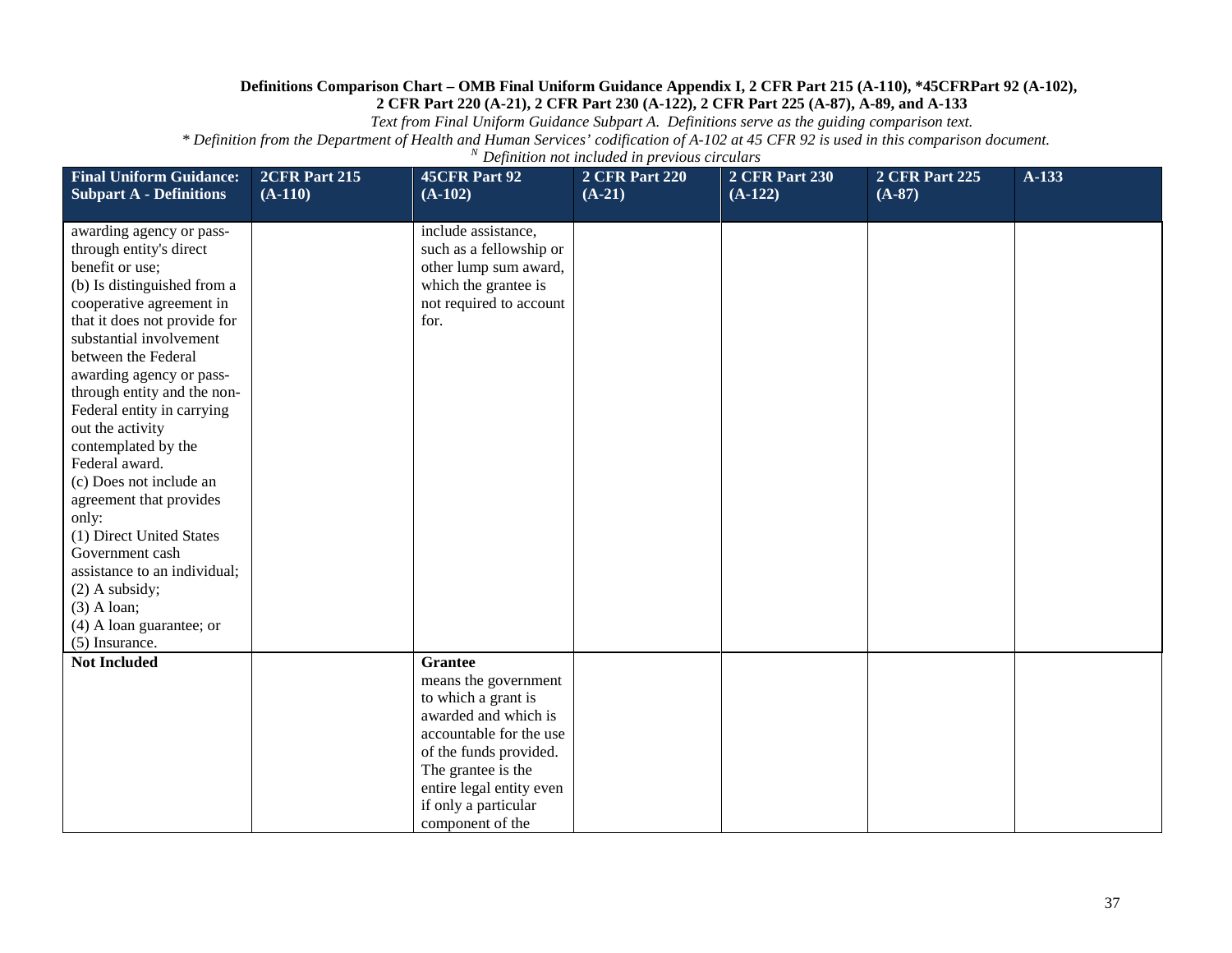*Text from Final Uniform Guidance Subpart A. Definitions serve as the guiding comparison text.*

| <b>Final Uniform Guidance:</b>                                                                                                                                                                                                                                                                                                                                                                                                                                                             | 2CFR Part 215 | 45CFR Part 92                                           | <b>2 CFR Part 220</b> | <b>2 CFR Part 230</b> | <b>2 CFR Part 225</b> | A-133 |
|--------------------------------------------------------------------------------------------------------------------------------------------------------------------------------------------------------------------------------------------------------------------------------------------------------------------------------------------------------------------------------------------------------------------------------------------------------------------------------------------|---------------|---------------------------------------------------------|-----------------------|-----------------------|-----------------------|-------|
| <b>Subpart A - Definitions</b>                                                                                                                                                                                                                                                                                                                                                                                                                                                             | $(A-110)$     | $(A-102)$                                               | $(A-21)$              | $(A-122)$             | $(A-87)$              |       |
|                                                                                                                                                                                                                                                                                                                                                                                                                                                                                            |               | entity is designated in<br>the grant award<br>document. |                       |                       |                       |       |
| $N$ Hospital<br>means a facility licensed as<br>a hospital under the law of<br>any state or a facility<br>operated as a hospital by<br>the United States, a state or<br>a subdivision of a state.                                                                                                                                                                                                                                                                                          |               |                                                         |                       |                       |                       |       |
| <sup>N</sup> Improper Payment<br>(a) means any payment that<br>should not have been made<br>or that was made in an<br>incorrect amount<br>(including overpayments<br>and underpayments) under<br>statutory, contractual,<br>administrative, or other<br>legally applicable<br>requirements; and<br>(b) includes any payment<br>to an ineligible party, any<br>payment for an ineligible<br>good or service, any<br>duplicate payment, any<br>payment for a good or<br>service not received |               |                                                         |                       |                       |                       |       |
| (except for such payments<br>where authorized by law),<br>any payment that does not<br>account for credit for<br>applicable discounts, and<br>any payment where                                                                                                                                                                                                                                                                                                                            |               |                                                         |                       |                       |                       |       |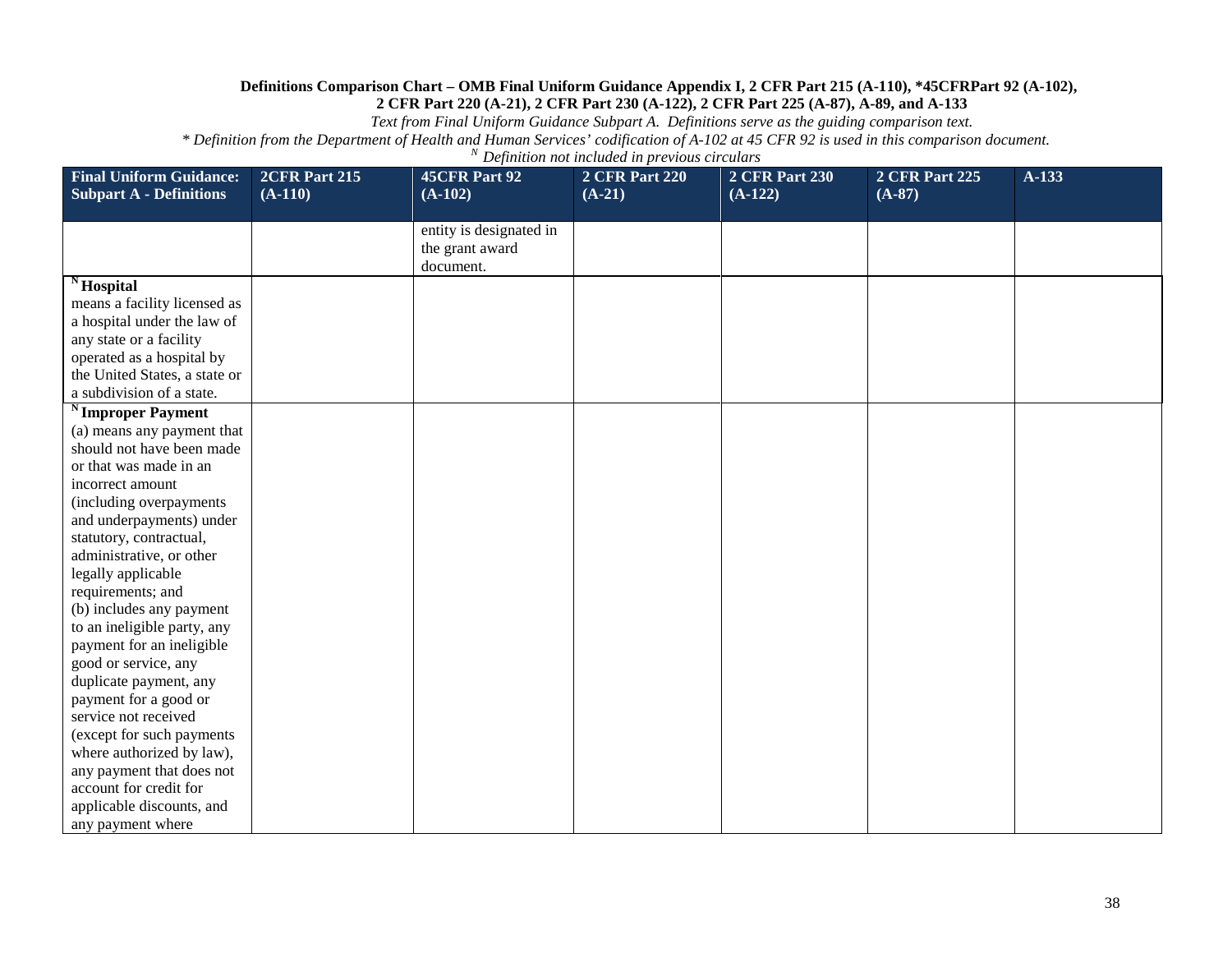*Text from Final Uniform Guidance Subpart A. Definitions serve as the guiding comparison text.*

| <b>Final Uniform Guidance:</b>                          | 2CFR Part 215 | <b>45CFR Part 92</b>                          | <b>2 CFR Part 220</b> | <b>2 CFR Part 230</b> | <b>2 CFR Part 225</b>             | A-133                                |
|---------------------------------------------------------|---------------|-----------------------------------------------|-----------------------|-----------------------|-----------------------------------|--------------------------------------|
| <b>Subpart A - Definitions</b>                          | $(A-110)$     | $(A-102)$                                     | $(A-21)$              | $(A-122)$             | $(A-87)$                          |                                      |
| insufficient or lack of                                 |               |                                               |                       |                       |                                   |                                      |
| documentation prevents a                                |               |                                               |                       |                       |                                   |                                      |
| reviewer from discerning                                |               |                                               |                       |                       |                                   |                                      |
| whether a payment was                                   |               |                                               |                       |                       |                                   |                                      |
| proper.                                                 |               |                                               |                       |                       |                                   |                                      |
| <b>Indian Tribe (or</b>                                 |               | <b>Federally Recognized</b>                   |                       |                       | Federally-                        | <b>Indian tribe</b>                  |
| "Federally Recognized                                   |               | <b>Indian Tribal</b>                          |                       |                       | <b>Recognized Indian</b>          | means any Indian                     |
| <b>Indian Tribe'')</b>                                  |               | Government                                    |                       |                       | <b>Tribal Government</b>          | tribe, band, nation,                 |
| means any Indian tribe,                                 |               | means the governing                           |                       |                       | means the governing               | or other organized                   |
| band, nation, or other                                  |               | body or a                                     |                       |                       | body or a                         | group or                             |
| organized group or                                      |               | governmental agency                           |                       |                       | governmental                      | community,                           |
| community, including any                                |               | of any Indian tribe,                          |                       |                       | agency of any                     | including any                        |
| Alaska Native village or                                |               | band, nation, or other                        |                       |                       | Indian tribe, band,               | <b>Alaskan Native</b>                |
| regional or village                                     |               | organized group or                            |                       |                       | nation, or other                  | village or regional                  |
| corporation as defined in or                            |               | community (including                          |                       |                       | organized group or                | or                                   |
| established pursuant to the                             |               | any Native village as                         |                       |                       | community                         | village corporation                  |
| Alaska Native Claims                                    |               | defined in section 3 of                       |                       |                       | (including any                    | (as defined in, or                   |
| Settlement Act (43 U.S.C.                               |               | the Alaska Native                             |                       |                       | native village as                 | established under,                   |
| $§$ 1601, et seq.), which is                            |               | <b>Claims Settlement</b>                      |                       |                       | defined in Section 3              | the Alaskan Native                   |
| recognized as eligible for                              |               | Act, 85 Stat 688)                             |                       |                       | of the Alaska Native              | <b>Claims Settlement</b>             |
| the special programs and                                |               | certified by the                              |                       |                       | <b>Claims Settlement</b>          | Act) that is                         |
| services provided by the                                |               | Secretary of the                              |                       |                       | Act, 85 Stat. 688)                | recognized by the                    |
| <b>United States to Indians</b>                         |               | Interior as eligible for                      |                       |                       | certified by the                  | <b>United States as</b>              |
| because of their status as                              |               | the special programs                          |                       |                       | Secretary of the                  | eligible for                         |
| Indians (25 U.S.C. §                                    |               | and services provided                         |                       |                       | Interior as eligible              | the special programs<br>and services |
| $450b(e)$ ). See annually<br>published Bureau of Indian |               | by him through the<br><b>Bureau of Indian</b> |                       |                       | for the special                   | provided by the                      |
| Affairs list of Indian                                  |               | Affairs.                                      |                       |                       | programs and<br>services provided | <b>United States to</b>              |
| Entities Recognized and                                 |               |                                               |                       |                       | through the Bureau                | Indians                              |
| Eligible to Receive                                     |               |                                               |                       |                       | of Indian Affairs.                | because of their                     |
| Services.                                               |               |                                               |                       |                       |                                   | status as Indians.                   |
| Institutions of Higher                                  |               |                                               |                       |                       |                                   |                                      |
| <b>Education (IHEs)</b>                                 |               |                                               |                       |                       |                                   |                                      |
| is defined at $20$ U.S.C. $\S$                          |               |                                               |                       |                       |                                   |                                      |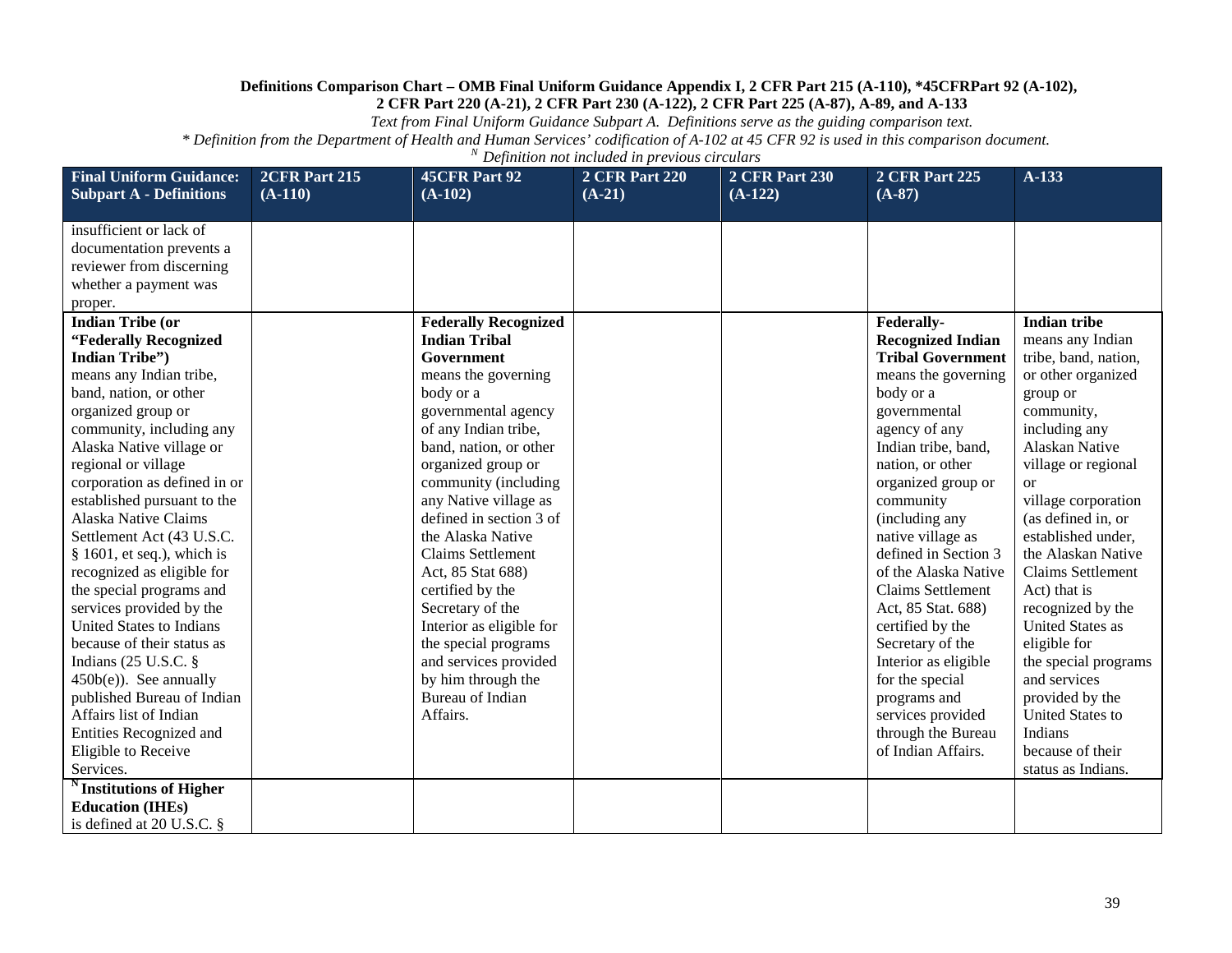*Text from Final Uniform Guidance Subpart A. Definitions serve as the guiding comparison text.*

| <b>Final Uniform Guidance:</b>    | 2CFR Part 215             | <b>45CFR Part 92</b> | <b>2 CFR Part 220</b>   | <b>2 CFR Part 230</b> | <b>2 CFR Part 225</b>     | A-133 |
|-----------------------------------|---------------------------|----------------------|-------------------------|-----------------------|---------------------------|-------|
| <b>Subpart A - Definitions</b>    | $(A-110)$                 | $(A-102)$            | $(A-21)$                | $(A-122)$             | $(A-87)$                  |       |
| 1001.                             |                           |                      |                         |                       |                           |       |
| <b>Indirect (Facilities &amp;</b> |                           |                      | <b>Facilities and</b>   | <b>Indirect costs</b> | <b>Indirect costs</b>     |       |
| <b>Administrative) Costs</b>      |                           |                      | administrative          | are those that have   | are those: Incurred       |       |
| means those costs incurred        |                           |                      | (F&A)                   | been incurred for     | for a common or           |       |
| for a common or joint             |                           |                      | costs, for the          | common or joint       | joint purpose             |       |
| purpose benefitting more          |                           |                      | purpose of this         | objectives and        | benefiting more than      |       |
| than one cost objective,          |                           |                      | Appendix, means         | cannot be readily     | one cost objective,       |       |
| and not readily assignable        |                           |                      | costs that are          | identified with a     | and not readily           |       |
| to the cost objectives            |                           |                      | incurred for            | particular final cost | assignable to the         |       |
| specifically benefitted,          |                           |                      | common or joint         | objective.            | cost objectives           |       |
| without effort                    |                           |                      | objectives and,         |                       | specifically              |       |
| disproportionate to the           |                           |                      | therefore, cannot be    |                       | benefitted, without       |       |
| results achieved.                 |                           |                      | identified readily      |                       | effort                    |       |
|                                   |                           |                      | and specifically with   |                       | disproportionate to       |       |
| To facilitate equitable           |                           |                      | a particular            |                       | the results achieved.     |       |
| distribution of indirect          |                           |                      | sponsored project,      |                       | The term "indirect"       |       |
| expenses to the cost              |                           |                      | an instructional        |                       | costs," as used           |       |
| objectives served, it may         |                           |                      | activity, or any other  |                       | herein, applies to        |       |
| be necessary to establish a       |                           |                      | institutional activity. |                       | costs of this type        |       |
| number of pools of indirect       |                           |                      | F&A costs are           |                       | originating in the        |       |
| (F&A) costs. Indirect             |                           |                      | synonymous with         |                       | grantee department,       |       |
| (F&A) cost pools should           |                           |                      | "indirect" costs, as    |                       | as well as those          |       |
| be distributed to benefitted      |                           |                      | previously used in      |                       | incurred by other         |       |
| cost objectives on bases          |                           |                      | this Appendix and       |                       | departments in            |       |
| that will produce an              |                           |                      | as currently used in    |                       | supplying goods,          |       |
| equitable result in               |                           |                      | attachments A and B     |                       | services, and             |       |
| consideration of relative         |                           |                      | to this Appendix.       |                       | facilities.               |       |
| benefits derived.                 |                           |                      |                         |                       |                           |       |
| <b>Indirect Cost Rate</b>         | <b>Indirect Cost Rate</b> |                      |                         |                       | <b>Indirect Cost Rate</b> |       |
| <b>Proposal</b>                   | Proposals, Cost           |                      |                         |                       | Proposal                  |       |
| means the documentation           | <b>Allocations Plans,</b> |                      |                         |                       | means the                 |       |
| prepared by a non-Federal         | etc. Paragraphs (g)(1)    |                      |                         |                       | documentation             |       |
| entity to substantiate its        | and $(g)(2)$ of this      |                      |                         |                       | prepared by a             |       |
| request for the                   | section apply to the      |                      |                         |                       | governmental unit         |       |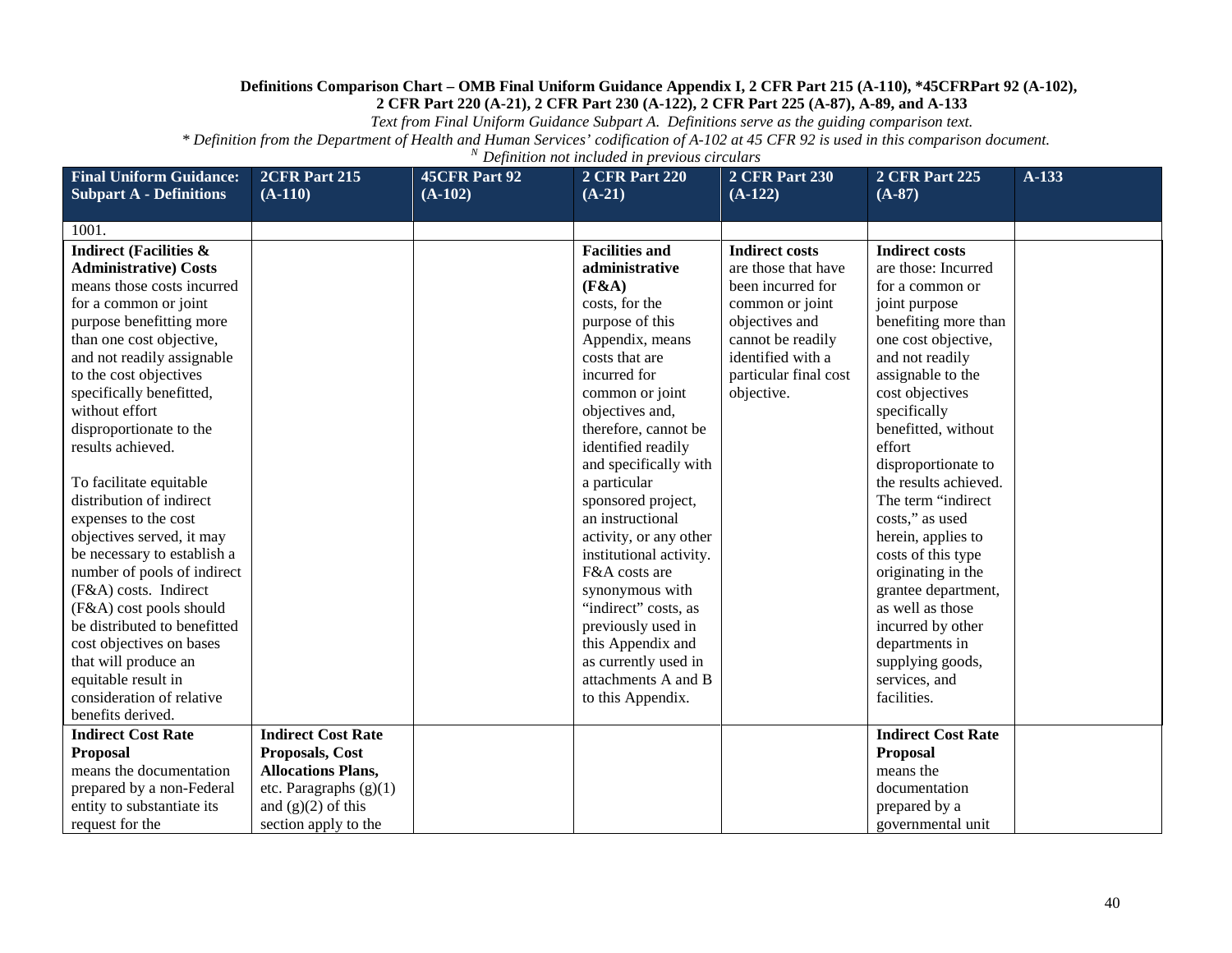*Text from Final Uniform Guidance Subpart A. Definitions serve as the guiding comparison text.*

| <b>Final Uniform Guidance:</b><br><b>Subpart A - Definitions</b>                                                                                                                                                                                                                                                                 | 2CFR Part 215<br>$(A-110)$                                                                                                                                                                                                                                                                                                                                                      | <b>45CFR Part 92</b><br>$(A-102)$ | <b>2 CFR Part 220</b><br>$(A-21)$ | <b>2 CFR Part 230</b><br>$(A-122)$ | <b>2 CFR Part 225</b><br>$(A-87)$                                                                                                                                     | A-133 |
|----------------------------------------------------------------------------------------------------------------------------------------------------------------------------------------------------------------------------------------------------------------------------------------------------------------------------------|---------------------------------------------------------------------------------------------------------------------------------------------------------------------------------------------------------------------------------------------------------------------------------------------------------------------------------------------------------------------------------|-----------------------------------|-----------------------------------|------------------------------------|-----------------------------------------------------------------------------------------------------------------------------------------------------------------------|-------|
| establishment of an<br>indirect cost rate as<br>described in Appendix III<br>Indirect (F&A) Costs<br>Identification and<br>Assignment, and Rate<br>Determination for<br><b>Institutions of Higher</b><br>Education (IHEs) through<br>Appendix VII States and<br>Local Government and<br>Indian Tribe Indirect Cost<br>Proposals. | following types of<br>documents, and their<br>supporting records:<br>indirect cost rate<br>computations or<br>proposals, cost<br>allocation plans, and<br>any similar accounting<br>computations of the<br>rate at which a<br>particular group of<br>costs is chargeable<br>(such as computer<br>usage chargeback rates<br>or composite fringe<br>benefit rates). See<br>215.53 |                                   |                                   |                                    | or component<br>thereof to<br>substantiate its<br>request for the<br>establishment of an<br>indirect cost rate as<br>described in<br>Appendix E of 2<br>CFR part 225. |       |
| <b>Information</b><br><b>Technology Systems</b><br>means computing devices,<br>ancillary equipment,<br>software, firmware, and<br>similar procedures,<br>services (including support<br>services), and related<br>resources. See also ___.20<br>computing Devices and<br>.33 Equipment.                                          |                                                                                                                                                                                                                                                                                                                                                                                 |                                   |                                   |                                    |                                                                                                                                                                       |       |
| <b>Intangible Property</b><br>means property having no<br>physical existence, such as<br>trademarks, copyrights,<br>patents and patent<br>applications and property,                                                                                                                                                             |                                                                                                                                                                                                                                                                                                                                                                                 |                                   |                                   |                                    |                                                                                                                                                                       |       |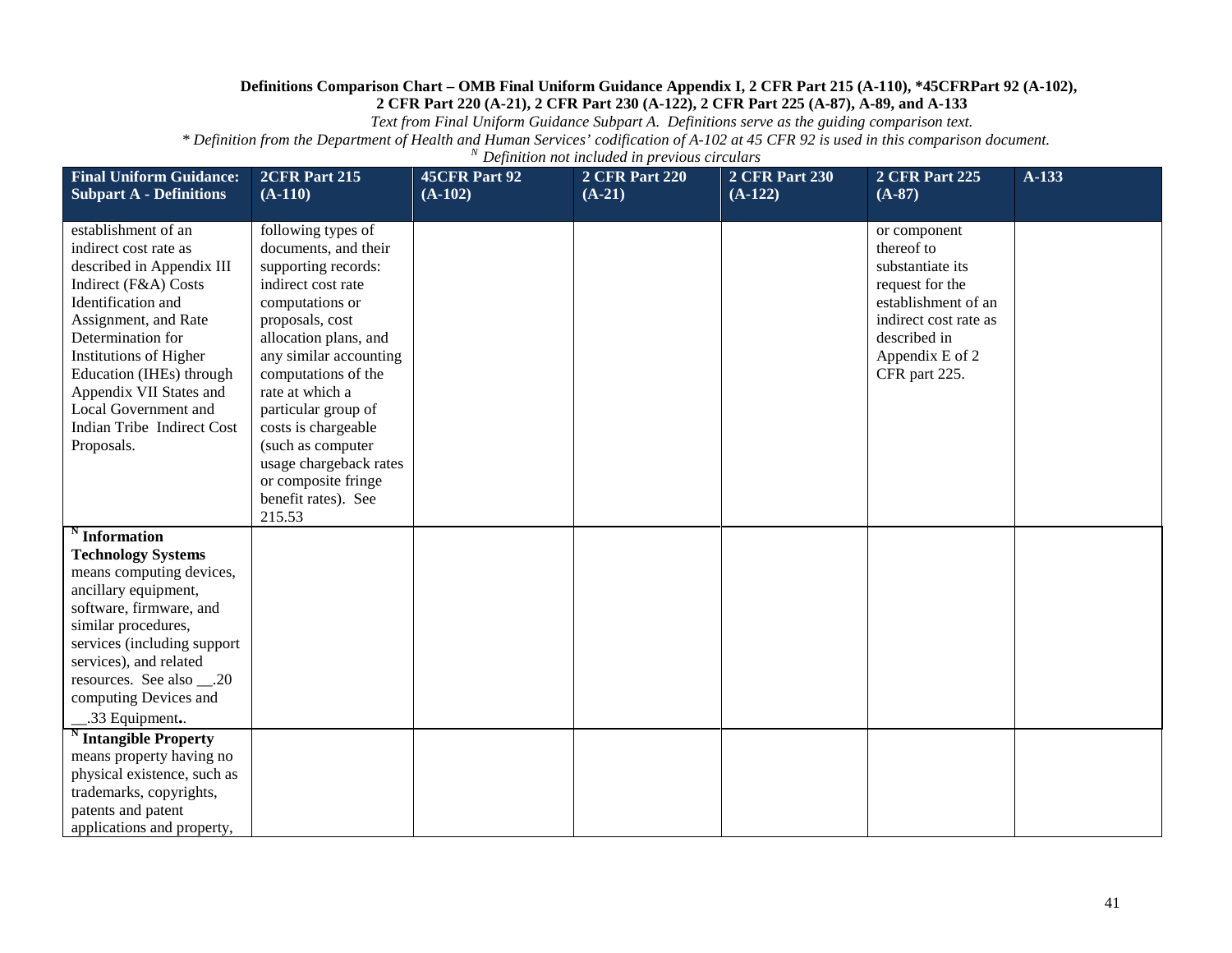*Text from Final Uniform Guidance Subpart A. Definitions serve as the guiding comparison text.*

| <b>Final Uniform Guidance:</b><br><b>Subpart A - Definitions</b>                                                                                                                                                                                                                                                                                                               | 2CFR Part 215<br>$(A-110)$ | 45CFR Part 92<br>$(A-102)$ | <b>2 CFR Part 220</b><br>$(A-21)$                                                                                                                                                                                                                                | <b>2 CFR Part 230</b><br>$(A-122)$ | <b>2 CFR Part 225</b><br>$(A-87)$ | $A-133$ |
|--------------------------------------------------------------------------------------------------------------------------------------------------------------------------------------------------------------------------------------------------------------------------------------------------------------------------------------------------------------------------------|----------------------------|----------------------------|------------------------------------------------------------------------------------------------------------------------------------------------------------------------------------------------------------------------------------------------------------------|------------------------------------|-----------------------------------|---------|
| such as loans, notes and<br>other debt instruments,<br>lease agreements, stock<br>and other instruments of<br>property ownership<br>(whether the property is<br>tangible or intangible).                                                                                                                                                                                       |                            |                            |                                                                                                                                                                                                                                                                  |                                    |                                   |         |
| <b>Intermediate cost</b><br>objective<br>means a cost objective that<br>is used to accumulate<br>indirect costs or service<br>center costs that are<br>subsequently allocated to<br>one or more indirect cost<br>pools or final cost<br>objectives. See also ___.28<br>Cost Objective and __.44<br>Final Cost Objective.                                                       |                            |                            | <b>Intermediate cost</b><br>objective<br>means a cost<br>objective that is<br>used to accumulate<br>indirect costs or<br>service center costs<br>that are<br>subsequently<br>allocated to one or<br>more indirect cost<br>pools and/or final<br>cost objectives. |                                    |                                   |         |
| <sup>N</sup> Internal Controls<br>means a process,<br>implemented by a non-<br>Federal entity, designed to<br>provide reasonable<br>assurance regarding the<br>achievement of objectives<br>in the following categories:<br>(a) Effectiveness and<br>efficiency of operations;<br>(b) Reliability of reporting<br>for internal and external<br>use; and<br>(c) Compliance with |                            |                            |                                                                                                                                                                                                                                                                  |                                    |                                   |         |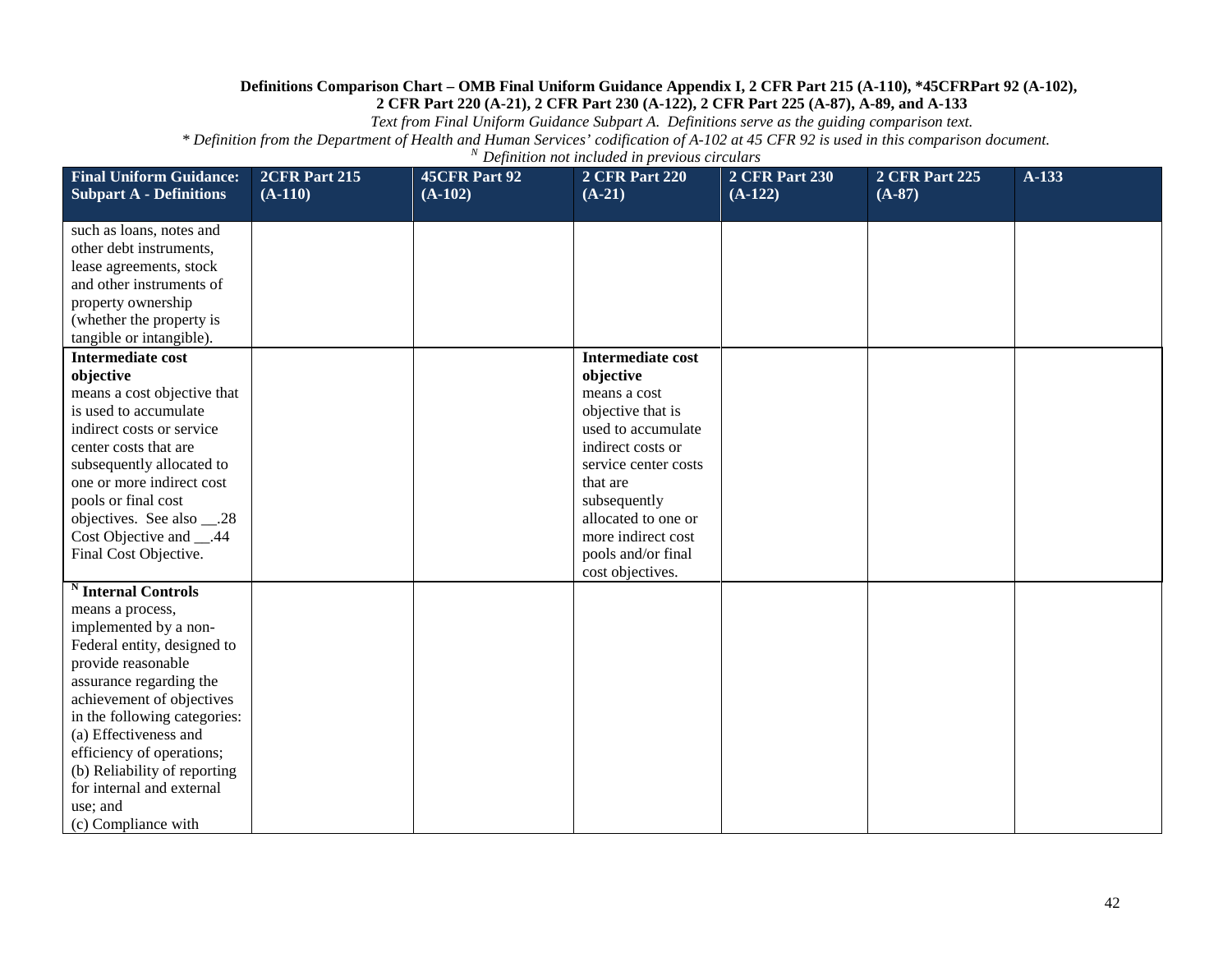*Text from Final Uniform Guidance Subpart A. Definitions serve as the guiding comparison text.*

| <b>Final Uniform Guidance:</b>  | 2CFR Part 215 | 45CFR Part 92 | <b>2 CFR Part 220</b> | <b>2 CFR Part 230</b> | <b>2 CFR Part 225</b> | A-133 |
|---------------------------------|---------------|---------------|-----------------------|-----------------------|-----------------------|-------|
| <b>Subpart A - Definitions</b>  | $(A-110)$     | $(A-102)$     | $(A-21)$              | $(A-122)$             | $(A-87)$              |       |
|                                 |               |               |                       |                       |                       |       |
| applicable laws and             |               |               |                       |                       |                       |       |
| regulations.                    |               |               |                       |                       |                       |       |
| <b>Internal Control</b>         |               |               |                       |                       |                       |       |
| Pertaining to the               |               |               |                       |                       |                       |       |
| Compliance                      |               |               |                       |                       |                       |       |
| <b>Requirements for Federal</b> |               |               |                       |                       |                       |       |
| <b>Programs</b>                 |               |               |                       |                       |                       |       |
| means a process                 |               |               |                       |                       |                       |       |
| implemented by a non-           |               |               |                       |                       |                       |       |
| Federal entity designed to      |               |               |                       |                       |                       |       |
| provide reasonable              |               |               |                       |                       |                       |       |
| assurance regarding the         |               |               |                       |                       |                       |       |
| achievement of the              |               |               |                       |                       |                       |       |
| following objectives for        |               |               |                       |                       |                       |       |
| Federal awards:                 |               |               |                       |                       |                       |       |
| (a) Transactions are            |               |               |                       |                       |                       |       |
| properly recorded and           |               |               |                       |                       |                       |       |
| accounted for, in order to:     |               |               |                       |                       |                       |       |
| (1) Permit the preparation      |               |               |                       |                       |                       |       |
| of reliable financial           |               |               |                       |                       |                       |       |
| statements and Federal          |               |               |                       |                       |                       |       |
| reports;                        |               |               |                       |                       |                       |       |
| (2) Maintain accountability     |               |               |                       |                       |                       |       |
| over assets; and                |               |               |                       |                       |                       |       |
| (3) Demonstrate                 |               |               |                       |                       |                       |       |
| compliance with Federal         |               |               |                       |                       |                       |       |
| statutes, regulations, and      |               |               |                       |                       |                       |       |
| the terms and conditions of     |               |               |                       |                       |                       |       |
| the Federal award;              |               |               |                       |                       |                       |       |
| (b) Transactions are            |               |               |                       |                       |                       |       |
| executed in compliance          |               |               |                       |                       |                       |       |
| with:                           |               |               |                       |                       |                       |       |
| (1) Federal statutes,           |               |               |                       |                       |                       |       |
| regulations, and the terms      |               |               |                       |                       |                       |       |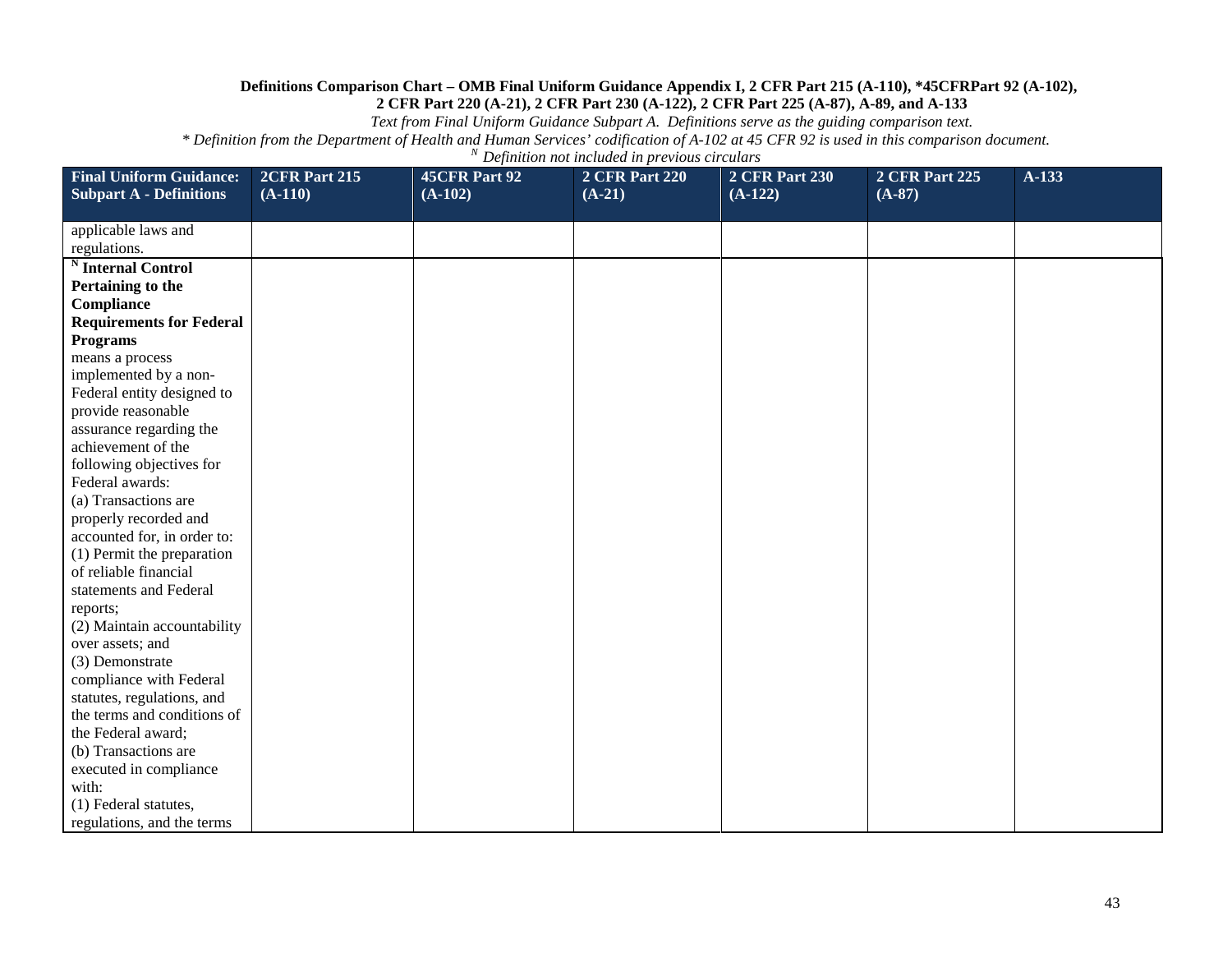*Text from Final Uniform Guidance Subpart A. Definitions serve as the guiding comparison text.*

| <b>Final Uniform Guidance:</b><br><b>Subpart A - Definitions</b>                                                                                                                                                                                                                                                                                                                                                                                                                                     | 2CFR Part 215<br>$(A-110)$ | <b>45CFR Part 92</b><br>$(A-102)$ | <b>2 CFR Part 220</b><br>$(A-21)$ | <b>2 CFR Part 230</b><br>$(A-122)$ | <b>2 CFR Part 225</b><br>$(A-87)$ | $A-133$                                                                                                      |
|------------------------------------------------------------------------------------------------------------------------------------------------------------------------------------------------------------------------------------------------------------------------------------------------------------------------------------------------------------------------------------------------------------------------------------------------------------------------------------------------------|----------------------------|-----------------------------------|-----------------------------------|------------------------------------|-----------------------------------|--------------------------------------------------------------------------------------------------------------|
|                                                                                                                                                                                                                                                                                                                                                                                                                                                                                                      |                            |                                   |                                   |                                    |                                   |                                                                                                              |
| and conditions of the<br>Federal award that could<br>have a direct and material<br>effect on a Federal<br>program; and<br>(2) Any other Federal<br>statutes and regulations<br>that are identified in the<br>Compliance Supplement;<br>and<br>(c) Funds, property, and<br>other assets are<br>safeguarded against loss<br>from unauthorized use or                                                                                                                                                   |                            |                                   |                                   |                                    |                                   |                                                                                                              |
| disposition.                                                                                                                                                                                                                                                                                                                                                                                                                                                                                         |                            |                                   |                                   |                                    |                                   |                                                                                                              |
| Loan<br>means a Federal loan or<br>loan guarantee received or<br>administered by a non-<br>Federal entity, except as<br>used in the definition of<br>80 Program Income.<br>(a) The term "direct loan"<br>means a disbursement of<br>funds by the Federal<br>government to a non-<br>Federal borrower under a<br>contract that requires the<br>repayment of such funds<br>with or without interest.<br>The term includes the<br>purchase of, or<br>participation in, a loan<br>made by another lender |                            |                                   |                                   |                                    |                                   | Loan<br>means a Federal<br>loan or loan<br>guarantee received<br>or administered by<br>a non-Federal entity. |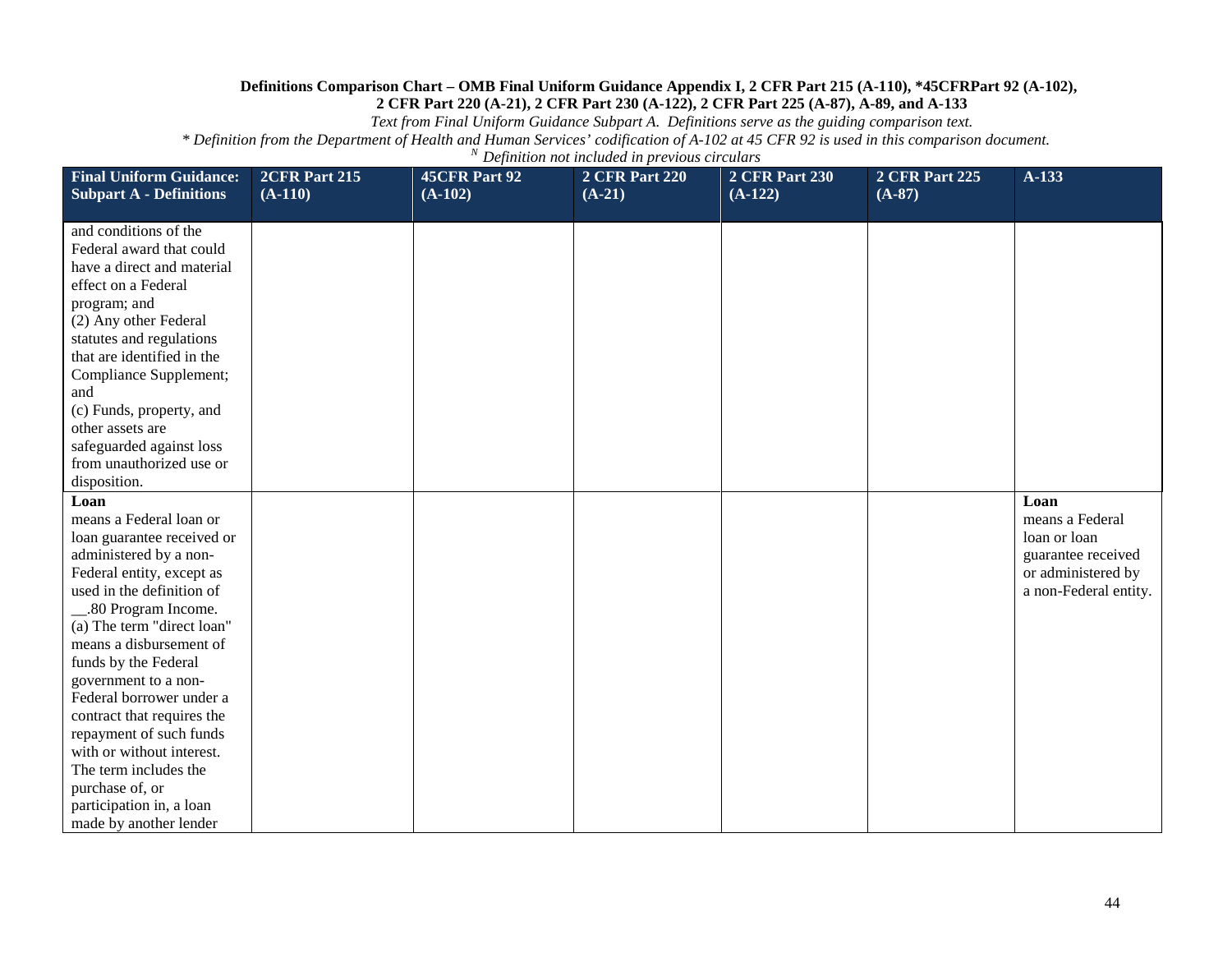*Text from Final Uniform Guidance Subpart A. Definitions serve as the guiding comparison text.*

| <b>Final Uniform Guidance:</b> | 2CFR Part 215 | 45CFR Part 92 | <b>2 CFR Part 220</b> | <b>2 CFR Part 230</b> | <b>2 CFR Part 225</b> | $A-133$ |
|--------------------------------|---------------|---------------|-----------------------|-----------------------|-----------------------|---------|
| <b>Subpart A - Definitions</b> | $(A-110)$     | $(A-102)$     | $(A-21)$              | $(A-122)$             | $(A-87)$              |         |
| and financing                  |               |               |                       |                       |                       |         |
| arrangements that defer        |               |               |                       |                       |                       |         |
| payment for more than 90       |               |               |                       |                       |                       |         |
| days, including the sale of    |               |               |                       |                       |                       |         |
| a Federal government asset     |               |               |                       |                       |                       |         |
| on credit terms. The term      |               |               |                       |                       |                       |         |
| does not include the           |               |               |                       |                       |                       |         |
| acquisition of a federally     |               |               |                       |                       |                       |         |
| guaranteed loan in             |               |               |                       |                       |                       |         |
| satisfaction of default        |               |               |                       |                       |                       |         |
| claims or the price support    |               |               |                       |                       |                       |         |
| loans of the Commodity         |               |               |                       |                       |                       |         |
| Credit Corporation.            |               |               |                       |                       |                       |         |
| (b) The term "direct loan      |               |               |                       |                       |                       |         |
| obligation" means a            |               |               |                       |                       |                       |         |
| binding agreement by a         |               |               |                       |                       |                       |         |
| Federal awarding agency        |               |               |                       |                       |                       |         |
| to make a direct loan when     |               |               |                       |                       |                       |         |
| specified conditions are       |               |               |                       |                       |                       |         |
| fulfilled by the borrower.     |               |               |                       |                       |                       |         |
| (c) The term "loan             |               |               |                       |                       |                       |         |
| guarantee" means any           |               |               |                       |                       |                       |         |
| Federal government             |               |               |                       |                       |                       |         |
| guarantee, insurance, or       |               |               |                       |                       |                       |         |
| other pledge with respect      |               |               |                       |                       |                       |         |
| to the payment of all or a     |               |               |                       |                       |                       |         |
| part of the principal or       |               |               |                       |                       |                       |         |
| interest on any debt           |               |               |                       |                       |                       |         |
| obligation of a non-Federal    |               |               |                       |                       |                       |         |
| borrower to a non-Federal      |               |               |                       |                       |                       |         |
| lender, but does not           |               |               |                       |                       |                       |         |
| include the insurance of       |               |               |                       |                       |                       |         |
| deposits, shares, or other     |               |               |                       |                       |                       |         |
| withdrawable accounts in       |               |               |                       |                       |                       |         |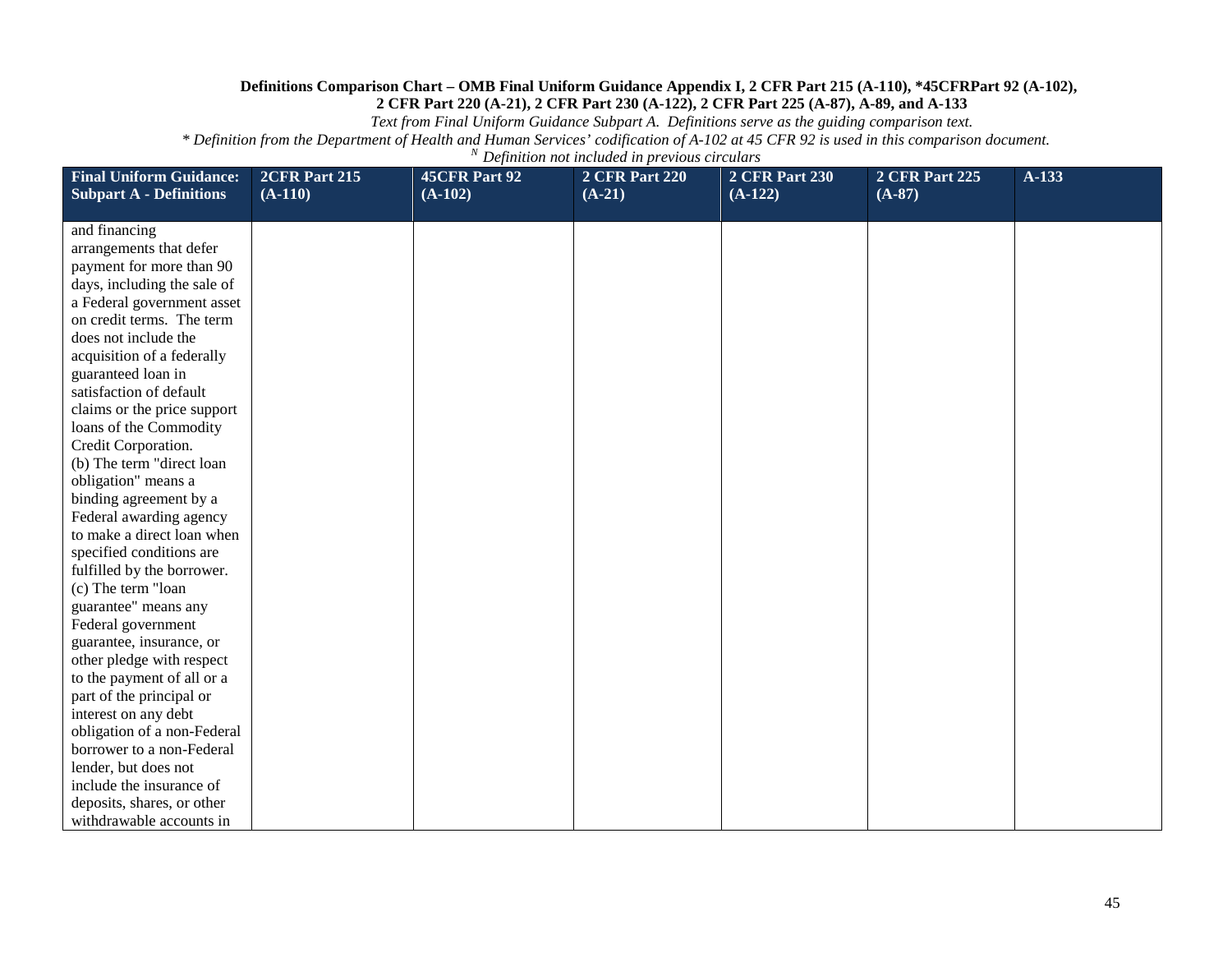*Text from Final Uniform Guidance Subpart A. Definitions serve as the guiding comparison text.*

| <b>Final Uniform Guidance:</b><br><b>Subpart A - Definitions</b>                                                                                                                                                                                                                                                                                                                                                                                                            | 2CFR Part 215<br>$(A-110)$ | <b>45CFR Part 92</b><br>$(A-102)$                                                                                                                                                                                                                                                                                                                                                                                                                                                                | <b>2 CFR Part 220</b><br>$(A-21)$ | <b>2 CFR Part 230</b><br>$(A-122)$ | <b>2 CFR Part 225</b><br>$(A-87)$                                                                                                                                                                                                                                                                                                                                                                                                  | $A-133$                                                                                                                                                                                                                                                                                                                                                           |
|-----------------------------------------------------------------------------------------------------------------------------------------------------------------------------------------------------------------------------------------------------------------------------------------------------------------------------------------------------------------------------------------------------------------------------------------------------------------------------|----------------------------|--------------------------------------------------------------------------------------------------------------------------------------------------------------------------------------------------------------------------------------------------------------------------------------------------------------------------------------------------------------------------------------------------------------------------------------------------------------------------------------------------|-----------------------------------|------------------------------------|------------------------------------------------------------------------------------------------------------------------------------------------------------------------------------------------------------------------------------------------------------------------------------------------------------------------------------------------------------------------------------------------------------------------------------|-------------------------------------------------------------------------------------------------------------------------------------------------------------------------------------------------------------------------------------------------------------------------------------------------------------------------------------------------------------------|
|                                                                                                                                                                                                                                                                                                                                                                                                                                                                             |                            |                                                                                                                                                                                                                                                                                                                                                                                                                                                                                                  |                                   |                                    |                                                                                                                                                                                                                                                                                                                                                                                                                                    |                                                                                                                                                                                                                                                                                                                                                                   |
| financial institutions.<br>(d) The term "loan<br>guarantee commitment"<br>means a binding agreement<br>by a Federal awarding<br>agency to make a loan<br>guarantee when specified<br>conditions are fulfilled by<br>the borrower, the lender, or<br>any other party to the<br>guarantee agreement.                                                                                                                                                                          |                            |                                                                                                                                                                                                                                                                                                                                                                                                                                                                                                  |                                   |                                    |                                                                                                                                                                                                                                                                                                                                                                                                                                    |                                                                                                                                                                                                                                                                                                                                                                   |
| <b>Local Government</b><br>means any unit of<br>government within a state,<br>including a:<br>(a) County;<br>(b) Borough;<br>Municipality;<br>(c)<br>City;<br>(d)<br>Town;<br>(e)<br>Township;<br>(f)<br>Parish;<br>(g)<br>Local public<br>(h)<br>authority, including<br>any public housing<br>agency under the<br><b>United States</b><br>Housing Act of 1937;<br>Special district;<br>(i)<br>School district;<br>(i)<br>Intrastate district;<br>(k)<br>Council of<br>(1) |                            | <b>Local Government</b><br>means a county,<br>municipality, city,<br>town, township, local<br>public authority<br>(including any public<br>and Indian housing<br>agency under the<br><b>United States Housing</b><br>Act of 1937) school<br>district, special<br>district, intrastate<br>district, council of<br>governments (whether<br>or not incorporated as<br>a nonprofit<br>corporation under state<br>law), any other<br>regional or interstate<br>government entity, or<br>any agency or |                                   |                                    | <b>Local Government</b><br>means a county,<br>municipality, city,<br>town, township,<br>local public<br>authority, school<br>district, special<br>district, intrastate<br>district, council of<br>governments<br>(whether or not<br>incorporated as a<br>non-profit<br>corporation under<br>State law), any other<br>regional or interstate<br>government entity,<br>or any agency or<br>instrumentality of a<br>local government. | <b>Local Government</b><br>means any unit of<br>local government<br>within a State,<br>including a county,<br>borough,<br>municipality, city,<br>town, township,<br>parish, local<br>public authority,<br>special district,<br>school district,<br>intrastate district,<br>council of<br>governments, and<br>any other<br>instrumentality of<br>local government. |
| governments,<br>whether or not                                                                                                                                                                                                                                                                                                                                                                                                                                              |                            | instrumentality of a                                                                                                                                                                                                                                                                                                                                                                                                                                                                             |                                   |                                    |                                                                                                                                                                                                                                                                                                                                                                                                                                    |                                                                                                                                                                                                                                                                                                                                                                   |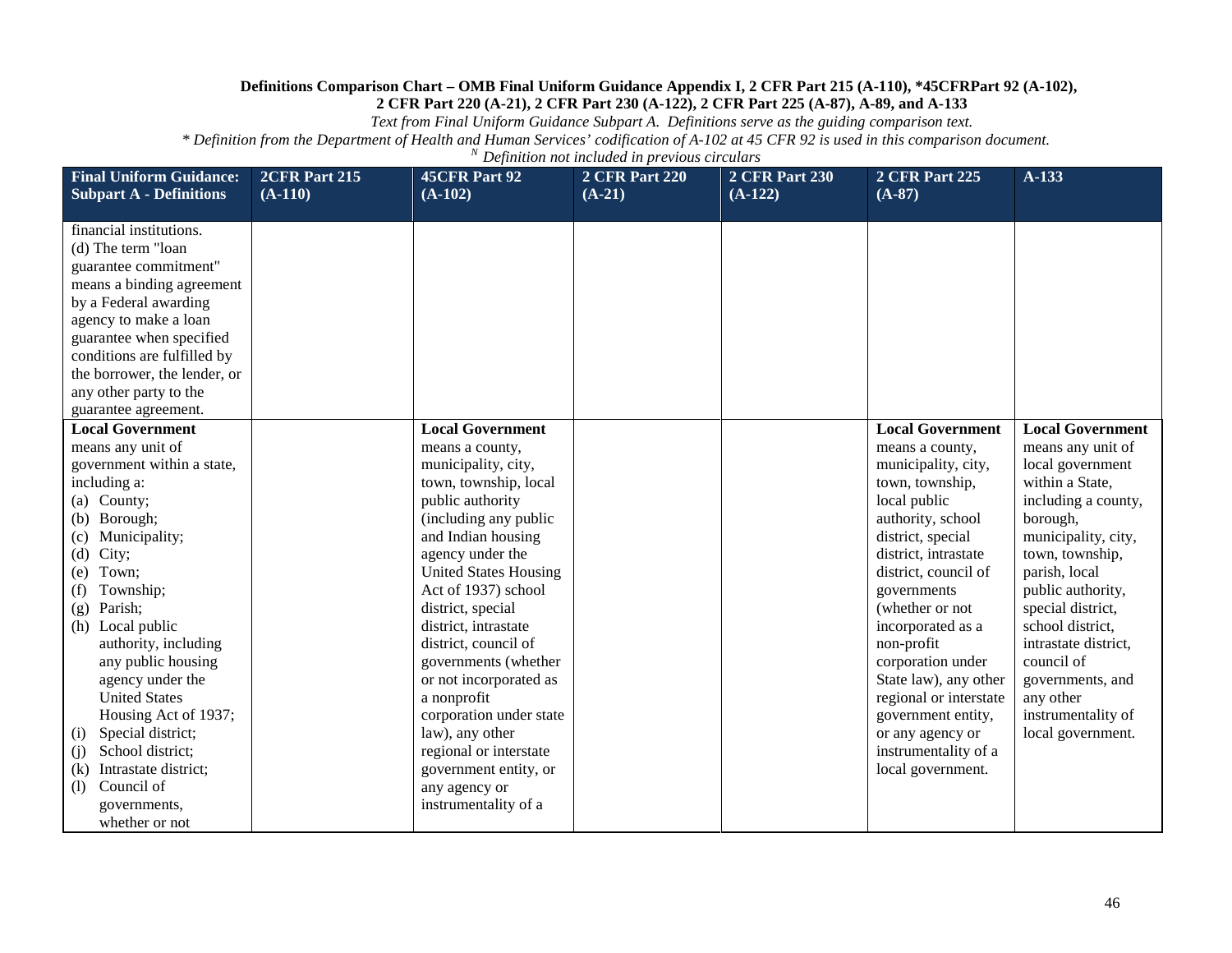*Text from Final Uniform Guidance Subpart A. Definitions serve as the guiding comparison text.*

| <b>Final Uniform Guidance:</b>                      | 2CFR Part 215 | <b>45CFR Part 92</b> | <b>2 CFR Part 220</b><br>$(A-21)$ | <b>2 CFR Part 230</b><br>$(A-122)$ | <b>2 CFR Part 225</b><br>$(A-87)$ | A-133                   |
|-----------------------------------------------------|---------------|----------------------|-----------------------------------|------------------------------------|-----------------------------------|-------------------------|
| <b>Subpart A - Definitions</b>                      | $(A-110)$     | $(A-102)$            |                                   |                                    |                                   |                         |
| incorporated as a                                   |               | local government.    |                                   |                                    |                                   |                         |
| nonprofit corporation                               |               |                      |                                   |                                    |                                   |                         |
| under state law; and                                |               |                      |                                   |                                    |                                   |                         |
| (m) Any other agency or                             |               |                      |                                   |                                    |                                   |                         |
| instrumentality of a                                |               |                      |                                   |                                    |                                   |                         |
| multi-, regional, or                                |               |                      |                                   |                                    |                                   |                         |
| intra-state or local                                |               |                      |                                   |                                    |                                   |                         |
| government.                                         |               |                      |                                   |                                    |                                   |                         |
| <b>Major Program</b>                                |               |                      |                                   |                                    |                                   | <b>Major Program</b>    |
| means a Federal program                             |               |                      |                                   |                                    |                                   | means a Federal         |
| determined by the auditor                           |               |                      |                                   |                                    |                                   | program determined      |
| to be a major program in                            |               |                      |                                   |                                    |                                   | by the auditor to be    |
| accordance with section                             |               |                      |                                   |                                    |                                   |                         |
| .518 Major Program                                  |               |                      |                                   |                                    |                                   | major program in        |
| Determination or a                                  |               |                      |                                   |                                    |                                   | accordance with         |
| program identified as a                             |               |                      |                                   |                                    |                                   | $\S$ .520 or a          |
| major program by a                                  |               |                      |                                   |                                    |                                   | program identified      |
| Federal awarding agency                             |               |                      |                                   |                                    |                                   | as a major              |
| or pass-through entity in                           |               |                      |                                   |                                    |                                   | program by a            |
| accordance with                                     |               |                      |                                   |                                    |                                   | Federal agency or       |
| section_.503 Relation to                            |               |                      |                                   |                                    |                                   | pass-through entity     |
| other Audit Requirements,                           |               |                      |                                   |                                    |                                   | in accordance with      |
| paragraph (e).                                      |               |                      |                                   |                                    |                                   | $\frac{8}{2}$ . 215(c). |
| <b>Management Decision</b>                          |               |                      |                                   |                                    |                                   | <b>Management</b>       |
| means the evaluation by                             |               |                      |                                   |                                    |                                   | <b>Decision</b>         |
| the Federal awarding                                |               |                      |                                   |                                    |                                   | means the               |
| agency or pass-through                              |               |                      |                                   |                                    |                                   | evaluation by the       |
| entity of the audit findings                        |               |                      |                                   |                                    |                                   | Federal awarding        |
| and corrective action plan<br>and the issuance of a |               |                      |                                   |                                    |                                   | agency or pass-         |
|                                                     |               |                      |                                   |                                    |                                   | through entity of the   |
| written decision to the                             |               |                      |                                   |                                    |                                   | audit findings and      |
| auditee as to what                                  |               |                      |                                   |                                    |                                   | corrective action       |
| corrective action is                                |               |                      |                                   |                                    |                                   | plan and the            |
| necessary.                                          |               |                      |                                   |                                    |                                   | issuance of a written   |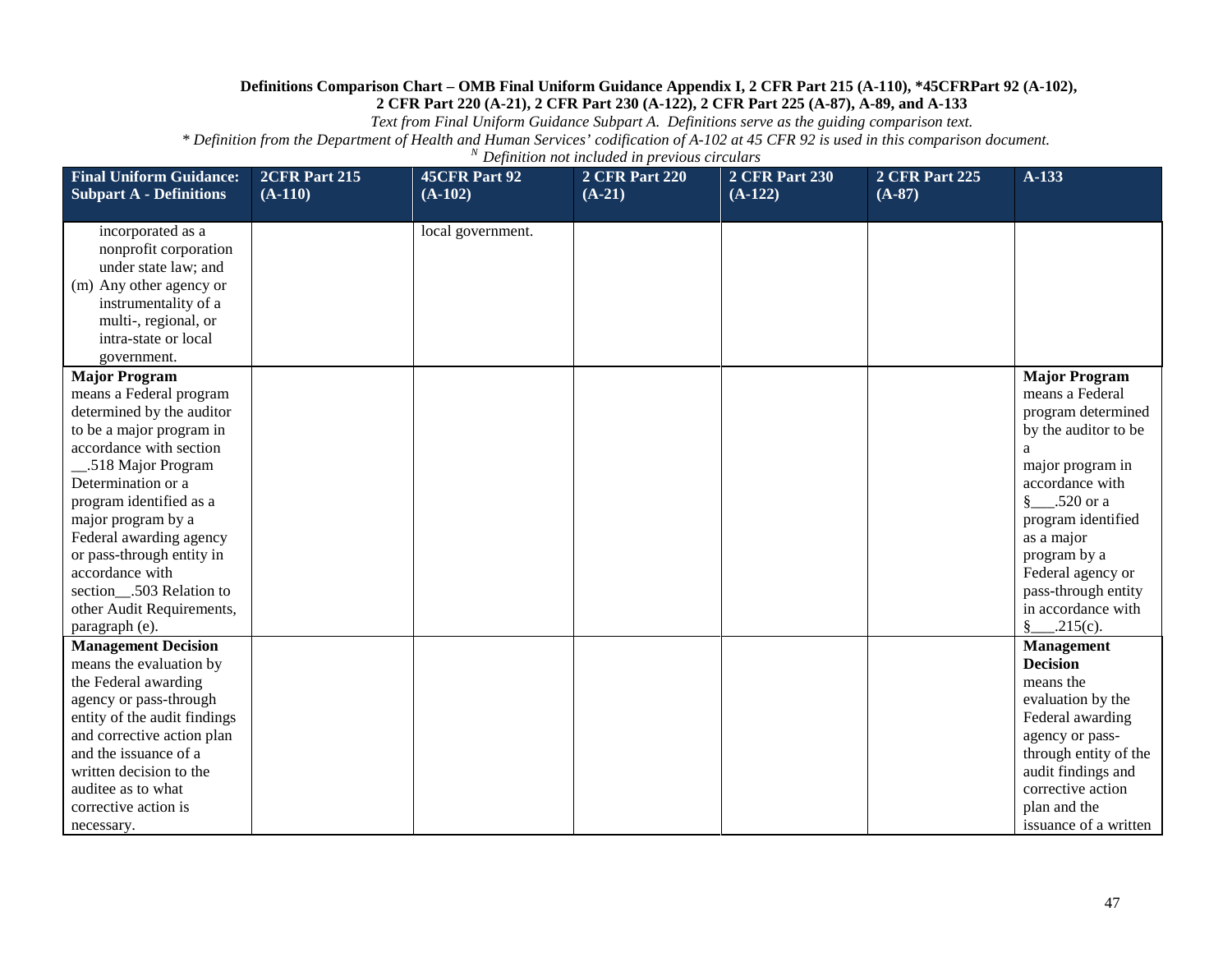*Text from Final Uniform Guidance Subpart A. Definitions serve as the guiding comparison text.*

| <b>Final Uniform Guidance:</b>                       | <b>2CFR Part 215</b> | <b>45CFR Part 92</b> | <b>2 CFR Part 220</b> | <b>2 CFR Part 230</b> | <b>2 CFR Part 225</b> | A-133                              |
|------------------------------------------------------|----------------------|----------------------|-----------------------|-----------------------|-----------------------|------------------------------------|
| <b>Subpart A - Definitions</b>                       | $(A-110)$            | $(A-102)$            | $(A-21)$              | $(A-122)$             | $(A-87)$              |                                    |
|                                                      |                      |                      |                       |                       |                       | decision as to what                |
|                                                      |                      |                      |                       |                       |                       | corrective action is<br>necessary. |
| <sup>N</sup> Micro-Purchase                          |                      |                      |                       |                       |                       |                                    |
| means a purchase of                                  |                      |                      |                       |                       |                       |                                    |
| supplies or services using                           |                      |                      |                       |                       |                       |                                    |
| simplified acquisition                               |                      |                      |                       |                       |                       |                                    |
| procedures, the aggregate                            |                      |                      |                       |                       |                       |                                    |
| amount of which does not                             |                      |                      |                       |                       |                       |                                    |
| exceed the micro-purchase                            |                      |                      |                       |                       |                       |                                    |
| threshold. Micro-purchase                            |                      |                      |                       |                       |                       |                                    |
| procedures comprise a                                |                      |                      |                       |                       |                       |                                    |
| subset of a non-Federal                              |                      |                      |                       |                       |                       |                                    |
| entity's small purchase                              |                      |                      |                       |                       |                       |                                    |
| procedures. The non-                                 |                      |                      |                       |                       |                       |                                    |
| Federal entity uses such                             |                      |                      |                       |                       |                       |                                    |
| procedures in order to<br>expedite the completion of |                      |                      |                       |                       |                       |                                    |
| its lowest-dollar small                              |                      |                      |                       |                       |                       |                                    |
| purchase transactions and                            |                      |                      |                       |                       |                       |                                    |
| minimize the associated                              |                      |                      |                       |                       |                       |                                    |
| administrative burden and                            |                      |                      |                       |                       |                       |                                    |
| cost. The micro-purchase                             |                      |                      |                       |                       |                       |                                    |
| threshold is set by the                              |                      |                      |                       |                       |                       |                                    |
| Federal Acquisition                                  |                      |                      |                       |                       |                       |                                    |
| Regulation at 48 C.F.R.                              |                      |                      |                       |                       |                       |                                    |
| Subpart 2.1 (Definitions).                           |                      |                      |                       |                       |                       |                                    |
| It is \$3,000 except as                              |                      |                      |                       |                       |                       |                                    |
| otherwise discussed in                               |                      |                      |                       |                       |                       |                                    |
| Subpart 2.1 of that                                  |                      |                      |                       |                       |                       |                                    |
| regulation, but this                                 |                      |                      |                       |                       |                       |                                    |
| threshold is periodically                            |                      |                      |                       |                       |                       |                                    |
| adjusted for inflation.                              |                      |                      |                       |                       |                       |                                    |
| <sup>N</sup> Modified Total Direct                   |                      |                      |                       |                       |                       |                                    |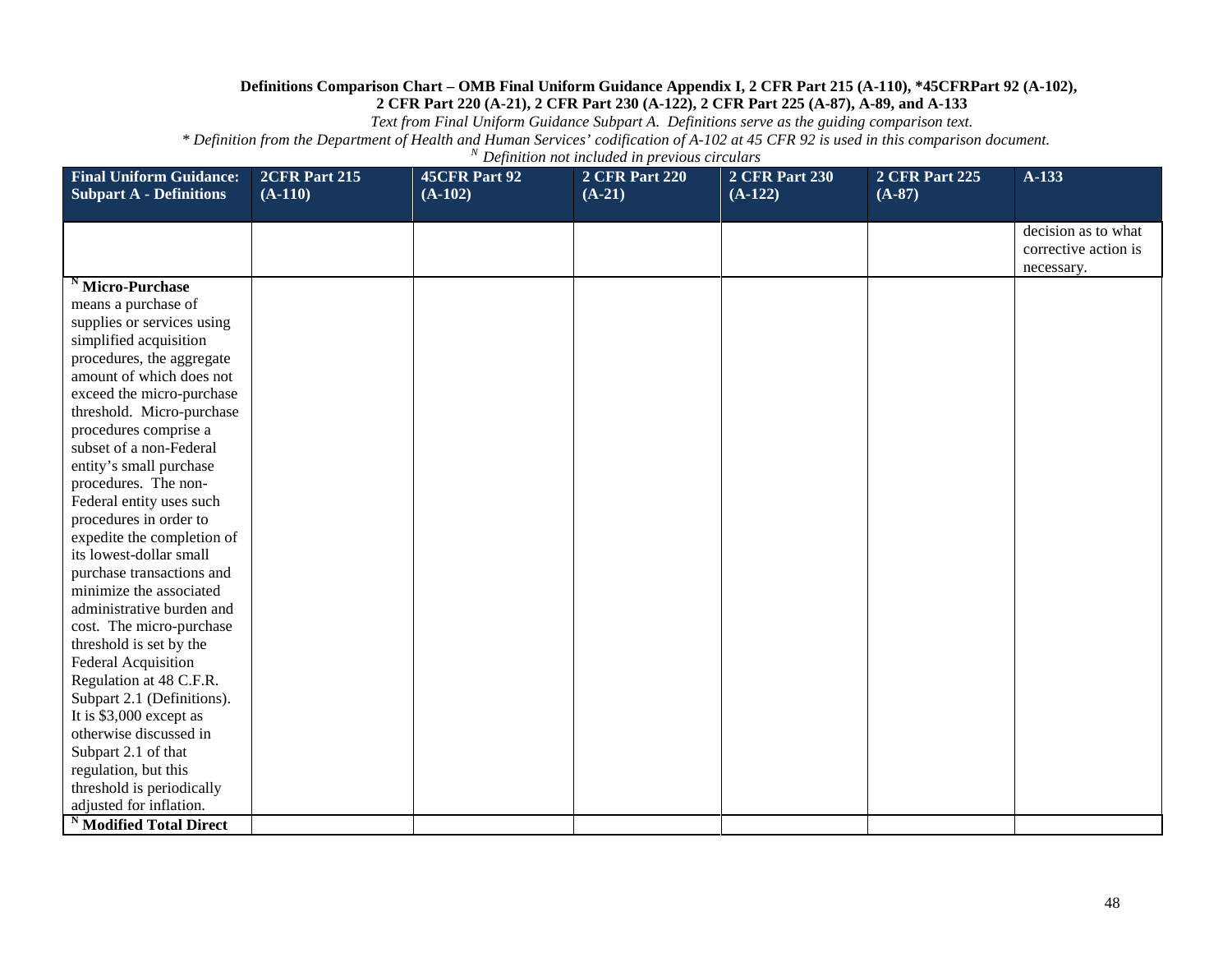*Text from Final Uniform Guidance Subpart A. Definitions serve as the guiding comparison text.*

| <b>Final Uniform Guidance:</b><br><b>Subpart A - Definitions</b> | 2CFR Part 215<br>$(A-110)$ | 45CFR Part 92<br>$(A-102)$ | <b>2 CFR Part 220</b><br>$(A-21)$ | <b>2 CFR Part 230</b><br>$(A-122)$ | <b>2 CFR Part 225</b><br>$(A-87)$ | A-133                     |
|------------------------------------------------------------------|----------------------------|----------------------------|-----------------------------------|------------------------------------|-----------------------------------|---------------------------|
|                                                                  |                            |                            |                                   |                                    |                                   |                           |
| Cost (MTDC)                                                      |                            |                            |                                   |                                    |                                   |                           |
| means all direct salaries                                        |                            |                            |                                   |                                    |                                   |                           |
| and wages, applicable                                            |                            |                            |                                   |                                    |                                   |                           |
| fringe benefits, materials                                       |                            |                            |                                   |                                    |                                   |                           |
| and supplies, services,                                          |                            |                            |                                   |                                    |                                   |                           |
| travel, and subawards and                                        |                            |                            |                                   |                                    |                                   |                           |
| subcontracts up to the first                                     |                            |                            |                                   |                                    |                                   |                           |
| \$25,000 of each subaward                                        |                            |                            |                                   |                                    |                                   |                           |
| or subcontract (regardless                                       |                            |                            |                                   |                                    |                                   |                           |
| of the period of                                                 |                            |                            |                                   |                                    |                                   |                           |
| performance of the                                               |                            |                            |                                   |                                    |                                   |                           |
| subawards and                                                    |                            |                            |                                   |                                    |                                   |                           |
| subcontracts under the                                           |                            |                            |                                   |                                    |                                   |                           |
| award). MTDC excludes                                            |                            |                            |                                   |                                    |                                   |                           |
| equipment, capital                                               |                            |                            |                                   |                                    |                                   |                           |
| expenditures, charges for                                        |                            |                            |                                   |                                    |                                   |                           |
| patient care, rental costs,                                      |                            |                            |                                   |                                    |                                   |                           |
| tuition remission,                                               |                            |                            |                                   |                                    |                                   |                           |
| scholarships and                                                 |                            |                            |                                   |                                    |                                   |                           |
| fellowships, participant                                         |                            |                            |                                   |                                    |                                   |                           |
| support costs and the                                            |                            |                            |                                   |                                    |                                   |                           |
| portion of each subaward                                         |                            |                            |                                   |                                    |                                   |                           |
| and subcontract in excess                                        |                            |                            |                                   |                                    |                                   |                           |
| of \$25,000. Other items                                         |                            |                            |                                   |                                    |                                   |                           |
| may only be excluded                                             |                            |                            |                                   |                                    |                                   |                           |
| when necessary to avoid a                                        |                            |                            |                                   |                                    |                                   |                           |
| serious inequity in the                                          |                            |                            |                                   |                                    |                                   |                           |
| distribution of indirect                                         |                            |                            |                                   |                                    |                                   |                           |
| costs, and with the                                              |                            |                            |                                   |                                    |                                   |                           |
| approval of the cognizant                                        |                            |                            |                                   |                                    |                                   |                           |
| agency for indirect costs.                                       |                            |                            |                                   |                                    |                                   |                           |
| <b>Non-Federal Entity</b>                                        |                            |                            |                                   |                                    |                                   | <b>Non-Federal Entity</b> |
| means a state, local                                             |                            |                            |                                   |                                    |                                   | means a State, local      |
| government, Indian tribe,                                        |                            |                            |                                   |                                    |                                   | government, or non-       |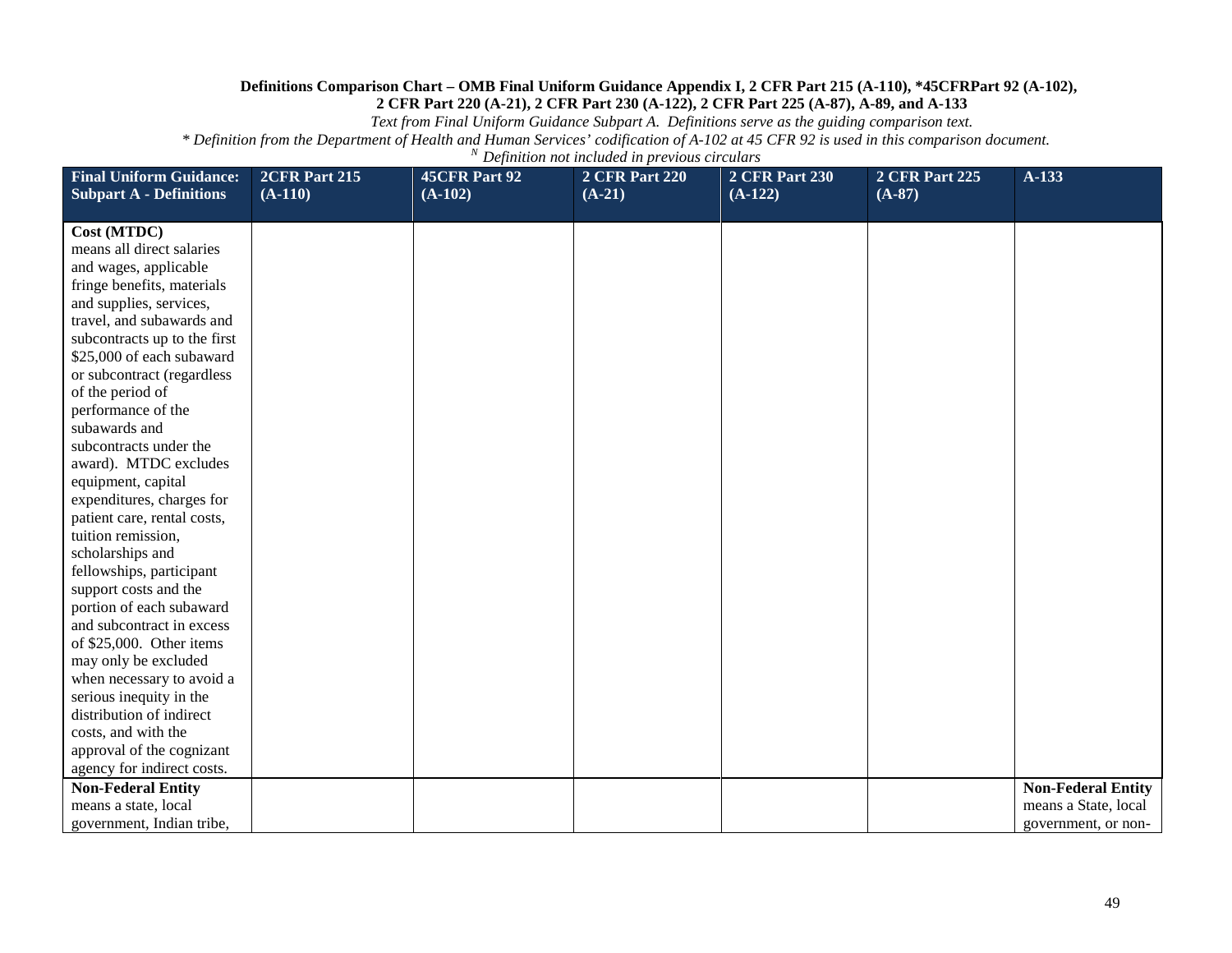*Text from Final Uniform Guidance Subpart A. Definitions serve as the guiding comparison text.*

| <b>Final Uniform Guidance:</b><br><b>Subpart A - Definitions</b>                                                                                                                                                                                                                                                                                                                                                                                        | 2CFR Part 215<br>$(A-110)$ | <b>45CFR Part 92</b><br>$(A-102)$ | <b>2 CFR Part 220</b><br>$(A-21)$ | <b>2 CFR Part 230</b><br>$(A-122)$ | <b>2 CFR Part 225</b><br>$(A-87)$ | A-133                                                                                                                                                                                                                                                                                                                                                                                                                                                                                                                                                                 |
|---------------------------------------------------------------------------------------------------------------------------------------------------------------------------------------------------------------------------------------------------------------------------------------------------------------------------------------------------------------------------------------------------------------------------------------------------------|----------------------------|-----------------------------------|-----------------------------------|------------------------------------|-----------------------------------|-----------------------------------------------------------------------------------------------------------------------------------------------------------------------------------------------------------------------------------------------------------------------------------------------------------------------------------------------------------------------------------------------------------------------------------------------------------------------------------------------------------------------------------------------------------------------|
| institution of higher<br>education (IHE), or<br>nonprofit organization that<br>carries out a Federal award<br>as a recipient or<br>subrecipient.                                                                                                                                                                                                                                                                                                        |                            |                                   |                                   |                                    |                                   | profit organization.                                                                                                                                                                                                                                                                                                                                                                                                                                                                                                                                                  |
| <b>Nonprofit Organization</b><br>means any corporation,<br>trust, association,<br>cooperative, or other<br>organization, not including<br>IHEs, that:<br>(1) Is operated primarily<br>for scientific, educational,<br>service, charitable, or<br>similar purposes in the<br>public interest;<br>(2) Is not organized<br>primarily for profit; and<br>(3) Uses net proceeds to<br>maintain, improve, or<br>expand the operations of<br>the organization. |                            |                                   |                                   |                                    |                                   | Non-profit<br>Organization<br>means:<br>(1) any corporation,<br>trust, association,<br>cooperative, or other<br>organization that:<br>(i) Is operated<br>primarily for<br>scientific,<br>educational, service,<br>charitable, or similar<br>purposes in the<br>public interest;<br>(ii) Is not organized<br>primarily for profit;<br>and<br>(iii) Uses its net<br>proceeds to<br>maintain, improve,<br>or expand its<br>operations; and<br>$(2)$ The term non-<br>profit organization<br>includes non-profit<br>institutions<br>of higher education<br>and hospitals. |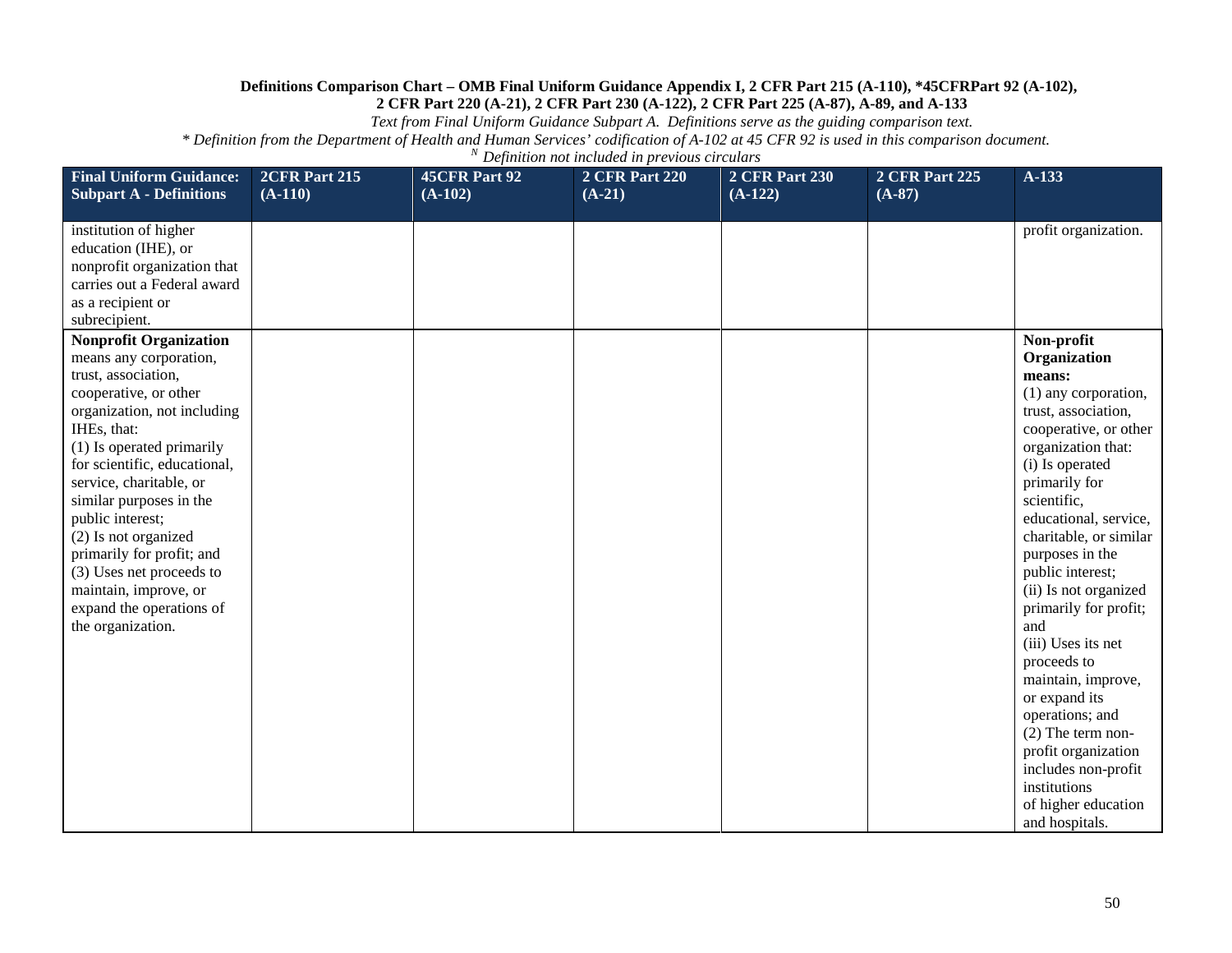*Text from Final Uniform Guidance Subpart A. Definitions serve as the guiding comparison text.*

| <b>Final Uniform Guidance:</b><br><b>Subpart A - Definitions</b>                                                                                                                                                                                                                                                                                                                         | 2CFR Part 215<br>$(A-110)$                                                                                                                                                                                                                                       | <b>45CFR Part 92</b><br>$(A-102)$                                                                                                                                                                                                                                                    | <b>2 CFR Part 220</b><br>$(A-21)$ | <b>2 CFR Part 230</b><br>$(A-122)$ | <b>2 CFR Part 225</b><br>$(A-87)$ | A-133                                                                                                                                                                                                                                                                                                            |
|------------------------------------------------------------------------------------------------------------------------------------------------------------------------------------------------------------------------------------------------------------------------------------------------------------------------------------------------------------------------------------------|------------------------------------------------------------------------------------------------------------------------------------------------------------------------------------------------------------------------------------------------------------------|--------------------------------------------------------------------------------------------------------------------------------------------------------------------------------------------------------------------------------------------------------------------------------------|-----------------------------------|------------------------------------|-----------------------------------|------------------------------------------------------------------------------------------------------------------------------------------------------------------------------------------------------------------------------------------------------------------------------------------------------------------|
|                                                                                                                                                                                                                                                                                                                                                                                          |                                                                                                                                                                                                                                                                  |                                                                                                                                                                                                                                                                                      |                                   |                                    |                                   |                                                                                                                                                                                                                                                                                                                  |
| <b>Obligations</b><br>when used in connection<br>with a non-Federal entity's<br>utilization of funds under a<br>Federal award, means<br>orders placed for property<br>and services, contracts and<br>subawards made, and<br>similar transactions during<br>a given period that require<br>payment by the non-<br>Federal entity during the<br>same or a future period.                   | <b>Obligations</b><br>means the amounts of<br>orders placed,<br>contracts and grants<br>awarded, services<br>received and similar<br>transactions during a<br>given period that<br>require payment by the<br>recipient during the<br>same or a future<br>period. | <b>Obligations</b><br>means the amounts of<br>orders placed,<br>contracts and<br>subgrants awarded,<br>goods and services<br>received, and similar<br>transactions during a<br>given period that will<br>require payment by the<br>grantee during the<br>same or a future<br>period. |                                   |                                    |                                   |                                                                                                                                                                                                                                                                                                                  |
| <b>OMB</b><br>means the Executive<br>Office of the President,<br>Office of Management and<br>Budget.                                                                                                                                                                                                                                                                                     |                                                                                                                                                                                                                                                                  | <b>OMB</b><br>means the United<br>States Office of<br>Management and<br>Budget.                                                                                                                                                                                                      |                                   |                                    |                                   | <b>OMB</b><br>means the Executive<br>Office of the<br>President, Office of<br>Management<br>and Budget.                                                                                                                                                                                                          |
| <b>Oversight Agency for</b><br>Audit<br>means the Federal<br>awarding agency that<br>provides the predominant<br>amount of funding directly<br>to a non-Federal entity not<br>assigned a cognizant<br>agency for audit. When<br>there is no direct funding,<br>the Federal awarding<br>agency which is the<br>predominant source of<br>pass-through funding must<br>assume the oversight |                                                                                                                                                                                                                                                                  |                                                                                                                                                                                                                                                                                      |                                   |                                    |                                   | <b>Oversight Agency</b><br>for Audit<br>means the Federal<br>awarding agency<br>that provides the<br>predominant amount<br>of direct funding to<br>a recipient not<br>assigned<br>a cognizant agency<br>for audit. When<br>there is no direct<br>funding, the Federal<br>agency with the<br>predominant indirect |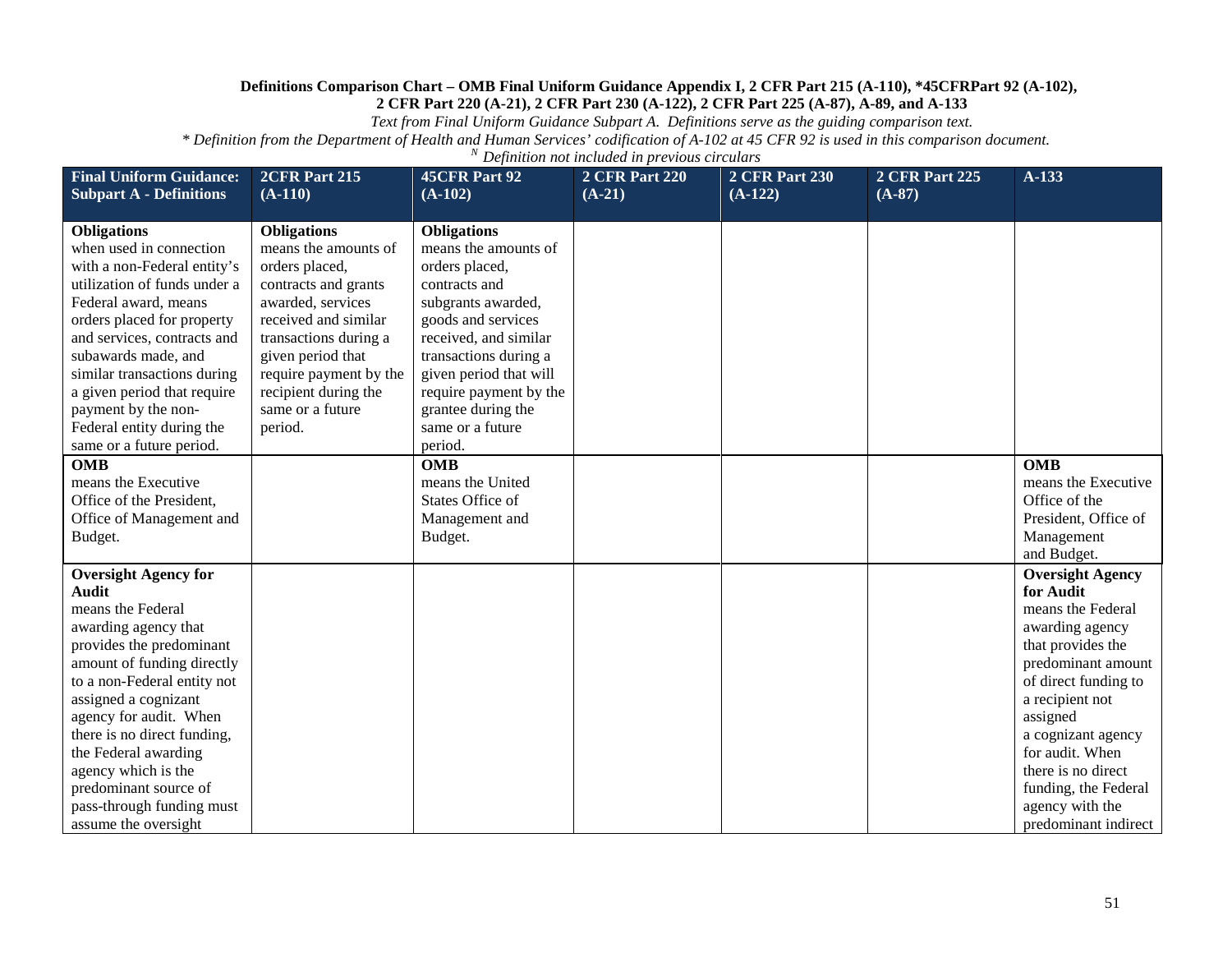*Text from Final Uniform Guidance Subpart A. Definitions serve as the guiding comparison text.*

| <b>Final Uniform Guidance:</b><br><b>Subpart A - Definitions</b> | 2CFR Part 215<br>$(A-110)$ | 45CFR Part 92<br>$(A-102)$ | <b>2 CFR Part 220</b><br>$(A-21)$ | <b>2 CFR Part 230</b><br>$(A-122)$ | <b>2 CFR Part 225</b><br>$(A-87)$ | A-133                                       |
|------------------------------------------------------------------|----------------------------|----------------------------|-----------------------------------|------------------------------------|-----------------------------------|---------------------------------------------|
| responsibilities. The duties                                     |                            |                            |                                   |                                    |                                   | funding shall                               |
| of the oversight agency for                                      |                            |                            |                                   |                                    |                                   | assume the                                  |
| audit and the process for                                        |                            |                            |                                   |                                    |                                   | oversight                                   |
| any reassignments are                                            |                            |                            |                                   |                                    |                                   | responsibilities. The                       |
| described in section __.513                                      |                            |                            |                                   |                                    |                                   | duties of the                               |
| Responsibilities, paragraph<br>(b).                              |                            |                            |                                   |                                    |                                   | oversight agency for<br>audit are described |
|                                                                  |                            |                            |                                   |                                    |                                   | in $\{\frac{\$}{2}, \frac{\$}{400(b)}\}$ .  |
|                                                                  |                            |                            |                                   |                                    |                                   | Effective July 28,                          |
|                                                                  |                            |                            |                                   |                                    |                                   | 2003, the following                         |
|                                                                  |                            |                            |                                   |                                    |                                   | is added to this                            |
|                                                                  |                            |                            |                                   |                                    |                                   | definition:                                 |
|                                                                  |                            |                            |                                   |                                    |                                   | A Federal agency                            |
|                                                                  |                            |                            |                                   |                                    |                                   | with oversight for an                       |
|                                                                  |                            |                            |                                   |                                    |                                   | auditee may                                 |
|                                                                  |                            |                            |                                   |                                    |                                   | reassign oversight to<br>another Federal    |
|                                                                  |                            |                            |                                   |                                    |                                   | agency which                                |
|                                                                  |                            |                            |                                   |                                    |                                   | provides substantial                        |
|                                                                  |                            |                            |                                   |                                    |                                   | funding and agrees                          |
|                                                                  |                            |                            |                                   |                                    |                                   | to be the oversight                         |
|                                                                  |                            |                            |                                   |                                    |                                   | agency for audit.                           |
|                                                                  |                            |                            |                                   |                                    |                                   | Within 30 days after                        |
|                                                                  |                            |                            |                                   |                                    |                                   | any reassignment,                           |
|                                                                  |                            |                            |                                   |                                    |                                   | both the old and the                        |
|                                                                  |                            |                            |                                   |                                    |                                   | new oversight                               |
|                                                                  |                            |                            |                                   |                                    |                                   | agency for audit<br>shall                   |
|                                                                  |                            |                            |                                   |                                    |                                   | notify the auditee,                         |
|                                                                  |                            |                            |                                   |                                    |                                   | and, if known, the                          |
|                                                                  |                            |                            |                                   |                                    |                                   | auditor of the                              |
|                                                                  |                            |                            |                                   |                                    |                                   | reassignment."                              |
| <b>Not Included</b>                                              | <b>Outlays or</b>          | <b>Outlays</b>             | Capital                           |                                    |                                   |                                             |
|                                                                  | <b>Expenditures</b>        | (Expenditures)             | <b>Expenditures</b>               |                                    |                                   |                                             |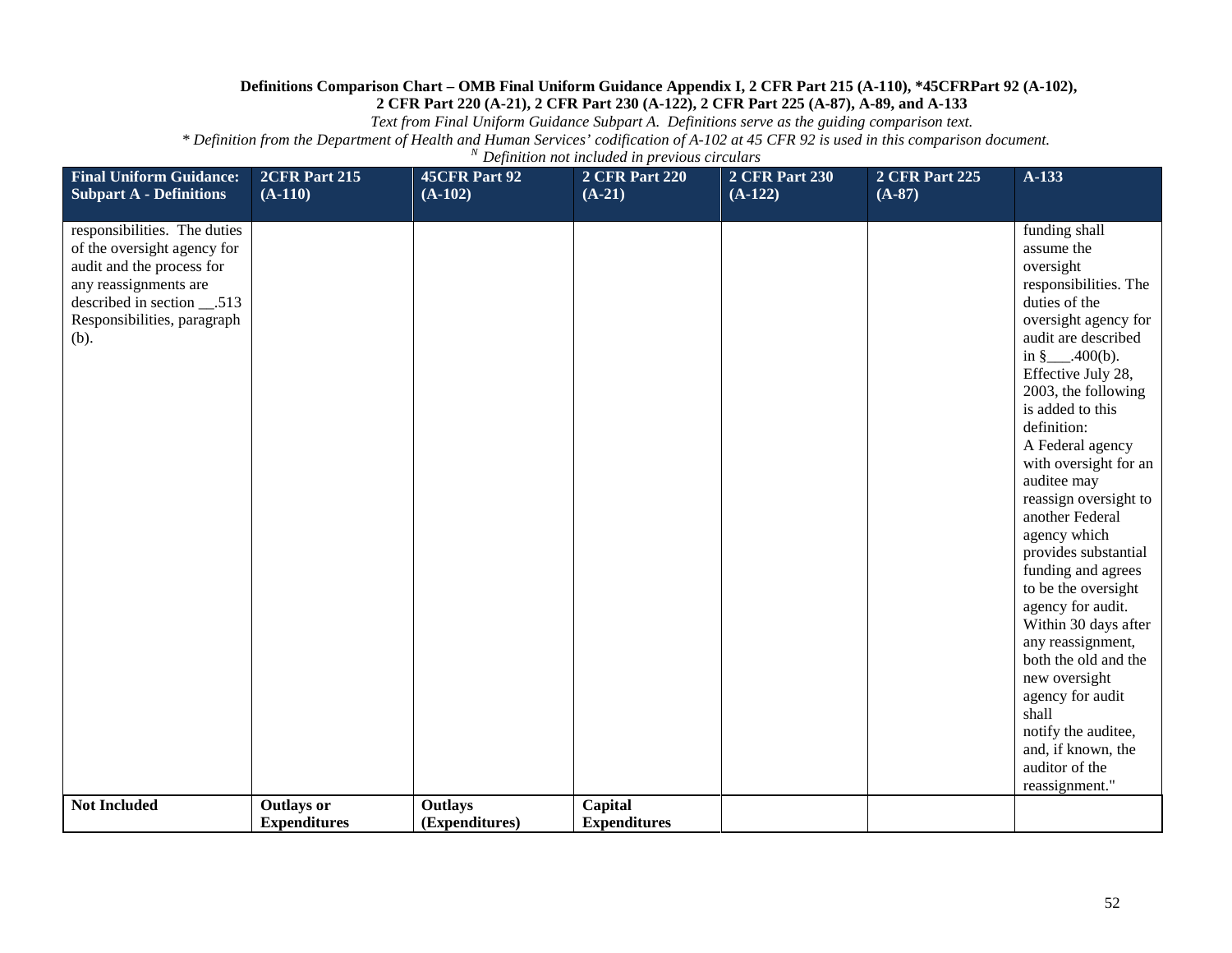*Text from Final Uniform Guidance Subpart A. Definitions serve as the guiding comparison text.*

| <b>Final Uniform Guidance:</b> | 2CFR Part 215              | 45CFR Part 92                                                                                                                                                                                                                                                                                                                                                                                                                                                                                                                                                                                                                                                                                                                                                                                           | <b>2 CFR Part 220</b>      | 2 CFR Part 230 | 2 CFR Part 225 | $A-133$ |
|--------------------------------|----------------------------|---------------------------------------------------------------------------------------------------------------------------------------------------------------------------------------------------------------------------------------------------------------------------------------------------------------------------------------------------------------------------------------------------------------------------------------------------------------------------------------------------------------------------------------------------------------------------------------------------------------------------------------------------------------------------------------------------------------------------------------------------------------------------------------------------------|----------------------------|----------------|----------------|---------|
| <b>Subpart A - Definitions</b> | $(A-110)$                  | $(A-102)$                                                                                                                                                                                                                                                                                                                                                                                                                                                                                                                                                                                                                                                                                                                                                                                               | $(A-21)$                   | $(A-122)$      | $(A-87)$       |         |
|                                | See Expenditures<br>above. | mean charges made to<br>the project or program.<br>They may be reported<br>on a cash or accrual<br>basis. For reports<br>prepared on a cash<br>basis, outlays are the<br>sum of actual cash<br>disbursement for<br>direct charges for<br>goods and services,<br>the amount of indirect<br>expense incurred, the<br>value of in-kind<br>contributions applied,<br>and the amount of<br>cash advances and<br>payments made to<br>contractors and<br>subgrantees. For<br>reports prepared on an<br>accrued expenditure<br>basis, outlays are the<br>sum of actual cash<br>disbursements, the<br>amount of indirect<br>expense incurred, the<br>value of inkind<br>contributions applied,<br>and the new increase<br>(or decrease) in the<br>amounts owed by the<br>grantee for goods and<br>other property | See Expenditures<br>above. |                |                |         |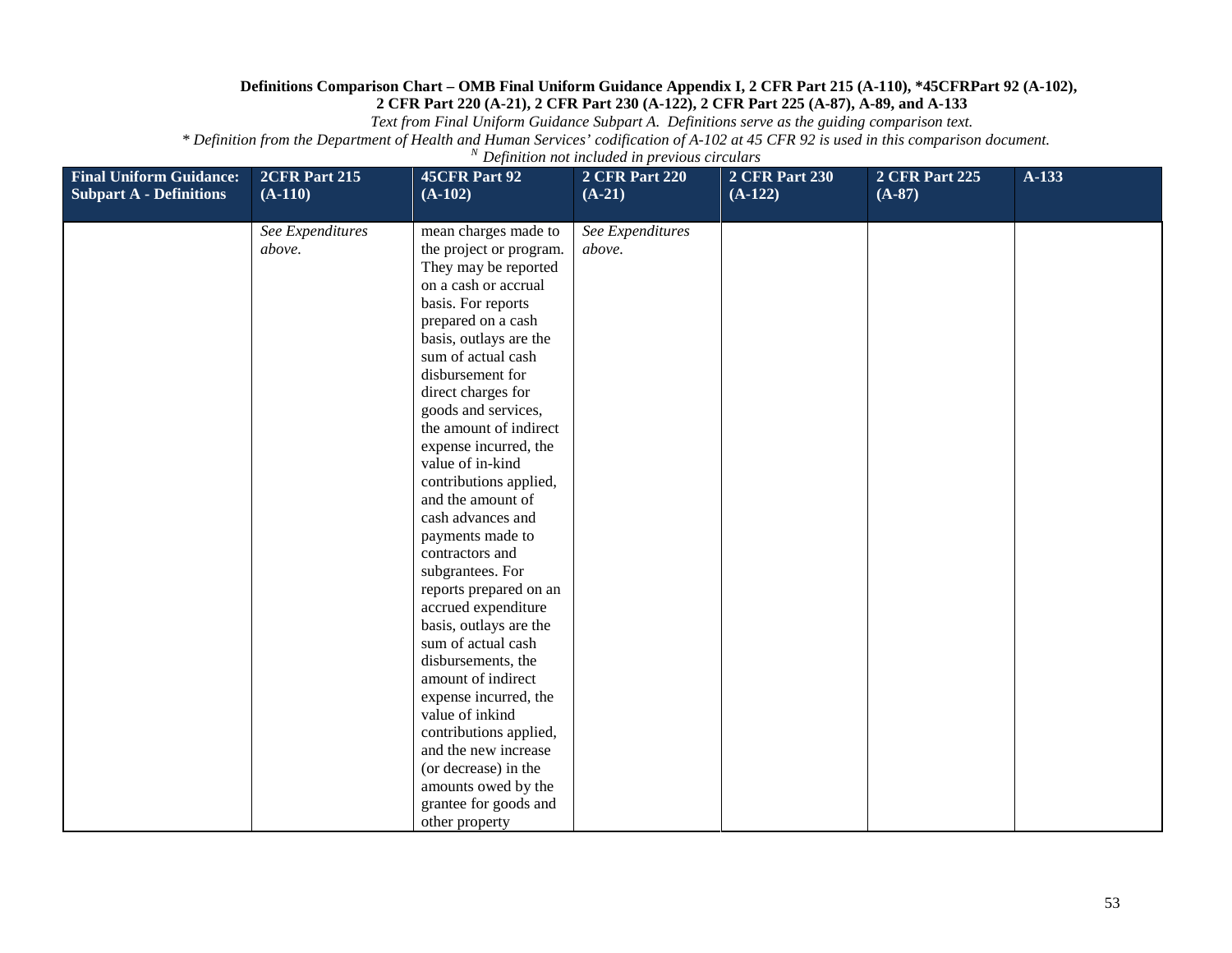*Text from Final Uniform Guidance Subpart A. Definitions serve as the guiding comparison text.*

| <b>Final Uniform Guidance:</b><br><b>Subpart A - Definitions</b>                                                                                                                                                                                                                                                            | 2CFR Part 215<br>$(A-110)$ | 45CFR Part 92<br>$(A-102)$                                                                                                                                                                                                                                                                                                         | <b>2 CFR Part 220</b><br>$(A-21)$ | <b>2 CFR Part 230</b><br>$(A-122)$ | <b>2 CFR Part 225</b><br>$(A-87)$ | A-133                                                                                                                   |
|-----------------------------------------------------------------------------------------------------------------------------------------------------------------------------------------------------------------------------------------------------------------------------------------------------------------------------|----------------------------|------------------------------------------------------------------------------------------------------------------------------------------------------------------------------------------------------------------------------------------------------------------------------------------------------------------------------------|-----------------------------------|------------------------------------|-----------------------------------|-------------------------------------------------------------------------------------------------------------------------|
|                                                                                                                                                                                                                                                                                                                             |                            | received, for services<br>performed by<br>employees,<br>contractors,<br>subgrantees,<br>subcontractors, and<br>other payees, and<br>other amounts<br>becoming owed under<br>programs for which no<br>current services or<br>performance are<br>required, such as<br>annuities, insurance<br>claims, and other<br>benefit payments. |                                   |                                    |                                   |                                                                                                                         |
| <sup>N</sup> Participant Support<br><b>Costs</b><br>means direct costs for<br>items such as stipends or<br>subsistence allowances,<br>travel allowances, and<br>registration fees paid to or<br>on behalf of participants or<br>trainees (but not<br>employees) in connection<br>with conferences, or<br>training projects. |                            |                                                                                                                                                                                                                                                                                                                                    |                                   |                                    |                                   |                                                                                                                         |
| <b>Pass-through Entity</b><br>means a non-Federal entity<br>that provides a subaward to<br>a subrecipient to carry out<br>part of a Federal program.                                                                                                                                                                        |                            |                                                                                                                                                                                                                                                                                                                                    |                                   |                                    |                                   | Pass-through<br>Entity means a non-<br>Federal entity that<br>provides a Federal<br>award to a<br>subrecipient to carry |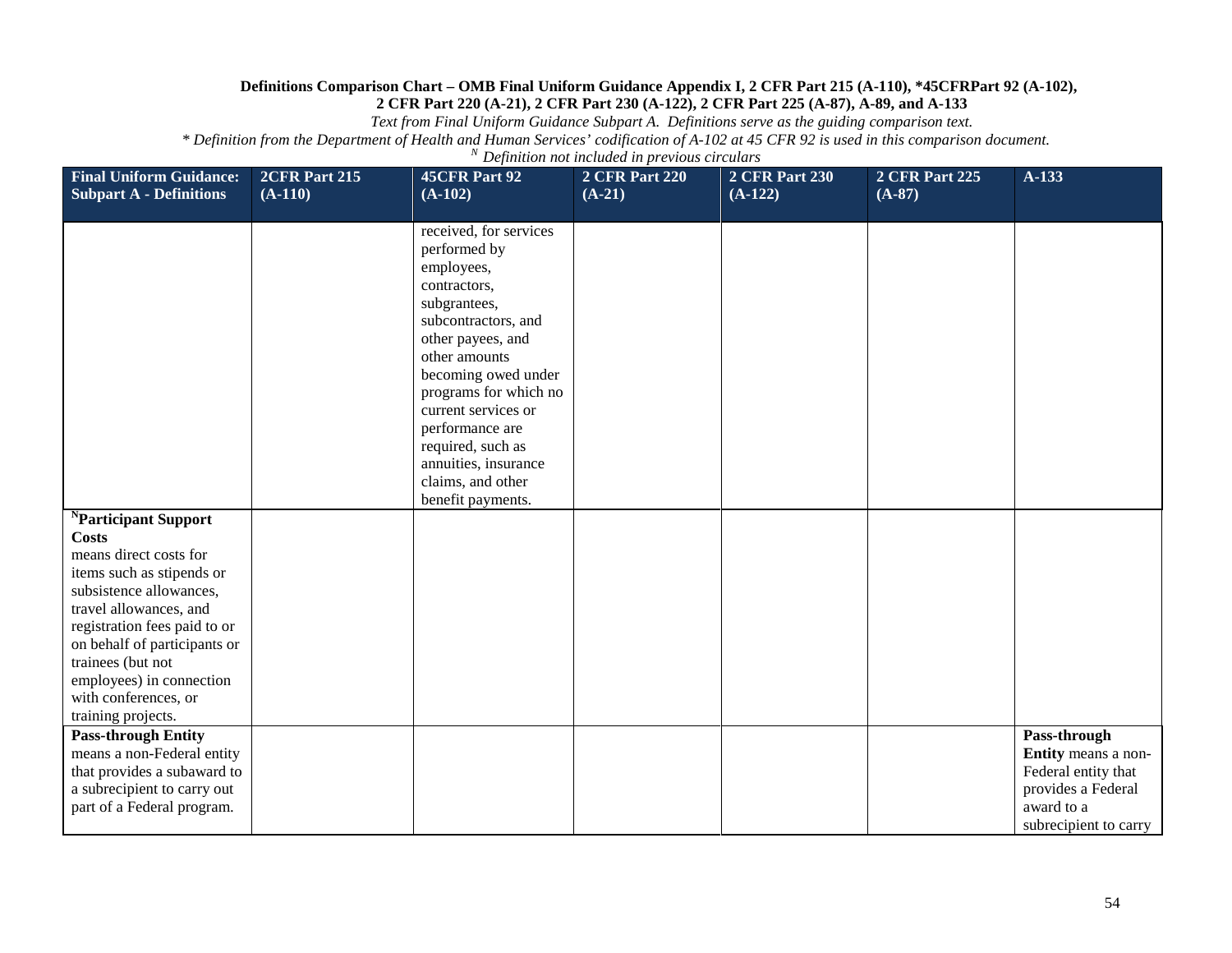*Text from Final Uniform Guidance Subpart A. Definitions serve as the guiding comparison text.*

| <b>Final Uniform Guidance:</b><br><b>Subpart A - Definitions</b> | <b>2CFR Part 215</b><br>$(A-110)$ | 45CFR Part 92<br>$(A-102)$                 | <b>2 CFR Part 220</b><br>$(A-21)$ | <b>2 CFR Part 230</b><br>$(A-122)$ | <b>2 CFR Part 225</b><br>$(A-87)$ | $A-133$       |
|------------------------------------------------------------------|-----------------------------------|--------------------------------------------|-----------------------------------|------------------------------------|-----------------------------------|---------------|
|                                                                  |                                   |                                            |                                   |                                    |                                   |               |
|                                                                  |                                   |                                            |                                   |                                    |                                   | out a Federal |
|                                                                  |                                   |                                            |                                   |                                    |                                   | program.      |
| <b>Not Included</b>                                              |                                   | Percentage of                              |                                   |                                    |                                   |               |
|                                                                  |                                   | <b>Completion Method</b>                   |                                   |                                    |                                   |               |
|                                                                  |                                   | refers to a system<br>under which payments |                                   |                                    |                                   |               |
|                                                                  |                                   | are made for                               |                                   |                                    |                                   |               |
|                                                                  |                                   | construction work                          |                                   |                                    |                                   |               |
|                                                                  |                                   | according to the                           |                                   |                                    |                                   |               |
|                                                                  |                                   | percentage of                              |                                   |                                    |                                   |               |
|                                                                  |                                   | completion of the                          |                                   |                                    |                                   |               |
|                                                                  |                                   | work, rather than to<br>the grantee's cost |                                   |                                    |                                   |               |
|                                                                  |                                   | incurred.                                  |                                   |                                    |                                   |               |
| <sup>N</sup> Performance Goal                                    |                                   |                                            |                                   |                                    |                                   |               |
| means a target level of                                          |                                   |                                            |                                   |                                    |                                   |               |
| performance expressed as a                                       |                                   |                                            |                                   |                                    |                                   |               |
| tangible, measurable                                             |                                   |                                            |                                   |                                    |                                   |               |
| objective, against which                                         |                                   |                                            |                                   |                                    |                                   |               |
| actual achievement can be<br>compared, including a goal          |                                   |                                            |                                   |                                    |                                   |               |
| expressed as a quantitative                                      |                                   |                                            |                                   |                                    |                                   |               |
| standard, value, or rate. In                                     |                                   |                                            |                                   |                                    |                                   |               |
| some instances (e.g.,                                            |                                   |                                            |                                   |                                    |                                   |               |
| discretionary research                                           |                                   |                                            |                                   |                                    |                                   |               |
| awards), this may be                                             |                                   |                                            |                                   |                                    |                                   |               |
| limited to the requirement                                       |                                   |                                            |                                   |                                    |                                   |               |
| to submit technical                                              |                                   |                                            |                                   |                                    |                                   |               |
| performance reports (to be<br>evaluated in accordance            |                                   |                                            |                                   |                                    |                                   |               |
| with agency policy).                                             |                                   |                                            |                                   |                                    |                                   |               |
| <sup>N</sup> Period of Performance                               |                                   |                                            |                                   |                                    |                                   |               |
| means the time during                                            |                                   |                                            |                                   |                                    |                                   |               |
| which the non-Federal                                            |                                   |                                            |                                   |                                    |                                   |               |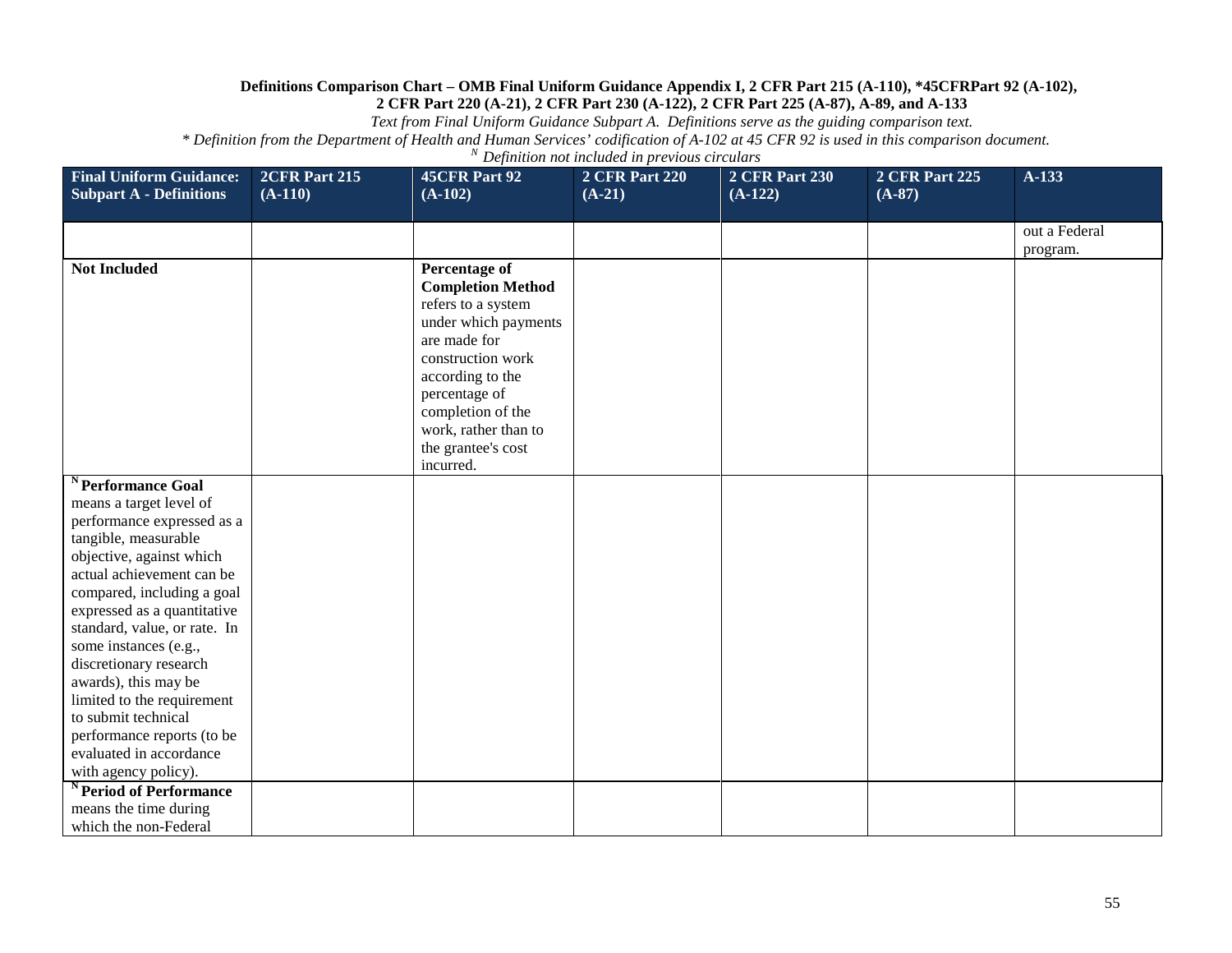*Text from Final Uniform Guidance Subpart A. Definitions serve as the guiding comparison text.*

| <b>Final Uniform Guidance:</b><br><b>Subpart A - Definitions</b> | 2CFR Part 215<br>$(A-110)$ | 45CFR Part 92<br>$(A-102)$ | <b>2 CFR Part 220</b><br>$(A-21)$ | <b>2 CFR Part 230</b><br>$(A-122)$ | <b>2 CFR Part 225</b><br>$(A-87)$ | $A-133$ |
|------------------------------------------------------------------|----------------------------|----------------------------|-----------------------------------|------------------------------------|-----------------------------------|---------|
|                                                                  |                            |                            |                                   |                                    |                                   |         |
| entity may incur new                                             |                            |                            |                                   |                                    |                                   |         |
| obligations to carry out the                                     |                            |                            |                                   |                                    |                                   |         |
| work authorized under the<br>Federal award. The                  |                            |                            |                                   |                                    |                                   |         |
|                                                                  |                            |                            |                                   |                                    |                                   |         |
| Federal awarding agency<br>or pass-through entity must           |                            |                            |                                   |                                    |                                   |         |
| include start and end dates                                      |                            |                            |                                   |                                    |                                   |         |
| of the period of                                                 |                            |                            |                                   |                                    |                                   |         |
| performance in the Federal                                       |                            |                            |                                   |                                    |                                   |         |
| award (see sections ___.210                                      |                            |                            |                                   |                                    |                                   |         |
| information contained in                                         |                            |                            |                                   |                                    |                                   |         |
| Federal Award paragraph                                          |                            |                            |                                   |                                    |                                   |         |
| $(a)(5)$ and ___.Requirements                                    |                            |                            |                                   |                                    |                                   |         |
| for Pass-through Entities,                                       |                            |                            |                                   |                                    |                                   |         |
| paragraph $(a)(1)(iv)$ ).                                        |                            |                            |                                   |                                    |                                   |         |
| <sup>N</sup> Personal Property                                   |                            |                            |                                   |                                    |                                   |         |
| means property other than                                        |                            |                            |                                   |                                    |                                   |         |
| real property. It may be                                         |                            |                            |                                   |                                    |                                   |         |
| tangible, having physical                                        |                            |                            |                                   |                                    |                                   |         |
| existence, or intangible.                                        |                            |                            |                                   |                                    |                                   |         |
| <sup>N</sup> Personally Identifiable                             |                            |                            |                                   |                                    |                                   |         |
| <b>Information (PII)</b> means                                   |                            |                            |                                   |                                    |                                   |         |
| information that can be                                          |                            |                            |                                   |                                    |                                   |         |
| used to distinguish or trace                                     |                            |                            |                                   |                                    |                                   |         |
| an individual's identity,                                        |                            |                            |                                   |                                    |                                   |         |
| either alone or when                                             |                            |                            |                                   |                                    |                                   |         |
| combined with other                                              |                            |                            |                                   |                                    |                                   |         |
| personal or identifying                                          |                            |                            |                                   |                                    |                                   |         |
| information that is linked                                       |                            |                            |                                   |                                    |                                   |         |
| or linkable to a specific                                        |                            |                            |                                   |                                    |                                   |         |
| individual. Some                                                 |                            |                            |                                   |                                    |                                   |         |
| information that is                                              |                            |                            |                                   |                                    |                                   |         |
| considered to be PII is                                          |                            |                            |                                   |                                    |                                   |         |
| available in public sources                                      |                            |                            |                                   |                                    |                                   |         |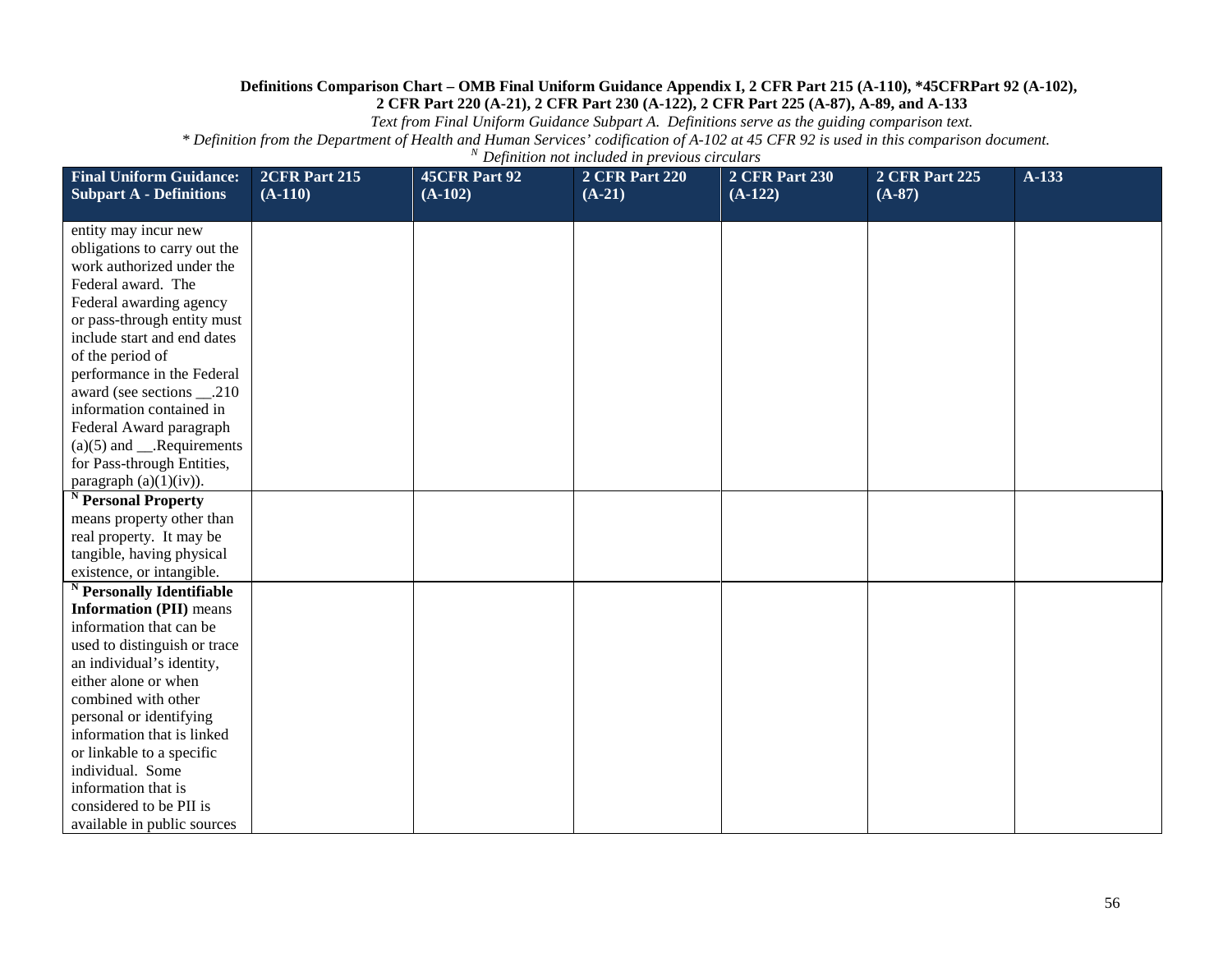*Text from Final Uniform Guidance Subpart A. Definitions serve as the guiding comparison text.*

| <b>Final Uniform Guidance:</b><br><b>Subpart A - Definitions</b> | 2CFR Part 215<br>$(A-110)$ | 45CFR Part 92<br>$(A-102)$ | <b>2 CFR Part 220</b><br>$(A-21)$ | <b>2 CFR Part 230</b><br>$(A-122)$ | <b>2 CFR Part 225</b><br>$(A-87)$ | A-133 |
|------------------------------------------------------------------|----------------------------|----------------------------|-----------------------------------|------------------------------------|-----------------------------------|-------|
| such as telephone books,                                         |                            |                            |                                   |                                    |                                   |       |
| public websites, and                                             |                            |                            |                                   |                                    |                                   |       |
| university listings. This                                        |                            |                            |                                   |                                    |                                   |       |
| type of information is                                           |                            |                            |                                   |                                    |                                   |       |
| considered to be Public PII                                      |                            |                            |                                   |                                    |                                   |       |
| and includes, for example,                                       |                            |                            |                                   |                                    |                                   |       |
| first and last name,                                             |                            |                            |                                   |                                    |                                   |       |
| address, work telephone                                          |                            |                            |                                   |                                    |                                   |       |
| number, e-mail address,                                          |                            |                            |                                   |                                    |                                   |       |
| home telephone number,                                           |                            |                            |                                   |                                    |                                   |       |
| and general educational<br>credentials. The definition           |                            |                            |                                   |                                    |                                   |       |
| of PII is not anchored to                                        |                            |                            |                                   |                                    |                                   |       |
| any single category of                                           |                            |                            |                                   |                                    |                                   |       |
| information or technology.                                       |                            |                            |                                   |                                    |                                   |       |
| Rather, it requires a case-                                      |                            |                            |                                   |                                    |                                   |       |
| by-case assessment of the                                        |                            |                            |                                   |                                    |                                   |       |
| specific risk that an                                            |                            |                            |                                   |                                    |                                   |       |
| individual can be                                                |                            |                            |                                   |                                    |                                   |       |
| identified. Non-PII can                                          |                            |                            |                                   |                                    |                                   |       |
| become PII whenever                                              |                            |                            |                                   |                                    |                                   |       |
| additional information is                                        |                            |                            |                                   |                                    |                                   |       |
| made publicly available, in                                      |                            |                            |                                   |                                    |                                   |       |
| any medium and from any                                          |                            |                            |                                   |                                    |                                   |       |
| source, that, when                                               |                            |                            |                                   |                                    |                                   |       |
| combined with other                                              |                            |                            |                                   |                                    |                                   |       |
| available information,                                           |                            |                            |                                   |                                    |                                   |       |
| could be used to identify                                        |                            |                            |                                   |                                    |                                   |       |
| an individual.                                                   |                            |                            |                                   |                                    |                                   |       |
| $N$ Program Income                                               |                            |                            |                                   |                                    |                                   |       |
| means gross income earned                                        |                            |                            |                                   |                                    |                                   |       |
| by the non-Federal entity                                        |                            |                            |                                   |                                    |                                   |       |
| that is directly generated                                       |                            |                            |                                   |                                    |                                   |       |
| by a supported activity or                                       |                            |                            |                                   |                                    |                                   |       |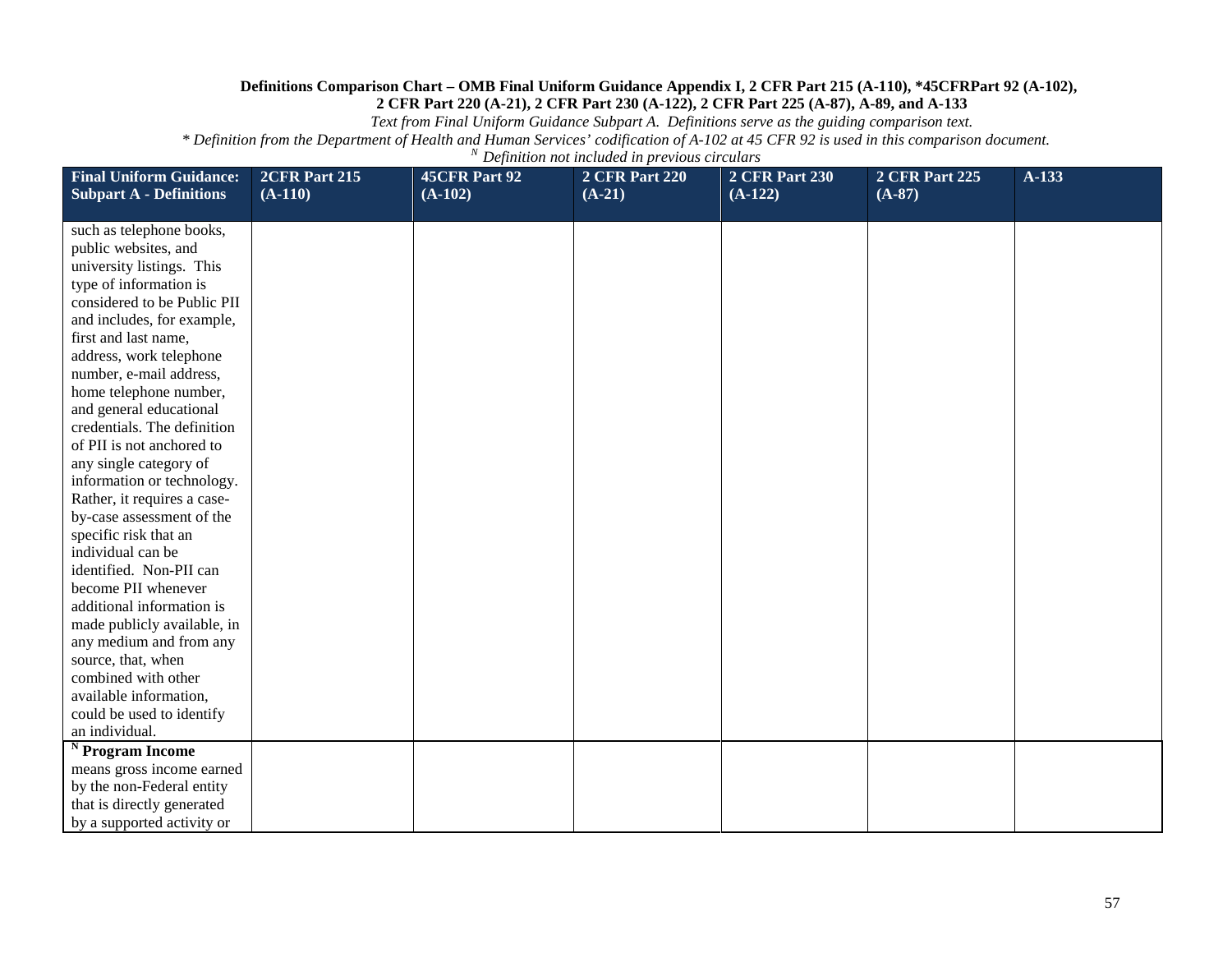*Text from Final Uniform Guidance Subpart A. Definitions serve as the guiding comparison text.*

| <b>Final Uniform Guidance:</b><br><b>Subpart A - Definitions</b> | 2CFR Part 215<br>$(A-110)$ | 45CFR Part 92<br>$(A-102)$ | <b>2 CFR Part 220</b><br>$(A-21)$ | <b>2 CFR Part 230</b><br>$(A-122)$ | <b>2 CFR Part 225</b><br>$(A-87)$ | $A-133$ |
|------------------------------------------------------------------|----------------------------|----------------------------|-----------------------------------|------------------------------------|-----------------------------------|---------|
| earned as a result of the                                        |                            |                            |                                   |                                    |                                   |         |
| Federal award during the                                         |                            |                            |                                   |                                    |                                   |         |
| period of performance.                                           |                            |                            |                                   |                                    |                                   |         |
| (See section ___.77 Period                                       |                            |                            |                                   |                                    |                                   |         |
| of Performance.) Program                                         |                            |                            |                                   |                                    |                                   |         |
| income includes but is not                                       |                            |                            |                                   |                                    |                                   |         |
| limited to income from                                           |                            |                            |                                   |                                    |                                   |         |
| fees for services                                                |                            |                            |                                   |                                    |                                   |         |
| performed, the use or                                            |                            |                            |                                   |                                    |                                   |         |
| rental or real or personal                                       |                            |                            |                                   |                                    |                                   |         |
| property acquired under                                          |                            |                            |                                   |                                    |                                   |         |
| Federal awards, the sale of                                      |                            |                            |                                   |                                    |                                   |         |
| commodities or items                                             |                            |                            |                                   |                                    |                                   |         |
| fabricated under a Federal                                       |                            |                            |                                   |                                    |                                   |         |
| award, license fees and                                          |                            |                            |                                   |                                    |                                   |         |
| royalties on patents and                                         |                            |                            |                                   |                                    |                                   |         |
| copyrights, and principal                                        |                            |                            |                                   |                                    |                                   |         |
| and interest on loans made                                       |                            |                            |                                   |                                    |                                   |         |
| with Federal award funds.                                        |                            |                            |                                   |                                    |                                   |         |
| Interest earned on                                               |                            |                            |                                   |                                    |                                   |         |
| advances of Federal funds                                        |                            |                            |                                   |                                    |                                   |         |
| is not program income.                                           |                            |                            |                                   |                                    |                                   |         |
| Except as otherwise                                              |                            |                            |                                   |                                    |                                   |         |
| provided in Federal                                              |                            |                            |                                   |                                    |                                   |         |
| statutes, regulations, or the<br>terms and conditions of the     |                            |                            |                                   |                                    |                                   |         |
|                                                                  |                            |                            |                                   |                                    |                                   |         |
| Federal award, program<br>income does not include                |                            |                            |                                   |                                    |                                   |         |
| rebates, credits, discounts,                                     |                            |                            |                                   |                                    |                                   |         |
| and interest earned on any                                       |                            |                            |                                   |                                    |                                   |         |
| of them.                                                         |                            |                            |                                   |                                    |                                   |         |
|                                                                  |                            |                            |                                   |                                    |                                   |         |
| See also section ___.407                                         |                            |                            |                                   |                                    |                                   |         |
| Written Prior Approval.                                          |                            |                            |                                   |                                    |                                   |         |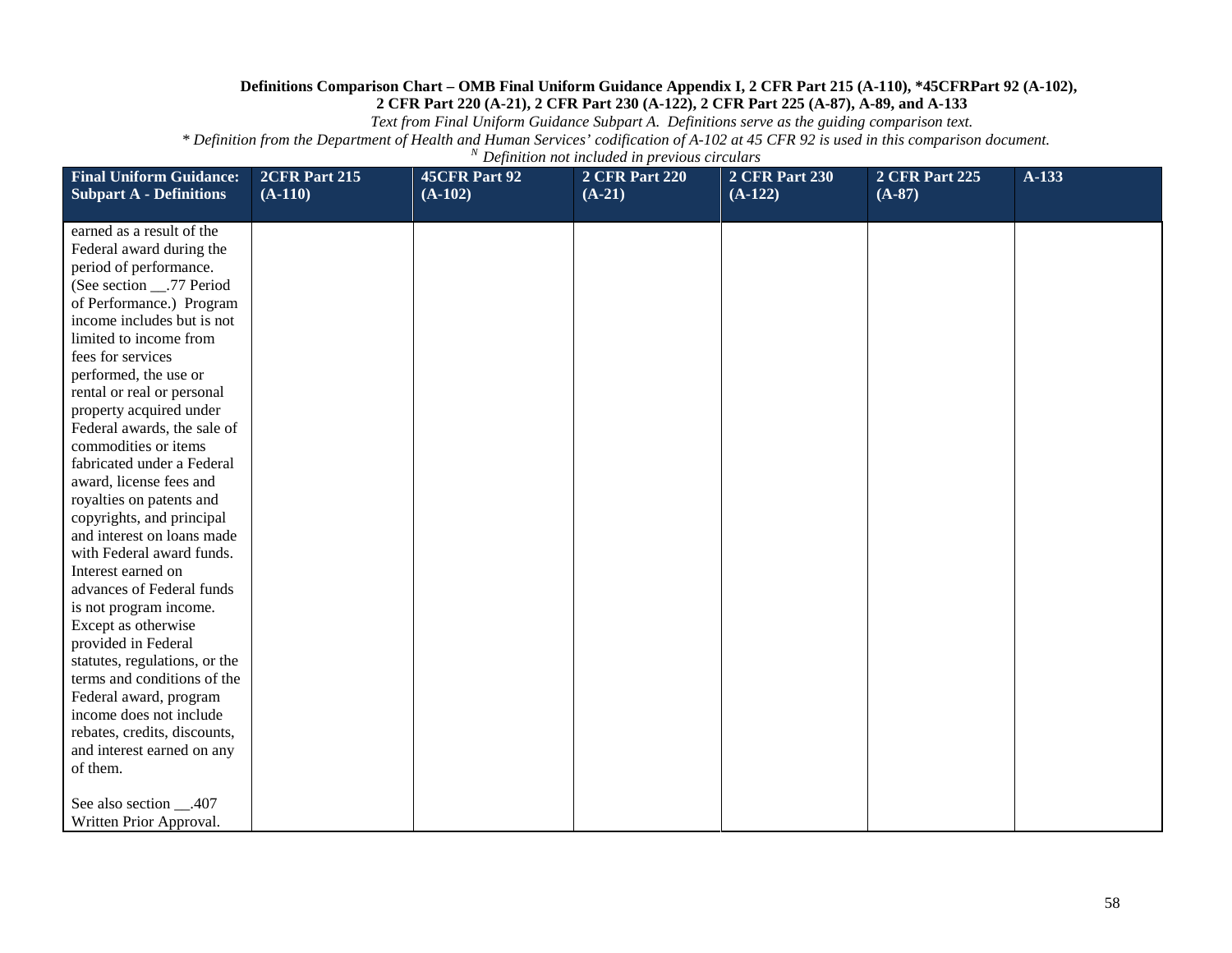*Text from Final Uniform Guidance Subpart A. Definitions serve as the guiding comparison text.*

| <b>Final Uniform Guidance:</b><br><b>Subpart A - Definitions</b>                                                                          | 2CFR Part 215<br>$(A-110)$                                                                                                                                                                 | 45CFR Part 92<br>$(A-102)$                                                                                                                                          | <b>2 CFR Part 220</b><br>$(A-21)$ | <b>2 CFR Part 230</b><br>$(A-122)$ | <b>2 CFR Part 225</b><br>$(A-87)$ | A-133                                                                                                                                   |
|-------------------------------------------------------------------------------------------------------------------------------------------|--------------------------------------------------------------------------------------------------------------------------------------------------------------------------------------------|---------------------------------------------------------------------------------------------------------------------------------------------------------------------|-----------------------------------|------------------------------------|-----------------------------------|-----------------------------------------------------------------------------------------------------------------------------------------|
| See also 35 U.S.C. §§ 200-<br>212 "Disposition of Rights<br>in Educational Awards"<br>applies to inventions made<br>under Federal awards. |                                                                                                                                                                                            |                                                                                                                                                                     |                                   |                                    |                                   |                                                                                                                                         |
| <b>Not Included</b>                                                                                                                       | Prior approval<br>means written<br>approval by an<br>authorized official<br>evidencing prior<br>consent.                                                                                   | Prior approval<br>means documentation<br>evidencing consent<br>prior to incurring<br>specific cost.                                                                 |                                   |                                    |                                   |                                                                                                                                         |
| <b>Not Included</b>                                                                                                                       |                                                                                                                                                                                            |                                                                                                                                                                     |                                   |                                    |                                   | Program-specific<br>audit<br>means an audit of<br>one Federal program<br>as provided for in<br>$\frac{8}{2}$ . 200(c) and<br>.235.<br>Ş |
| <b>Not Included</b>                                                                                                                       | Project period<br>means the period<br>established in the<br>award document<br>during which Federal<br>sponsorship begins<br>and ends.                                                      |                                                                                                                                                                     |                                   |                                    |                                   |                                                                                                                                         |
| <b>Property</b><br>means real property or<br>personal property.                                                                           | <b>Personal property</b><br>means property of any<br>kind except real<br>property. It may be<br>tangible, having<br>physical existence, or<br>intangible, having no<br>physical existence, | <b>Real property</b><br>means land, including<br>land improvements,<br>structures and<br>appurtenances thereto,<br>excluding movable<br>machinery and<br>equipment. |                                   |                                    |                                   |                                                                                                                                         |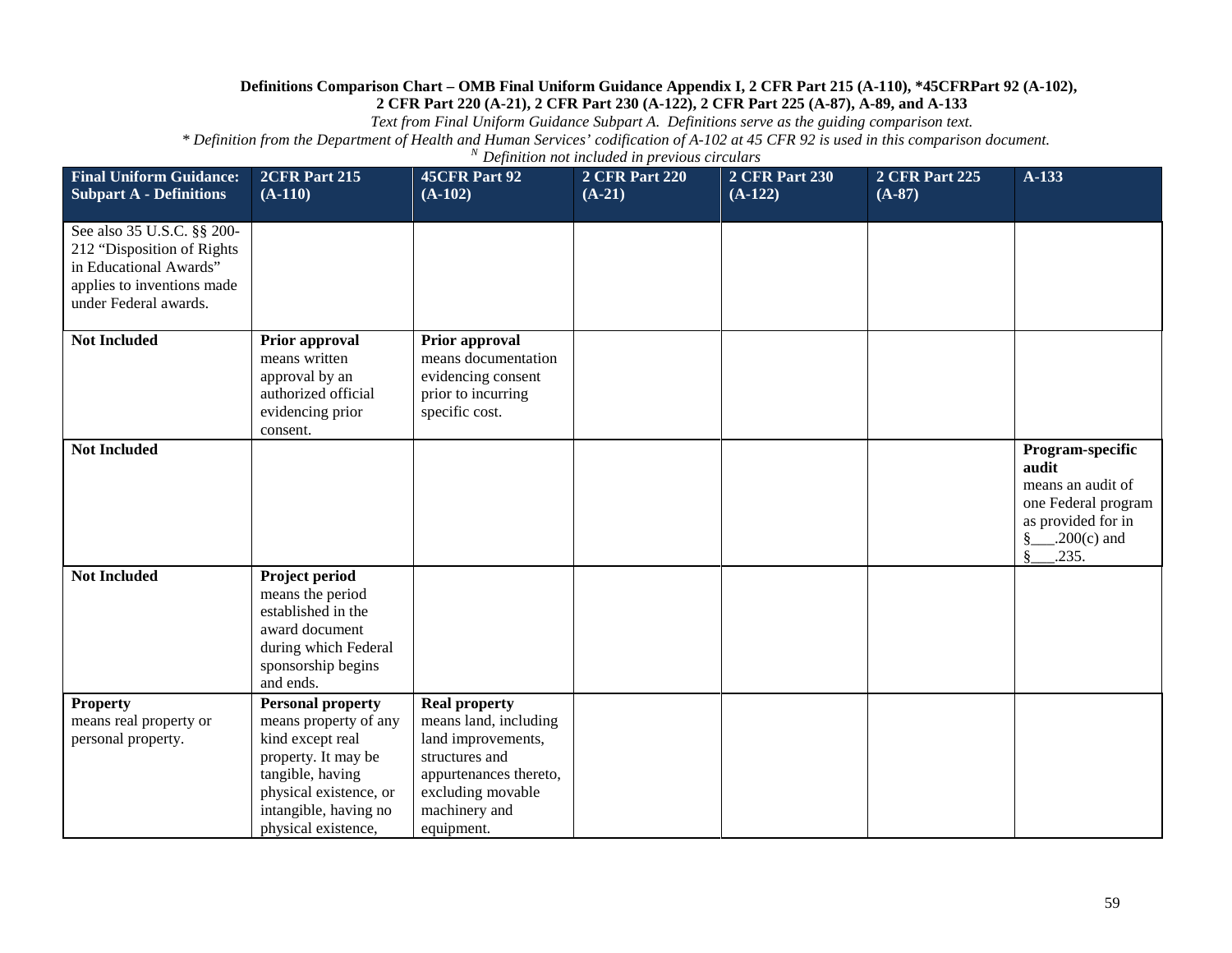*Text from Final Uniform Guidance Subpart A. Definitions serve as the guiding comparison text.*

| <b>Final Uniform Guidance:</b><br><b>Subpart A - Definitions</b>                                                                                                                                                                                                                                                                                                                                                           | 2CFR Part 215<br>$(A-110)$                                                                                                                               | 45CFR Part 92<br>$(A-102)$ | <b>2 CFR Part 220</b><br>$(A-21)$ | <b>2 CFR Part 230</b><br>$(A-122)$ | 2 CFR Part 225<br>$(A-87)$ | $A-133$ |
|----------------------------------------------------------------------------------------------------------------------------------------------------------------------------------------------------------------------------------------------------------------------------------------------------------------------------------------------------------------------------------------------------------------------------|----------------------------------------------------------------------------------------------------------------------------------------------------------|----------------------------|-----------------------------------|------------------------------------|----------------------------|---------|
|                                                                                                                                                                                                                                                                                                                                                                                                                            |                                                                                                                                                          |                            |                                   |                                    |                            |         |
|                                                                                                                                                                                                                                                                                                                                                                                                                            | such as copyrights,<br>patents, or securities.                                                                                                           |                            |                                   |                                    |                            |         |
|                                                                                                                                                                                                                                                                                                                                                                                                                            | <b>Property</b><br>means, unless<br>otherwise stated, real<br>property, equipment,<br>intangible property<br>and debt instruments.                       |                            |                                   |                                    |                            |         |
|                                                                                                                                                                                                                                                                                                                                                                                                                            | <b>Real property</b><br>means land, including<br>land improvements,<br>structures and<br>appurtenances thereto,<br>but excludes movable<br>machinery and |                            |                                   |                                    |                            |         |
|                                                                                                                                                                                                                                                                                                                                                                                                                            | equipment.                                                                                                                                               |                            |                                   |                                    |                            |         |
| <sup>N</sup> Protected Personally<br><b>Identifiable Information</b><br>(Protected PII)<br>means an individual's first<br>name or first initial and last<br>name in combination with<br>any one or more of types of<br>information, including, but<br>not limited to, social<br>security number, passport<br>number, credit card<br>numbers, clearances, bank<br>numbers, biometrics, date<br>and place of birth, mother's |                                                                                                                                                          |                            |                                   |                                    |                            |         |
| maiden name, criminal,<br>medical and financial                                                                                                                                                                                                                                                                                                                                                                            |                                                                                                                                                          |                            |                                   |                                    |                            |         |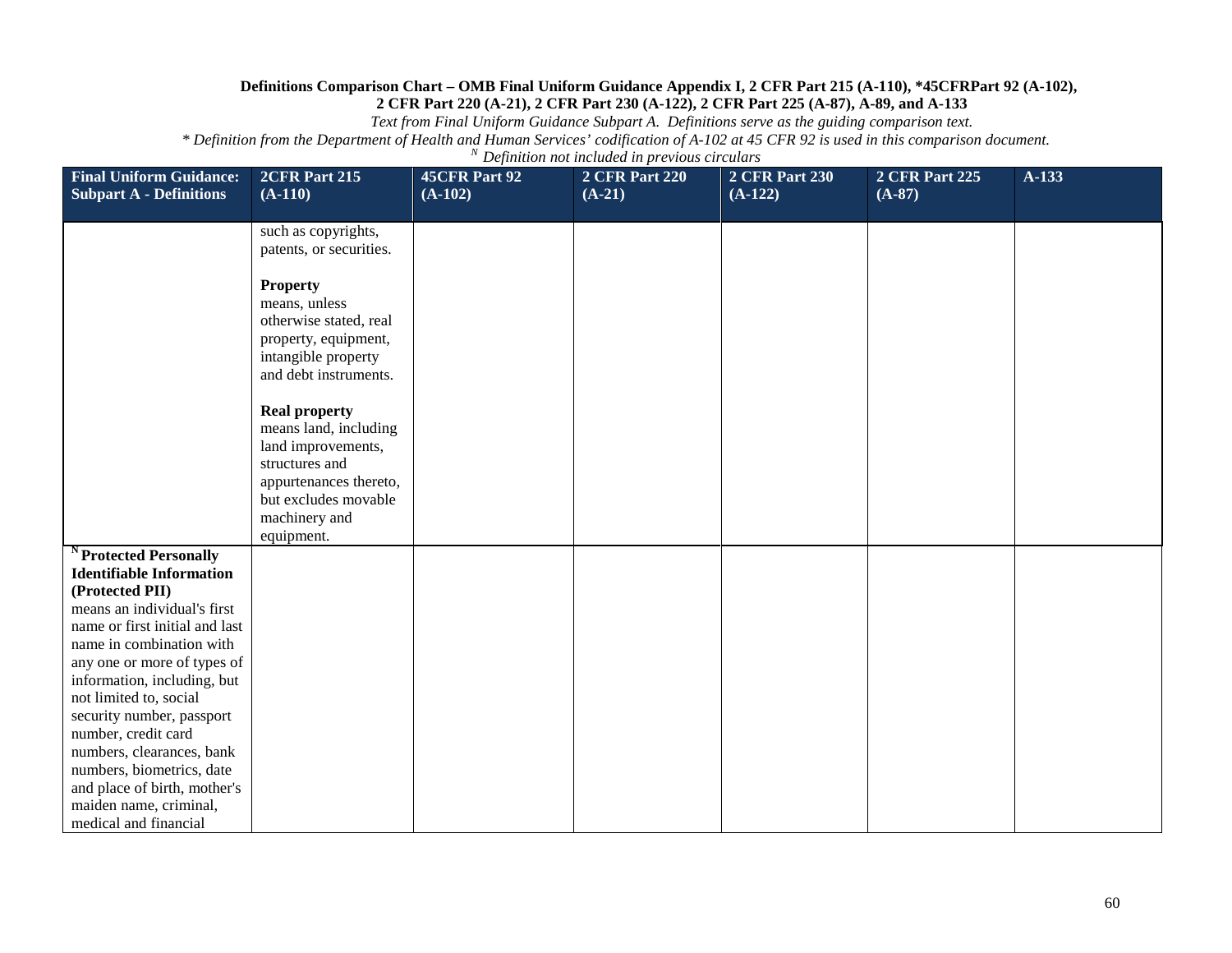*Text from Final Uniform Guidance Subpart A. Definitions serve as the guiding comparison text.*

| <b>Final Uniform Guidance:</b><br><b>Subpart A - Definitions</b>                                                                                                                                                   | <b>2CFR Part 215</b><br>$(A-110)$ | 45CFR Part 92<br>$(A-102)$ | <b>2 CFR Part 220</b><br>$(A-21)$ | <b>2 CFR Part 230</b><br>$(A-122)$ | <b>2 CFR Part 225</b><br>$(A-87)$                                                                                                                                                                                                                                                                                                                                           | A-133                  |
|--------------------------------------------------------------------------------------------------------------------------------------------------------------------------------------------------------------------|-----------------------------------|----------------------------|-----------------------------------|------------------------------------|-----------------------------------------------------------------------------------------------------------------------------------------------------------------------------------------------------------------------------------------------------------------------------------------------------------------------------------------------------------------------------|------------------------|
|                                                                                                                                                                                                                    |                                   |                            |                                   |                                    |                                                                                                                                                                                                                                                                                                                                                                             |                        |
| records, educational<br>transcripts. This does not<br>include PII that is required<br>by law to be disclosed.<br>(See also ___.79 Personally<br>Identifiable Information).                                         |                                   |                            |                                   |                                    |                                                                                                                                                                                                                                                                                                                                                                             |                        |
| <sup>N</sup> Project Cost<br>means total allowable costs<br>incurred under a Federal<br>award and all required cost<br>sharing and voluntary<br>committed cost sharing,<br>including third-party<br>contributions. |                                   |                            |                                   |                                    |                                                                                                                                                                                                                                                                                                                                                                             |                        |
| <b>Not Included</b>                                                                                                                                                                                                |                                   |                            |                                   |                                    | <b>Public assistance</b><br>cost allocation plan<br>means a narrative<br>description of the<br>procedures that will<br>be used in<br>identifying,<br>measuring and<br>allocating all<br>administrative costs<br>to all of the<br>programs<br>administered or<br>supervised by State<br>public assistance<br>agencies as<br>described in<br>Appendix D of 2<br>CFR part 225. |                        |
| <b>Questioned cost</b>                                                                                                                                                                                             |                                   |                            |                                   |                                    |                                                                                                                                                                                                                                                                                                                                                                             | <b>Questioned cost</b> |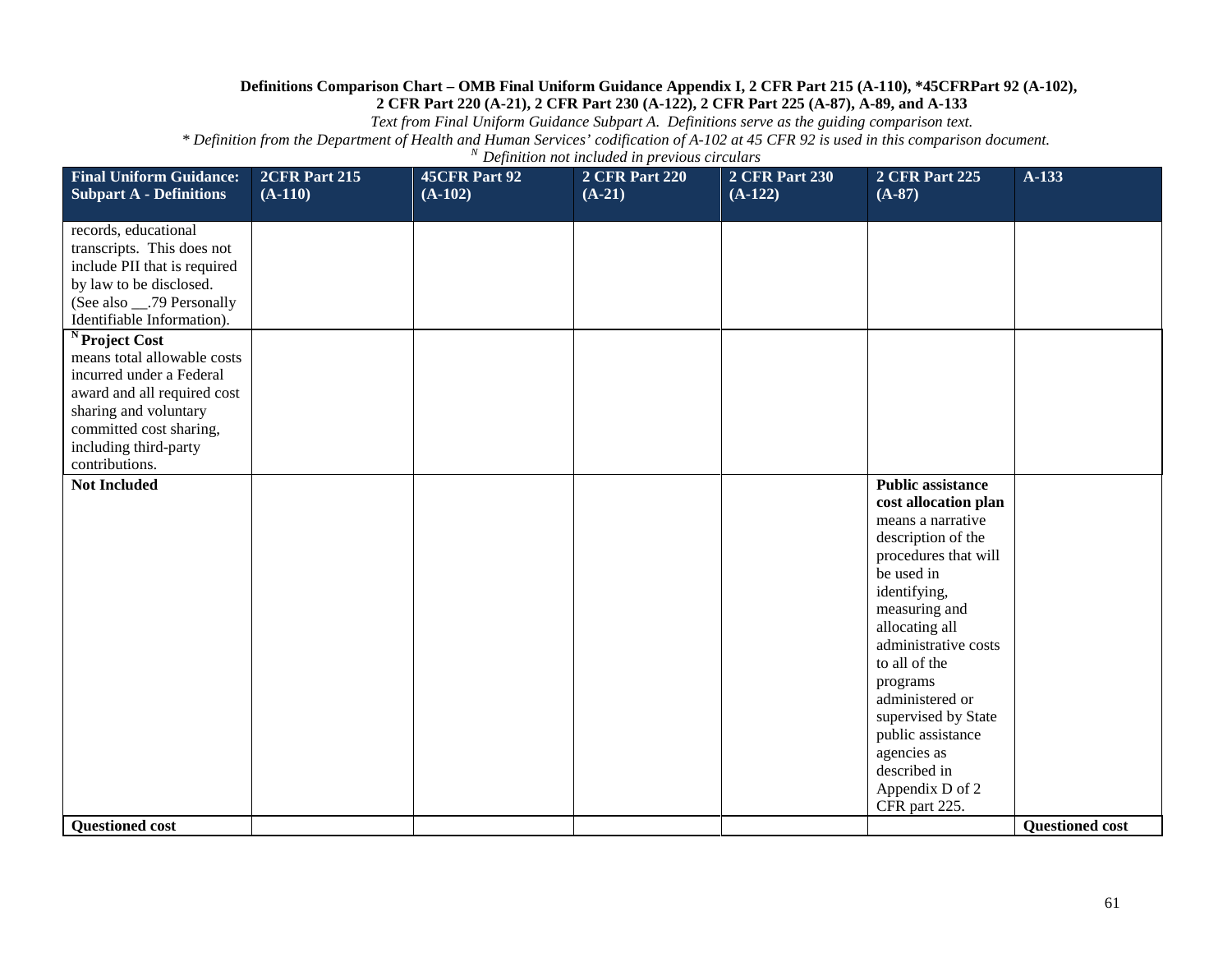*Text from Final Uniform Guidance Subpart A. Definitions serve as the guiding comparison text.*

| <b>Final Uniform Guidance:</b><br><b>Subpart A - Definitions</b>                                                                                                                                                                                                                                                                                                                                                                                                                                                                                                                           | 2CFR Part 215<br>$(A-110)$ | <b>45CFR Part 92</b><br>$(A-102)$ | <b>2 CFR Part 220</b><br>$(A-21)$ | <b>2 CFR Part 230</b><br>$(A-122)$ | <b>2 CFR Part 225</b><br>$(A-87)$ | A-133                                                                                                                                                                                                                                                                                                                                                                                                                                                                                                                                                                                                                                                      |
|--------------------------------------------------------------------------------------------------------------------------------------------------------------------------------------------------------------------------------------------------------------------------------------------------------------------------------------------------------------------------------------------------------------------------------------------------------------------------------------------------------------------------------------------------------------------------------------------|----------------------------|-----------------------------------|-----------------------------------|------------------------------------|-----------------------------------|------------------------------------------------------------------------------------------------------------------------------------------------------------------------------------------------------------------------------------------------------------------------------------------------------------------------------------------------------------------------------------------------------------------------------------------------------------------------------------------------------------------------------------------------------------------------------------------------------------------------------------------------------------|
| means a cost that is<br>questioned by the auditor<br>because of an audit<br>finding:<br>(a) Which resulted from a<br>violation or possible<br>violation of a statute,<br>regulation, or terms and<br>conditions of a Federal<br>award, including for funds<br>used to match Federal<br>funds:<br>(b) Where the costs, at the<br>time of the audit, are not<br>supported by adequate<br>documentation; or<br>(c) Where the costs<br>incurred appear<br>unreasonable and do not<br>reflect the actions a<br>prudent person would take<br>in the circumstances.<br><sup>N</sup> Real property |                            |                                   |                                   |                                    |                                   | means a cost that is<br>questioned by the<br>auditor because of<br>an audit finding:<br>(1) Which resulted<br>from a violation or<br>possible violation of<br>a provision of a law,<br>regulation, contract,<br>grant, cooperative<br>agreement, or other<br>agreement or<br>document governing<br>the use of Federal<br>funds, including<br>funds used to match<br>Federal funds;<br>(2) Where the costs,<br>at the time of the<br>audit, are not<br>supported by<br>adequate<br>documentation; or<br>(3) Where the costs<br>incurred appear<br>unreasonable and do<br>not reflect the<br>actions a prudent<br>person would take in<br>the circumstances. |
| means land, including land<br>improvements, structures<br>and appurtenances thereto,                                                                                                                                                                                                                                                                                                                                                                                                                                                                                                       |                            |                                   |                                   |                                    |                                   |                                                                                                                                                                                                                                                                                                                                                                                                                                                                                                                                                                                                                                                            |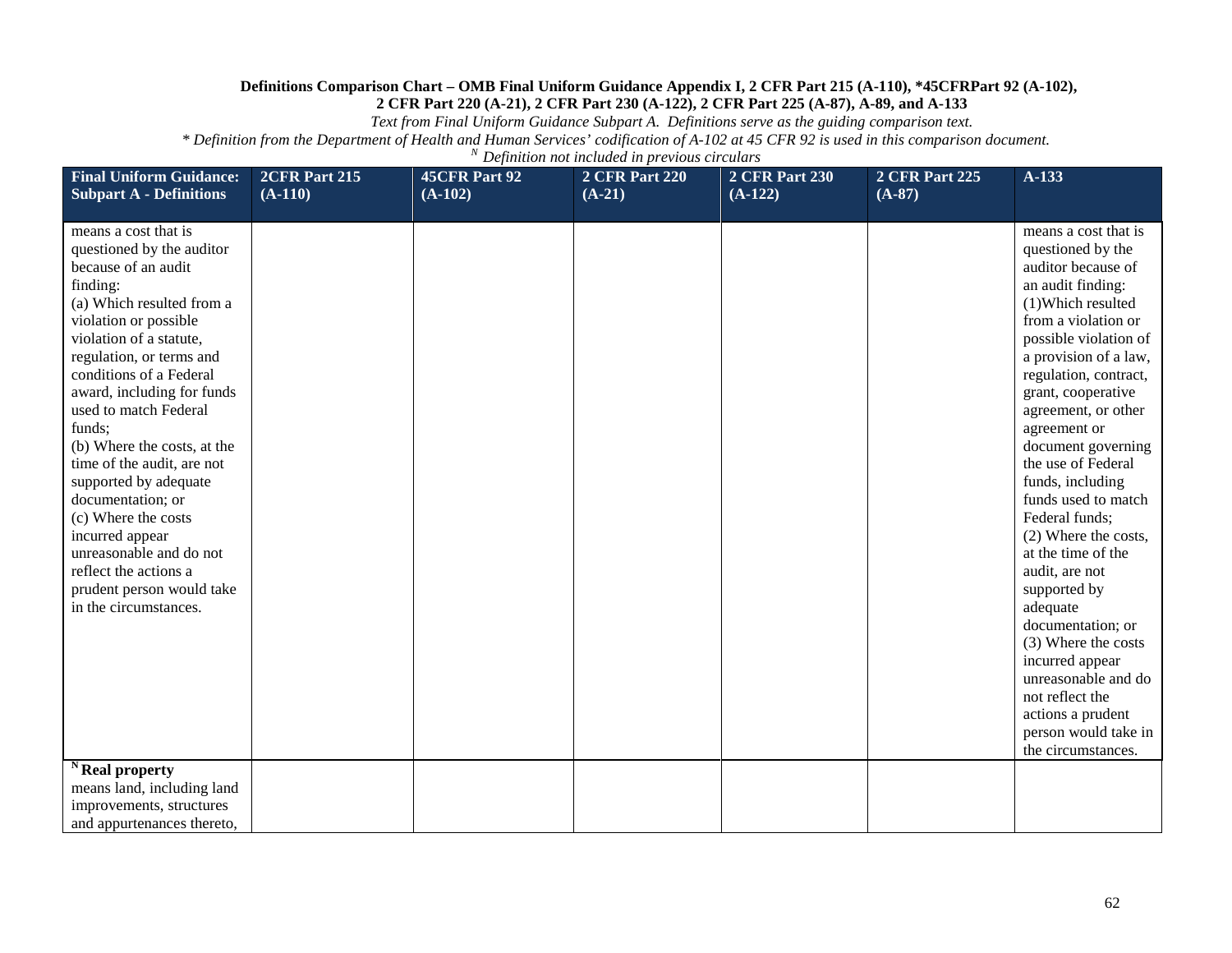*Text from Final Uniform Guidance Subpart A. Definitions serve as the guiding comparison text.*

| <b>Final Uniform Guidance:</b> | 2CFR Part 215           | <b>45CFR Part 92</b> | <b>2 CFR Part 220</b> | <b>2 CFR Part 230</b> | <b>2 CFR Part 225</b> | A-133               |
|--------------------------------|-------------------------|----------------------|-----------------------|-----------------------|-----------------------|---------------------|
| <b>Subpart A - Definitions</b> | $(A-110)$               | $(A-102)$            | $(A-21)$              | $(A-122)$             | $(A-87)$              |                     |
| but excludes moveable          |                         |                      |                       |                       |                       |                     |
| machinery and equipment.       |                         |                      |                       |                       |                       |                     |
| Recipient                      | <b>Recipient</b>        |                      |                       |                       |                       | Recipient           |
| means a non-Federal entity     | means an organization   |                      |                       |                       |                       | means a non-Federal |
| that receives a Federal        | receiving financial     |                      |                       |                       |                       | entity that expends |
| award directly from a          | assistance directly     |                      |                       |                       |                       | Federal awards      |
| Federal awarding agency        | from Federal awarding   |                      |                       |                       |                       | received directly   |
| to carry out an activity       | agencies to carry out a |                      |                       |                       |                       | from a Federal      |
| under a Federal program.       | project or program.     |                      |                       |                       |                       | awarding agency to  |
| The term recipient does not    | The term includes       |                      |                       |                       |                       | carry out a Federal |
| include subrecipients. See     | public and private      |                      |                       |                       |                       | program.            |
| also __.69 Non-Federal         | institutions of higher  |                      |                       |                       |                       |                     |
| Entity.                        | education, public and   |                      |                       |                       |                       |                     |
|                                | private hospitals, and  |                      |                       |                       |                       |                     |
|                                | other quasi-public and  |                      |                       |                       |                       |                     |
|                                | private non-profit      |                      |                       |                       |                       |                     |
|                                | organizations such as,  |                      |                       |                       |                       |                     |
|                                | but not limited to,     |                      |                       |                       |                       |                     |
|                                | community action        |                      |                       |                       |                       |                     |
|                                | agencies, research      |                      |                       |                       |                       |                     |
|                                | institutes, educational |                      |                       |                       |                       |                     |
|                                | associations, and       |                      |                       |                       |                       |                     |
|                                | health centers. The     |                      |                       |                       |                       |                     |
|                                | term may include        |                      |                       |                       |                       |                     |
|                                | commercial              |                      |                       |                       |                       |                     |
|                                | organizations, foreign  |                      |                       |                       |                       |                     |
|                                | or international        |                      |                       |                       |                       |                     |
|                                | organizations (such as  |                      |                       |                       |                       |                     |
|                                | agencies of the United  |                      |                       |                       |                       |                     |
|                                | Nations) which are      |                      |                       |                       |                       |                     |
|                                | recipients,             |                      |                       |                       |                       |                     |
|                                | subrecipients, or       |                      |                       |                       |                       |                     |
|                                | contractors or          |                      |                       |                       |                       |                     |
|                                | subcontractors of       |                      |                       |                       |                       |                     |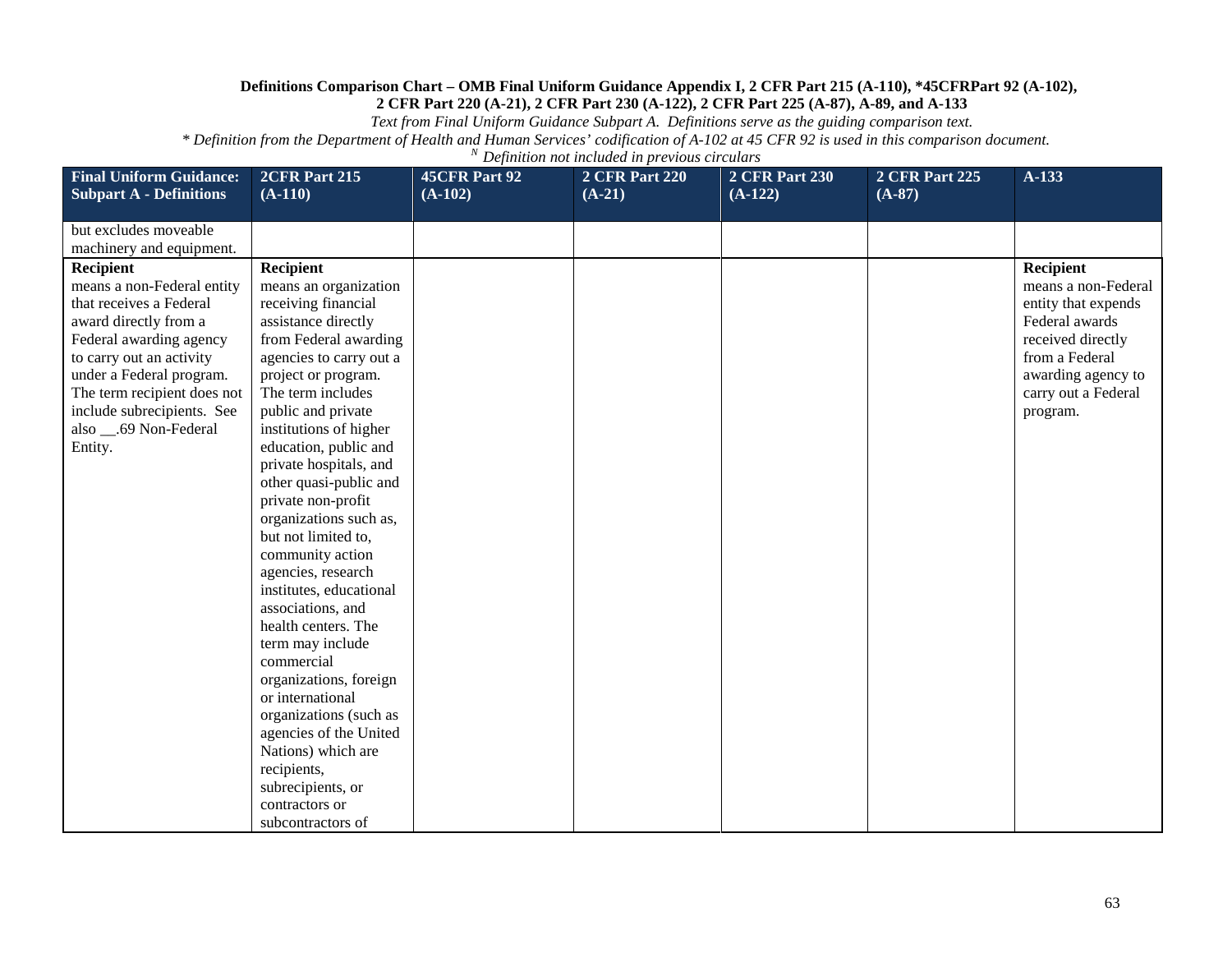*Text from Final Uniform Guidance Subpart A. Definitions serve as the guiding comparison text.*

| <b>Final Uniform Guidance:</b> | 2CFR Part 215           | <b>45CFR Part 92</b> | <b>2 CFR Part 220</b> | <b>2 CFR Part 230</b> | <b>2 CFR Part 225</b> | $A-133$                |
|--------------------------------|-------------------------|----------------------|-----------------------|-----------------------|-----------------------|------------------------|
| <b>Subpart A - Definitions</b> | $(A-110)$               | $(A-102)$            | $(A-21)$              | $(A-122)$             | $(A-87)$              |                        |
|                                | recipients or           |                      |                       |                       |                       |                        |
|                                | subrecipients at the    |                      |                       |                       |                       |                        |
|                                | discretion of the       |                      |                       |                       |                       |                        |
|                                | Federal awarding        |                      |                       |                       |                       |                        |
|                                | agency. The term does   |                      |                       |                       |                       |                        |
|                                | not include             |                      |                       |                       |                       |                        |
|                                | government-owned        |                      |                       |                       |                       |                        |
|                                | contractor-operated     |                      |                       |                       |                       |                        |
|                                | facilities or research  |                      |                       |                       |                       |                        |
|                                | centers providing       |                      |                       |                       |                       |                        |
|                                | continued support for   |                      |                       |                       |                       |                        |
|                                | mission-oriented,       |                      |                       |                       |                       |                        |
|                                | large-scale programs    |                      |                       |                       |                       |                        |
|                                | that are government-    |                      |                       |                       |                       |                        |
|                                | owned or controlled,    |                      |                       |                       |                       |                        |
|                                | or are designated as    |                      |                       |                       |                       |                        |
|                                | federally-funded        |                      |                       |                       |                       |                        |
|                                | research and            |                      |                       |                       |                       |                        |
|                                | development centers.    |                      |                       |                       |                       |                        |
| <b>Research and</b>            | <b>Research and</b>     |                      | Organized             |                       |                       | <b>Research and</b>    |
| <b>Development</b>             | <b>Development</b>      |                      | <b>Research</b>       |                       |                       | <b>Development</b>     |
| means all research             | means all research      |                      | means all research    |                       |                       | (R&D)                  |
| activities, both basic and     | activities, both basic  |                      | and development       |                       |                       | means all research     |
| applied, and all               | and applied, and all    |                      | activities of an      |                       |                       | activities, both basic |
| development activities that    | development activities  |                      | institution that are  |                       |                       | and applied, and all   |
| are performed by non-          | that are supported at   |                      | separately budgeted   |                       |                       | development            |
| Federal entities. The term     | universities, colleges, |                      | and accounted for. It |                       |                       | activities that are    |
| research also includes         | and other non-profit    |                      | includes:             |                       |                       | performed by a non-    |
| activities involving the       | institutions.           |                      | (1) Sponsored         |                       |                       | Federal entity.        |
| training of individuals in     | "Research" is defined   |                      | research means all    |                       |                       | Research is defined    |
| research techniques where      | as a systematic study   |                      | research and          |                       |                       | as a systematic        |
| such activities utilize the    | directed toward fuller  |                      | development           |                       |                       | study directed         |
| same facilities as other       | scientific knowledge    |                      | activities that are   |                       |                       | toward fuller          |
| research and development       | or understanding of     |                      | sponsored by          |                       |                       | scientific knowledge   |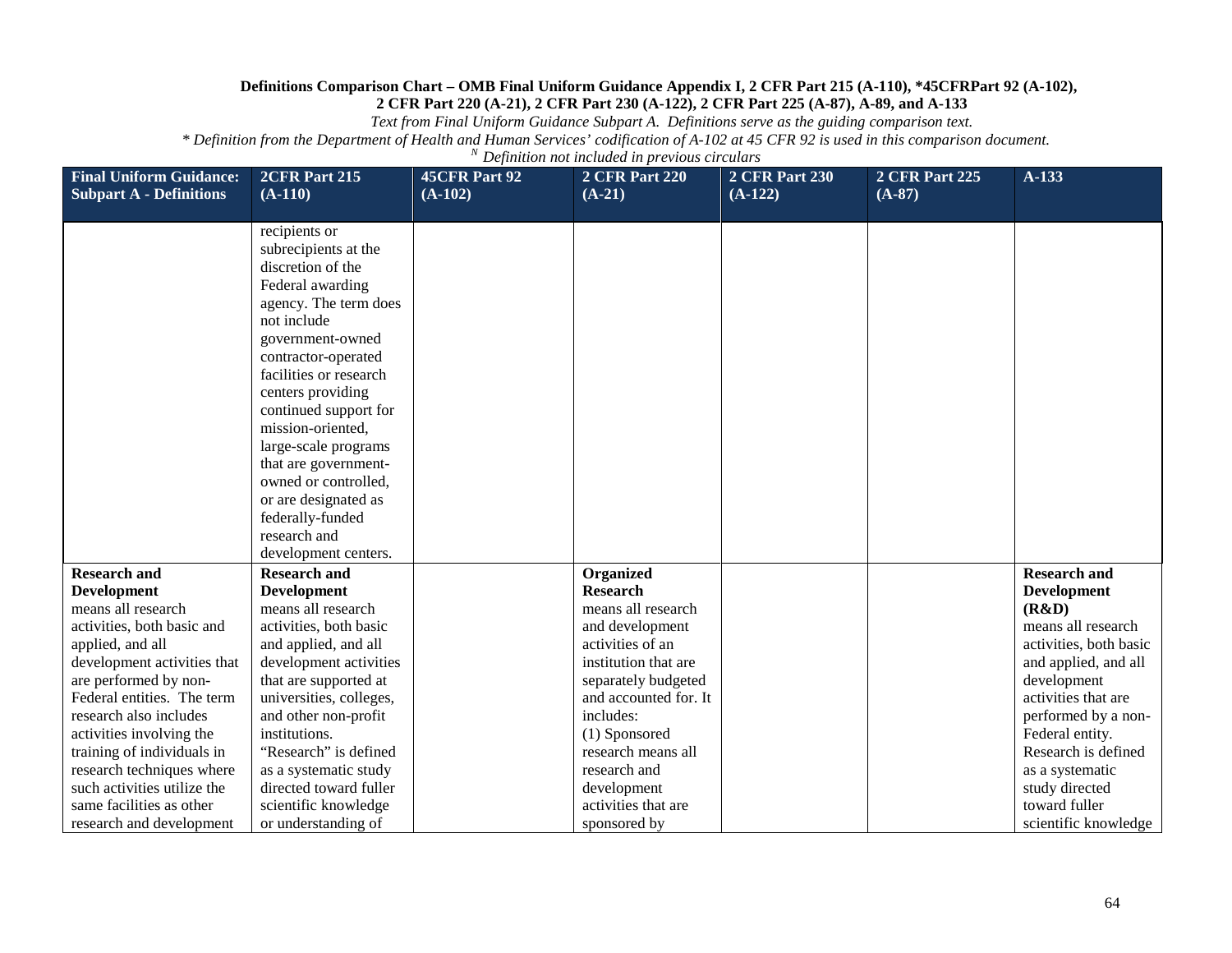*Text from Final Uniform Guidance Subpart A. Definitions serve as the guiding comparison text.*

| <b>Final Uniform Guidance:</b><br><b>Subpart A - Definitions</b> | 2CFR Part 215<br>$(A-110)$ | <b>45CFR Part 92</b><br>$(A-102)$ | <b>2 CFR Part 220</b><br>$(A-21)$       | <b>2 CFR Part 230</b><br>$(A-122)$ | <b>2 CFR Part 225</b><br>$(A-87)$ | A-133                        |
|------------------------------------------------------------------|----------------------------|-----------------------------------|-----------------------------------------|------------------------------------|-----------------------------------|------------------------------|
| activities and where such                                        | the subject studied.       |                                   | Federal and non-                        |                                    |                                   | or understanding of          |
| activities are not included                                      | "Development" is the       |                                   | Federal agencies                        |                                    |                                   | the subject studied.         |
| in the instruction function.                                     | systematic use of          |                                   | and organizations.                      |                                    |                                   | The term research            |
|                                                                  | knowledge and              |                                   | This term includes                      |                                    |                                   | also includes                |
| "Research" is defined as a                                       | understanding gained       |                                   | activities involving                    |                                    |                                   | activities involving         |
| systematic study directed                                        | from research directed     |                                   | the training of                         |                                    |                                   | the training of              |
| toward fuller scientific                                         | toward the production      |                                   | individuals in                          |                                    |                                   | individuals in               |
| knowledge or                                                     | of useful materials,       |                                   | research techniques                     |                                    |                                   | research techniques          |
| understanding of the                                             | devices, systems, or       |                                   | (commonly called                        |                                    |                                   | where such                   |
| subject studied.                                                 | methods, including         |                                   | research training)                      |                                    |                                   | activities utilize the       |
| "Development" is the                                             | design and                 |                                   | where such                              |                                    |                                   | same facilities as           |
| systematic use of                                                | development of             |                                   | activities utilize the                  |                                    |                                   | other research and           |
| knowledge and                                                    | prototypes and             |                                   | same facilities as                      |                                    |                                   | development                  |
| understanding gained from                                        | processes. The term        |                                   | other research and                      |                                    |                                   | activities and where         |
| research directed toward                                         | research also includes     |                                   | development                             |                                    |                                   | such activities are          |
| the production of useful                                         | activities involving the   |                                   | activities and where                    |                                    |                                   | not included in the          |
| materials, devices,                                              | training of individuals    |                                   | such activities are                     |                                    |                                   | instruction function.        |
| systems, or methods,                                             | in research techniques     |                                   | not included in the                     |                                    |                                   | Development is the           |
| including design and                                             | where such activities      |                                   | instruction function.                   |                                    |                                   | systematic use of            |
| development of prototypes                                        | utilize the same           |                                   | (2) University                          |                                    |                                   | knowledge and                |
| and processes.                                                   | facilities as other        |                                   | research means all                      |                                    |                                   | understanding                |
|                                                                  | research and               |                                   | research and                            |                                    |                                   | gained from                  |
|                                                                  | development activities     |                                   | development                             |                                    |                                   | research directed            |
|                                                                  | and where such             |                                   | activities that are                     |                                    |                                   | toward the                   |
|                                                                  | activities are not         |                                   | separately budgeted                     |                                    |                                   | production of useful         |
|                                                                  | included in the            |                                   | and accounted for                       |                                    |                                   | materials, devices,          |
|                                                                  | instruction function.      |                                   | by the institution<br>under an internal |                                    |                                   | systems, or                  |
|                                                                  |                            |                                   |                                         |                                    |                                   | methods, including           |
|                                                                  |                            |                                   | application of<br>institutional funds.  |                                    |                                   | design and<br>development of |
|                                                                  |                            |                                   | University research,                    |                                    |                                   |                              |
|                                                                  |                            |                                   | for purposes of this                    |                                    |                                   | prototypes and<br>processes. |
|                                                                  |                            |                                   | document, shall be                      |                                    |                                   |                              |
|                                                                  |                            |                                   | combined with                           |                                    |                                   |                              |
|                                                                  |                            |                                   |                                         |                                    |                                   |                              |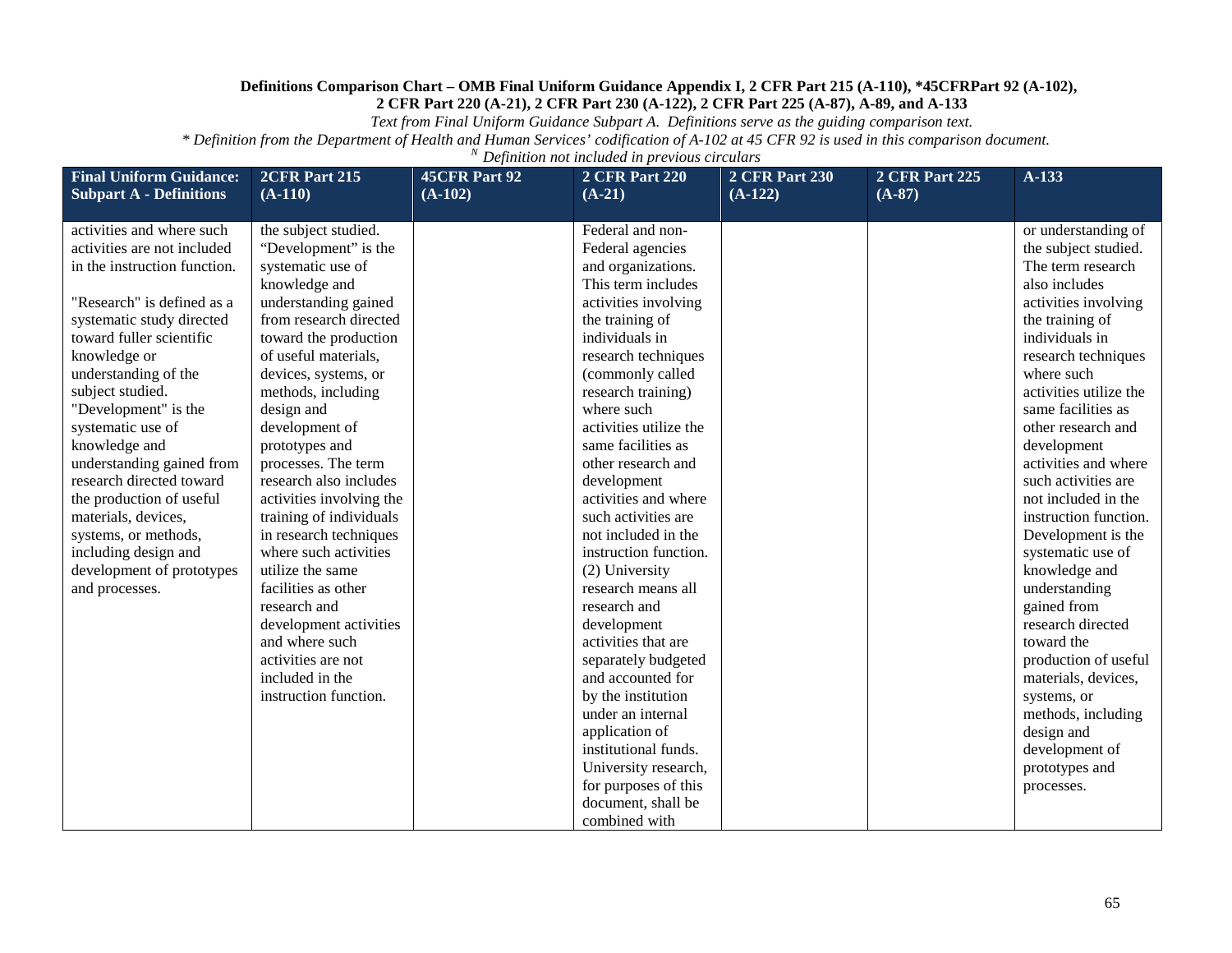*Text from Final Uniform Guidance Subpart A. Definitions serve as the guiding comparison text.*

| <b>Final Uniform Guidance:</b><br><b>Subpart A - Definitions</b>                                                                                                                                                                                    | 2CFR Part 215<br>$(A-110)$ | 45CFR Part 92<br>$(A-102)$                                                                                                                                                                                                                                                                                                                                                                                                                                                 | <b>2 CFR Part 220</b><br>$(A-21)$                                     | <b>2 CFR Part 230</b><br>$(A-122)$ | 2 CFR Part 225<br>$(A-87)$ | A-133 |
|-----------------------------------------------------------------------------------------------------------------------------------------------------------------------------------------------------------------------------------------------------|----------------------------|----------------------------------------------------------------------------------------------------------------------------------------------------------------------------------------------------------------------------------------------------------------------------------------------------------------------------------------------------------------------------------------------------------------------------------------------------------------------------|-----------------------------------------------------------------------|------------------------------------|----------------------------|-------|
|                                                                                                                                                                                                                                                     |                            |                                                                                                                                                                                                                                                                                                                                                                                                                                                                            | sponsored research<br>under the function<br>of organized<br>research. |                                    |                            |       |
| <b>Not Included</b>                                                                                                                                                                                                                                 |                            | <b>Share</b><br>when referring to the<br>awarding agency's<br>portion of real<br>property, equipment or<br>supplies, means the<br>same percentage as the<br>awarding agency's<br>portion of the<br>acquiring party's total<br>costs under the grant<br>to which the<br>acquisition costs under<br>the grant to which the<br>acquisition cost of the<br>property was charged.<br>Only costs are to be<br>counted-not the<br>value of third-party in-<br>kind contributions. |                                                                       |                                    |                            |       |
| Simplified Acquisition<br><b>Threshold</b><br>means the dollar amount<br>below which a non-Federal<br>entity may purchase<br>property or services using<br>small purchase<br>methods. Non-Federal<br>entities adopt small<br>purchase procedures in |                            |                                                                                                                                                                                                                                                                                                                                                                                                                                                                            |                                                                       |                                    |                            |       |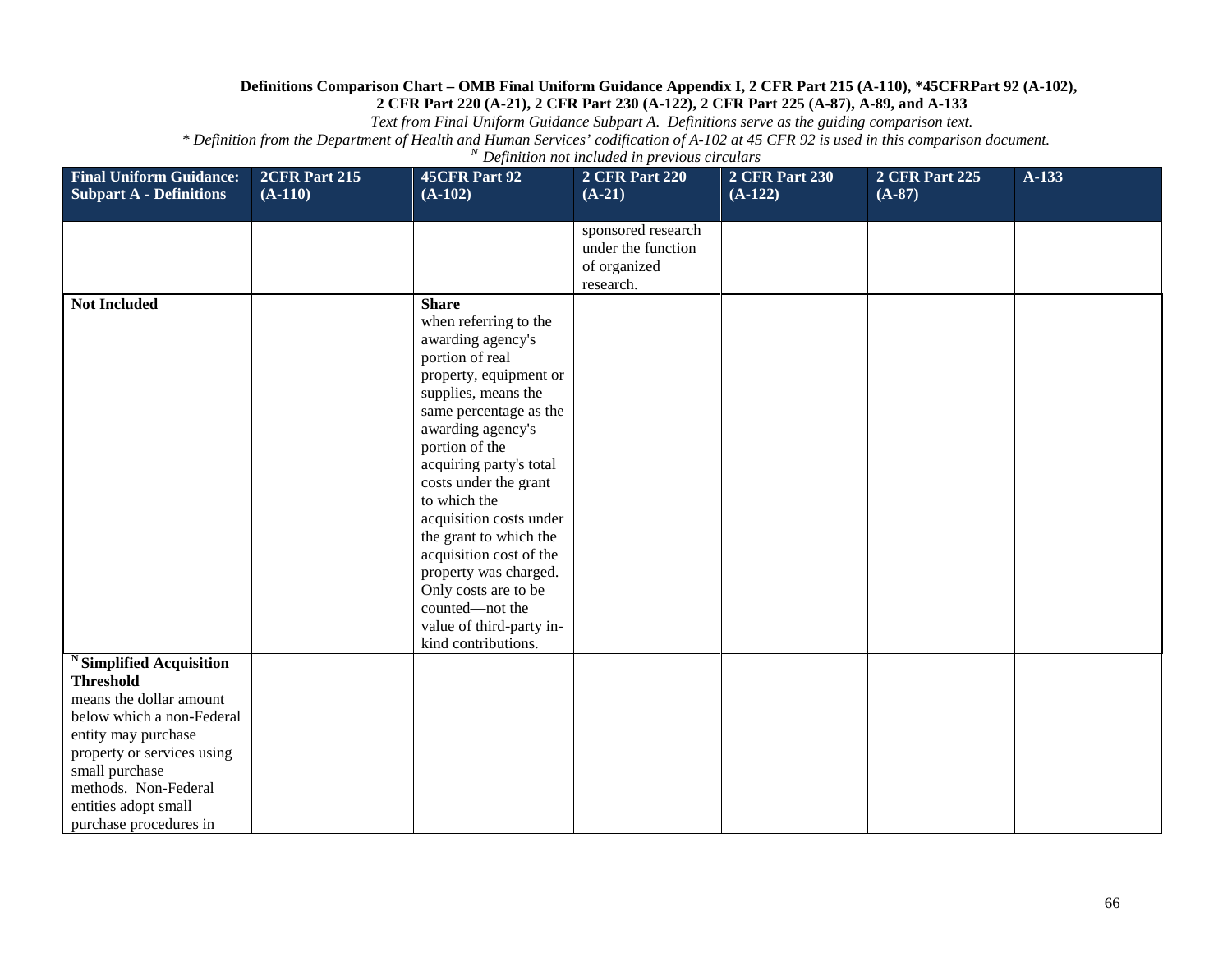*Text from Final Uniform Guidance Subpart A. Definitions serve as the guiding comparison text.*

| <b>Final Uniform Guidance:</b><br><b>Subpart A - Definitions</b>                                                                                                                                                                                                                                                                                                                                                                                                                                                        | 2CFR Part 215<br>$(A-110)$                                                                                                  | <b>45CFR Part 92</b><br>$(A-102)$ | <b>2 CFR Part 220</b><br>$(A-21)$ | <b>2 CFR Part 230</b><br>$(A-122)$ | 2 CFR Part 225<br>$(A-87)$ | A-133                                                                                                                                                                    |
|-------------------------------------------------------------------------------------------------------------------------------------------------------------------------------------------------------------------------------------------------------------------------------------------------------------------------------------------------------------------------------------------------------------------------------------------------------------------------------------------------------------------------|-----------------------------------------------------------------------------------------------------------------------------|-----------------------------------|-----------------------------------|------------------------------------|----------------------------|--------------------------------------------------------------------------------------------------------------------------------------------------------------------------|
| order to expedite the<br>purchase of items costing<br>less than the simplified<br>acquisition threshold. The<br>simplified acquisition<br>threshold is set by the<br>Federal Acquisition<br>Regulation at 48 C.F.R.<br>Subpart 2.1 (Definitions)<br>and in accordance with 41<br>U.S.C. § 1908. As of the<br>publication of this Part, the<br>simplified acquisition<br>threshold is \$150,000, but<br>this threshold is<br>periodically adjusted for<br>inflation. (Also see<br>definition of _67 Micro-<br>purchase.) |                                                                                                                             |                                   |                                   |                                    |                            |                                                                                                                                                                          |
| <b>Not Included</b><br><b>Not Included</b>                                                                                                                                                                                                                                                                                                                                                                                                                                                                              | <b>Small Awards</b>                                                                                                         |                                   |                                   |                                    |                            | <b>Single Audit</b><br>means an audit<br>which includes both<br>the entity's financial<br>statements and the<br>Federal awards as<br>described in<br>$\frac{8}{2}$ .500. |
|                                                                                                                                                                                                                                                                                                                                                                                                                                                                                                                         | means a grant or<br>cooperative agreement<br>not exceeding the<br>small purchase<br>threshold fixed at 41<br>U.S.C. 403(11) |                                   |                                   |                                    |                            |                                                                                                                                                                          |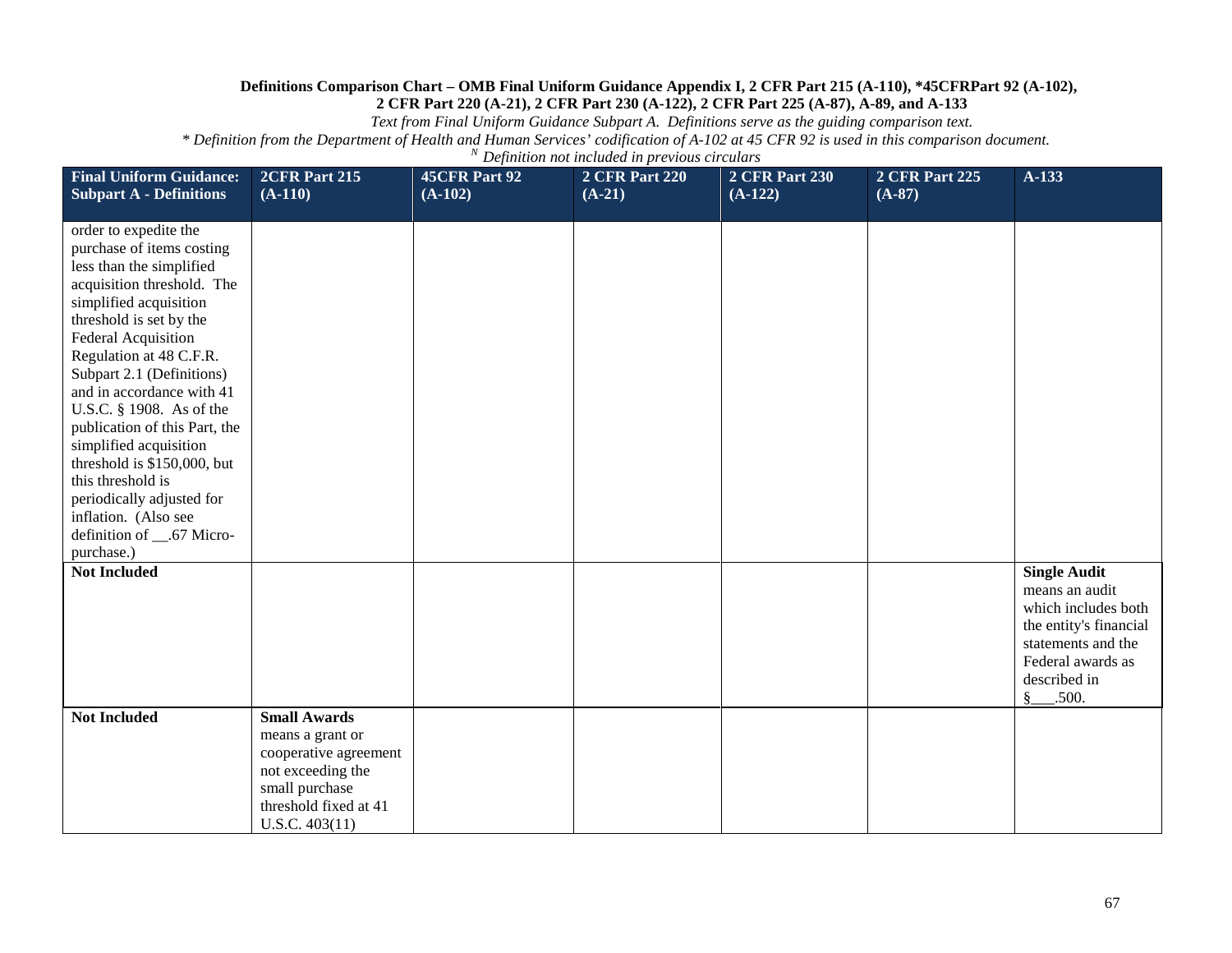*Text from Final Uniform Guidance Subpart A. Definitions serve as the guiding comparison text.*

| <b>Final Uniform Guidance:</b>                                                                                                                                                                                                                                                                                                                   | 2CFR Part 215         | <b>45CFR Part 92</b>                                                                                                                                                                                                                                                                                                                                                                                                   | <b>2 CFR Part 220</b> | 2 CFR Part 230 | <b>2 CFR Part 225</b>                                                                                                                                                                                                                                                                                 | $A-133$                                                                                                                                                                                                                                                                                                                                                                     |
|--------------------------------------------------------------------------------------------------------------------------------------------------------------------------------------------------------------------------------------------------------------------------------------------------------------------------------------------------|-----------------------|------------------------------------------------------------------------------------------------------------------------------------------------------------------------------------------------------------------------------------------------------------------------------------------------------------------------------------------------------------------------------------------------------------------------|-----------------------|----------------|-------------------------------------------------------------------------------------------------------------------------------------------------------------------------------------------------------------------------------------------------------------------------------------------------------|-----------------------------------------------------------------------------------------------------------------------------------------------------------------------------------------------------------------------------------------------------------------------------------------------------------------------------------------------------------------------------|
| <b>Subpart A - Definitions</b>                                                                                                                                                                                                                                                                                                                   | $(A-110)$             | $(A-102)$                                                                                                                                                                                                                                                                                                                                                                                                              | $(A-21)$              | $(A-122)$      | $(A-87)$                                                                                                                                                                                                                                                                                              |                                                                                                                                                                                                                                                                                                                                                                             |
|                                                                                                                                                                                                                                                                                                                                                  | (currently \$25,000). |                                                                                                                                                                                                                                                                                                                                                                                                                        |                       |                |                                                                                                                                                                                                                                                                                                       |                                                                                                                                                                                                                                                                                                                                                                             |
| <b>Special Purpose</b><br>Equipment<br>means equipment which is<br>used only for research,<br>medical, scientific, or other<br>technical activities.<br>Examples of special<br>purpose equipment include<br>microscopes, x-ray<br>machines, surgical<br>instruments, and<br>spectrometers. See also<br>.33 Equipment and<br>.48 General Purpose. |                       |                                                                                                                                                                                                                                                                                                                                                                                                                        |                       |                |                                                                                                                                                                                                                                                                                                       |                                                                                                                                                                                                                                                                                                                                                                             |
| <b>State</b><br>means any state of the<br>United States, the District<br>of Columbia, the<br>Commonwealth of Puerto<br>Rico, the Virgin Islands,<br>Guam, American Samoa,<br>the Commonwealth of the<br>Northern Mariana Islands,<br>and any agency or<br>instrumentality thereof<br>exclusive of local<br>governments.                          |                       | <b>State</b><br>means any of the<br>several States of the<br>United States, the<br>District of Columbia,<br>the Commonwealth of<br>Puerto Rico, any<br>territory or possession<br>of the United States, or<br>any agency or<br>instrumentality of a<br>State exclusive of<br>local governments.<br>The term does not<br>include any public and<br>Indian housing agency<br>under United States<br>Housing Act of 1937. |                       |                | <b>State</b><br>means any of the<br>several States of the<br>United States, the<br>District of<br>Columbia, the<br>Commonwealth of<br>Puerto Rico, any<br>territory or<br>possession of the<br>United States, or<br>any agency or<br>instrumentality of a<br>State exclusive of<br>local governments. | <b>State</b><br>means any State of<br>the United States,<br>the District of<br>Columbia, the<br>Commonwealth of<br>Puerto Rico, the<br>Virgin Islands,<br>Guam, American<br>Samoa, the<br>Commonwealth of<br>the Northern<br>Mariana Islands, and<br>the Trust Territory<br>of the<br>Pacific Islands, any<br>instrumentality<br>thereof, any multi-<br>State, regional, or |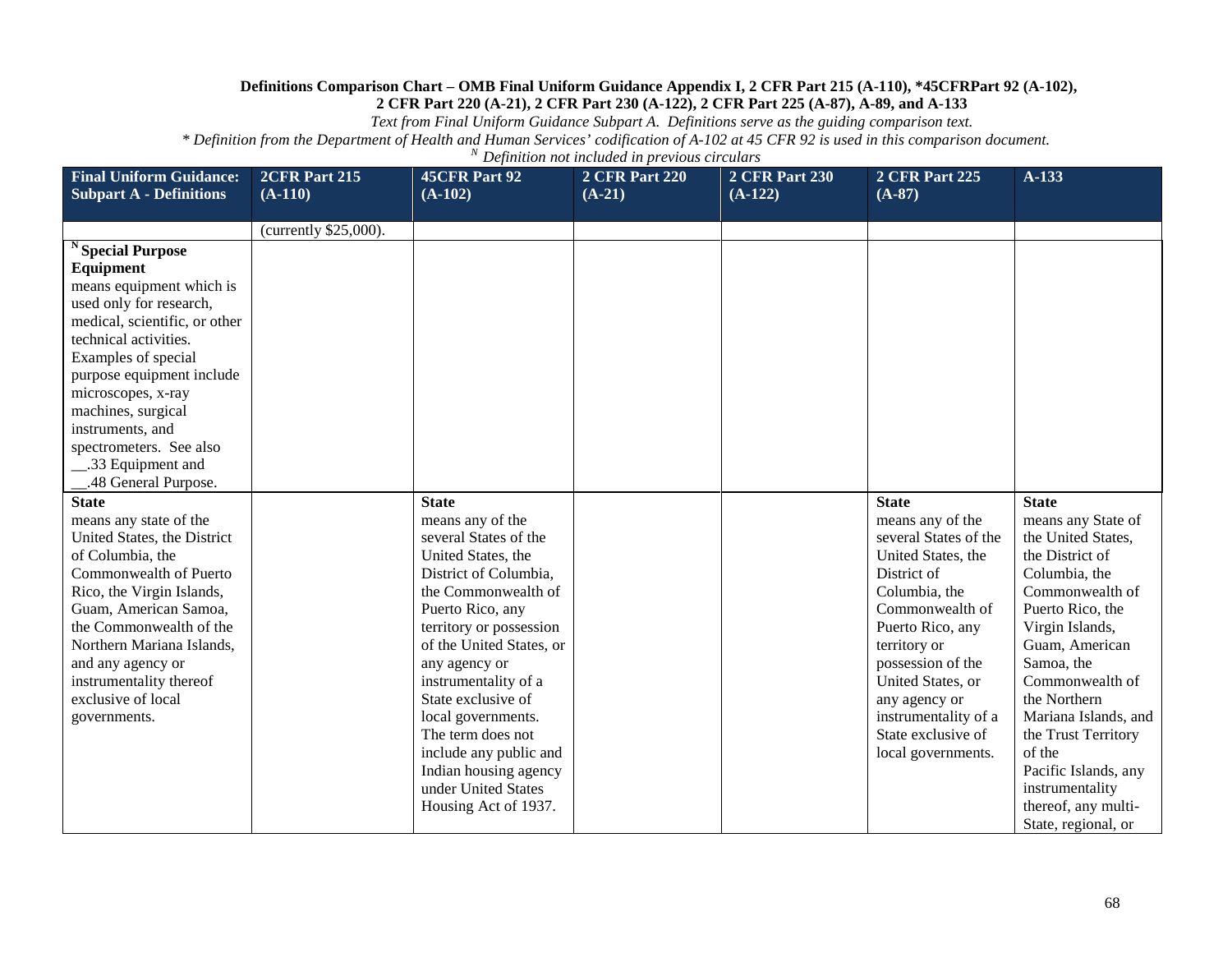*Text from Final Uniform Guidance Subpart A. Definitions serve as the guiding comparison text.*

| <b>Final Uniform Guidance:</b>                                                                                                                                                                                                                                                                                                                                                                                                                                                                                                                                                                  | 2CFR Part 215 | <b>45CFR Part 92</b> | <b>2 CFR Part 220</b> | <b>2 CFR Part 230</b> | <b>2 CFR Part 225</b> | $A-133$                                                                                                                                                                                                                                                                                                                                                                                                                                                                                                                                                                      |
|-------------------------------------------------------------------------------------------------------------------------------------------------------------------------------------------------------------------------------------------------------------------------------------------------------------------------------------------------------------------------------------------------------------------------------------------------------------------------------------------------------------------------------------------------------------------------------------------------|---------------|----------------------|-----------------------|-----------------------|-----------------------|------------------------------------------------------------------------------------------------------------------------------------------------------------------------------------------------------------------------------------------------------------------------------------------------------------------------------------------------------------------------------------------------------------------------------------------------------------------------------------------------------------------------------------------------------------------------------|
| <b>Subpart A - Definitions</b>                                                                                                                                                                                                                                                                                                                                                                                                                                                                                                                                                                  | $(A-110)$     | $(A-102)$            | $(A-21)$              | $(A-122)$             | $(A-87)$              |                                                                                                                                                                                                                                                                                                                                                                                                                                                                                                                                                                              |
|                                                                                                                                                                                                                                                                                                                                                                                                                                                                                                                                                                                                 |               |                      |                       |                       |                       | interstate entity<br>which has<br>governmental<br>functions, and any<br>Indian tribe as<br>defined in this<br>section.                                                                                                                                                                                                                                                                                                                                                                                                                                                       |
| <b>Student Financial Aid</b><br>(SFA)<br>means Federal awards<br>under those programs of<br>general student assistance,<br>such as those authorized by<br>Title IV of the Higher<br>Education Act of 1965, as<br>amended, (20 U.S.C. §§<br>1070-1099d), which are<br>administered by the U.S.<br>Department of Education,<br>and similar programs<br>provided by other Federal<br>agencies. It does not<br>include Federal awards<br>under programs that<br>provide fellowships or<br>similar Federal awards to<br>students on a competitive<br>basis, or for specified<br>studies or research. |               |                      |                       |                       |                       | <b>Student Financial</b><br>Aid (SFA)<br>includes those<br>programs of general<br>student assistance,<br>such as those<br>authorized by Title<br>IV of the Higher<br><b>Education Act of</b><br>1965, as amended,<br>(20 U.S.C. 1070 et<br>seq.) which is<br>administered by the<br>U.S. Department of<br>Education, and<br>similar programs<br>provided by other<br>Federal agencies. It<br>does not include<br>programs which<br>provide fellowships<br>or similar Federal<br>awards to students<br>on a competitive<br>basis, or for<br>specified studies or<br>research. |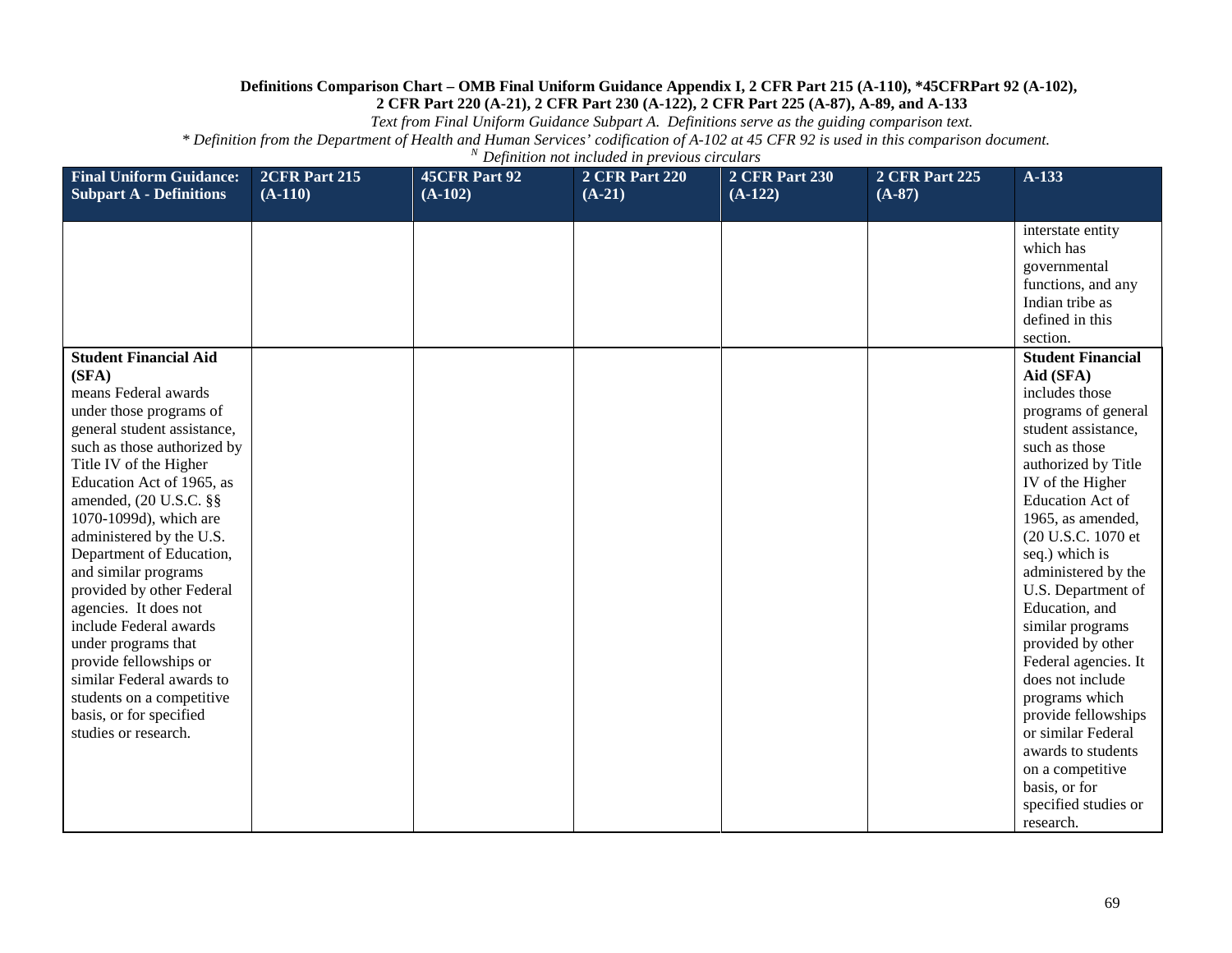*Text from Final Uniform Guidance Subpart A. Definitions serve as the guiding comparison text.*

| <b>Final Uniform Guidance:</b><br><b>Subpart A - Definitions</b>                                                                                                                                                                                                                                                                                                                                                                                                                                      | 2CFR Part 215<br>$(A-110)$                                                                                                                                                                                                                                                                                                                                                                                                                                         | <b>45CFR Part 92</b><br>$(A-102)$                                                                                                                                                                                                                                                                                                                                                                                                  | <b>2 CFR Part 220</b><br>$(A-21)$ | <b>2 CFR Part 230</b><br>$(A-122)$ | <b>2 CFR Part 225</b><br>$(A-87)$ | $A-133$                                                                             |
|-------------------------------------------------------------------------------------------------------------------------------------------------------------------------------------------------------------------------------------------------------------------------------------------------------------------------------------------------------------------------------------------------------------------------------------------------------------------------------------------------------|--------------------------------------------------------------------------------------------------------------------------------------------------------------------------------------------------------------------------------------------------------------------------------------------------------------------------------------------------------------------------------------------------------------------------------------------------------------------|------------------------------------------------------------------------------------------------------------------------------------------------------------------------------------------------------------------------------------------------------------------------------------------------------------------------------------------------------------------------------------------------------------------------------------|-----------------------------------|------------------------------------|-----------------------------------|-------------------------------------------------------------------------------------|
| <b>Subaward</b><br>means an award provided<br>by a pass-through entity to<br>a subrecipient for the<br>subrecipient to carry out<br>part of a Federal award<br>received by the pass-<br>through entity. It does not<br>include payments to a<br>contractor or payments to<br>an individual that is a<br>beneficiary of a Federal<br>program. A subaward may<br>be provided through any<br>form of legal agreement,<br>including an agreement<br>that the pass-through entity<br>considers a contract. | <b>Subaward</b><br>means an award of<br>financial assistance in<br>the form of money, or<br>property in lieu of<br>money, made under an<br>award by a recipient to<br>an eligible<br>subrecipient or by a<br>subrecipient to a lower<br>tier subrecipient. The<br>term includes financial<br>assistance when<br>provided by any legal<br>agreement, even if the<br>agreement is called a<br>contract, but does not<br>include procurement<br>of goods and services | <b>Subgrant</b><br>means an award of<br>financial assistance in<br>the form of money, or<br>property in lieu of<br>money, made under a<br>grant by a grantee to<br>an eligible subgrantee.<br>The term includes<br>financial assistance<br>when provided by<br>contractual legal<br>agreement, but does<br>not include<br>procurement<br>purchases, nor does it<br>include any form of<br>assistance which is<br>excluded from the |                                   |                                    |                                   |                                                                                     |
|                                                                                                                                                                                                                                                                                                                                                                                                                                                                                                       | nor does it include any<br>form of assistance<br>which is excluded<br>from the definition of<br>"award" in $§215.2(e)$ .                                                                                                                                                                                                                                                                                                                                           | definition of grant in<br>this part.                                                                                                                                                                                                                                                                                                                                                                                               |                                   |                                    |                                   |                                                                                     |
| Subrecipient<br>means a non-Federal entity                                                                                                                                                                                                                                                                                                                                                                                                                                                            | Subrecipient<br>means the legal entity                                                                                                                                                                                                                                                                                                                                                                                                                             | <b>Subgrantee</b><br>means the government                                                                                                                                                                                                                                                                                                                                                                                          |                                   |                                    |                                   | Subrecipient<br>means a non-Federal                                                 |
| that receives a subaward<br>from a pass-through entity<br>to carry out part of a<br>Federal program; but does                                                                                                                                                                                                                                                                                                                                                                                         | to which a subaward is<br>made and which is<br>accountable to the<br>recipient for the use of                                                                                                                                                                                                                                                                                                                                                                      | or other legal entity to<br>which a subgrant is<br>awarded and which is<br>accountable to the                                                                                                                                                                                                                                                                                                                                      |                                   |                                    |                                   | entity that expends<br>Federal awards<br>received from a<br>pass-through entity     |
| not include an individual<br>that is a beneficiary of such<br>program. A subrecipient<br>may also be a recipient of                                                                                                                                                                                                                                                                                                                                                                                   | the funds provided.<br>The term may include<br>foreign or<br>international                                                                                                                                                                                                                                                                                                                                                                                         | grantee for the use of<br>the funds provided.                                                                                                                                                                                                                                                                                                                                                                                      |                                   |                                    |                                   | to carry out a<br>Federal program,<br>but does not include<br>an individual that is |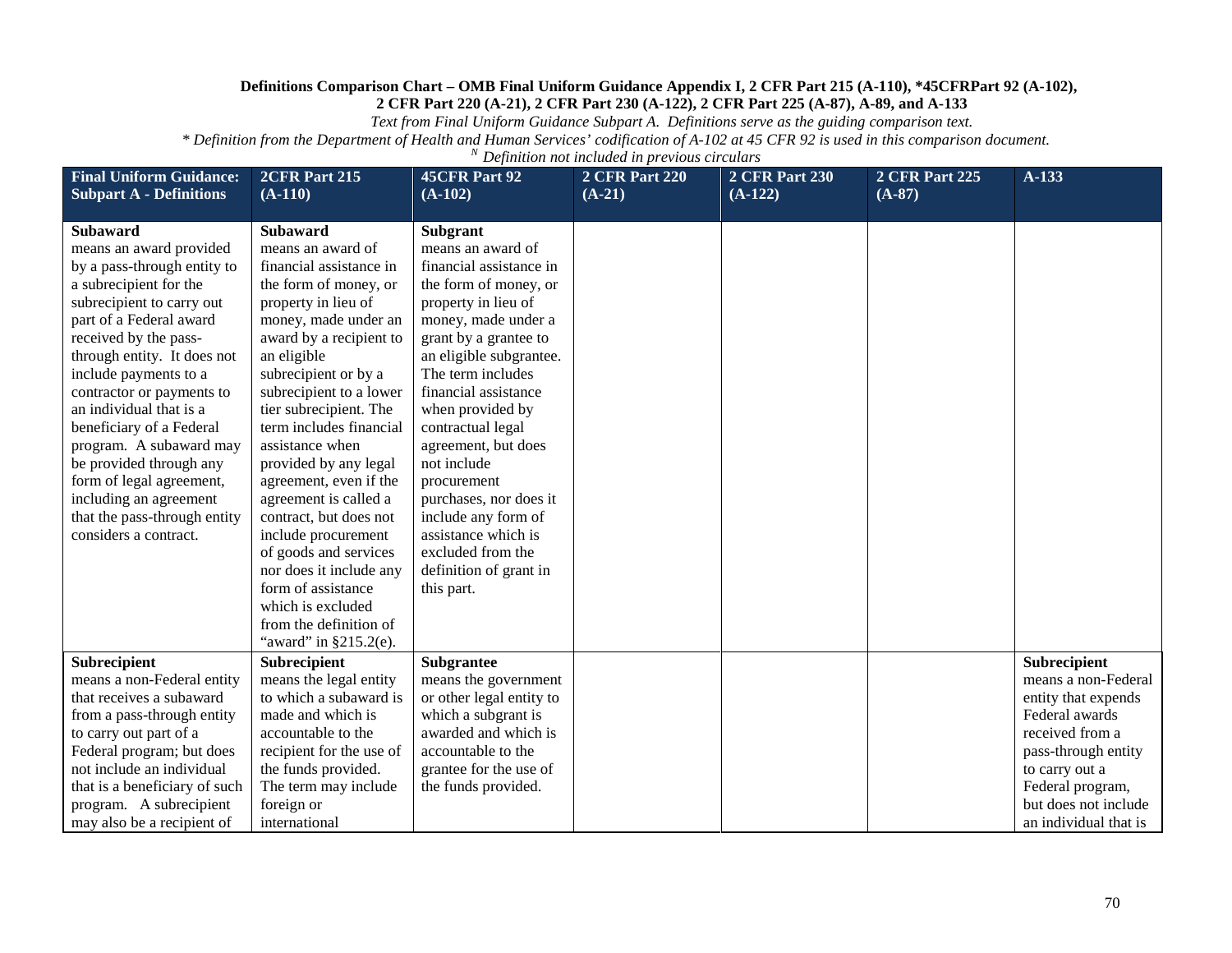*Text from Final Uniform Guidance Subpart A. Definitions serve as the guiding comparison text.*

| <b>Final Uniform Guidance:</b><br><b>Subpart A - Definitions</b>                                                                                                                                                                                                                                                                                                                                                                                               | 2CFR Part 215<br>$(A-110)$                                                                                                                                                                                                                                                                                                                                                                                                                                                          | <b>45CFR Part 92</b><br>$(A-102)$                                                                              | <b>2 CFR Part 220</b><br>$(A-21)$ | <b>2 CFR Part 230</b><br>$(A-122)$ | <b>2 CFR Part 225</b><br>$(A-87)$ | A-133                                                                                                                                                                                                                                                                          |
|----------------------------------------------------------------------------------------------------------------------------------------------------------------------------------------------------------------------------------------------------------------------------------------------------------------------------------------------------------------------------------------------------------------------------------------------------------------|-------------------------------------------------------------------------------------------------------------------------------------------------------------------------------------------------------------------------------------------------------------------------------------------------------------------------------------------------------------------------------------------------------------------------------------------------------------------------------------|----------------------------------------------------------------------------------------------------------------|-----------------------------------|------------------------------------|-----------------------------------|--------------------------------------------------------------------------------------------------------------------------------------------------------------------------------------------------------------------------------------------------------------------------------|
| other Federal awards<br>directly from a Federal<br>awarding agency.                                                                                                                                                                                                                                                                                                                                                                                            | organizations (such as<br>agencies of the United<br>Nations) at the<br>discretion of the<br>Federal awarding<br>agency.                                                                                                                                                                                                                                                                                                                                                             |                                                                                                                |                                   |                                    |                                   | a beneficiary of such<br>a program. A<br>subrecipient may<br>also be a recipient of<br>other Federal<br>awards directly from<br>a Federal awarding<br>agency. Guidance<br>on distinguishing<br>between a<br>subrecipient and a<br>vendor is provided<br>in $\frac{8}{2}$ .210. |
| <b>Supplies</b><br>means all tangible personal<br>property other than ___.33<br>Equipment. A computing<br>device is a supply if the<br>acquisition cost is less than<br>the lesser of the<br>capitalization level<br>established by the non-<br>Federal entity for financial<br>statement purposes or<br>\$5,000, regardless of the<br>length of its useful life.<br>See also sections ___.20<br><b>Computer Devices</b><br>Equipment and ___.33<br>Equipment. | <b>Supplies</b><br>means all personal<br>property excluding<br>equipment, intangible<br>property, and debt<br>instruments as defined<br>in this section, and<br>inventions of a<br>contractor conceived<br>or first actually<br>reduced to practice in<br>the performance of<br>work under a funding<br>agreement ("subject<br>inventions"), as<br>defined in 37 CFR part<br>401, "Rights to<br>Inventions Made by<br>Nonprofit<br>Organizations and<br><b>Small Business Firms</b> | <b>Supplies</b><br>means all tangible<br>personal property<br>other than equipment<br>as defined in this part. |                                   |                                    |                                   |                                                                                                                                                                                                                                                                                |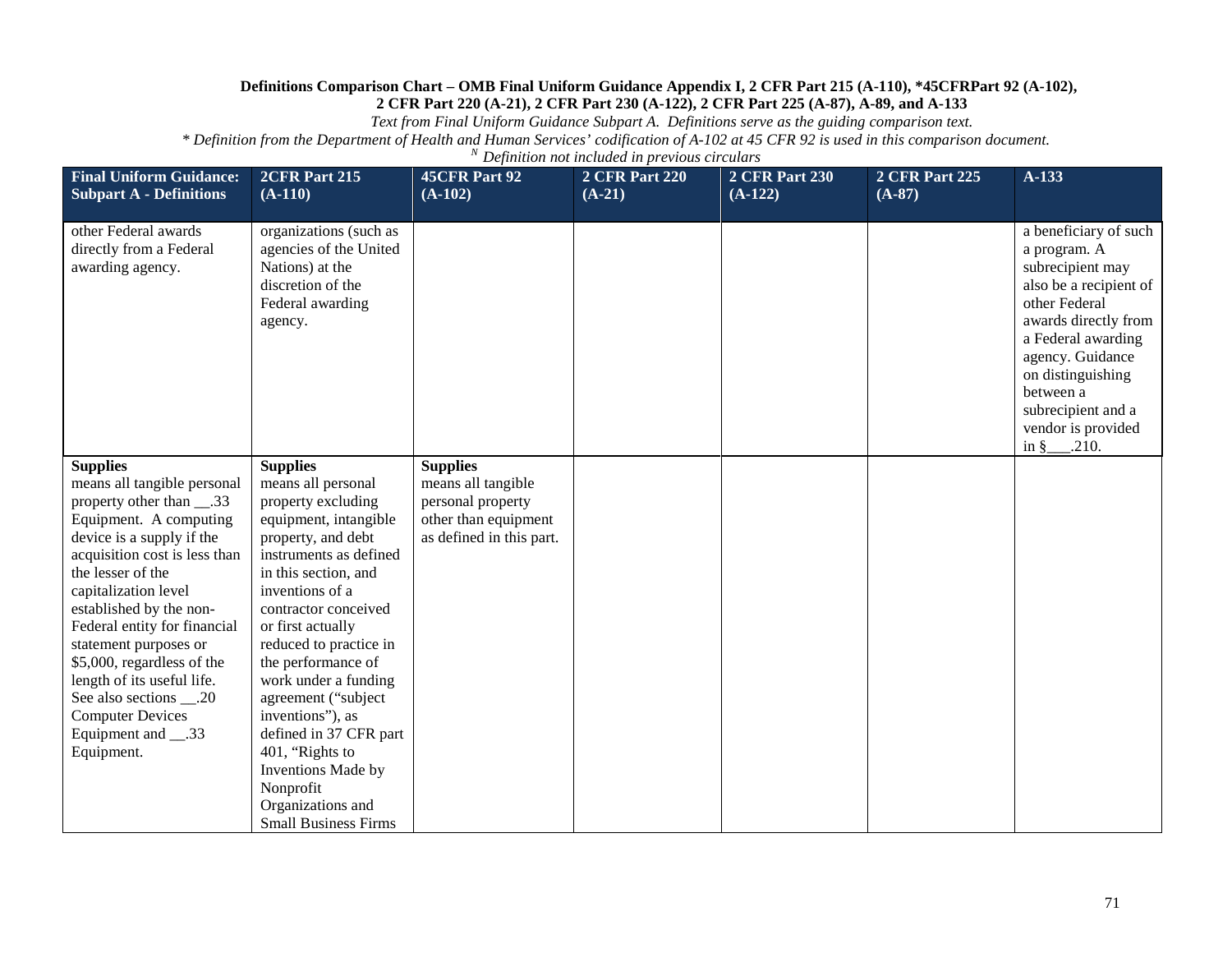*Text from Final Uniform Guidance Subpart A. Definitions serve as the guiding comparison text.*

| <b>Final Uniform Guidance:</b><br><b>Subpart A - Definitions</b> | 2CFR Part 215<br>$(A-110)$ | <b>45CFR Part 92</b><br>$(A-102)$           | <b>2 CFR Part 220</b><br>$(A-21)$ | <b>2 CFR Part 230</b><br>$(A-122)$ | <b>2 CFR Part 225</b><br>$(A-87)$ | $A-133$ |
|------------------------------------------------------------------|----------------------------|---------------------------------------------|-----------------------------------|------------------------------------|-----------------------------------|---------|
|                                                                  | <b>Under Government</b>    |                                             |                                   |                                    |                                   |         |
|                                                                  | Grants, Contracts, and     |                                             |                                   |                                    |                                   |         |
|                                                                  | Cooperative                |                                             |                                   |                                    |                                   |         |
|                                                                  | Agreements."               |                                             |                                   |                                    |                                   |         |
| <b>Not Included</b>                                              |                            | <b>Suspension</b> means                     |                                   |                                    |                                   |         |
|                                                                  |                            | depending on the                            |                                   |                                    |                                   |         |
|                                                                  |                            | context, either (1)                         |                                   |                                    |                                   |         |
|                                                                  |                            | temporary withdrawal                        |                                   |                                    |                                   |         |
|                                                                  |                            | of the authority to                         |                                   |                                    |                                   |         |
|                                                                  |                            | obligate grant funds                        |                                   |                                    |                                   |         |
|                                                                  |                            | pending corrective                          |                                   |                                    |                                   |         |
|                                                                  |                            | action by the grantee                       |                                   |                                    |                                   |         |
|                                                                  |                            | or subgrantee or a<br>decision to terminate |                                   |                                    |                                   |         |
|                                                                  |                            | the grant, or $(2)$ an                      |                                   |                                    |                                   |         |
|                                                                  |                            | action taken by a                           |                                   |                                    |                                   |         |
|                                                                  |                            | suspending official in                      |                                   |                                    |                                   |         |
|                                                                  |                            | accordance with                             |                                   |                                    |                                   |         |
|                                                                  |                            | agency regulations                          |                                   |                                    |                                   |         |
|                                                                  |                            | implementing E.O.                           |                                   |                                    |                                   |         |
|                                                                  |                            | 12549 to immediately                        |                                   |                                    |                                   |         |
|                                                                  |                            | exclude a person from                       |                                   |                                    |                                   |         |
|                                                                  |                            | participating in grant                      |                                   |                                    |                                   |         |
|                                                                  |                            | transactions for a                          |                                   |                                    |                                   |         |
|                                                                  |                            | period, pending                             |                                   |                                    |                                   |         |
|                                                                  |                            | completion of an                            |                                   |                                    |                                   |         |
|                                                                  |                            | investigation and such                      |                                   |                                    |                                   |         |
|                                                                  |                            | legal or debarment                          |                                   |                                    |                                   |         |
|                                                                  |                            | proceedings as may                          |                                   |                                    |                                   |         |
|                                                                  |                            | ensue.                                      |                                   |                                    |                                   |         |
| <b>Termination</b>                                               | <b>Termination</b>         | <b>Termination</b>                          |                                   |                                    |                                   |         |
| means the ending of a                                            | means the cancellation     | means permanent                             |                                   |                                    |                                   |         |
| Federal award, in whole or                                       | of Federal                 | withdrawal of the                           |                                   |                                    |                                   |         |
| in part at any time prior to                                     | sponsorship, in whole      | authority to obligate                       |                                   |                                    |                                   |         |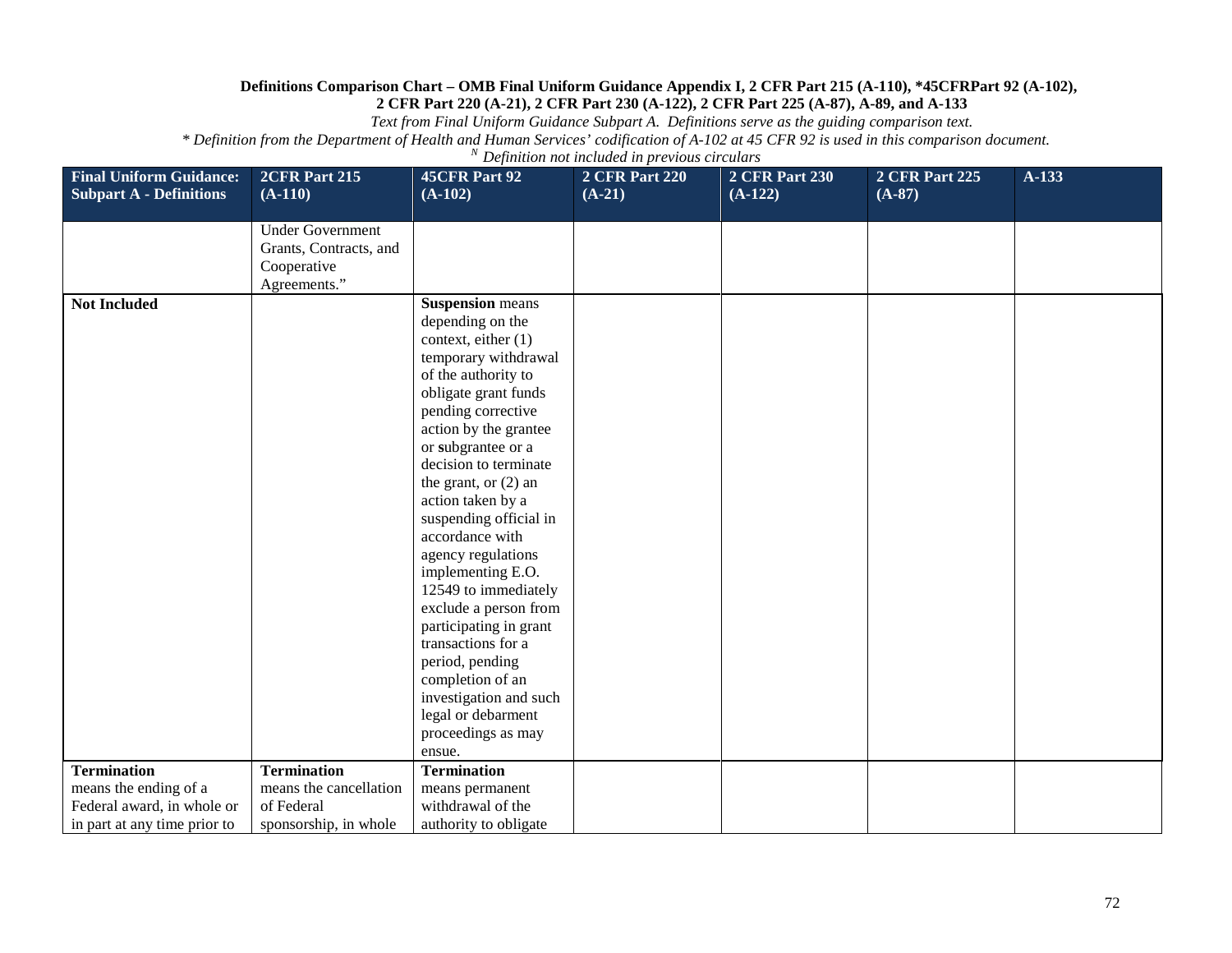*Text from Final Uniform Guidance Subpart A. Definitions serve as the guiding comparison text.*

| <b>Final Uniform Guidance:</b> | 2CFR Part 215         | <b>45CFR Part 92</b>                       | <b>2 CFR Part 220</b> | <b>2 CFR Part 230</b> | <b>2 CFR Part 225</b> | A-133 |
|--------------------------------|-----------------------|--------------------------------------------|-----------------------|-----------------------|-----------------------|-------|
| <b>Subpart A - Definitions</b> | $(A-110)$             | $(A-102)$                                  | $(A-21)$              | $(A-122)$             | $(A-87)$              |       |
| the planned end of period      | or in part, under an  | previously-awarded                         |                       |                       |                       |       |
| of performance.                | agreement at any time | grant funds before that                    |                       |                       |                       |       |
|                                | prior to the date of  | authority would                            |                       |                       |                       |       |
|                                | completion.           | otherwise expire. It                       |                       |                       |                       |       |
|                                |                       | also means the                             |                       |                       |                       |       |
|                                |                       | voluntary                                  |                       |                       |                       |       |
|                                |                       | relinquishment of that                     |                       |                       |                       |       |
|                                |                       | authority by the                           |                       |                       |                       |       |
|                                |                       | grantee or subgrantee.                     |                       |                       |                       |       |
|                                |                       | "Termination" does                         |                       |                       |                       |       |
|                                |                       | not include: $(1)$                         |                       |                       |                       |       |
|                                |                       | Withdrawal of funds                        |                       |                       |                       |       |
|                                |                       | awarded on the basis                       |                       |                       |                       |       |
|                                |                       | of the grantee's                           |                       |                       |                       |       |
|                                |                       | underestimate of the                       |                       |                       |                       |       |
|                                |                       | unobligated balance in                     |                       |                       |                       |       |
|                                |                       | a prior period; $(2)$<br>Withdrawal of the |                       |                       |                       |       |
|                                |                       | unobligated balance as                     |                       |                       |                       |       |
|                                |                       | of the expiration of a                     |                       |                       |                       |       |
|                                |                       | grant; (3) Refusal to                      |                       |                       |                       |       |
|                                |                       | extend a grant r award                     |                       |                       |                       |       |
|                                |                       | additional funds, to                       |                       |                       |                       |       |
|                                |                       | make a competing or                        |                       |                       |                       |       |
|                                |                       | noncompeting                               |                       |                       |                       |       |
|                                |                       | continuation, renewal,                     |                       |                       |                       |       |
|                                |                       | extension, or                              |                       |                       |                       |       |
|                                |                       | supplemental award;                        |                       |                       |                       |       |
|                                |                       | or $(4)$ voiding of a                      |                       |                       |                       |       |
|                                |                       | grant upon                                 |                       |                       |                       |       |
|                                |                       | determination that the                     |                       |                       |                       |       |
|                                |                       | award was obtained                         |                       |                       |                       |       |
|                                |                       | fraudulently, or was                       |                       |                       |                       |       |
|                                |                       | otherwise illegal or                       |                       |                       |                       |       |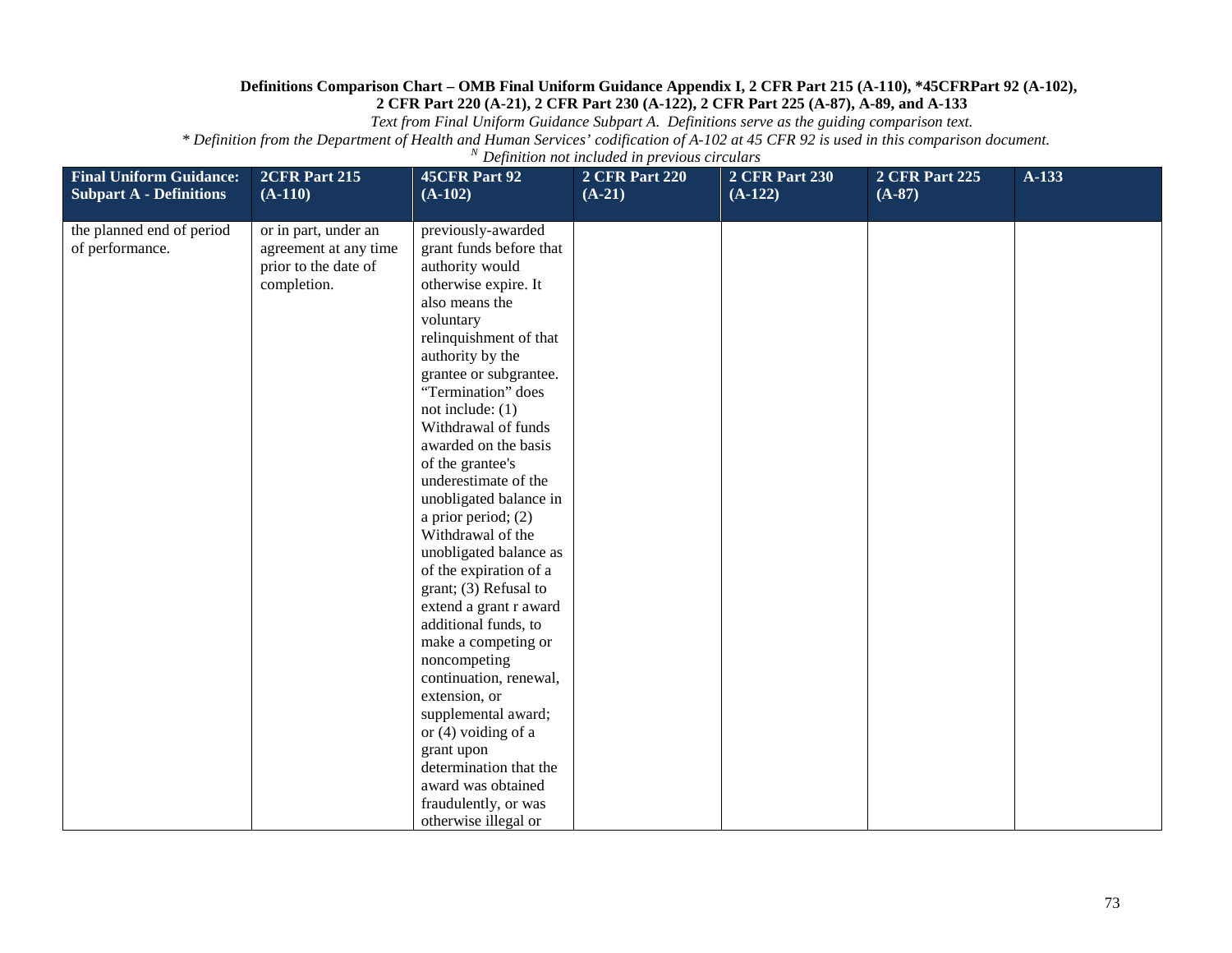*Text from Final Uniform Guidance Subpart A. Definitions serve as the guiding comparison text.*

| <b>Final Uniform Guidance:</b><br><b>Subpart A - Definitions</b>                                                                                                                                                                                                                                                 | 2CFR Part 215<br>$(A-110)$                                                                                                                                                                                                                                                                                                                                                                        | <b>45CFR Part 92</b><br>$(A-102)$                                                                                                                                                                                                                                                | <b>2 CFR Part 220</b><br>$(A-21)$ | <b>2 CFR Part 230</b><br>$(A-122)$ | <b>2 CFR Part 225</b><br>$(A-87)$ | A-133 |
|------------------------------------------------------------------------------------------------------------------------------------------------------------------------------------------------------------------------------------------------------------------------------------------------------------------|---------------------------------------------------------------------------------------------------------------------------------------------------------------------------------------------------------------------------------------------------------------------------------------------------------------------------------------------------------------------------------------------------|----------------------------------------------------------------------------------------------------------------------------------------------------------------------------------------------------------------------------------------------------------------------------------|-----------------------------------|------------------------------------|-----------------------------------|-------|
|                                                                                                                                                                                                                                                                                                                  |                                                                                                                                                                                                                                                                                                                                                                                                   | invalid from inception.                                                                                                                                                                                                                                                          |                                   |                                    |                                   |       |
| <b>Not Included</b>                                                                                                                                                                                                                                                                                              |                                                                                                                                                                                                                                                                                                                                                                                                   | <b>Terms of a Grant or</b><br><b>Subgrant</b><br>mean all requirements<br>of the grant or<br>subgrant, whether in<br>statute, regulations, or<br>the award document.                                                                                                             |                                   |                                    |                                   |       |
| <b>Third Party In Kind</b>                                                                                                                                                                                                                                                                                       | <b>Third Party In-kind</b>                                                                                                                                                                                                                                                                                                                                                                        | <b>Third Party In-kind</b>                                                                                                                                                                                                                                                       |                                   |                                    |                                   |       |
| <b>Contributions</b><br>means the value of<br>non-cash contributions<br>(i.e., property or services)<br>that-<br>(a) Benefit a federally<br>assisted project or<br>program; and<br>(b) Are contributed by<br>non-Federal third parties,<br>without charge, to a non-<br>Federal entity under a<br>Federal award. | <b>Contributions</b><br>means the value of<br>non-cash contributions<br>provided by non-<br>Federal third parties.<br>Third party in-kind<br>contributions may be<br>in the form of real<br>property, equipment,<br>supplies and other<br>expendable property,<br>and the value of goods<br>and services directly<br>benefiting and<br>specifically<br>identifiable to the<br>project or program. | <b>Contributions</b><br>mean property or<br>services which benefit<br>a federally assisted<br>project or program and<br>which are contributed<br>by non-Federal third<br>parties without charge<br>to the grantee, or a<br>cost-type contractor<br>under the grant<br>agreement. |                                   |                                    |                                   |       |
| <b>Unliquidated Obligations</b>                                                                                                                                                                                                                                                                                  | Unliquidated                                                                                                                                                                                                                                                                                                                                                                                      | <b>Unliquidated</b>                                                                                                                                                                                                                                                              |                                   |                                    |                                   |       |
| means, for financial reports<br>prepared on a cash basis,                                                                                                                                                                                                                                                        | Obligations,<br>for financial reports                                                                                                                                                                                                                                                                                                                                                             | <b>Obligations</b><br>for reports prepared on                                                                                                                                                                                                                                    |                                   |                                    |                                   |       |
| obligations incurred by the                                                                                                                                                                                                                                                                                      | prepared on a cash                                                                                                                                                                                                                                                                                                                                                                                | a cash basis mean the                                                                                                                                                                                                                                                            |                                   |                                    |                                   |       |
| non-Federal entity that                                                                                                                                                                                                                                                                                          | basis, means the                                                                                                                                                                                                                                                                                                                                                                                  | amount of obligations                                                                                                                                                                                                                                                            |                                   |                                    |                                   |       |
| have not been paid                                                                                                                                                                                                                                                                                               | amount of obligations                                                                                                                                                                                                                                                                                                                                                                             | incurred by the grantee                                                                                                                                                                                                                                                          |                                   |                                    |                                   |       |
| (liquidated). For reports                                                                                                                                                                                                                                                                                        | incurred by the                                                                                                                                                                                                                                                                                                                                                                                   | that has not been paid.                                                                                                                                                                                                                                                          |                                   |                                    |                                   |       |
| prepared on an accrual                                                                                                                                                                                                                                                                                           | recipient that have not                                                                                                                                                                                                                                                                                                                                                                           | For reports prepared                                                                                                                                                                                                                                                             |                                   |                                    |                                   |       |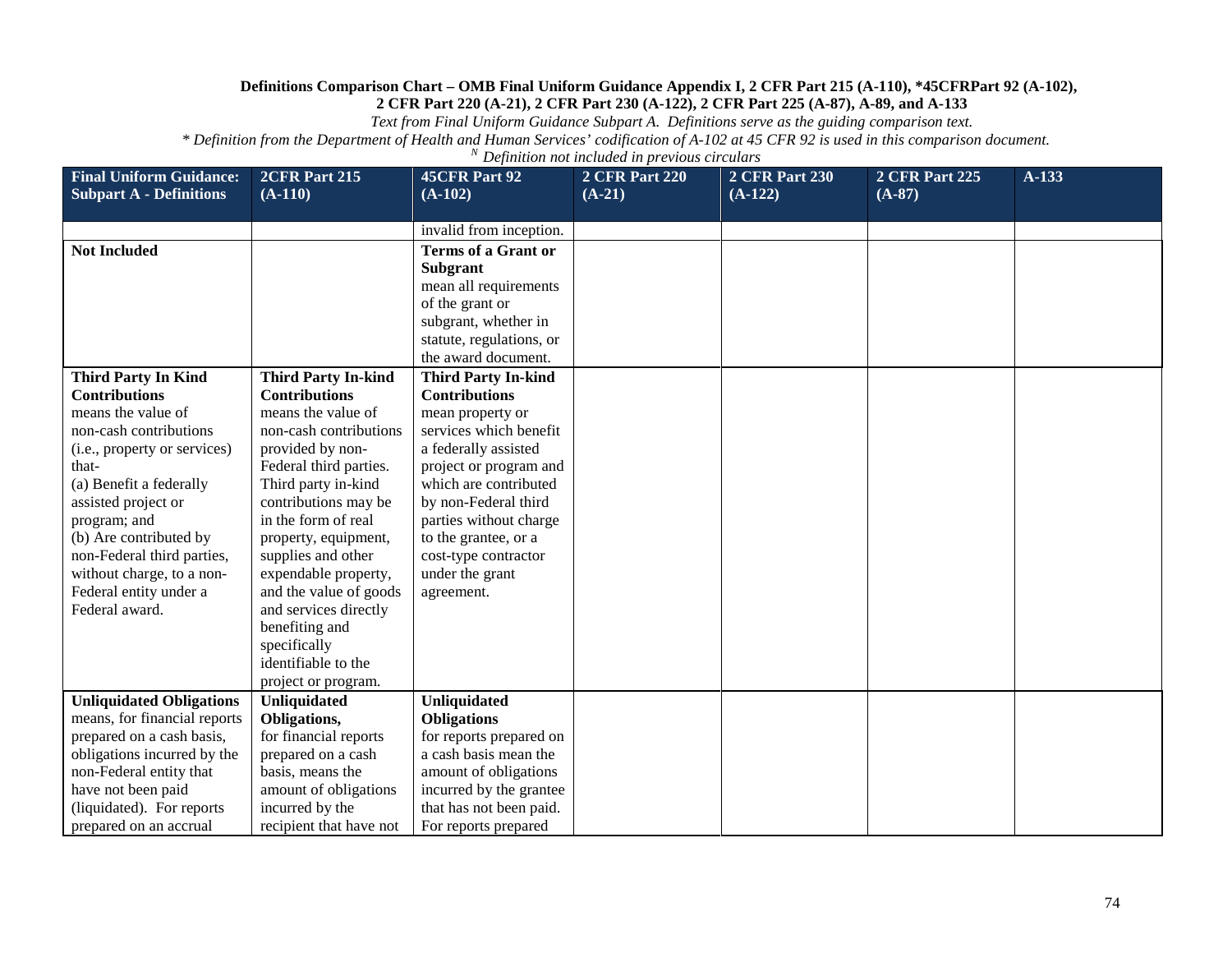*Text from Final Uniform Guidance Subpart A. Definitions serve as the guiding comparison text.*

| <b>Final Uniform Guidance:</b><br><b>Subpart A - Definitions</b>                                                                                                                                                                                                                                                                                                                                                                                                                                | 2CFR Part 215<br>$(A-110)$                                                                                                                                                                                                                                                        | <b>45CFR Part 92</b><br>$(A-102)$                                                                                                                                                                                                                                      | <b>2 CFR Part 220</b><br>$(A-21)$ | <b>2 CFR Part 230</b><br>$(A-122)$ | <b>2 CFR Part 225</b><br>$(A-87)$ | $A-133$ |
|-------------------------------------------------------------------------------------------------------------------------------------------------------------------------------------------------------------------------------------------------------------------------------------------------------------------------------------------------------------------------------------------------------------------------------------------------------------------------------------------------|-----------------------------------------------------------------------------------------------------------------------------------------------------------------------------------------------------------------------------------------------------------------------------------|------------------------------------------------------------------------------------------------------------------------------------------------------------------------------------------------------------------------------------------------------------------------|-----------------------------------|------------------------------------|-----------------------------------|---------|
|                                                                                                                                                                                                                                                                                                                                                                                                                                                                                                 |                                                                                                                                                                                                                                                                                   |                                                                                                                                                                                                                                                                        |                                   |                                    |                                   |         |
| expenditure basis, these are<br>obligations incurred by the<br>non-Federal entity for<br>which an expenditure has<br>not been recorded.                                                                                                                                                                                                                                                                                                                                                         | been paid. For reports<br>prepared on an<br>accrued expenditure<br>basis, they represent<br>the amount of<br>obligations incurred<br>by the recipient for<br>which an outlay has                                                                                                  | on an accrued<br>expenditure basis, they<br>represent the amount<br>of obligations incurred<br>by the grantee for<br>which an outlay has<br>not been recorded.                                                                                                         |                                   |                                    |                                   |         |
|                                                                                                                                                                                                                                                                                                                                                                                                                                                                                                 | not been recorded.                                                                                                                                                                                                                                                                |                                                                                                                                                                                                                                                                        |                                   |                                    |                                   |         |
| <b>Unobligated Balance</b><br>means the amount of funds<br>under a Federal award that<br>the non-Federal entity has<br>not obligated.<br>The amount is computed<br>by subtracting the<br>cumulative amount of the<br>non-Federal entity's<br>unliquidated obligations<br>and expenditures of funds<br>under the Federal award<br>from the cumulative<br>amount of the funds that<br>the Federal awarding<br>agency or pass-through<br>entity authorized the non-<br>Federal entity to obligate. | <b>Unobligated Balance</b><br>means the portion of<br>the funds authorized<br>by the Federal<br>awarding agency that<br>has not been obligated<br>by the recipient and is<br>determined by<br>deducting the<br>cumulative obligations<br>from the cumulative<br>funds authorized. | <b>Unobligated Balance</b><br>means the portion of<br>the funds authorized<br>by the Federal agency<br>that has not been<br>obligated by the<br>grantee and is<br>determined by<br>deducting the<br>cumulative obligations<br>from the cumulative<br>funds authorized. |                                   |                                    |                                   |         |
| <b>Not Included</b>                                                                                                                                                                                                                                                                                                                                                                                                                                                                             | <b>Unrecovered Indirect</b>                                                                                                                                                                                                                                                       |                                                                                                                                                                                                                                                                        |                                   |                                    |                                   |         |
|                                                                                                                                                                                                                                                                                                                                                                                                                                                                                                 | Cost<br>means the difference<br>between the amount<br>awarded and the<br>amount which could                                                                                                                                                                                       |                                                                                                                                                                                                                                                                        |                                   |                                    |                                   |         |